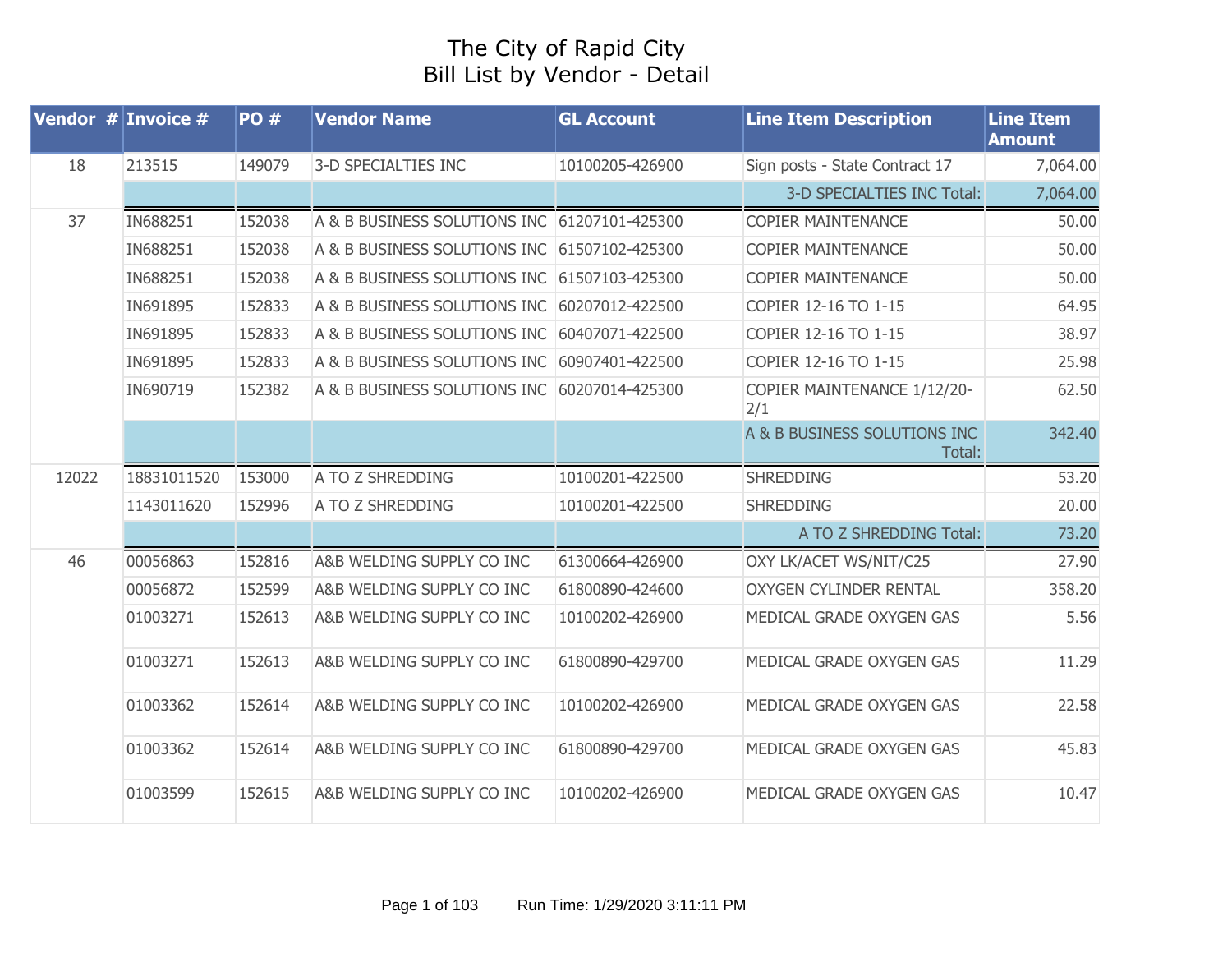| 46 | 01003599 | 152615 | A&B WELDING SUPPLY CO INC | 61800890-429700 | MEDICAL GRADE OXYGEN GAS       | 21.27    |
|----|----------|--------|---------------------------|-----------------|--------------------------------|----------|
|    | 01003734 | 152616 | A&B WELDING SUPPLY CO INC | 10100202-426900 | MEDICAL GRADE OXYGEN GAS       | 17.67    |
|    | 01003734 | 152616 | A&B WELDING SUPPLY CO INC | 61800890-429700 | MEDICAL GRADE OXYGEN GAS       | 35.88    |
|    | 01003916 | 151774 | A&B WELDING SUPPLY CO INC | 60407071-426400 | BULK CCF, ARG S, C-10, ARG T-A | 1,949.56 |
|    | 00057026 | 151774 | A&B WELDING SUPPLY CO INC | 60407071-426400 | BULK CCF, ARG S, C-10, ARG T-A | 309.60   |
|    | 00056904 | 151774 | A&B WELDING SUPPLY CO INC | 60207012-426400 | BULK CCF, ARG S, C-10, ARG T-A | 16.80    |
|    | 00056904 | 151774 | A&B WELDING SUPPLY CO INC | 60407071-426400 | BULK CCF, ARG S, C-10, ARG T-A | 10.08    |
|    | 00056904 | 151774 | A&B WELDING SUPPLY CO INC | 60907401-426400 | BULK CCF, ARG S, C-10, ARG T-A | 6.72     |
|    | 00056867 | 151774 | A&B WELDING SUPPLY CO INC | 60207012-426400 | BULK CCF, ARG S, C-10, ARG T-A | 2.85     |
|    | 00056867 | 151774 | A&B WELDING SUPPLY CO INC | 60407071-426400 | BULK CCF, ARG S, C-10, ARG T-A | 1.71     |
|    | 00056867 | 151774 | A&B WELDING SUPPLY CO INC | 60907401-426400 | BULK CCF, ARG S, C-10, ARG T-A | 1.14     |
|    | 00056902 | 152563 | A&B WELDING SUPPLY CO INC | 60407072-424600 | <b>TANK RENTALS</b>            | 79.80    |
|    | 01003956 | 152617 | A&B WELDING SUPPLY CO INC | 10100202-426900 | MEDICAL GRADE OXYGEN GAS       | 9.34     |
|    | 01003956 | 152617 | A&B WELDING SUPPLY CO INC | 61800890-429700 | MEDICAL GRADE OXYGEN GAS       | 18.96    |
|    | 01004065 | 152618 | A&B WELDING SUPPLY CO INC | 10100202-426900 | MEDICAL GRADE OXYGEN GAS       | 10.86    |
|    | 01004065 | 152618 | A&B WELDING SUPPLY CO INC | 61800890-429700 | MEDICAL GRADE OXYGEN GAS       | 22.05    |
|    | 01004312 | 152619 | A&B WELDING SUPPLY CO INC | 10100202-426900 | MEDICAL GRADE OXYGEN GAS       | 7.07     |
|    | 01004312 | 152619 | A&B WELDING SUPPLY CO INC | 61800890-429700 | MEDICAL GRADE OXYGEN GAS       | 14.35    |
|    | 01004411 | 152620 | A&B WELDING SUPPLY CO INC | 10100202-426900 | MEDICAL GRADE OXYGEN GAS       | 14.27    |
|    | 01004411 | 152620 | A&B WELDING SUPPLY CO INC | 61800890-429700 | MEDICAL GRADE OXYGEN GAS       | 28.96    |
|    | 01004635 | 152621 | A&B WELDING SUPPLY CO INC | 10100202-426900 | MEDICAL GRADE OXYGEN GAS       | 9.33     |
|    | 01004635 | 152621 | A&B WELDING SUPPLY CO INC | 61800890-429700 | MEDICAL GRADE OXYGEN GAS       | 18.94    |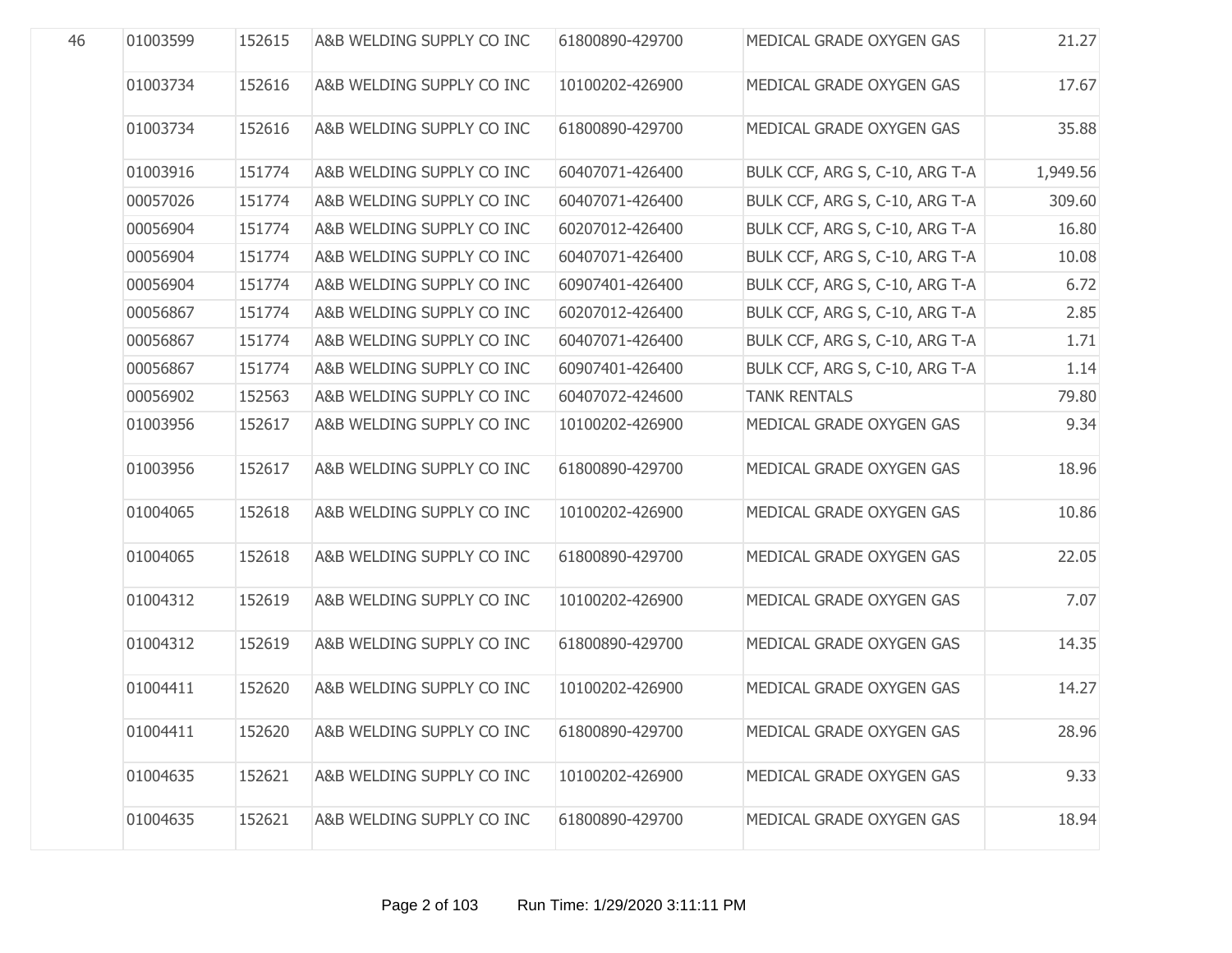| 46   | 01004637 | 152622 | A&B WELDING SUPPLY CO INC | 10100202-426900 | MEDICAL GRADE OXYGEN GAS                      | 5.57     |
|------|----------|--------|---------------------------|-----------------|-----------------------------------------------|----------|
|      | 01004637 | 152622 | A&B WELDING SUPPLY CO INC | 61800890-429700 | MEDICAL GRADE OXYGEN GAS                      | 11.31    |
|      |          |        |                           |                 | A&B WELDING SUPPLY CO INC<br>Total:           | 3,105.92 |
| 7429 | D 34768  | 152749 | A-1 TOOLS                 | 10100607-426500 | 10 pc. 3/8" DR. TWST SET                      | 125.00   |
|      |          |        |                           |                 | A-1 TOOLS<br>Total:                           | 125.00   |
| 79   | 4225881  | 152321 | <b>ACE HARDWARE-EAST</b>  | 10100612-426900 | <b>BAR</b>                                    | 46.63    |
|      | 4243846  | 152459 | <b>ACE HARDWARE-EAST</b>  | 61207101-422900 | <b>CAN LINER</b>                              | 6.66     |
|      | 4243846  | 152459 | <b>ACE HARDWARE-EAST</b>  | 61507102-422900 | <b>CAN LINER</b>                              | 6.66     |
|      | 4243846  | 152459 | <b>ACE HARDWARE-EAST</b>  | 61507103-422900 | <b>CAN LINER</b>                              | 6.67     |
|      | 4234564  | 152450 | <b>ACE HARDWARE-EAST</b>  | 61507102-426400 | <b>JANITORIAL SUPPLIES</b>                    | 27.62    |
|      | 4233509  | 152283 | <b>ACE HARDWARE-EAST</b>  | 10100301-426900 | <b>SUPPLIES</b>                               | 21.66    |
|      | 4180735  | 151032 | <b>ACE HARDWARE-EAST</b>  | 60407072-425300 | TRICKLING FILTER - DOOR                       | 32.97    |
|      | 4227343  | 152049 | <b>ACE HARDWARE-EAST</b>  | 10100301-426900 | <b>SUPPLIES</b>                               | 17.44    |
|      | 4264423  | 153078 | <b>ACE HARDWARE-EAST</b>  | 10100302-425900 | <b>SUPPLIES</b>                               | 39.30    |
|      | 4251100  | 152928 | <b>ACE HARDWARE-EAST</b>  | 10100205-426900 | Cable with ties and clips                     | 28.75    |
|      | 4243852  | 153047 | <b>ACE HARDWARE-EAST</b>  | 10100603-426900 | <b>ANGLE</b>                                  | 71.95    |
|      | 4257322  | 153066 | <b>ACE HARDWARE-EAST</b>  | 10100302-426900 | <b>SUPPLIES</b>                               | 21.00    |
|      | 4256772  | 153066 | <b>ACE HARDWARE-EAST</b>  | 10100302-426900 | <b>SUPPLIES</b>                               | 10.50    |
|      | 4232097  | 153180 | <b>ACE HARDWARE-EAST</b>  | 10102024-425200 | MAINTENANCE - ST4                             | 5.53     |
|      | 4232097  | 153180 | <b>ACE HARDWARE-EAST</b>  | 61800894-425200 | MAINTENANCE - ST4                             | 2.72     |
|      | 4265886  | 153078 | <b>ACE HARDWARE-EAST</b>  | 10100302-425900 | <b>SUPPLIES</b>                               | 33.26    |
|      | 4229340  | 152588 | <b>ACE HARDWARE-EAST</b>  | 60407073-426900 | <b>TAP PLUG 1/4"-20NC</b>                     | 13.42    |
|      | 4152645  | 152587 | ACE HARDWARE-EAST         | 60407073-426900 | <b>KEY BLANKS</b>                             | 11.48    |
|      | 4231677  | 152565 | <b>ACE HARDWARE-EAST</b>  | 60407072-426900 | PLUG DRAIN TEST 2 AC - JERRY                  | 7.66     |
|      | 4230434  | 152631 | <b>ACE HARDWARE-EAST</b>  | 10100202-426900 | <b>KEYS / LOCK FOR COLD</b><br><b>STORAGE</b> | 42.15    |
|      | 4252134  | 152750 | <b>ACE HARDWARE-EAST</b>  | 10100607-426500 | <b>AIRCRAFT BIT</b>                           | 7.29     |
|      | 4247833  | 152896 | <b>ACE HARDWARE-EAST</b>  | 61507102-425300 | <b>FASTNERS</b>                               | 49.90    |
|      | 4222458  | 152122 | <b>ACE HARDWARE-EAST</b>  | 10100205-426900 | Minor hardware                                | 0.68     |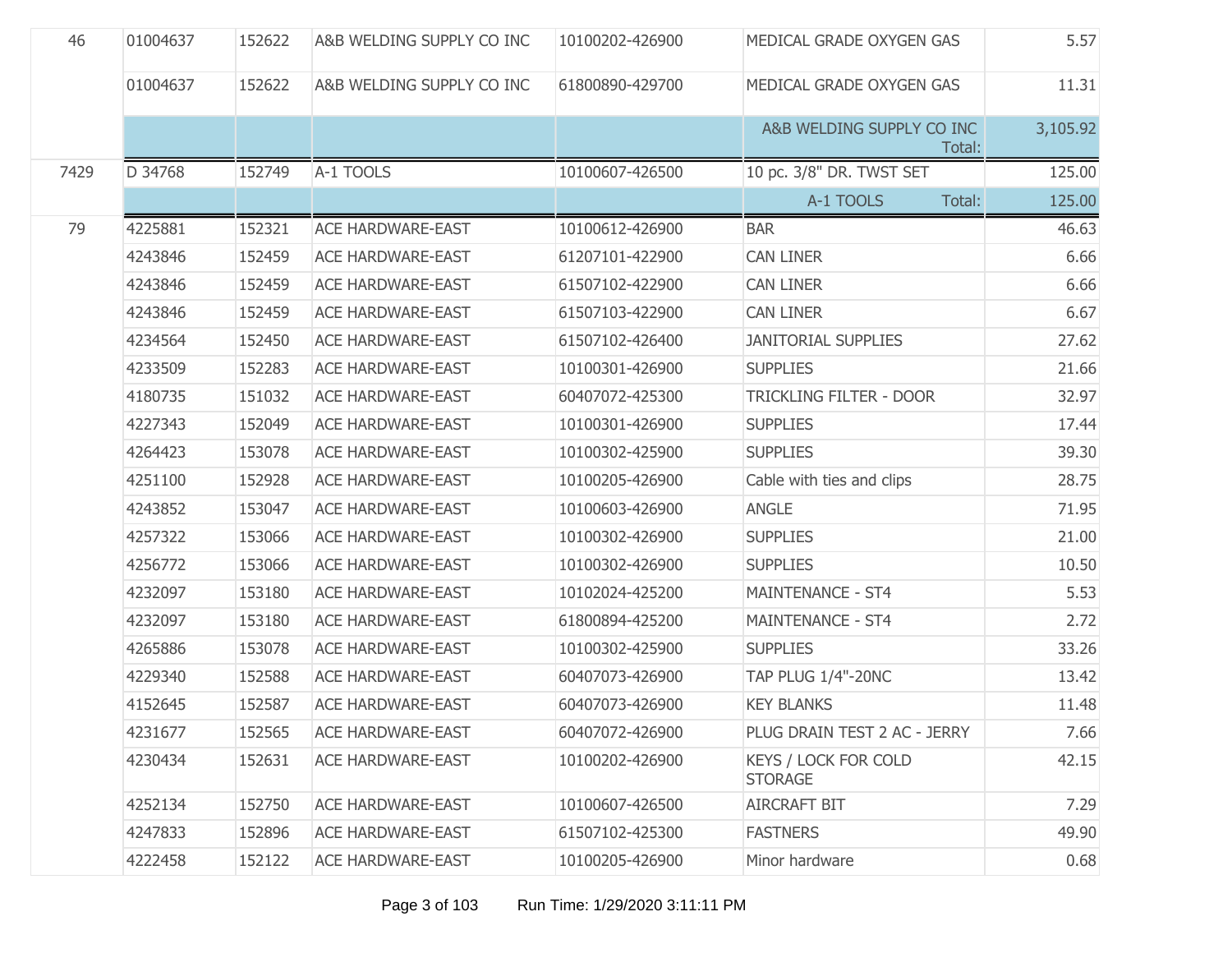| 79 | 4227451 | 152094 | <b>ACE HARDWARE-EAST</b> | 60407071-426500 | TOOLS FOR W863, TELEVISING<br><b>VAN</b>  | 37.98  |
|----|---------|--------|--------------------------|-----------------|-------------------------------------------|--------|
|    | 4227451 | 152094 | <b>ACE HARDWARE-EAST</b> | 60407071-426900 | TOOLS FOR W863, TELEVISING<br><b>VAN</b>  | 9.59   |
|    | 4215212 | 152028 | <b>ACE HARDWARE-EAST</b> | 61207101-425100 | <b>BLASTER LUBICANT</b>                   | 27.76  |
|    | 4227517 | 152205 | <b>ACE HARDWARE-EAST</b> | 10100607-425500 | ELBOW PVC, COUPLING PVC                   | 7.22   |
|    | 4227605 | 152611 | <b>ACE HARDWARE-EAST</b> | 61800897-425100 | HOSE / CONNECTOR - MED7                   | 12.45  |
|    | 4238103 | 152623 | <b>ACE HARDWARE-EAST</b> | 10100202-425100 | TAPE / WIRE - SHOP / NEW<br><b>BRUSH</b>  | 25.50  |
|    | 4238103 | 152623 | <b>ACE HARDWARE-EAST</b> | 10100202-426900 | TAPE / WIRE - SHOP / NEW<br><b>BRUSH</b>  | 5.13   |
|    | 4238103 | 152623 | <b>ACE HARDWARE-EAST</b> | 61800890-426900 | TAPE / WIRE - SHOP / NEW<br><b>BRUSH</b>  | 2.53   |
|    |         |        |                          |                 | <b>ACE HARDWARE-EAST Total:</b>           | 640.06 |
| 80 | 4218926 | 153178 | <b>ACE HARDWARE-WEST</b> | 10102023-425200 | <b>MAINTENANCE - ST3</b>                  | 20.56  |
|    | 4218926 | 153178 | <b>ACE HARDWARE-WEST</b> | 61800893-425200 | <b>MAINTENANCE - ST3</b>                  | 10.12  |
|    | 4258799 | 153018 | <b>ACE HARDWARE-WEST</b> | 60407071-426900 | TOOL TAPE FOR W 895                       | 21.21  |
|    | 4246013 | 153185 | <b>ACE HARDWARE-WEST</b> | 61800891-426900 | CORD - MED12                              | 6.71   |
|    | 309780  |        | <b>ACE HARDWARE-WEST</b> | 61800891-426900 | CREDIT RETURNED EXTN CORD                 | (6.71) |
|    | 4246127 | 153186 | <b>ACE HARDWARE-WEST</b> | 61800891-426900 | CORD - MED12                              | 7.67   |
|    | 4266216 | 153089 | <b>ACE HARDWARE-WEST</b> | 60207011-426500 | <b>DRILL BITS</b>                         | 9.77   |
|    | 4233062 | 152222 | <b>ACE HARDWARE-WEST</b> | 10100607-462100 | <b>BATTERY</b>                            | 21.10  |
|    | 4230214 | 152206 | <b>ACE HARDWARE-WEST</b> | 10100607-426400 | PLASTIC WOOD FILLER -<br><b>LACROIX</b>   | 22.98  |
|    | 4212210 | 152132 | <b>ACE HARDWARE-WEST</b> | 61507102-425300 | <b>TOOLBOX</b>                            | 5.75   |
|    | 4225984 | 152206 | <b>ACE HARDWARE-WEST</b> | 10100607-426900 | PLASTIC WOOD FILLER -<br><b>LACROIX</b>   | 9.59   |
|    | 4237693 | 152638 | <b>ACE HARDWARE-WEST</b> | 10500115-426900 | <b>KEY BRIGGS - HAZ MITIGATION</b>        | 6.90   |
|    | 4229815 | 152639 | <b>ACE HARDWARE-WEST</b> | 10500115-425300 | CHAINSAW REPAIR - HAZ<br>MITIGATI         | 19.99  |
|    | 4234312 | 152817 | <b>ACE HARDWARE-WEST</b> | 61300664-426900 | TAPE/CABLE/COATING/FILTER/P<br><b>AIN</b> | 59.63  |
|    | 4237077 | 152817 | <b>ACE HARDWARE-WEST</b> | 61300664-426900 | TAPE/CABLE/COATING/FILTER/P<br>AIN        | 41.28  |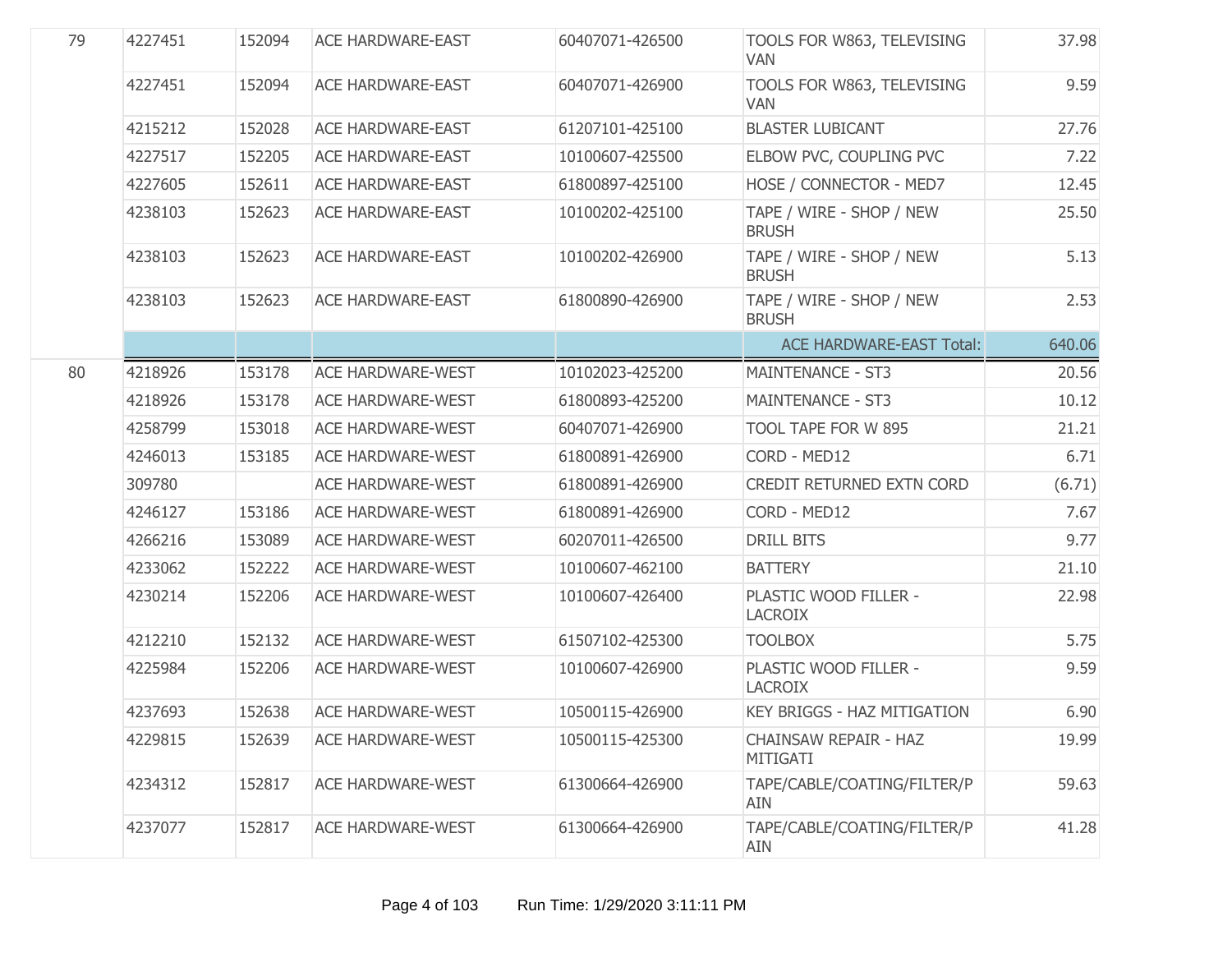| 80 | 4244297 | 152817 | <b>ACE HARDWARE-WEST</b>     | 61300664-426900 | TAPE/CABLE/COATING/FILTER/P<br><b>AIN</b>           | 19.98    |
|----|---------|--------|------------------------------|-----------------|-----------------------------------------------------|----------|
|    | 4237094 | 152817 | <b>ACE HARDWARE-WEST</b>     | 61300664-426900 | TAPE/CABLE/COATING/FILTER/P<br>AIN                  | 15.96    |
|    | 4225934 | 152293 | <b>ACE HARDWARE-WEST</b>     | 60207011-426900 | <b>CYLINDER PROPANE</b>                             | 15.96    |
|    | 4231587 | 152281 | <b>ACE HARDWARE-WEST</b>     | 60207011-425300 | WELL #12: ADAPTERS, THREAD<br><b>SEA</b>            | 12.84    |
|    | 4251757 | 152741 | <b>ACE HARDWARE-WEST</b>     | 60407071-426900 | SPRAYERS, HAND HELD FOR SS0<br>KI                   | 19.98    |
|    | 4211823 | 152635 | <b>ACE HARDWARE-WEST</b>     | 10500115-425300 | <b>BRAKE BAND &amp; GAURD - HAZ</b><br><b>MITIG</b> | 27.59    |
|    | 4198684 | 152636 | <b>ACE HARDWARE-WEST</b>     | 10500115-426200 | STHIL ENGING OIL - HAZ<br><b>MITIGAT</b>            | 14.99    |
|    | 4215324 | 152637 | <b>ACE HARDWARE-WEST</b>     | 10500115-426900 | <b>WRENCH - HAZ MITIGATION</b>                      | 17.27    |
|    | 4148837 | 152586 | <b>ACE HARDWARE-WEST</b>     | 60407073-426900 | <b>SCREWDRIVER</b>                                  | 7.29     |
|    | 4231060 | 152589 | <b>ACE HARDWARE-WEST</b>     | 60407073-426900 | T-HANDLE TAP WRENCH 0-1/4"                          | 12.47    |
|    | 4249371 | 153046 | <b>ACE HARDWARE-WEST</b>     | 10100612-426900 | <b>BLUE BIN</b>                                     | 26.73    |
|    | 4253330 | 152994 | <b>ACE HARDWARE-WEST</b>     | 10100607-426900 | JNT CMPND, WALL REPAIR<br>PATCH -                   | 12.74    |
|    | 4229002 | 152751 | <b>ACE HARDWARE-WEST</b>     | 10100607-426500 | <b>PLIERS</b>                                       | 34.54    |
|    | 4159211 | 152751 | <b>ACE HARDWARE-WEST</b>     | 10100607-426500 | <b>PLIERS</b>                                       | 31.99    |
|    |         |        |                              |                 | <b>ACE HARDWARE-WEST Total:</b>                     | 526.88   |
| 81 | 397684  | 152165 | ACE STEEL & RECYCLING INC    | 60907401-425500 | FLARED END, KREBS DRIVE                             | 1,317.57 |
|    | 397873  | 152569 | ACE STEEL & RECYCLING INC    | 60907401-425300 | METAL FOR SIDE RAILS ON W879                        | 235.57   |
|    | 397740  | 152799 | ACE STEEL & RECYCLING INC    | 10100302-426900 | <b>SUPPLIES</b>                                     | 85.92    |
|    | 397941  | 152919 | ACE STEEL & RECYCLING INC    | 60207012-426900 | <b>EXTENDED KEY STEEL</b>                           | 119.40   |
|    | 397737  | 153083 | ACE STEEL & RECYCLING INC    | 10100202-425100 | <b>ANGLE ALUM - BRUSH TRUCK</b><br>#2191            | 67.72    |
|    |         |        |                              |                 | ACE STEEL & RECYCLING INC<br>Total:                 | 1,826.18 |
| 86 | 103656  | 152044 | <b>ACTION MECHANICAL INC</b> | 60800840-422500 | PROFESSIONAL SERVICES                               | 459.05   |
|    | 10931   | 152088 | <b>ACTION MECHANICAL INC</b> | 60207012-425200 | REPAIR RADIANT HEAT-SHOP                            | 43.36    |
|    | 10931   | 152088 | <b>ACTION MECHANICAL INC</b> | 60407071-425200 | REPAIR RADIANT HEAT-SHOP                            | 26.02    |
|    | 10931   | 152088 | <b>ACTION MECHANICAL INC</b> | 60907401-425200 | REPAIR RADIANT HEAT-SHOP                            | 17.35    |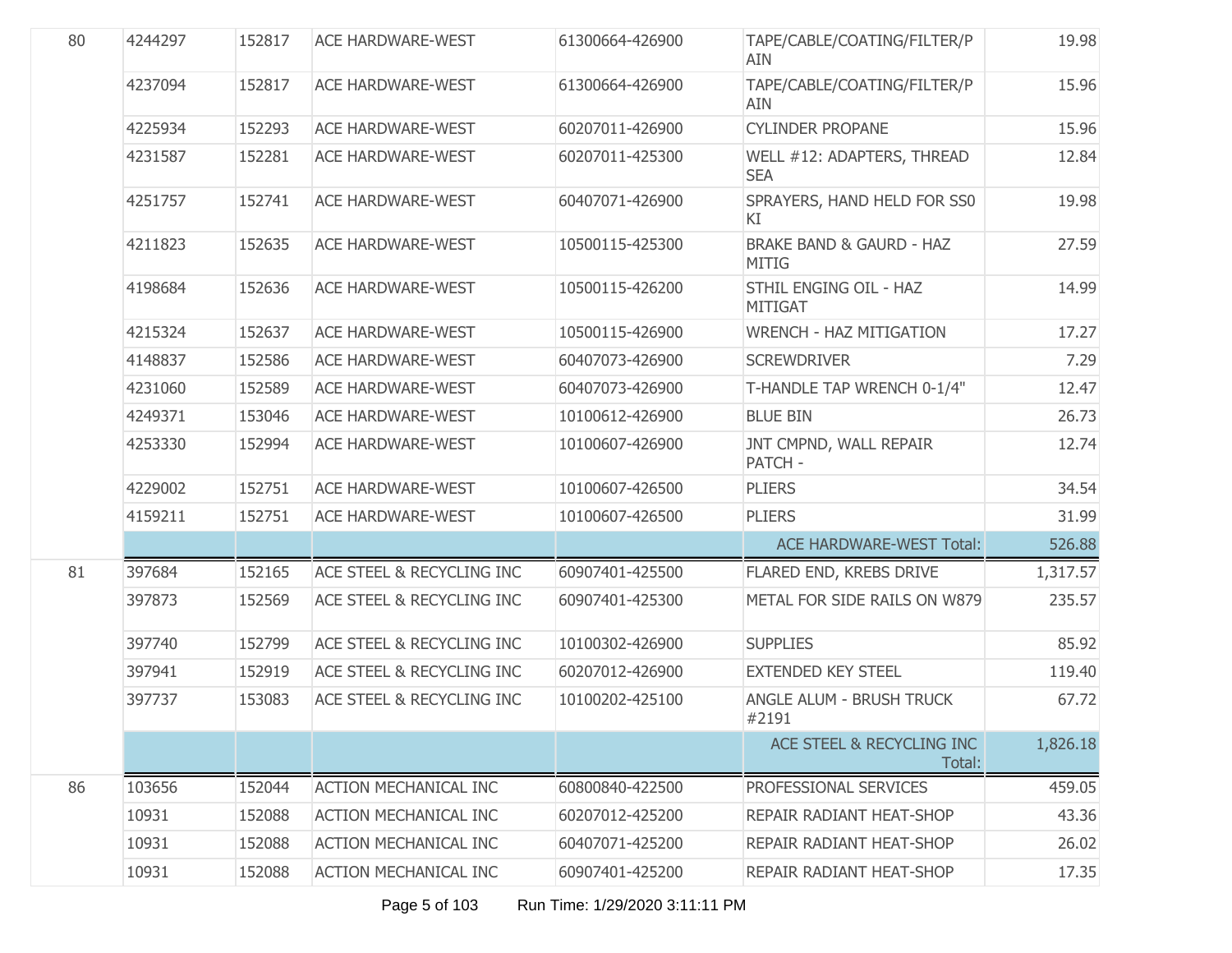| 86   | 151909<br><b>SHOP</b><br>151909<br><b>ACTION MECHANICAL INC</b><br>10100305-425700 |        |                             | 922.24          |                                          |           |
|------|------------------------------------------------------------------------------------|--------|-----------------------------|-----------------|------------------------------------------|-----------|
|      |                                                                                    |        |                             |                 | <b>ACTION MECHANICAL INC Total:</b>      | 1,468.02  |
| 9519 | 1508                                                                               | 152481 | <b>ACTION POWER WASHING</b> | 61207101-422500 | POWER WASHING                            | 685.00    |
|      | DEC19                                                                              | 152766 | <b>ACTION POWER WASHING</b> | 10106062-422500 | SNOW REMOVAL 12/2/19                     | 682.00    |
|      |                                                                                    |        |                             |                 | <b>ACTION POWER WASHING Total:</b>       | 1,367.00  |
| 87   | 7-19681                                                                            | 152864 | <b>ACTIVE DATA SYSTEMS</b>  | 10100108-422500 | FILE DIRECTOR DOC MGMT SYST<br><b>SU</b> | 1,052.75  |
|      | 7-19681                                                                            | 152864 | <b>ACTIVE DATA SYSTEMS</b>  | 10100111-422500 | FILE DIRECTOR DOC MGMT SYST<br><b>SU</b> | 1,579.13  |
|      | 7-19681                                                                            | 152864 | <b>ACTIVE DATA SYSTEMS</b>  | 10100202-422500 | FILE DIRECTOR DOC MGMT SYST<br>SU        | 701.83    |
|      | 7-19681                                                                            | 152864 | <b>ACTIVE DATA SYSTEMS</b>  | 10100204-422500 | FILE DIRECTOR DOC MGMT SYST<br><b>SU</b> | 2,456.43  |
|      | 7-19681                                                                            | 152864 | <b>ACTIVE DATA SYSTEMS</b>  | 10100305-422500 | FILE DIRECTOR DOC MGMT SYST<br><b>SU</b> | 701.83    |
|      | 7-19681                                                                            | 152864 | <b>ACTIVE DATA SYSTEMS</b>  | 10100618-422500 | FILE DIRECTOR DOC MGMT SYST<br><b>SU</b> | 701.83    |
|      | 7-19681                                                                            | 152864 | <b>ACTIVE DATA SYSTEMS</b>  | 10100706-422500 | FILE DIRECTOR DOC MGMT SYST<br><b>SU</b> | 1,403.67  |
|      | 7-19681                                                                            | 152864 | <b>ACTIVE DATA SYSTEMS</b>  | 10100708-422500 | FILE DIRECTOR DOC MGMT SYST<br><b>SU</b> | 175.45    |
|      | 7-19681                                                                            | 152864 | <b>ACTIVE DATA SYSTEMS</b>  | 10106021-422500 | FILE DIRECTOR DOC MGMT SYST<br><b>SU</b> | 877.23    |
|      | 7-19681                                                                            | 152864 | <b>ACTIVE DATA SYSTEMS</b>  | 60207013-422500 | FILE DIRECTOR DOC MGMT SYST<br><b>SU</b> | 701.83    |
|      | 7-19681                                                                            | 152864 | <b>ACTIVE DATA SYSTEMS</b>  | 60407071-422500 | FILE DIRECTOR DOC MGMT SYST<br><b>SU</b> | 175.45    |
|      | 7-19681                                                                            | 152864 | <b>ACTIVE DATA SYSTEMS</b>  | 61207101-422500 | FILE DIRECTOR DOC MGMT SYST<br><b>SU</b> | 701.83    |
|      | 7-19681                                                                            | 152864 | <b>ACTIVE DATA SYSTEMS</b>  | 61507102-422500 | FILE DIRECTOR DOC MGMT SYST<br>SU        | 526.37    |
|      | 7-19681                                                                            | 152864 | <b>ACTIVE DATA SYSTEMS</b>  | 61507103-422500 | FILE DIRECTOR DOC MGMT SYST<br><b>SU</b> | 526.37    |
|      |                                                                                    |        |                             |                 | <b>ACTIVE DATA SYSTEMS Total:</b>        | 12,282.00 |
| 90   | 12021393                                                                           | 152640 | <b>ADAMS ISC</b>            | 10500115-426900 | <b>CHIPPER KNIVES - HAZ</b><br>MITIGIATI | 123.50    |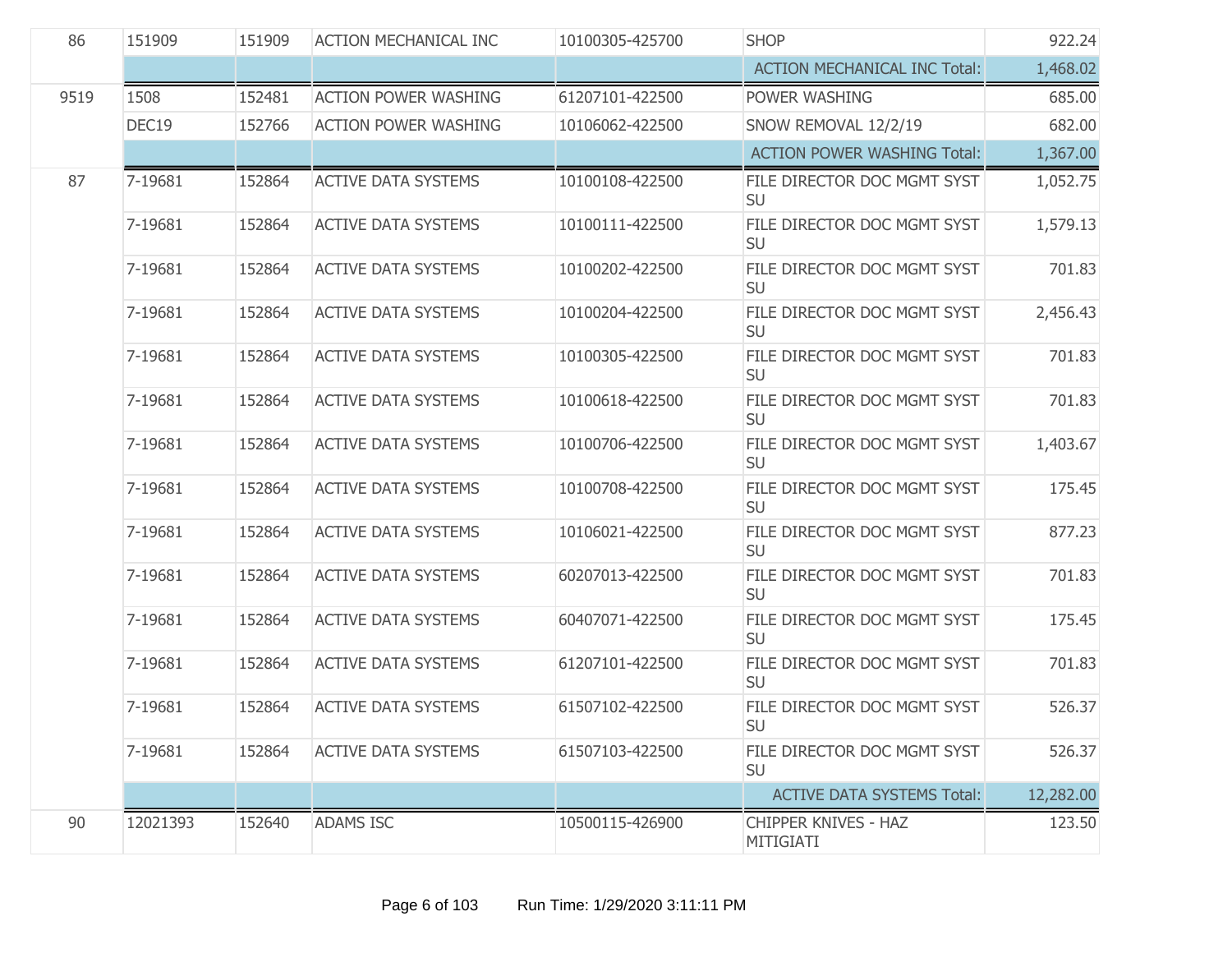| 4637373<br>152798<br><b>ADAMS ISC</b><br>10100302-425100<br><b>UNITS</b><br>152798<br><b>UNITS</b><br>4637268<br><b>ADAMS ISC</b><br>10100302-425100<br>152908<br><b>ADAMS ISC</b><br>10100205-425300<br>12021662<br>Repair pneumatic post puller<br>153065<br><b>UNIT S006</b><br>4637526<br><b>ADAMS ISC</b><br>10100301-425100<br>4637463<br><b>ADAMS ISC</b><br>10100607-425300<br>HYDRAULIC HOSE, GATES<br>152752<br><b>ADAPTERS</b><br><b>ADAMS ISC Total:</b><br>97<br>69837463<br>152113<br>ADECCO EMPLOYMENT SERVICES 10100108-422500<br><b>TEMPORARY ARCHIVIST</b><br>297.60<br>427.80<br>69848311<br>152748<br>ADECCO EMPLOYMENT SERVICES 10100108-422500<br>TEMPORARY ARCHIVIST<br><b>ADECCO EMPLOYMENT SERVICES</b><br>Total:<br>9041<br>9967597619<br>151721<br>AIRGAS USA, LLC<br>61507103-426200<br><b>WELDING GAS</b><br>AIRGAS USA, LLC Total:<br>139<br>INV-40817<br><b>ALEX AIR APPARATUS INC</b><br>10100202-426300<br>FIRE GLOVES - VARIOUS<br>153087<br><b>INV-40817</b><br>153087<br>FIRE GLOVES - VARIOUS<br>ALEX AIR APPARATUS INC<br>10102021-426300<br><b>INV-40817</b><br>153087<br>FIRE GLOVES - VARIOUS<br>ALEX AIR APPARATUS INC<br>10102022-426300<br><b>INV-40817</b><br>153087<br>10102023-426300<br>FIRE GLOVES - VARIOUS<br>ALEX AIR APPARATUS INC<br>INV-40817<br>153087<br>10102025-426300<br>FIRE GLOVES - VARIOUS<br>ALEX AIR APPARATUS INC<br>ALEX AIR APPARATUS INC Total:<br>151<br><b>ALLEGIANT EMERGENCY</b><br>190153<br>10100202-422500<br><b>SCBA FLOW TESTING</b><br>152245<br><b>SERVICES INC</b><br><b>ALLEGIANT EMERGENCY</b><br>190171<br>10100202-425300<br><b>SCBA &amp; CARBON FIBER</b><br>49,342.70<br>152246<br><b>SERVICES INC</b><br><b>CYLINDER</b><br><b>ALLEGIANT EMERGENCY</b><br><b>SERVICES INC Total:</b><br>ALSCO INC<br>164<br>LCAS1318375<br>152131<br>61507102-426400<br><b>JANITORIAL SUPPLIES</b><br>LCAS1318374<br>151743<br><b>ALSCO INC</b><br>61507103-426400<br><b>FACILITY MATS</b><br>LCAS1316258<br>152318<br>ALSCO INC<br>10100603-426400<br><b>LINEN SUPPLIES</b><br>LCAS1317561<br>152319<br>ALSCO INC<br>10100603-426400<br><b>LINEN SUPPLIES</b><br>LCAS1319675<br>152460<br><b>ALSCO INC</b><br>61507103-426400<br><b>MATS</b><br>LCAS1318876<br>152320<br>ALSCO INC<br>10100612-426400<br><b>LINEN SUPPLIES</b><br>LCAS1320203<br>153143<br>ALSCO INC<br>10100612-426400<br><b>LINEN SUPPLIES</b> | 90 | 4637267 | 152798 | <b>ADAMS ISC</b> | 10100302-425100 | <b>UNITS</b> | 21.13     |
|---------------------------------------------------------------------------------------------------------------------------------------------------------------------------------------------------------------------------------------------------------------------------------------------------------------------------------------------------------------------------------------------------------------------------------------------------------------------------------------------------------------------------------------------------------------------------------------------------------------------------------------------------------------------------------------------------------------------------------------------------------------------------------------------------------------------------------------------------------------------------------------------------------------------------------------------------------------------------------------------------------------------------------------------------------------------------------------------------------------------------------------------------------------------------------------------------------------------------------------------------------------------------------------------------------------------------------------------------------------------------------------------------------------------------------------------------------------------------------------------------------------------------------------------------------------------------------------------------------------------------------------------------------------------------------------------------------------------------------------------------------------------------------------------------------------------------------------------------------------------------------------------------------------------------------------------------------------------------------------------------------------------------------------------------------------------------------------------------------------------------------------------------------------------------------------------------------------------------------------------------------------------------------------------------------------------------------------------------------------------------------------------|----|---------|--------|------------------|-----------------|--------------|-----------|
|                                                                                                                                                                                                                                                                                                                                                                                                                                                                                                                                                                                                                                                                                                                                                                                                                                                                                                                                                                                                                                                                                                                                                                                                                                                                                                                                                                                                                                                                                                                                                                                                                                                                                                                                                                                                                                                                                                                                                                                                                                                                                                                                                                                                                                                                                                                                                                                             |    |         |        |                  |                 |              | 5.49      |
|                                                                                                                                                                                                                                                                                                                                                                                                                                                                                                                                                                                                                                                                                                                                                                                                                                                                                                                                                                                                                                                                                                                                                                                                                                                                                                                                                                                                                                                                                                                                                                                                                                                                                                                                                                                                                                                                                                                                                                                                                                                                                                                                                                                                                                                                                                                                                                                             |    |         |        |                  |                 |              | 7.60      |
|                                                                                                                                                                                                                                                                                                                                                                                                                                                                                                                                                                                                                                                                                                                                                                                                                                                                                                                                                                                                                                                                                                                                                                                                                                                                                                                                                                                                                                                                                                                                                                                                                                                                                                                                                                                                                                                                                                                                                                                                                                                                                                                                                                                                                                                                                                                                                                                             |    |         |        |                  |                 |              | 257.54    |
|                                                                                                                                                                                                                                                                                                                                                                                                                                                                                                                                                                                                                                                                                                                                                                                                                                                                                                                                                                                                                                                                                                                                                                                                                                                                                                                                                                                                                                                                                                                                                                                                                                                                                                                                                                                                                                                                                                                                                                                                                                                                                                                                                                                                                                                                                                                                                                                             |    |         |        |                  |                 |              | 7.76      |
|                                                                                                                                                                                                                                                                                                                                                                                                                                                                                                                                                                                                                                                                                                                                                                                                                                                                                                                                                                                                                                                                                                                                                                                                                                                                                                                                                                                                                                                                                                                                                                                                                                                                                                                                                                                                                                                                                                                                                                                                                                                                                                                                                                                                                                                                                                                                                                                             |    |         |        |                  |                 |              | 75.24     |
|                                                                                                                                                                                                                                                                                                                                                                                                                                                                                                                                                                                                                                                                                                                                                                                                                                                                                                                                                                                                                                                                                                                                                                                                                                                                                                                                                                                                                                                                                                                                                                                                                                                                                                                                                                                                                                                                                                                                                                                                                                                                                                                                                                                                                                                                                                                                                                                             |    |         |        |                  |                 |              | 498.26    |
|                                                                                                                                                                                                                                                                                                                                                                                                                                                                                                                                                                                                                                                                                                                                                                                                                                                                                                                                                                                                                                                                                                                                                                                                                                                                                                                                                                                                                                                                                                                                                                                                                                                                                                                                                                                                                                                                                                                                                                                                                                                                                                                                                                                                                                                                                                                                                                                             |    |         |        |                  |                 |              |           |
|                                                                                                                                                                                                                                                                                                                                                                                                                                                                                                                                                                                                                                                                                                                                                                                                                                                                                                                                                                                                                                                                                                                                                                                                                                                                                                                                                                                                                                                                                                                                                                                                                                                                                                                                                                                                                                                                                                                                                                                                                                                                                                                                                                                                                                                                                                                                                                                             |    |         |        |                  |                 |              |           |
|                                                                                                                                                                                                                                                                                                                                                                                                                                                                                                                                                                                                                                                                                                                                                                                                                                                                                                                                                                                                                                                                                                                                                                                                                                                                                                                                                                                                                                                                                                                                                                                                                                                                                                                                                                                                                                                                                                                                                                                                                                                                                                                                                                                                                                                                                                                                                                                             |    |         |        |                  |                 |              | 725.40    |
|                                                                                                                                                                                                                                                                                                                                                                                                                                                                                                                                                                                                                                                                                                                                                                                                                                                                                                                                                                                                                                                                                                                                                                                                                                                                                                                                                                                                                                                                                                                                                                                                                                                                                                                                                                                                                                                                                                                                                                                                                                                                                                                                                                                                                                                                                                                                                                                             |    |         |        |                  |                 |              | 93.87     |
|                                                                                                                                                                                                                                                                                                                                                                                                                                                                                                                                                                                                                                                                                                                                                                                                                                                                                                                                                                                                                                                                                                                                                                                                                                                                                                                                                                                                                                                                                                                                                                                                                                                                                                                                                                                                                                                                                                                                                                                                                                                                                                                                                                                                                                                                                                                                                                                             |    |         |        |                  |                 |              | 93.87     |
|                                                                                                                                                                                                                                                                                                                                                                                                                                                                                                                                                                                                                                                                                                                                                                                                                                                                                                                                                                                                                                                                                                                                                                                                                                                                                                                                                                                                                                                                                                                                                                                                                                                                                                                                                                                                                                                                                                                                                                                                                                                                                                                                                                                                                                                                                                                                                                                             |    |         |        |                  |                 |              | 543.70    |
|                                                                                                                                                                                                                                                                                                                                                                                                                                                                                                                                                                                                                                                                                                                                                                                                                                                                                                                                                                                                                                                                                                                                                                                                                                                                                                                                                                                                                                                                                                                                                                                                                                                                                                                                                                                                                                                                                                                                                                                                                                                                                                                                                                                                                                                                                                                                                                                             |    |         |        |                  |                 |              | 77.66     |
|                                                                                                                                                                                                                                                                                                                                                                                                                                                                                                                                                                                                                                                                                                                                                                                                                                                                                                                                                                                                                                                                                                                                                                                                                                                                                                                                                                                                                                                                                                                                                                                                                                                                                                                                                                                                                                                                                                                                                                                                                                                                                                                                                                                                                                                                                                                                                                                             |    |         |        |                  |                 |              | 77.66     |
|                                                                                                                                                                                                                                                                                                                                                                                                                                                                                                                                                                                                                                                                                                                                                                                                                                                                                                                                                                                                                                                                                                                                                                                                                                                                                                                                                                                                                                                                                                                                                                                                                                                                                                                                                                                                                                                                                                                                                                                                                                                                                                                                                                                                                                                                                                                                                                                             |    |         |        |                  |                 |              | 77.66     |
|                                                                                                                                                                                                                                                                                                                                                                                                                                                                                                                                                                                                                                                                                                                                                                                                                                                                                                                                                                                                                                                                                                                                                                                                                                                                                                                                                                                                                                                                                                                                                                                                                                                                                                                                                                                                                                                                                                                                                                                                                                                                                                                                                                                                                                                                                                                                                                                             |    |         |        |                  |                 |              | 155.32    |
|                                                                                                                                                                                                                                                                                                                                                                                                                                                                                                                                                                                                                                                                                                                                                                                                                                                                                                                                                                                                                                                                                                                                                                                                                                                                                                                                                                                                                                                                                                                                                                                                                                                                                                                                                                                                                                                                                                                                                                                                                                                                                                                                                                                                                                                                                                                                                                                             |    |         |        |                  |                 |              | 932.00    |
|                                                                                                                                                                                                                                                                                                                                                                                                                                                                                                                                                                                                                                                                                                                                                                                                                                                                                                                                                                                                                                                                                                                                                                                                                                                                                                                                                                                                                                                                                                                                                                                                                                                                                                                                                                                                                                                                                                                                                                                                                                                                                                                                                                                                                                                                                                                                                                                             |    |         |        |                  |                 |              | 3,572.03  |
|                                                                                                                                                                                                                                                                                                                                                                                                                                                                                                                                                                                                                                                                                                                                                                                                                                                                                                                                                                                                                                                                                                                                                                                                                                                                                                                                                                                                                                                                                                                                                                                                                                                                                                                                                                                                                                                                                                                                                                                                                                                                                                                                                                                                                                                                                                                                                                                             |    |         |        |                  |                 |              |           |
|                                                                                                                                                                                                                                                                                                                                                                                                                                                                                                                                                                                                                                                                                                                                                                                                                                                                                                                                                                                                                                                                                                                                                                                                                                                                                                                                                                                                                                                                                                                                                                                                                                                                                                                                                                                                                                                                                                                                                                                                                                                                                                                                                                                                                                                                                                                                                                                             |    |         |        |                  |                 |              | 52,914.73 |
|                                                                                                                                                                                                                                                                                                                                                                                                                                                                                                                                                                                                                                                                                                                                                                                                                                                                                                                                                                                                                                                                                                                                                                                                                                                                                                                                                                                                                                                                                                                                                                                                                                                                                                                                                                                                                                                                                                                                                                                                                                                                                                                                                                                                                                                                                                                                                                                             |    |         |        |                  |                 |              | 6.13      |
|                                                                                                                                                                                                                                                                                                                                                                                                                                                                                                                                                                                                                                                                                                                                                                                                                                                                                                                                                                                                                                                                                                                                                                                                                                                                                                                                                                                                                                                                                                                                                                                                                                                                                                                                                                                                                                                                                                                                                                                                                                                                                                                                                                                                                                                                                                                                                                                             |    |         |        |                  |                 |              | 56.69     |
|                                                                                                                                                                                                                                                                                                                                                                                                                                                                                                                                                                                                                                                                                                                                                                                                                                                                                                                                                                                                                                                                                                                                                                                                                                                                                                                                                                                                                                                                                                                                                                                                                                                                                                                                                                                                                                                                                                                                                                                                                                                                                                                                                                                                                                                                                                                                                                                             |    |         |        |                  |                 |              | 76.98     |
|                                                                                                                                                                                                                                                                                                                                                                                                                                                                                                                                                                                                                                                                                                                                                                                                                                                                                                                                                                                                                                                                                                                                                                                                                                                                                                                                                                                                                                                                                                                                                                                                                                                                                                                                                                                                                                                                                                                                                                                                                                                                                                                                                                                                                                                                                                                                                                                             |    |         |        |                  |                 |              | 76.98     |
|                                                                                                                                                                                                                                                                                                                                                                                                                                                                                                                                                                                                                                                                                                                                                                                                                                                                                                                                                                                                                                                                                                                                                                                                                                                                                                                                                                                                                                                                                                                                                                                                                                                                                                                                                                                                                                                                                                                                                                                                                                                                                                                                                                                                                                                                                                                                                                                             |    |         |        |                  |                 |              | 45.24     |
|                                                                                                                                                                                                                                                                                                                                                                                                                                                                                                                                                                                                                                                                                                                                                                                                                                                                                                                                                                                                                                                                                                                                                                                                                                                                                                                                                                                                                                                                                                                                                                                                                                                                                                                                                                                                                                                                                                                                                                                                                                                                                                                                                                                                                                                                                                                                                                                             |    |         |        |                  |                 |              | 81.97     |
|                                                                                                                                                                                                                                                                                                                                                                                                                                                                                                                                                                                                                                                                                                                                                                                                                                                                                                                                                                                                                                                                                                                                                                                                                                                                                                                                                                                                                                                                                                                                                                                                                                                                                                                                                                                                                                                                                                                                                                                                                                                                                                                                                                                                                                                                                                                                                                                             |    |         |        |                  |                 |              | 100.43    |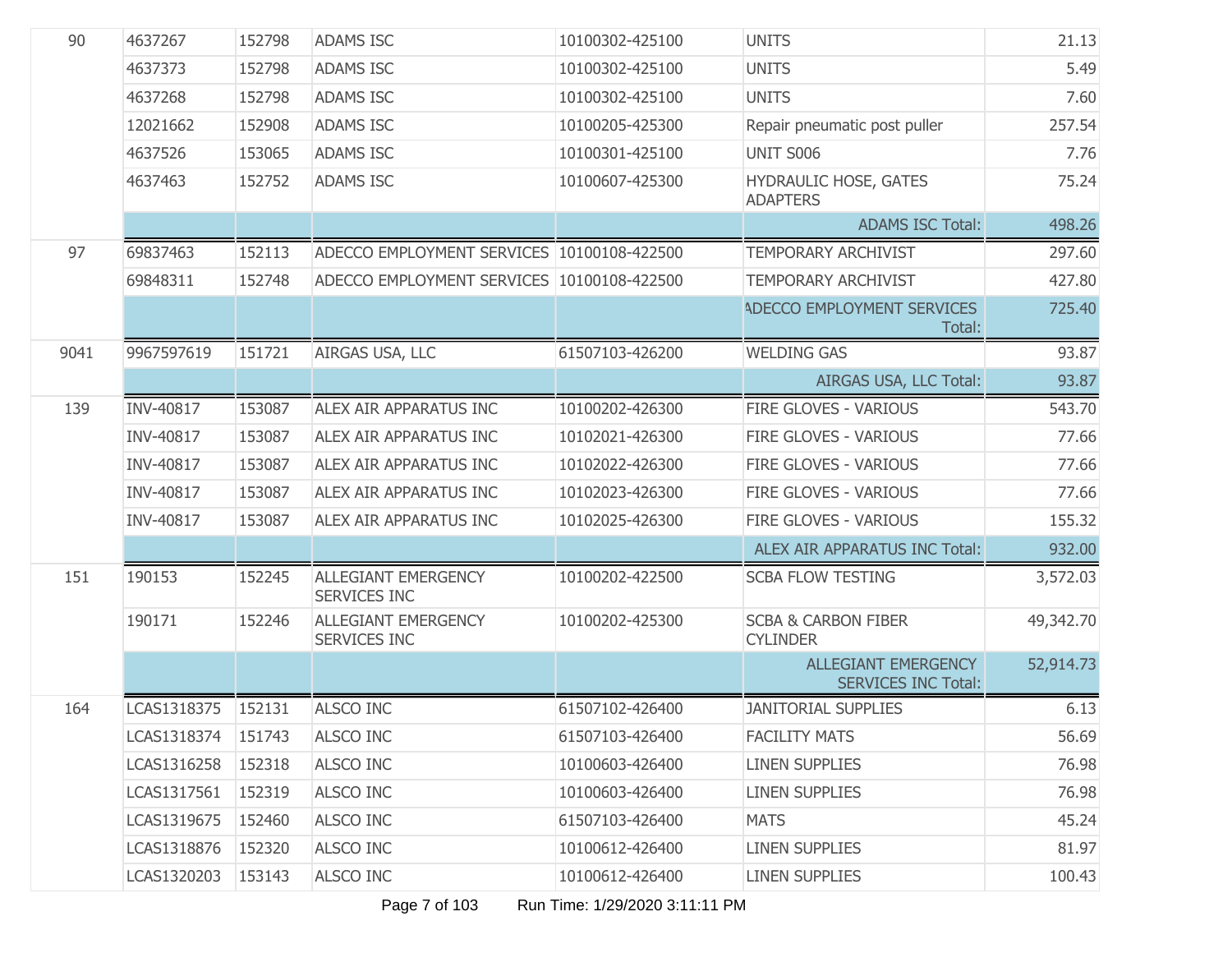| 164   | LCAS1318894      | 152809 | <b>ALSCO INC</b>                                             | 10100603-426400 | <b>LINEN SUPPLIES</b>                                    | 64.92     |
|-------|------------------|--------|--------------------------------------------------------------|-----------------|----------------------------------------------------------|-----------|
|       |                  |        |                                                              |                 | <b>ALSCO INC Total:</b>                                  | 509.34    |
| 13104 | 01/14-15/20      | 153015 | <b>AMBER LELACHEUR</b>                                       | 10100201-427000 | LET Training in Pierre, SD - m                           | 56.00     |
|       |                  |        |                                                              |                 | <b>AMBER LELACHEUR Total:</b>                            | 56.00     |
| 183   | 0132367          | 152768 | AMERICAN LEGAL PUBLISHING<br><b>CORP</b>                     | 10106021-422500 | <b>INTERNET RENEWAL</b>                                  | 395.00    |
|       |                  |        |                                                              |                 | AMERICAN LEGAL PUBLISHING<br><b>CORP Total:</b>          | 395.00    |
| 7825  | 416627           | 152524 | ANIMAL CLINIC OF RAPID CITY                                  | 10100201-429800 | ANIMAL HEALTH CERT RITA                                  | 55.25     |
|       |                  |        |                                                              |                 | ANIMAL CLINIC OF RAPID CITY<br>Total:                    | 55.25     |
| 258   | 20009479         | 152655 | ARCHITECTURE INCORPORATED                                    | 10700132-422300 | 19-2508 FITZGERALD STADIUM                               | 35,679.50 |
|       |                  |        |                                                              |                 | ARCHITECTURE INCORPORATED<br>Total:                      | 35,679.50 |
| 279   | 122322           | 152762 | <b>ARROWHEAD FORENSICS</b>                                   | 10100201-426100 | <b>EVD SUPPLIES</b>                                      | 318.13    |
|       | 122066           | 152330 | <b>ARROWHEAD FORENSICS</b>                                   | 10100201-426100 | <b>LAB ELASTIC TAPERED SLEEVES</b>                       | 105.43    |
|       |                  |        |                                                              |                 | <b>ARROWHEAD FORENSICS Total:</b>                        | 423.56    |
| 9540  | 1033F9           | 152802 | ARROWWOOD RESORT &<br><b>CONFERENCE CENTER AT</b>            | 10100108-427000 | ARROWOOD HTL M KOST SDSPLS                               | 183.90    |
|       | 1033F7           | 152801 | <b>ARROWWOOD RESORT &amp;</b><br><b>CONFERENCE CENTER AT</b> | 10100108-427000 | ARRWOOD HTL/D TECH SDSPLS<br><b>CONF</b>                 | 183.90    |
|       | 1033F8           | 152779 | ARROWWOOD RESORT &<br><b>CONFERENCE CENTER AT</b>            | 10100108-427000 | ARRWOD HTL/D KOOLS SDSPLS<br><b>CONF</b>                 | 183.90    |
|       |                  |        |                                                              |                 | ARROWWOOD RESORT &<br><b>CONFERENCE CENTER AT Total:</b> | 551.70    |
| 283   | <b>ASAP-9327</b> | 152737 | <b>ASAP ANALYTICAL LLC</b>                                   | 10100201-426100 | <b>BLOOD LAB VIALS</b>                                   | 5,086.02  |
|       |                  |        |                                                              |                 | ASAP ANALYTICAL LLC Total:                               | 5,086.02  |
| 12506 | 52185            | 152103 | <b>AUTOMATED MAINTENANCE</b><br><b>SYSTEMS</b>               | 10106061-422500 | OTHER PROFESSIONAL SERVICES                              | 11,637.96 |
|       |                  |        |                                                              |                 | <b>AUTOMATED MAINTENANCE</b><br><b>SYSTEMS Total:</b>    | 11,637.96 |
| 346   | 7173             | 152243 | <b>BADGER STATE RECOVERY INC</b>                             | 10100202-422500 | <b>PAPER SHREDDING</b>                                   | 22.41     |
|       | 7173             | 152243 | <b>BADGER STATE RECOVERY INC</b>                             | 61800890-422500 | <b>PAPER SHREDDING</b>                                   | 11.04     |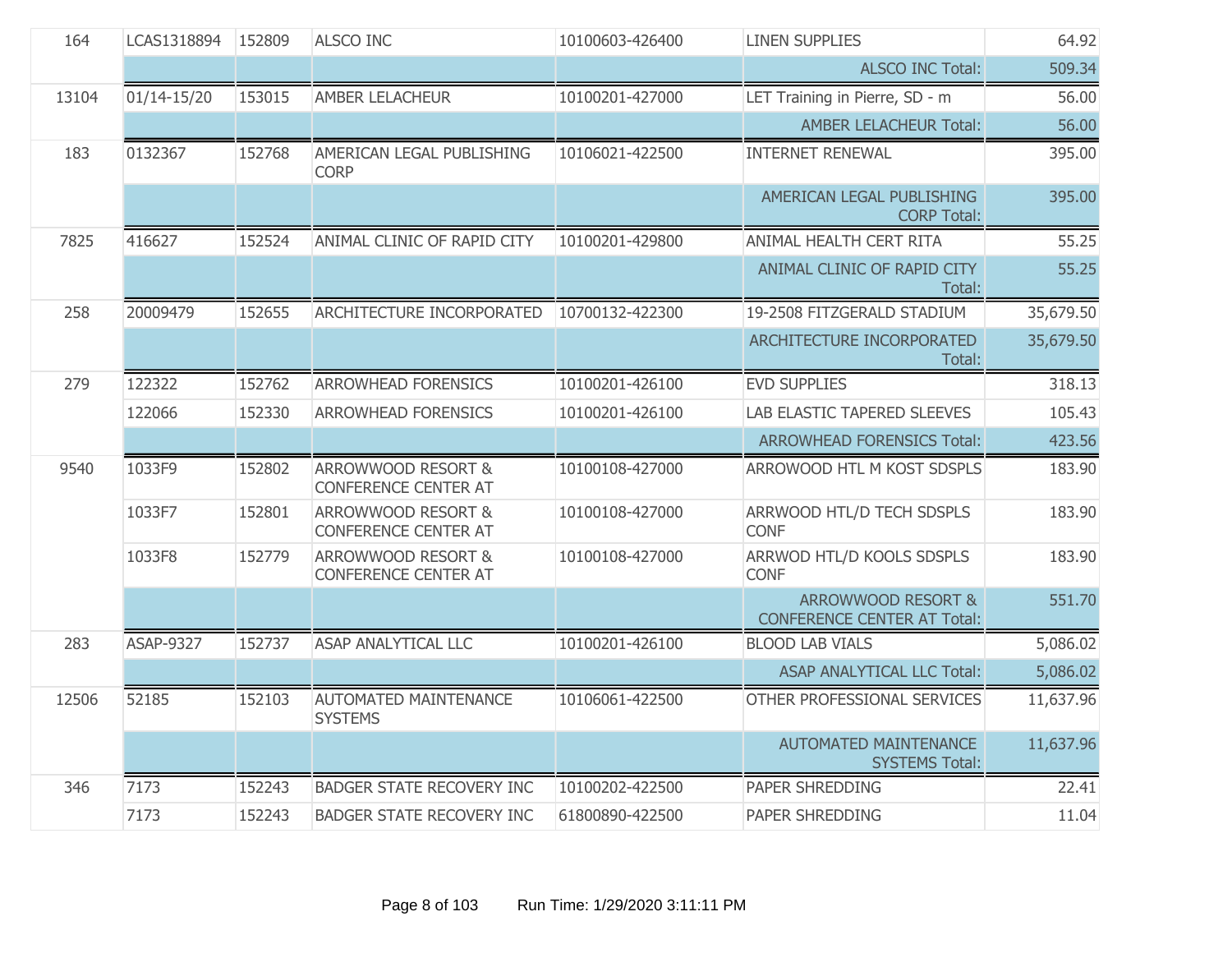| 346   |                      |        |                                       |                 | <b>BADGER STATE RECOVERY INC</b><br>Total:      | 33.45     |
|-------|----------------------|--------|---------------------------------------|-----------------|-------------------------------------------------|-----------|
| 10369 | 56657-1              | 152336 | <b>BALCO UNIFORMS INC</b>             | 10100201-426300 | <b>PANTS STOCK</b>                              | 521.12    |
|       | 56426-2              | 152350 | <b>BALCO UNIFORMS INC</b>             | 10100201-426300 | <b>PANTS STOCK</b>                              | 414.88    |
|       |                      |        |                                       |                 | <b>BALCO UNIFORMS INC Total:</b>                | 936.00    |
| 384   | 10037271             | 152002 | <b>BARGAIN BARN TIRE &amp; REPAIR</b> | 61507102-425100 | <b>TIRE REPAIR</b>                              | 31.90     |
|       |                      |        |                                       |                 | <b>BARGAIN BARN TIRE &amp; REPAIR</b><br>Total: | 31.90     |
| 403   | 00730073838          | 152656 | <b>BARTLETT &amp; WEST</b>            | 60200933-422300 | 14-2178 NORTHRIDGE BOOSTER<br><b>PUM</b>        | 25,722.75 |
|       | 730073836            | 152657 | <b>BARTLETT &amp; WEST</b>            | 60200933-422300 | 14-2177 RED ROCKS PUMP<br><b>STATION</b>        | 302.44    |
|       | 730073836            | 152657 | <b>BARTLETT &amp; WEST</b>            | 60200934-422300 | 14-2177 RED ROCKS PUMP<br><b>STATION</b>        | 302.43    |
|       |                      |        |                                       |                 | <b>BARTLETT &amp; WEST Total:</b>               | 26,327.62 |
| 8451  | P22962738            | 152124 | <b>BATTERIES PLUS BULBS</b>           | 10100205-425100 | Bulbs for light bars                            | 6.95      |
|       | P22962738            | 152124 | <b>BATTERIES PLUS BULBS</b>           | 10100205-426900 | Bulbs for light bars                            | 6.95      |
|       | P23185287            | 153175 | <b>BATTERIES PLUS BULBS</b>           | 10102021-425200 | LIGHT BULBS - ST1                               | 63.78     |
|       | P23185287            | 153175 | <b>BATTERIES PLUS BULBS</b>           | 61800891-425200 | <b>LIGHT BULBS - ST1</b>                        | 31.42     |
|       |                      |        |                                       |                 | <b>BATTERIES PLUS BULBS Total:</b>              | 109.10    |
| 13078 | CLAIM #1<br>05/23/19 | 152090 | <b>BENJAMIN JOHNSON</b>               | 60407071-421100 | REIMBURSEMENT FOR BACKUP<br>AT 11               | 3,496.00  |
|       |                      |        |                                       |                 | <b>BENJAMIN JOHNSON Total:</b>                  | 3,496.00  |
| 536   | 40376                | 152043 | BH SERVICES INC                       | 60800840-422500 | PROFESSIONAL SERVICES                           | 1,562.06  |
|       |                      |        |                                       |                 | <b>BH SERVICES INC Total:</b>                   | 1,562.06  |
| 549   | 02 694158            | 152018 | BIERSCHBACH EQUIPMENT INC             | 61507103-425300 | <b>COMBO GUARD</b>                              | 370.00    |
|       | 02 694364            | 152198 | BIERSCHBACH EQUIPMENT INC             | 10100860-425300 | <b>FUEL STRAINER</b>                            | 12.12     |
|       |                      |        |                                       |                 | BIERSCHBACH EQUIPMENT INC<br>Total:             | 382.12    |
| 573   | 14071                | 151715 | <b>BLACK HAWK VANS INC</b>            | 10100618-425100 | <b>BUS REPAIRS</b>                              | 190.00    |
|       |                      |        |                                       |                 | <b>BLACK HAWK VANS INC Total:</b>               | 190.00    |
| 8277  | 220000062981 148794  |        | <b>BLACK HILLS BICYCLES</b>           | 10100201-426900 | NORCO FLUID HT 1 E-BIKE                         | 1,800.00  |
|       |                      |        |                                       |                 | <b>BLACK HILLS BICYCLES Total:</b>              | 1,800.00  |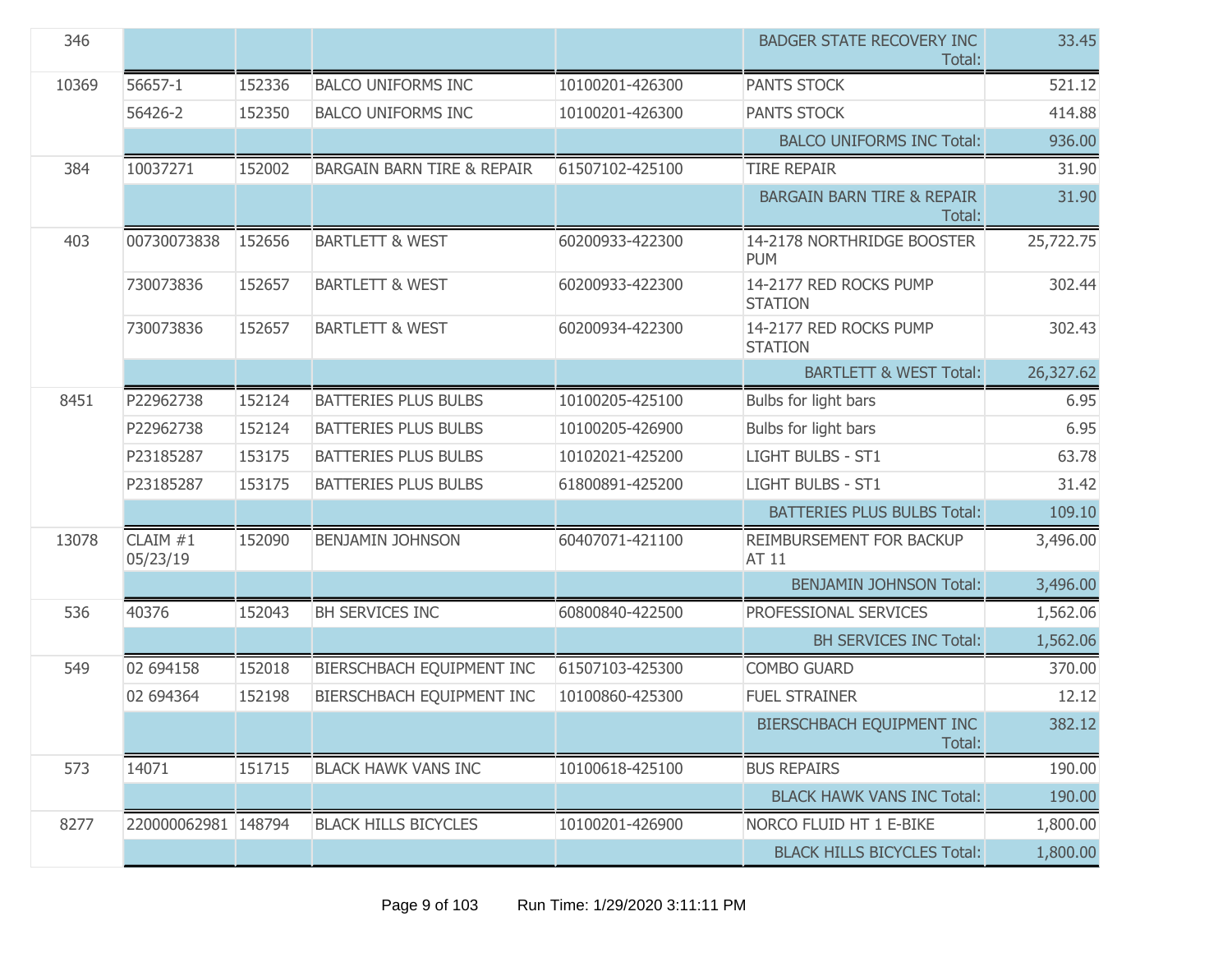| 584 | 88853    | 152036 | <b>BLACK HILLS BUSINESS SOURCE</b>                          | 61507103-426100 | <b>OFFICE SUPPLIES</b>                                             | 142.81   |
|-----|----------|--------|-------------------------------------------------------------|-----------------|--------------------------------------------------------------------|----------|
|     | 88668    | 152037 | <b>BLACK HILLS BUSINESS SOURCE</b>                          | 61507102-426100 | <b>OFFICE SUPPLIES</b>                                             | 527.91   |
|     | 88645    | 152415 | <b>BLACK HILLS BUSINESS SOURCE</b>                          | 61207101-426100 | <b>KEYBOARD</b>                                                    | 92.03    |
|     | 88634    | 152416 | <b>BLACK HILLS BUSINESS SOURCE</b>                          | 61507102-426100 | THERMAL PRINT PAPER                                                | 158.89   |
|     | 89074    | 152886 | <b>BLACK HILLS BUSINESS SOURCE</b>                          | 61507102-426100 | <b>REGULATORY BINDERS</b>                                          | 84.44    |
|     | 89056    | 152887 | <b>BLACK HILLS BUSINESS SOURCE</b>                          | 61507102-426100 | <b>OFFICE SUPPLIES</b>                                             | 515.92   |
|     |          |        |                                                             |                 | <b>BLACK HILLS BUSINESS SOURCE</b><br>Total:                       | 1,522.00 |
| 586 | 168854   | 152290 | <b>BLACK HILLS CHEMICAL AND</b><br><b>JANITORIAL CO INC</b> | 10100301-426900 | <b>SUPPLIES</b>                                                    | 249.58   |
|     | 168547   | 152019 | <b>BLACK HILLS CHEMICAL AND</b><br><b>JANITORIAL CO INC</b> | 61207101-426400 | <b>DISINFECTANT</b>                                                | 206.42   |
|     | 168834   | 152242 | <b>BLACK HILLS CHEMICAL AND</b><br><b>JANITORIAL CO INC</b> | 10102021-426400 | <b>URINAL SCREENS - ST1</b>                                        | 16.08    |
|     | 168834   | 152242 | <b>BLACK HILLS CHEMICAL AND</b><br><b>JANITORIAL CO INC</b> | 61800891-426400 | <b>URINAL SCREENS - ST1</b>                                        | 7.92     |
|     | 168959   | 152811 | <b>BLACK HILLS CHEMICAL AND</b><br><b>JANITORIAL CO INC</b> | 10100612-426400 | <b>CLEANING SUPPLIES</b>                                           | 303.80   |
|     | 169153   | 153048 | <b>BLACK HILLS CHEMICAL AND</b><br><b>JANITORIAL CO INC</b> | 10100612-426400 | <b>MOP</b>                                                         | 25.48    |
|     |          |        |                                                             |                 | <b>BLACK HILLS CHEMICAL AND</b><br><b>JANITORIAL CO INC Total:</b> | 809.28   |
| 587 | 02/16/20 |        | <b>BLACK HILLS COMMUNITY BANK</b><br><b>NA</b>              | 10100607-441000 | PARKS EQUIP PRINC & INT                                            | 2,247.82 |
|     | 02/16/20 |        | <b>BLACK HILLS COMMUNITY BANK</b><br><b>NA</b>              | 10100607-442000 | PARKS EQUIP PRINC & INT                                            | 419.95   |
|     |          |        |                                                             |                 | <b>BLACK HILLS COMMUNITY BANK</b><br><b>NA Total:</b>              | 2,667.77 |
| 590 | 7812     | 152465 | <b>BLACK HILLS DOOR SYSTEMS</b>                             | 61507103-425300 | <b>VOLT MOTOR</b>                                                  | 561.00   |
|     |          |        |                                                             |                 | <b>BLACK HILLS DOOR SYSTEMS</b><br>Total:                          | 561.00   |
| 591 | 1/1/2020 |        | <b>BLACK HILLS ELECTRIC COOP</b>                            | 60207011-428300 |                                                                    | 100.01   |
|     | 1/1/2020 |        | <b>BLACK HILLS ELECTRIC COOP</b>                            | 60207011-428300 |                                                                    | 870.15   |
|     | 1/1/2020 |        | <b>BLACK HILLS ELECTRIC COOP</b>                            | 60207011-428300 |                                                                    | 167.05   |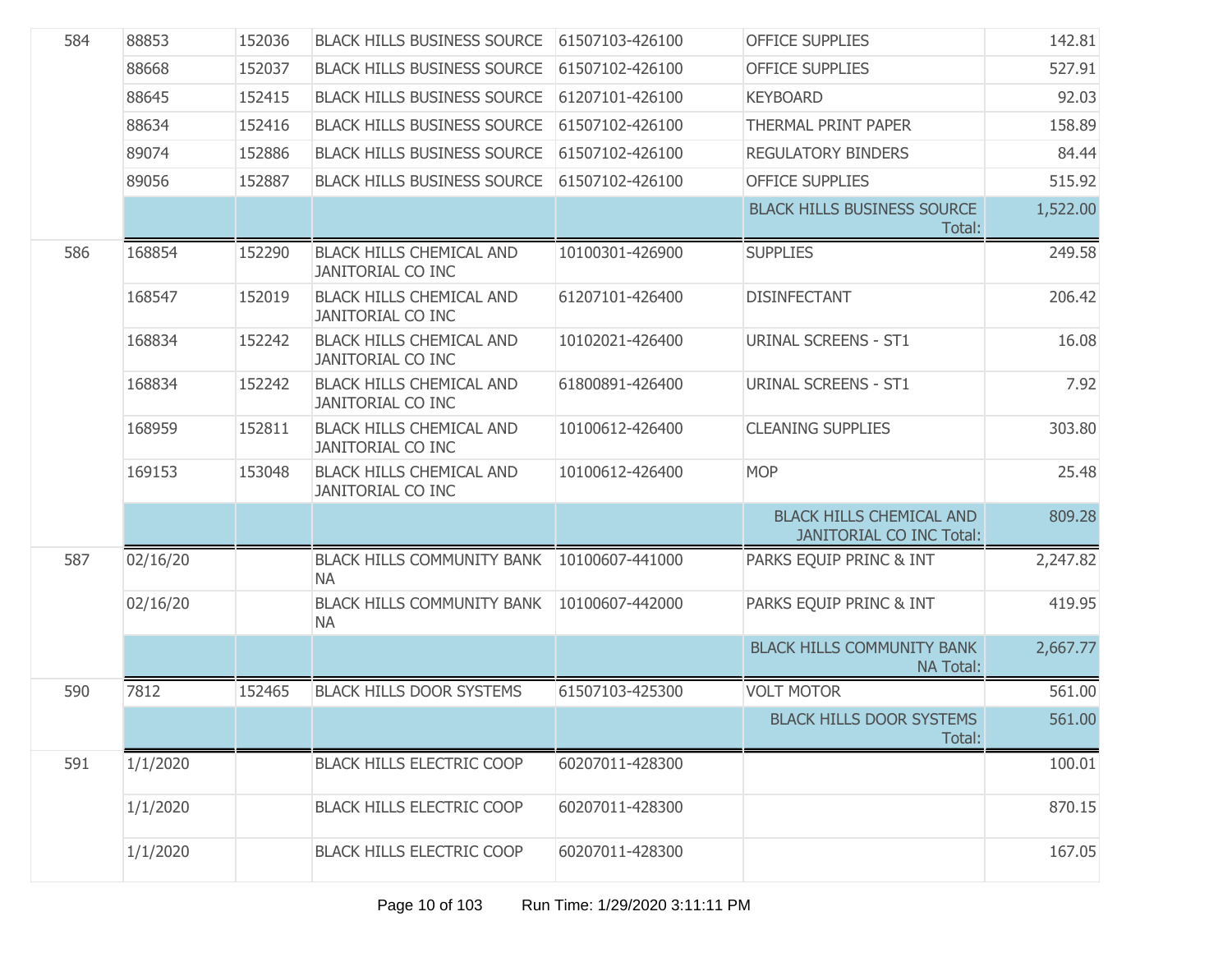| 591 | 1/1/2020          | <b>BLACK HILLS ELECTRIC COOP</b> | 60207011-428300 |                                            | 87.00     |
|-----|-------------------|----------------------------------|-----------------|--------------------------------------------|-----------|
|     | 1/1/2020          | <b>BLACK HILLS ELECTRIC COOP</b> | 10100304-428300 |                                            | 20.00     |
|     | 1/1/2020          | <b>BLACK HILLS ELECTRIC COOP</b> | 10100304-428300 |                                            | 67.40     |
|     | 1/1/2020          | <b>BLACK HILLS ELECTRIC COOP</b> | 10100304-428300 |                                            | 337.82    |
|     |                   |                                  |                 | <b>BLACK HILLS ELECTRIC COOP</b><br>Total: | 1,649.43  |
| 622 | 16745554<br>01/17 | <b>BLACK HILLS ENERGY</b>        | 10100205-428300 |                                            | 48.45     |
|     | 22405589<br>01/17 | <b>BLACK HILLS ENERGY</b>        | 10100607-428300 |                                            | 15.00     |
|     | 12775390<br>01/16 | <b>BLACK HILLS ENERGY</b>        | 10100603-428300 |                                            | 7,293.18  |
|     | 13102394<br>01/09 | <b>BLACK HILLS ENERGY</b>        | 10106061-428300 |                                            | 9,133.70  |
|     | 22228702<br>01/16 | <b>BLACK HILLS ENERGY</b>        | 10100612-428300 |                                            | 11,741.09 |
|     | 12327698<br>01/16 | <b>BLACK HILLS ENERGY</b>        | 10106064-428300 |                                            | 5,083.25  |
|     | 19406991<br>01/27 | <b>BLACK HILLS ENERGY</b>        | 60207012-428300 |                                            | 28.22     |
|     | 19342257<br>01/27 | <b>BLACK HILLS ENERGY</b>        | 10100205-428300 |                                            | 125.17    |
|     | <b>NONE 01/23</b> | <b>BLACK HILLS ENERGY</b>        | 60207011-428300 |                                            | 11.36     |
|     | 12775755<br>01/23 | <b>BLACK HILLS ENERGY</b>        | 60207011-428300 |                                            | 183.27    |
|     | 21319589<br>01/22 | <b>BLACK HILLS ENERGY</b>        | 10100860-428300 |                                            | 15.00     |
|     | <b>NONE 01/23</b> | <b>BLACK HILLS ENERGY</b>        | 61207101-428300 |                                            | 16.76     |
|     | 12775688<br>01/22 | <b>BLACK HILLS ENERGY</b>        | 10100607-428300 |                                            | 1,369.06  |
|     | 12775688<br>01/22 | <b>BLACK HILLS ENERGY</b>        | 10100616-428300 |                                            | 456.35    |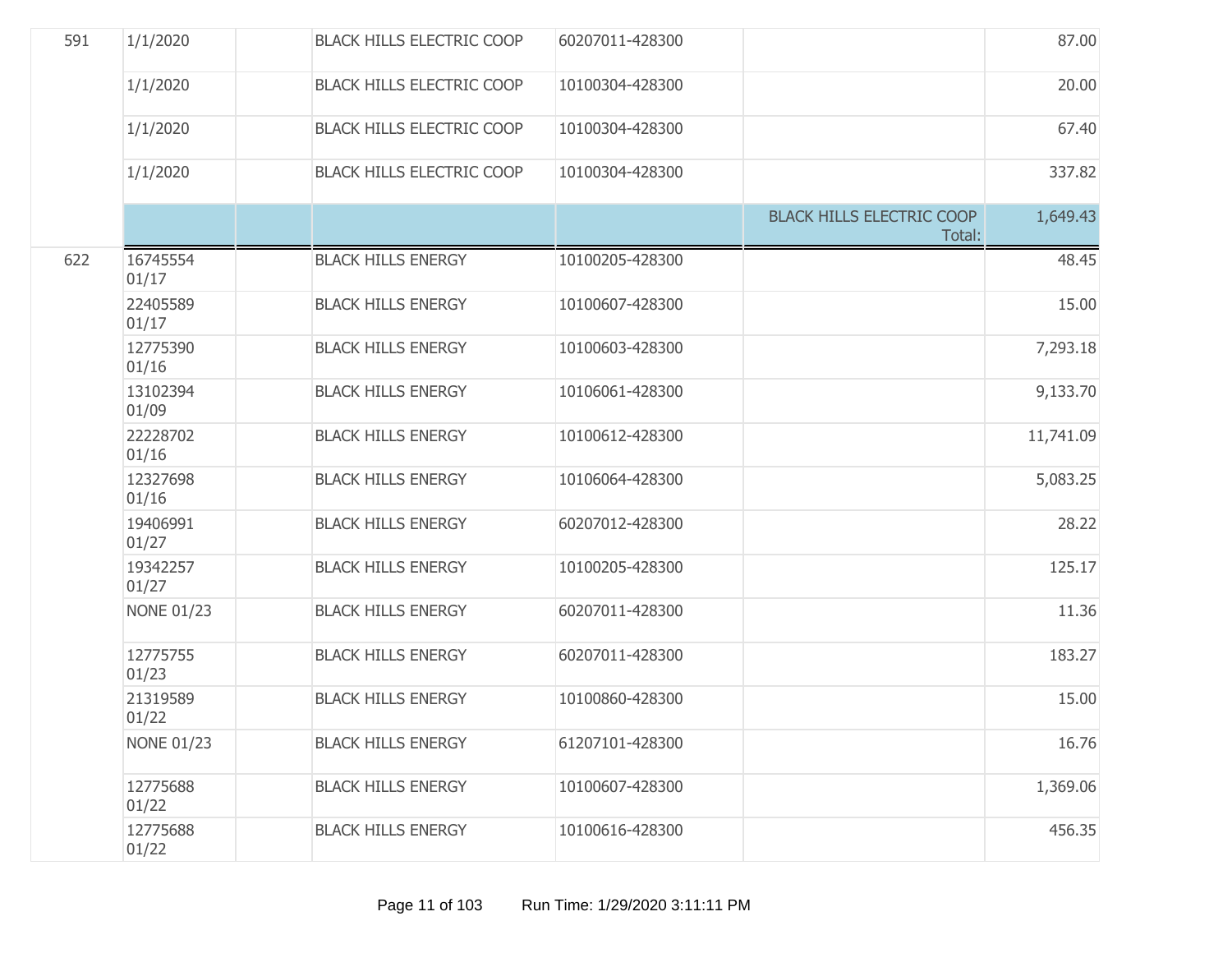| 622 | 12766268<br>01/22 | <b>BLACK HILLS ENERGY</b> | 60207011-428300 | 82.15    |
|-----|-------------------|---------------------------|-----------------|----------|
|     | 13523918<br>01/22 | <b>BLACK HILLS ENERGY</b> | 60207011-428300 | 419.31   |
|     | 12766299<br>01/22 | <b>BLACK HILLS ENERGY</b> | 60207011-428300 | 403.60   |
|     | 12766481<br>01/22 | <b>BLACK HILLS ENERGY</b> | 60207011-428300 | 173.69   |
|     | 12427318<br>01/23 | <b>BLACK HILLS ENERGY</b> | 60207011-428300 | 22.36    |
|     | 12227262<br>01/22 | <b>BLACK HILLS ENERGY</b> | 60207011-428300 | 510.52   |
|     | 12312064<br>01/22 | <b>BLACK HILLS ENERGY</b> | 10100607-428300 | 15.00    |
|     | 22233013<br>01/22 | <b>BLACK HILLS ENERGY</b> | 10100607-428300 | 810.32   |
|     | 12767020<br>01/22 | <b>BLACK HILLS ENERGY</b> | 10100607-428300 | 173.95   |
|     | 12766893<br>01/22 | <b>BLACK HILLS ENERGY</b> | 10100607-428300 | 1,057.15 |
|     | 22077669<br>01/22 | <b>BLACK HILLS ENERGY</b> | 10100607-428300 | 98.34    |
|     | 22190971<br>01/22 | <b>BLACK HILLS ENERGY</b> | 60207011-428300 | 46.01    |
|     | 22077648<br>01/22 | <b>BLACK HILLS ENERGY</b> | 10100607-428300 | 16.83    |
|     | 12766984<br>01/22 | <b>BLACK HILLS ENERGY</b> | 10100607-428300 | 374.29   |
|     | 22191339<br>01/22 | <b>BLACK HILLS ENERGY</b> | 10100607-428300 | 641.43   |
|     | 12766556<br>01/22 | <b>BLACK HILLS ENERGY</b> | 10100607-428300 | 65.12    |
|     | 22191341<br>01/22 | <b>BLACK HILLS ENERGY</b> | 10100607-428300 | 498.16   |
|     | 12766554<br>01/22 | <b>BLACK HILLS ENERGY</b> | 10100607-428300 | 258.71   |
|     | 22075721<br>01/23 | <b>BLACK HILLS ENERGY</b> | 10100205-428300 | 15.08    |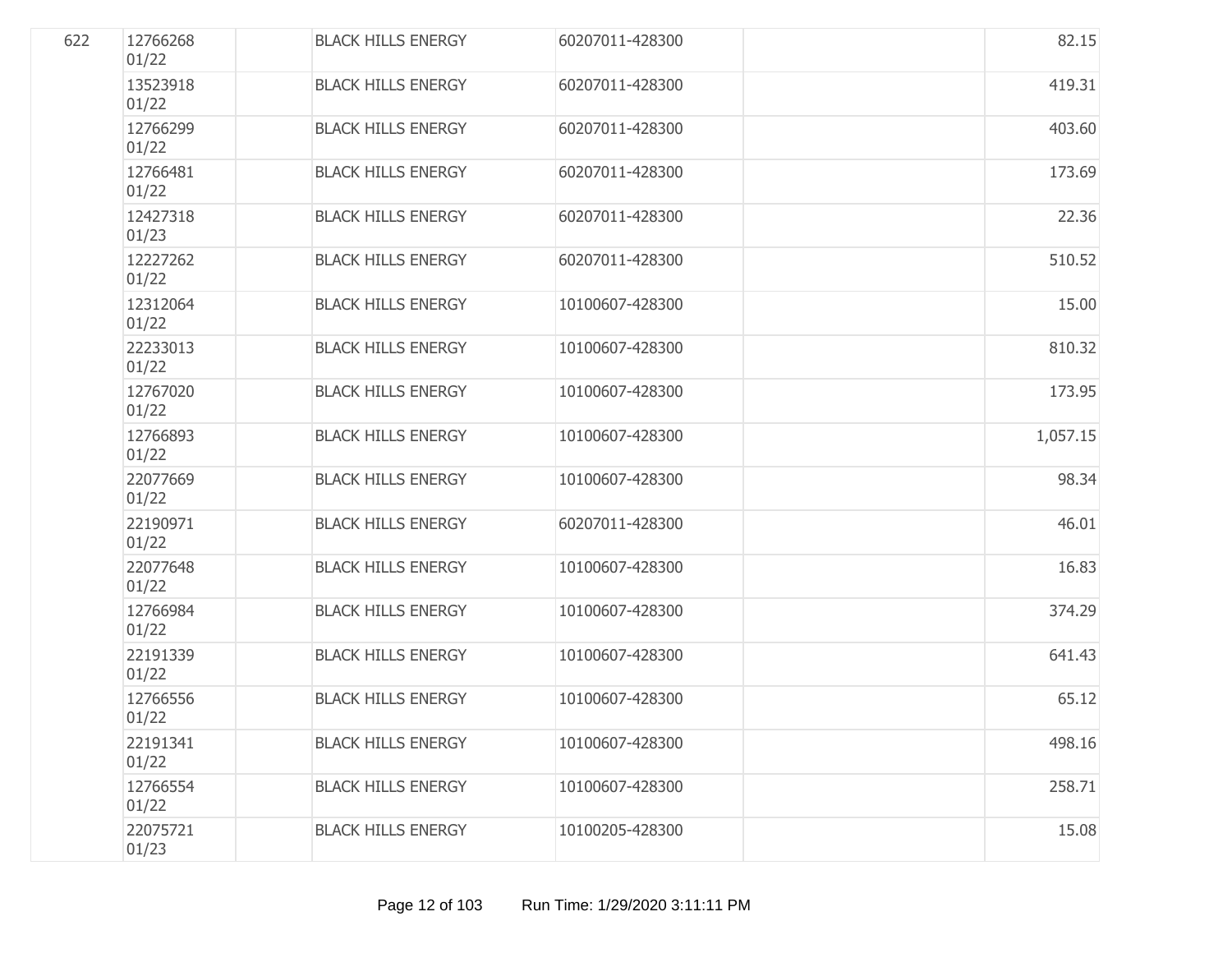| 622 | 20931887<br>01/22 | <b>BLACK HILLS ENERGY</b> | 10100205-428300 | 28.62  |
|-----|-------------------|---------------------------|-----------------|--------|
|     | 16745639<br>01/22 | <b>BLACK HILLS ENERGY</b> | 10100205-428300 | 25.39  |
|     | 22191338<br>01/22 | <b>BLACK HILLS ENERGY</b> | 10100607-428300 | 55.66  |
|     | 19063246<br>01/22 | <b>BLACK HILLS ENERGY</b> | 10100607-428300 | 20.29  |
|     | 22190957<br>01/22 | <b>BLACK HILLS ENERGY</b> | 10100607-428300 | 251.81 |
|     | 22194516<br>01/22 | <b>BLACK HILLS ENERGY</b> | 10100205-428300 | 36.32  |
|     | 22458609<br>01/22 | <b>BLACK HILLS ENERGY</b> | 10100205-428300 | 23.81  |
|     | 22077649<br>01/22 | <b>BLACK HILLS ENERGY</b> | 10100205-428300 | 85.14  |
|     | 22076412<br>01/22 | <b>BLACK HILLS ENERGY</b> | 10100205-428300 | 33.52  |
|     | 22075456<br>01/23 | <b>BLACK HILLS ENERGY</b> | 10100205-428300 | 15.08  |
|     | 19377618<br>01/23 | <b>BLACK HILLS ENERGY</b> | 10100205-428300 | 26.18  |
|     | 19815965<br>01/22 | <b>BLACK HILLS ENERGY</b> | 10100607-428300 | 28.97  |
|     | 22077666<br>01/22 | <b>BLACK HILLS ENERGY</b> | 10100205-428300 | 76.07  |
|     | 17434367<br>01/23 | <b>BLACK HILLS ENERGY</b> | 10100205-428300 | 81.57  |
|     | 19815968<br>01/23 | <b>BLACK HILLS ENERGY</b> | 10100205-428300 | 166.28 |
|     | 12311935<br>01/22 | <b>BLACK HILLS ENERGY</b> | 60207011-428300 | 19.00  |
|     | 22075287<br>01/23 | <b>BLACK HILLS ENERGY</b> | 60207012-428300 | 28.90  |
|     | 20375523<br>01/16 | <b>BLACK HILLS ENERGY</b> | 61400665-428300 | 89.91  |
|     | 12329173<br>01/17 | <b>BLACK HILLS ENERGY</b> | 10102023-428300 | 454.70 |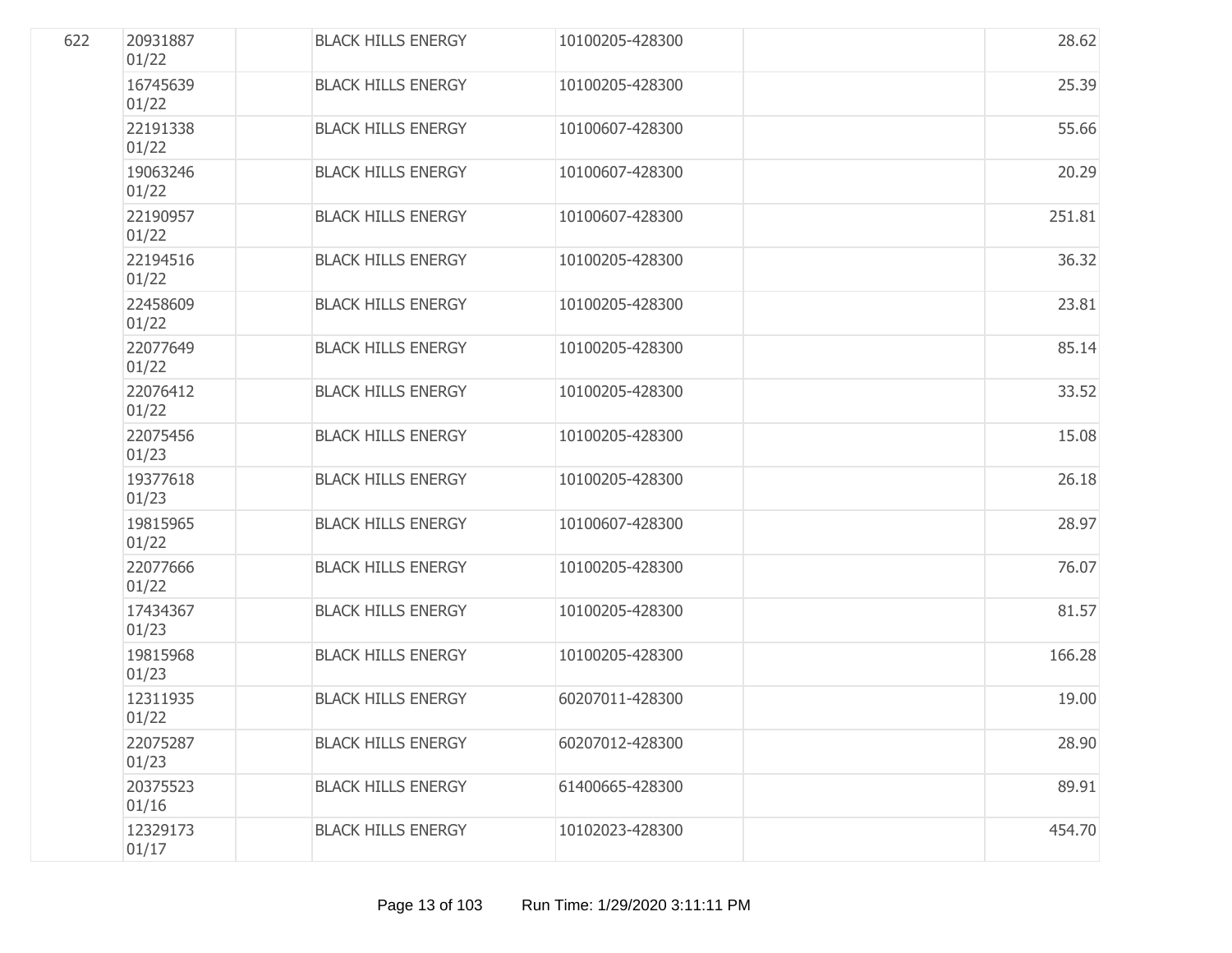| 622 | 12329173<br>01/17 | <b>BLACK HILLS ENERGY</b> | 61800893-428300 | 223.95    |
|-----|-------------------|---------------------------|-----------------|-----------|
|     | 28437623<br>01/16 | <b>BLACK HILLS ENERGY</b> | 77504134-428300 | 15,414.41 |
|     | 12775331<br>01/16 | <b>BLACK HILLS ENERGY</b> | 61207101-428300 | 611.55    |
|     | 12775331<br>01/16 | <b>BLACK HILLS ENERGY</b> | 61507103-428300 | 29,965.89 |
|     | 20946207<br>01/17 | <b>BLACK HILLS ENERGY</b> | 60207011-428300 | 1,754.32  |
|     | 12302271<br>01/21 | <b>BLACK HILLS ENERGY</b> | 60207011-428300 | 73.69     |
|     | 12227263<br>01/21 | <b>BLACK HILLS ENERGY</b> | 60207011-428300 | 19.00     |
|     | 12225885<br>01/21 | <b>BLACK HILLS ENERGY</b> | 60207011-428300 | 162.93    |
|     | 12775386<br>01/16 | <b>BLACK HILLS ENERGY</b> | 61400665-428300 | 188.71    |
|     | 12581204<br>01/16 | <b>BLACK HILLS ENERGY</b> | 61400665-428300 | 155.24    |
|     | <b>NONE 01/21</b> | <b>BLACK HILLS ENERGY</b> | 10100607-428300 | 10.65     |
|     | 22458623<br>01/21 | <b>BLACK HILLS ENERGY</b> | 10100607-428300 | 22.81     |
|     | 16723576<br>01/17 | <b>BLACK HILLS ENERGY</b> | 10100607-428300 | 15.57     |
|     | 22194125<br>01/21 | <b>BLACK HILLS ENERGY</b> | 10100607-428300 | 16.72     |
|     | 13103392<br>01/17 | <b>BLACK HILLS ENERGY</b> | 60207011-428300 | 1,096.27  |
|     | 12766484<br>01/17 | <b>BLACK HILLS ENERGY</b> | 60207011-428300 | 250.75    |
|     | 20581379<br>01/16 | <b>BLACK HILLS ENERGY</b> | 10100607-428300 | 15.00     |
|     | <b>NONE 01/21</b> | <b>BLACK HILLS ENERGY</b> | 10100607-428300 | 21.08     |
|     | <b>NONE 01/21</b> | <b>BLACK HILLS ENERGY</b> | 10100607-428300 | 10.65     |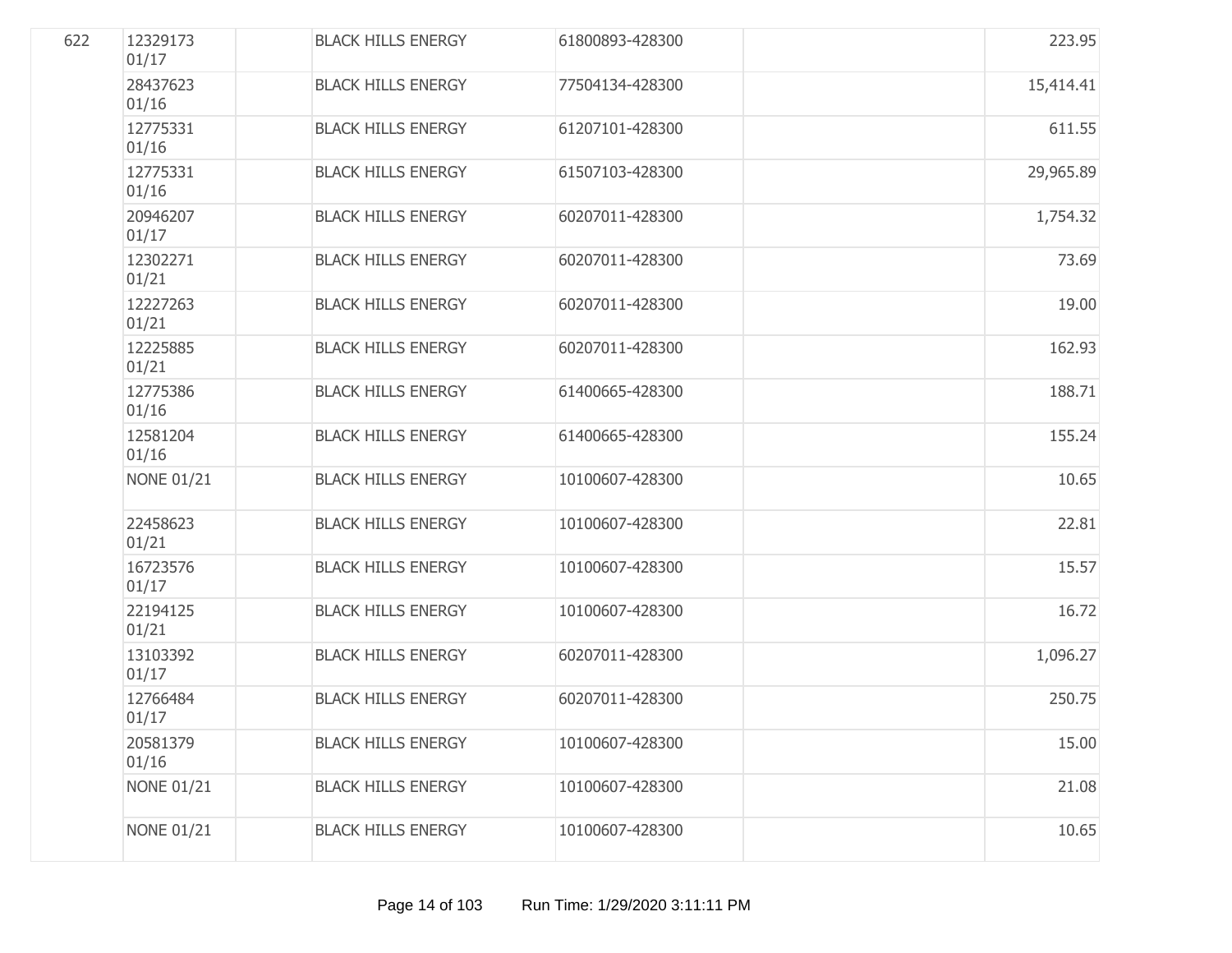| 622 | 18684824<br>01/16 | <b>BLACK HILLS ENERGY</b> | 10100607-428300 | 15.57  |
|-----|-------------------|---------------------------|-----------------|--------|
|     | 22259932<br>01/16 | <b>BLACK HILLS ENERGY</b> | 10100607-428300 | 20.18  |
|     | <b>NONE 01/21</b> | <b>BLACK HILLS ENERGY</b> | 10100607-428300 | 19.57  |
|     | 18606370<br>01/17 | <b>BLACK HILLS ENERGY</b> | 10100304-428300 | 684.76 |
|     | 21928858<br>01/17 | <b>BLACK HILLS ENERGY</b> | 10100304-428300 | 24.70  |
|     | 22447745<br>01/16 | <b>BLACK HILLS ENERGY</b> | 10100607-428300 | 15.34  |
|     | <b>NONE 01/21</b> | <b>BLACK HILLS ENERGY</b> | 10100607-428300 | 75.91  |
|     | <b>NONE 01/21</b> | <b>BLACK HILLS ENERGY</b> | 10100607-428300 | 42.57  |
|     | 22242090<br>01/16 | <b>BLACK HILLS ENERGY</b> | 10100607-428300 | 39.91  |
|     | 22244493<br>01/17 | <b>BLACK HILLS ENERGY</b> | 10100205-428300 | 23.05  |
|     | 20064659<br>01/17 | <b>BLACK HILLS ENERGY</b> | 10100205-428300 | 24.17  |
|     | 22244520<br>01/17 | <b>BLACK HILLS ENERGY</b> | 10100205-428300 | 22.87  |
|     | 21949375<br>01/17 | <b>BLACK HILLS ENERGY</b> | 10100205-428300 | 15.00  |
|     | 22430612<br>01/17 | <b>BLACK HILLS ENERGY</b> | 10100205-428300 | 65.22  |
|     | 21928653<br>01/21 | <b>BLACK HILLS ENERGY</b> | 10100205-428300 | 15.08  |
|     | 19378122<br>01/16 | <b>BLACK HILLS ENERGY</b> | 10100205-428300 | 66.64  |
|     | 22242094<br>01/17 | <b>BLACK HILLS ENERGY</b> | 10100205-428300 | 105.60 |
|     | 19814959<br>01/17 | <b>BLACK HILLS ENERGY</b> | 10100205-428300 | 15.00  |
|     | 18137808<br>01/17 | <b>BLACK HILLS ENERGY</b> | 10100205-428300 | 77.54  |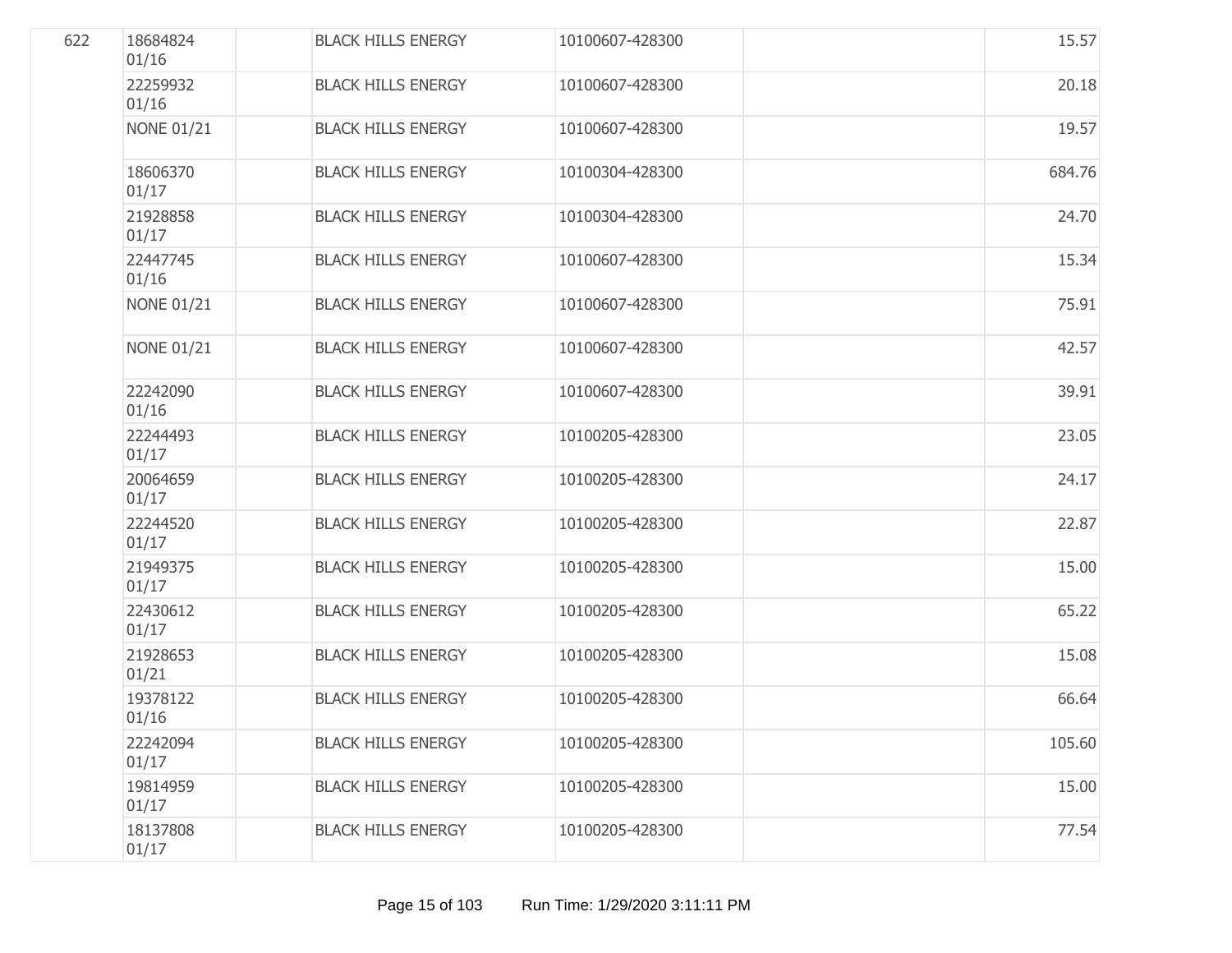| 622 | 22276752<br>01/21 |        | <b>BLACK HILLS ENERGY</b>                            | 10100205-428300 |                                                           | 84.71      |
|-----|-------------------|--------|------------------------------------------------------|-----------------|-----------------------------------------------------------|------------|
|     | 22243979<br>01/17 |        | <b>BLACK HILLS ENERGY</b>                            | 10100205-428300 |                                                           | 23.99      |
|     | 22403443<br>01/16 |        | <b>BLACK HILLS ENERGY</b>                            | 10100205-428300 |                                                           | 96.94      |
|     | 16883918<br>01/17 |        | <b>BLACK HILLS ENERGY</b>                            | 10100205-428300 |                                                           | 20.42      |
|     | 18140867<br>01/16 |        | <b>BLACK HILLS ENERGY</b>                            | 10100205-428300 |                                                           | 99.66      |
|     | 22244019<br>01/17 |        | <b>BLACK HILLS ENERGY</b>                            | 10100205-428300 |                                                           | 22.25      |
|     | 20069607<br>01/16 |        | <b>BLACK HILLS ENERGY</b>                            | 10100205-428300 |                                                           | 57.63      |
|     | 22250886<br>01/16 |        | <b>BLACK HILLS ENERGY</b>                            | 10100205-428300 |                                                           | 110.13     |
|     | 22194523<br>01/21 |        | <b>BLACK HILLS ENERGY</b>                            | 60207011-428300 |                                                           | 533.17     |
|     | 13102402<br>01/16 |        | <b>BLACK HILLS ENERGY</b>                            | 10100609-428300 |                                                           | 5,612.92   |
|     | 12775334<br>01/16 |        | <b>BLACK HILLS ENERGY</b>                            | 77504134-428300 |                                                           | 2,579.10   |
|     | 13102408<br>01/16 |        | <b>BLACK HILLS ENERGY</b>                            | 77504134-428300 |                                                           | 13,571.49  |
|     | 21503591<br>01/16 |        | <b>BLACK HILLS ENERGY</b>                            | 10100205-428300 |                                                           | 24.35      |
|     | 22447749<br>01/16 |        | <b>BLACK HILLS ENERGY</b>                            | 10100205-428300 |                                                           | 25.23      |
|     |                   |        |                                                      |                 | <b>BLACK HILLS ENERGY Total:</b>                          | 117,008.96 |
| 602 | 209404            | 152966 | <b>BLACK HILLS INSURANCE</b>                         | 60207013-422500 | <b>NOTARY BOND</b>                                        | 60.00      |
|     |                   |        |                                                      |                 | <b>BLACK HILLS INSURANCE Total:</b>                       | 60.00      |
| 612 | 17369             | 152641 | <b>BLACK HILLS OCCUPATIONAL</b><br><b>MEDICINE</b>   | 10102021-422500 | IMMUNIZATION - 110777                                     | 124.00     |
|     |                   |        |                                                      |                 | <b>BLACK HILLS OCCUPATIONAL</b><br><b>MEDICINE Total:</b> | 124.00     |
| 637 | BH20578           | 152495 | <b>BLACK HILLS TRUCK &amp; TRAILER</b><br><b>INC</b> | 60207011-425300 | <b>HOSE KIT</b>                                           | 55.00      |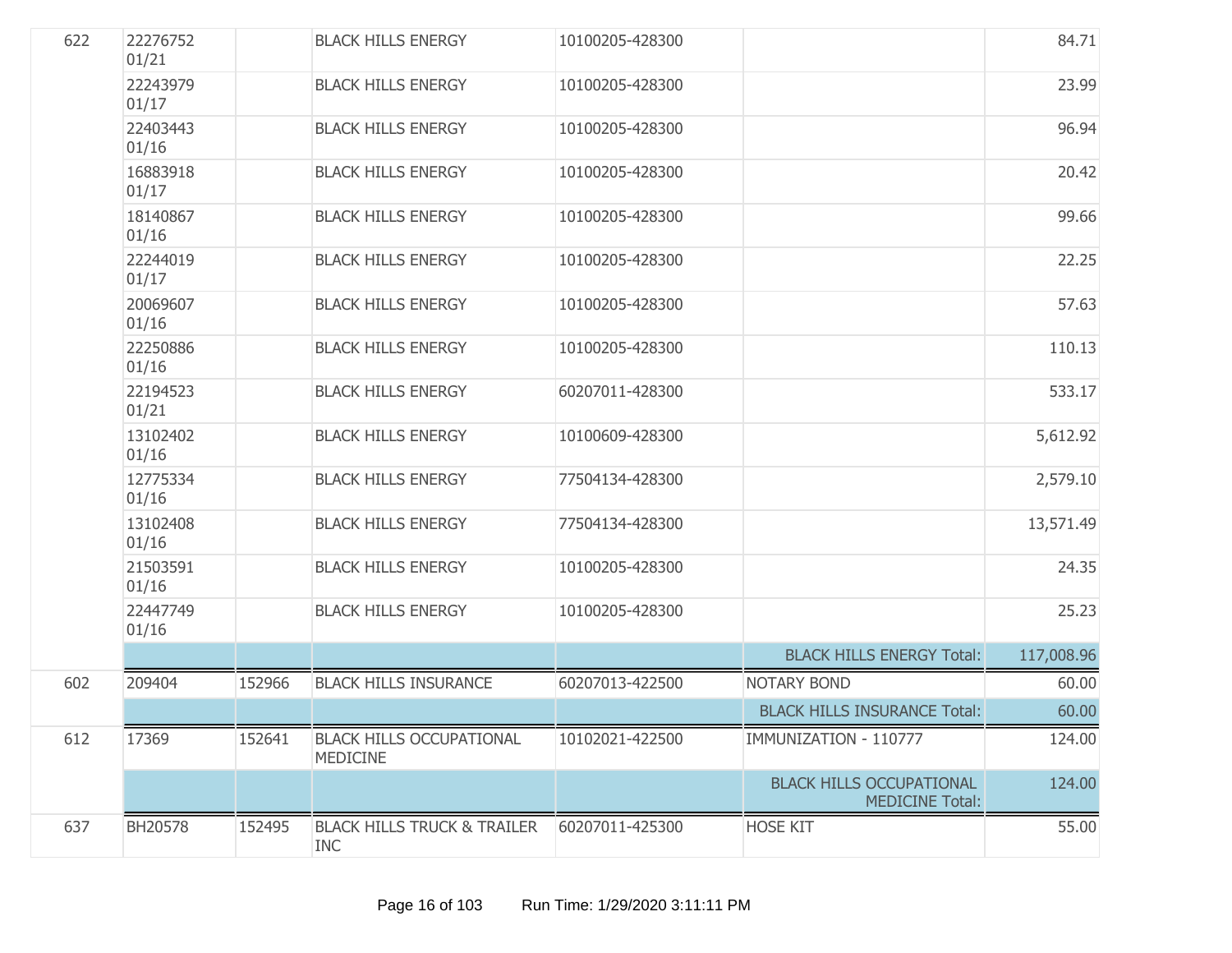| 637 | BH20595     | 152489 | <b>BLACK HILLS TRUCK &amp; TRAILER</b><br><b>INC</b> | 60207011-425300 | PLOW SHOES, HYDRAULIC FLUID                                 | 134.16   |
|-----|-------------|--------|------------------------------------------------------|-----------------|-------------------------------------------------------------|----------|
|     | BH20590     | 152489 | <b>BLACK HILLS TRUCK &amp; TRAILER</b><br><b>INC</b> | 60207011-425300 | PLOW SHOES, HYDRAULIC FLUID                                 | 52.08    |
|     | BH20596     |        | <b>BLACK HILLS TRUCK &amp; TRAILER</b><br><b>INC</b> | 60207011-425300 | <b>CREDIT RETURNED SHOE</b>                                 | (52.08)  |
|     | BH20440     | 151910 | <b>BLACK HILLS TRUCK &amp; TRAILER</b><br><b>INC</b> | 10100302-425300 | <b>UNITS</b>                                                | 77.20    |
|     | BH20362     | 151910 | <b>BLACK HILLS TRUCK &amp; TRAILER</b><br><b>INC</b> | 10100302-425300 | <b>UNITS</b>                                                | 154.40   |
|     | BH20451     | 152026 | <b>BLACK HILLS TRUCK &amp; TRAILER</b><br><b>INC</b> | 61207101-425100 | <b>OIL CHANGE</b>                                           | 88.62    |
|     |             |        |                                                      |                 | <b>BLACK HILLS TRUCK &amp; TRAILER</b><br><b>INC Total:</b> | 509.38   |
| 691 | INV00029474 | 151789 | <b>BOOT BARN INC</b>                                 | 10100301-426300 | <b>CLOTHING</b>                                             | 199.99   |
|     | INV00028168 | 150878 | <b>BOOT BARN INC</b>                                 | 10100607-426300 | WORK PANTS - ANDERSON, S                                    | 70.00    |
|     | INV00030891 | 152314 | <b>BOOT BARN INC</b>                                 | 60207012-426300 | <b>COVERALLS</b>                                            | 26.25    |
|     | INV00030890 | 152303 | <b>BOOT BARN INC</b>                                 | 60207012-426300 | <b>COVERALLS</b>                                            | 63.74    |
|     | INV00030405 | 152207 | <b>BOOT BARN INC</b>                                 | 10100607-426300 | <b>WORK BOOTS - GALYEN</b>                                  | 87.99    |
|     | INV00030406 | 152207 | <b>BOOT BARN INC</b>                                 | 10100607-426300 | <b>WORK BOOTS - GALYEN</b>                                  | 84.99    |
|     | INV00031831 | 152753 | <b>BOOT BARN INC</b>                                 | 10100860-426300 | <b>WORK BOOTS - KARSKY</b>                                  | 115.99   |
|     | INV00031830 | 152753 | <b>BOOT BARN INC</b>                                 | 10100860-426300 | <b>WORK BOOTS - KARSKY</b>                                  | 127.99   |
|     | INV00030909 | 152447 | <b>BOOT BARN INC</b>                                 | 60407071-426300 | <b>EMPLOYEE WORK COAT</b>                                   | 54.99    |
|     | INV00031832 | 152926 | <b>BOOT BARN INC</b>                                 | 10100301-426300 | <b>CLOTHING</b>                                             | 183.99   |
|     | INV00029473 | 152567 | <b>BOOT BARN INC</b>                                 | 60407072-426300 | CARHARTT LINED BROWN BIB -<br><b>NAT</b>                    | 119.99   |
|     | INV00031833 | 153049 | <b>BOOT BARN INC</b>                                 | 10100612-426300 | <b>BOOTS FOR GABE ELLERTON</b>                              | 143.99   |
|     |             |        |                                                      |                 | <b>BOOT BARN INC Total:</b>                                 | 1,279.90 |
| 692 | 919254137   | 152921 | <b>BORDER STATES ELECTRIC</b><br><b>SUPPLY</b>       | 10100205-426900 | screws                                                      | 13.30    |
|     | 919132845   | 150742 | <b>BORDER STATES ELECTRIC</b><br><b>SUPPLY</b>       | 60407072-425700 | <b>SCREENING COMPACTOR -</b><br><b>CONTROLS</b>             | 310.59   |
|     | 919228897   | 152208 | <b>BORDER STATES ELECTRIC</b><br><b>SUPPLY</b>       | 10100607-425700 | ELECTRICAL SUPPLIES                                         | 193.06   |
|     |             |        |                                                      |                 | <b>BORDER STATES ELECTRIC</b><br><b>SUPPLY Total:</b>       | 516.95   |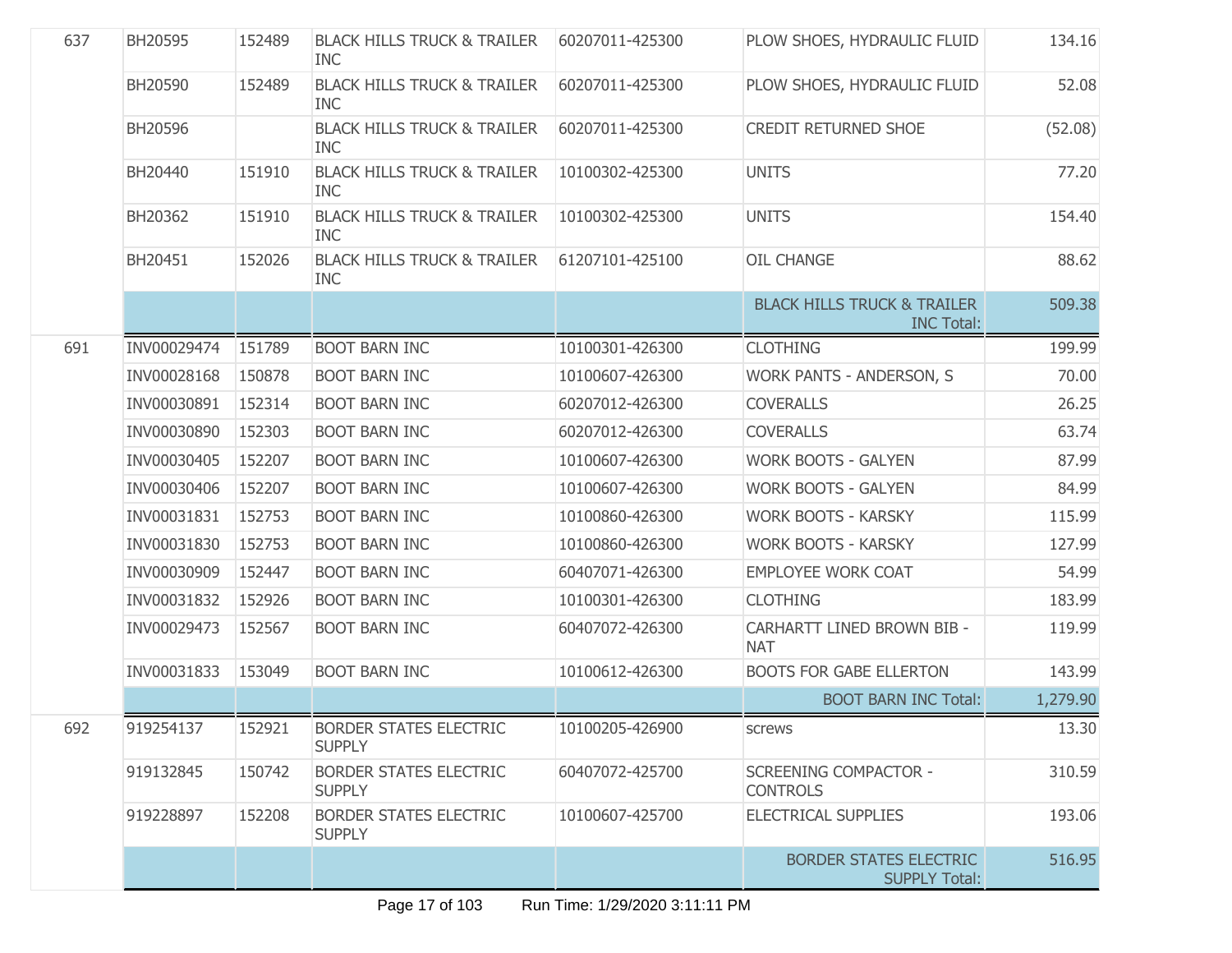| 699   | 83465083    | 152235 | BOUND TREE MEDICAL INC                       | 61800890-429700 | <b>EMS DISPOSABLES</b>                    | 338.49   |
|-------|-------------|--------|----------------------------------------------|-----------------|-------------------------------------------|----------|
|       | 83459045    | 152236 | BOUND TREE MEDICAL INC                       | 61800890-426900 | EMS DISPOSABLES / NON-<br><b>DISPOSAB</b> | 140.16   |
|       | 83459045    | 152236 | BOUND TREE MEDICAL INC                       | 61800890-429700 | EMS DISPOSABLES / NON-<br><b>DISPOSAB</b> | 2,386.41 |
|       | 83463466    | 152227 | BOUND TREE MEDICAL INC                       | 61800890-429700 | <b>EMS DISPOSABLES</b>                    | 1,654.17 |
|       | 83463468    | 152228 | BOUND TREE MEDICAL INC                       | 61800890-429700 | <b>EMS DISPOSABLES</b>                    | 450.00   |
|       | 83463465    | 152229 | BOUND TREE MEDICAL INC                       | 61800890-429700 | <b>EMS DISPOSABLES</b>                    | 529.77   |
|       | 83468450    | 152600 | BOUND TREE MEDICAL INC                       | 61800890-429700 | <b>EMS DISPOSABLES</b>                    | 525.50   |
|       | 83468449    | 152601 | BOUND TREE MEDICAL INC                       | 61800890-429700 | <b>EMS DISPOSABLES</b>                    | 63.00    |
|       | 83463467    | 152596 | BOUND TREE MEDICAL INC                       | 61800890-425300 | EMS NON-DISPOSABLES - M17<br><b>LUCA</b>  | 488.99   |
|       | 83476446    | 153199 | <b>BOUND TREE MEDICAL INC</b>                | 61800890-429700 | <b>EMS DISPOSABLES</b>                    | 265.80   |
|       | 83473337    | 153182 | BOUND TREE MEDICAL INC                       | 61800890-426900 | EMS DISPOSABLES / NON-<br><b>DISPOSAB</b> | 51.96    |
|       | 83473337    | 153182 | <b>BOUND TREE MEDICAL INC</b>                | 61800890-429700 | EMS DISPOSABLES / NON-<br><b>DISPOSAB</b> | 2,087.10 |
|       | 83471606    | 153183 | BOUND TREE MEDICAL INC                       | 61800890-429700 | <b>EMS DISPOSABLES</b>                    | 450.00   |
|       | 83457253    | 153176 | BOUND TREE MEDICAL INC                       | 10102021-426300 | <b>JOB SHIRT - VARIOUS</b>                | 90.72    |
|       | 83457253    | 153176 | BOUND TREE MEDICAL INC                       | 10102022-426300 | <b>JOB SHIRT - VARIOUS</b>                | 45.36    |
|       | 83457253    | 153176 | BOUND TREE MEDICAL INC                       | 10102024-426300 | <b>JOB SHIRT - VARIOUS</b>                | 45.36    |
|       | 83457253    | 153176 | BOUND TREE MEDICAL INC                       | 61800891-426300 | <b>JOB SHIRT - VARIOUS</b>                | 181.44   |
|       |             |        |                                              |                 | <b>BOUND TREE MEDICAL INC Total:</b>      | 9,794.23 |
| 2982  | 01/07-11/20 | 153187 | <b>BRENT LONG</b>                            | 61800890-427000 | PER DIEM: LONG 1.7-11.20<br><b>TRAIN</b>  | 353.46   |
|       |             |        |                                              |                 | <b>BRENT LONG Total:</b>                  | 353.46   |
| 787   | 105839      | 152624 | BROWN'S SMALL ENGINE REPAIR 10102022-425200  |                 | <b>BOLT W/NUT - ST2</b>                   | 12.56    |
|       | 105839      | 152624 | BROWN'S SMALL ENGINE REPAIR 61800891-425200  |                 | <b>BOLT W/NUT - ST2</b>                   | 25.51    |
|       |             |        |                                              |                 | BROWN'S SMALL ENGINE REPAIR<br>Total:     | 38.07    |
| 12502 | 39674       | 152797 | <b>BUCHER MUNICIPAL NORTH</b><br>AMERICA INC | 10100401-425300 | <b>UNITS</b>                              | 1,212.20 |
|       | 39673       | 152797 | <b>BUCHER MUNICIPAL NORTH</b><br>AMERICA INC | 10100401-425300 | <b>UNITS</b>                              | 830.84   |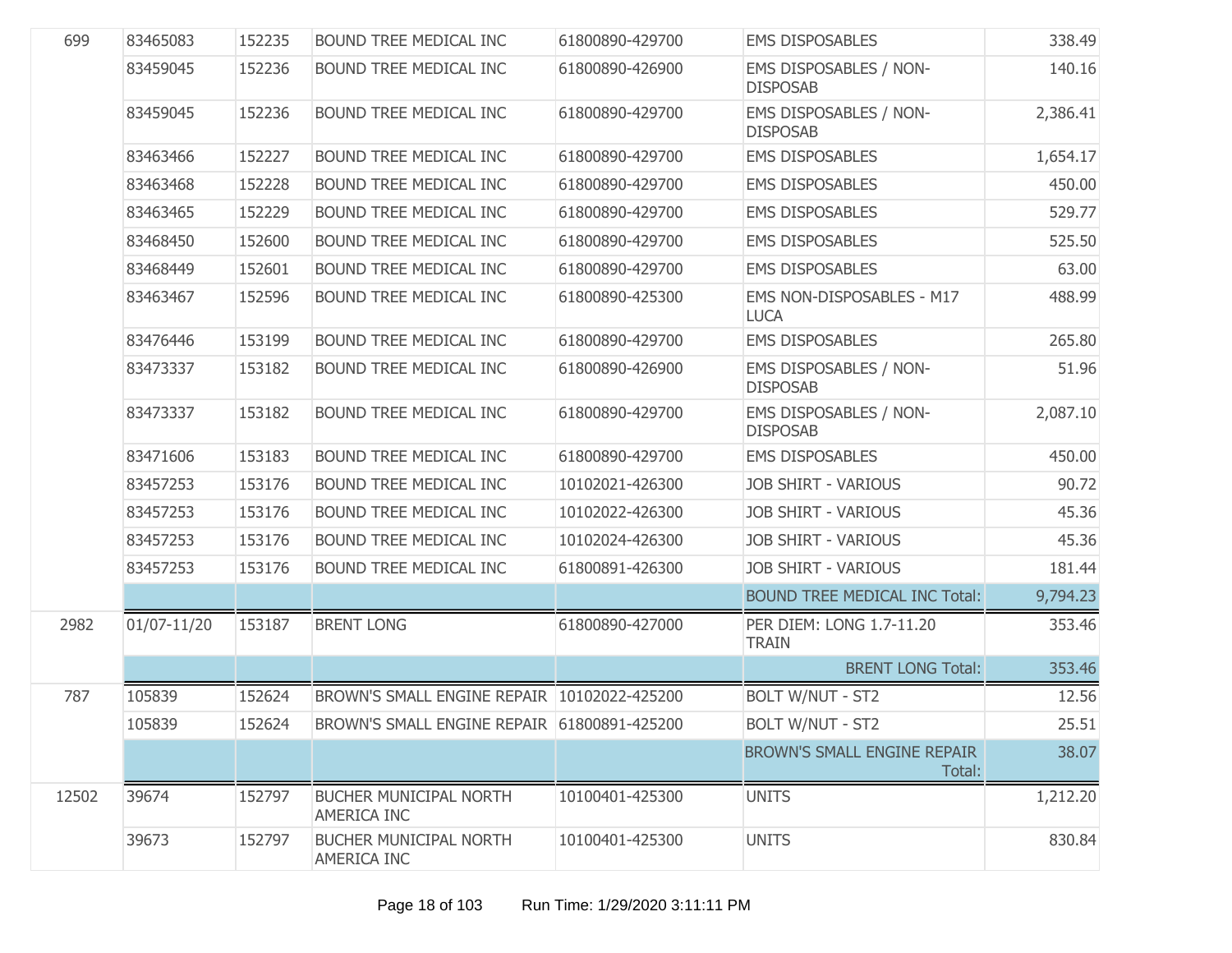| 12502 |             |        |                      |                 | <b>BUCHER MUNICIPAL NORTH</b><br><b>AMERICA INC Total:</b> | 2,043.04   |
|-------|-------------|--------|----------------------|-----------------|------------------------------------------------------------|------------|
| 842   | 06PS0569923 | 152884 | BUTLER MACHINERY CO. | 61507102-425300 | <b>BAR</b>                                                 | 991.20     |
|       | 06PS0569924 | 152883 | BUTLER MACHINERY CO. | 61507102-425300 | <b>PLATE</b>                                               | 1,209.65   |
|       | 06PS0569836 | 152633 | BUTLER MACHINERY CO. | 10500115-426200 | 10W ADV HYDROLIC FLUID - HAZ<br>M                          | 96.92      |
|       | 06PS0569288 | 152133 | BUTLER MACHINERY CO. | 61507102-425300 | <b>ELEMENTS AND FILTERS</b>                                | 349.78     |
|       | 06BO0004554 |        | BUTLER MACHINERY CO. | 61507102-425300 | <b>CREDIT FOR PARTS GOODWILL</b><br><b>ALLOWANCE</b>       | (3,352.86) |
|       | 06PS0562127 | 142830 | BUTLER MACHINERY CO. | 61507102-425300 | <b>BAR</b>                                                 | 871.52     |
|       | 06PS0569409 | 151999 | BUTLER MACHINERY CO. | 61507102-425300 | <b>ELEMENT</b>                                             | 187.96     |
|       | 06PS0569410 | 151998 | BUTLER MACHINERY CO. | 61507102-425300 | <b>ELEMENTS AND FILTERS</b>                                | 452.26     |
|       | 06PS0569287 | 152025 | BUTLER MACHINERY CO. | 61207101-425100 | <b>FASTNERS</b>                                            | 233.40     |
|       | 06PS0569286 | 151918 | BUTLER MACHINERY CO. | 10100302-425300 | <b>UNIT S161</b>                                           | 304.17     |
|       | 06PS0569837 | 152422 | BUTLER MACHINERY CO. | 61507102-425300 | <b>FILTERS</b>                                             | 1,147.43   |
|       |             |        |                      |                 | <b>BUTLER MACHINERY CO. Total:</b>                         | 2,491.43   |
| 10484 | INV137910   | 149992 | <b>BYTESPEED</b>     | 60207013-429500 | <b>LAPTOP PURCHASE/NEW</b><br><b>EMPLOYEE</b>              | 480.00     |
|       | INV137910   | 149992 | <b>BYTESPEED</b>     | 60407072-429500 | <b>LAPTOP PURCHASE/NEW</b><br><b>EMPLOYEE</b>              | 240.00     |
|       | INV137910   | 149992 | <b>BYTESPEED</b>     | 60407073-429500 | <b>LAPTOP PURCHASE/NEW</b><br><b>EMPLOYEE</b>              | 240.00     |
|       | INV137910   | 149992 | <b>BYTESPEED</b>     | 61507103-429500 | <b>LAPTOP PURCHASE/NEW</b><br><b>EMPLOYEE</b>              | 480.00     |
|       | INV0137749  | 150680 | <b>BYTESPEED</b>     | 10106024-429500 | 2019 COMPUTER ORDER                                        | 990.00     |
|       | INV0137847  | 150680 | <b>BYTESPEED</b>     | 10106024-429500 | 2019 COMPUTER ORDER                                        | 3,150.00   |
|       | INV0137846  | 150680 | <b>BYTESPEED</b>     | 10106024-429500 | 2019 COMPUTER ORDER                                        | 1,120.00   |
|       | INV0137802  | 150680 | <b>BYTESPEED</b>     | 10106024-429500 | 2019 COMPUTER ORDER                                        | 3,165.00   |
|       | INV0137947  | 149991 | <b>BYTESPEED</b>     | 60207013-429500 | <b>COMPUTER PURCHASE/NEW</b><br><b>EMPLOYEE</b>            | 320.00     |
|       | INV0137947  | 149991 | <b>BYTESPEED</b>     | 60407072-429500 | <b>COMPUTER PURCHASE/NEW</b><br><b>EMPLOYEE</b>            | 160.00     |
|       | INV0137947  | 149991 | <b>BYTESPEED</b>     | 60407073-429500 | COMPUTER PURCHASE/NEW<br><b>EMPLOYEE</b>                   | 160.00     |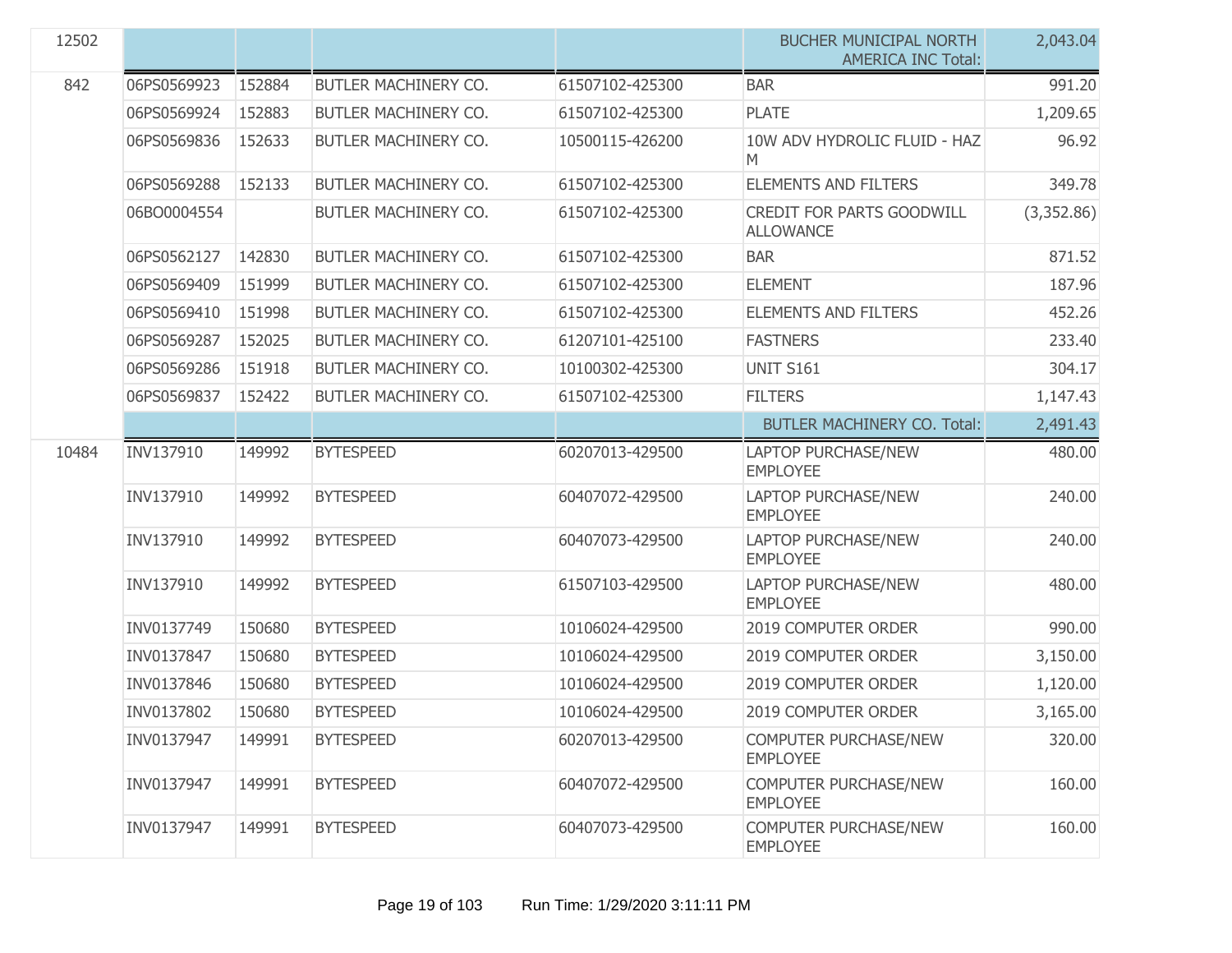| 10484 | INV0137947  | 149991 | <b>BYTESPEED</b>           | 61507103-429500 | <b>COMPUTER PURCHASE/NEW</b><br><b>EMPLOYEE</b> | 320.00    |
|-------|-------------|--------|----------------------------|-----------------|-------------------------------------------------|-----------|
|       |             |        |                            |                 | <b>BYTESPEED Total:</b>                         | 10,825.00 |
| 905   | 2590-549246 | 152414 | CARQUEST AUTO PARTS        | 61507102-425300 | <b>BRAKE CLEANER</b>                            | 42.84     |
|       | 2590-549903 | 152297 | <b>CARQUEST AUTO PARTS</b> | 60207012-425100 | W306                                            | 45.71     |
|       | 2590-549902 | 152296 | <b>CARQUEST AUTO PARTS</b> | 60207012-425100 | OIL CHANGE W350                                 | 66.83     |
|       | 2590-549651 | 152479 | CARQUEST AUTO PARTS        | 61207101-425100 | <b>PLUG</b>                                     | 41.50     |
|       | 2590-549595 | 152468 | <b>CARQUEST AUTO PARTS</b> | 61207101-425100 | <b>BEARING</b>                                  | 62.62     |
|       | 2590-550382 | 153029 | CARQUEST AUTO PARTS        | 61300664-425300 | LUBE/FILTERS/BATT<br>CLNR/TERM/ST               | 62.17     |
|       | 2590-550214 | 152977 | CARQUEST AUTO PARTS        | 61207101-425100 | <b>BLASTER PENETRATING CAT</b>                  | 15.96     |
|       | 2590-548988 | 152651 | CARQUEST AUTO PARTS        | 10100302-425100 | <b>UNITS</b>                                    | 221.08    |
|       | 2590-546183 | 152704 | CARQUEST AUTO PARTS        | 10100305-426200 | 305                                             | 45.90     |
|       | 2590-546195 |        | CARQUEST AUTO PARTS        | 10100305-426200 | CR RTN SYN COIMPRESSOR OIL                      | (45.90)   |
|       | 2590-549776 | 153142 | CARQUEST AUTO PARTS        | 10100603-426200 | <b>MINI BULB</b>                                | 154.52    |
|       | 2590-549776 | 153142 | CARQUEST AUTO PARTS        | 10100603-426900 | <b>MINI BULB</b>                                | 24.57     |
|       | 2590-549670 | 152895 | CARQUEST AUTO PARTS        | 61507102-425300 | <b>FITTINGS</b>                                 | 24.28     |
|       | 2590-549926 | 152897 | CARQUEST AUTO PARTS        | 61507102-425300 | 12-VOLT                                         | 89.95     |
|       | 2590-550286 | 152964 | CARQUEST AUTO PARTS        | 61207101-425100 | <b>WHEEL CHOCK</b>                              | 197.04    |
|       | 2590-549578 | 152866 | CARQUEST AUTO PARTS        | 61207101-425100 | <b>HYDRAULIC HOSE</b>                           | 58.47     |
|       | 2590-549662 | 152651 | CARQUEST AUTO PARTS        | 10100301-425100 | <b>UNITS</b>                                    | 3.04      |
|       | 2590-549263 | 152651 | CARQUEST AUTO PARTS        | 10100302-425100 | <b>UNITS</b>                                    | 4.89      |
|       | 2590-549257 | 152651 | CARQUEST AUTO PARTS        | 10100302-425300 | <b>UNITS</b>                                    | 4.89      |
|       | 2590-549264 |        | <b>CARQUEST AUTO PARTS</b> | 10100302-425300 | CR RTN FUS HLDR                                 | (4.89)    |
|       | 2590-549838 | 152819 | CARQUEST AUTO PARTS        | 61300664-425300 | BAT TERM/AIR/SP PLUG/COMV<br><b>GREE</b>        | 46.40     |
|       | 2590-549654 | 152819 | CARQUEST AUTO PARTS        | 61300664-425300 | <b>BAT TERM/AIR/SP PLUG/COMV</b><br><b>GREE</b> | 89.01     |
|       | 2590-550191 | 152873 | <b>CARQUEST AUTO PARTS</b> | 61507102-426200 | DIESEL ADDITIVE                                 | 264.72    |
|       | 2590-549728 | 152874 | <b>CARQUEST AUTO PARTS</b> | 61507102-425300 | <b>HYDRAULIC</b>                                | 31.67     |
|       | 2590-549693 | 152875 | CARQUEST AUTO PARTS        | 61507102-425300 | <b>FUEL</b>                                     | 23.44     |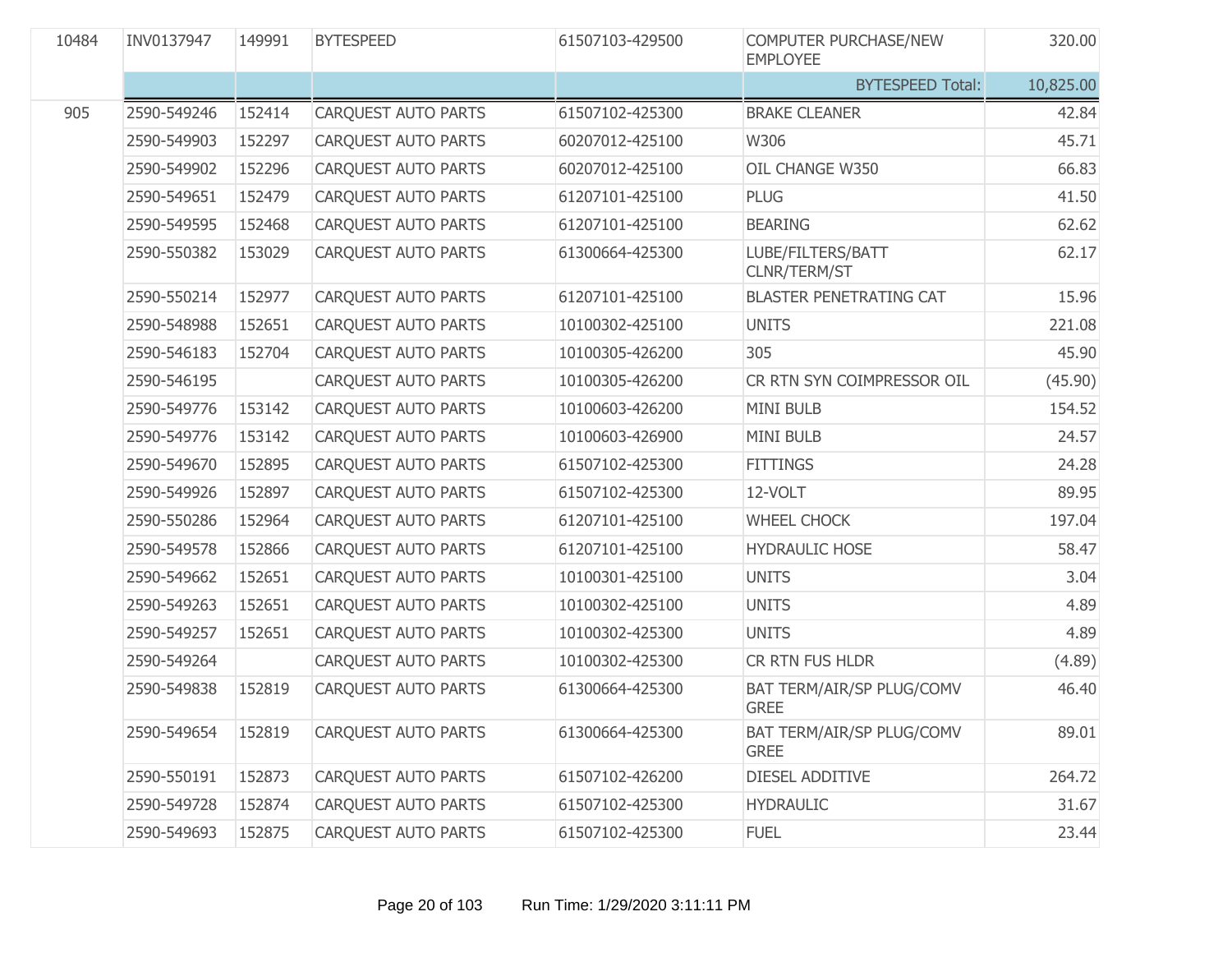| 905 | 2590-549937 | 152876 | <b>CARQUEST AUTO PARTS</b> | 61507102-425300 | <b>FILTER</b>                            | 14.52    |
|-----|-------------|--------|----------------------------|-----------------|------------------------------------------|----------|
|     | 2590-549405 | 152125 | <b>CARQUEST AUTO PARTS</b> | 61507102-425300 | <b>CABLE LUG</b>                         | 6.52     |
|     | 2590-549275 | 152123 | CARQUEST AUTO PARTS        | 61507102-425300 | LUG TUBING AND CABLE                     | 213.11   |
|     | 2590-546218 | 151492 | CARQUEST AUTO PARTS        | 10100205-425100 | T705 Oild Rain Plug                      | 6.08     |
|     | 2590-546224 |        | <b>CARQUEST AUTO PARTS</b> | 10100205-425100 | CREDIT RETURNED OIL DRAIN<br><b>PLUG</b> | (6.08)   |
|     | 2590-549672 | 152819 | <b>CARQUEST AUTO PARTS</b> | 61300664-425300 | BAT TERM/AIR/SP PLUG/COMV<br><b>GREE</b> | 6.68     |
|     | 2590-549664 | 152819 | <b>CARQUEST AUTO PARTS</b> | 61300664-425300 | BAT TERM/AIR/SP PLUG/COMV<br><b>GREE</b> | 5.45     |
|     | 2590-549334 | 152029 | CARQUEST AUTO PARTS        | 61207101-425100 | <b>BRAKES</b>                            | 1,425.08 |
|     | 2590-549335 | 152030 | CARQUEST AUTO PARTS        | 61207101-425100 | <b>NITRILE</b>                           | 19.35    |
|     | 2590-546920 | 151921 | CARQUEST AUTO PARTS        | 10100302-425100 | <b>UNIT S029</b>                         | 24.28    |
|     | 2590-548962 | 152112 | <b>CARQUEST AUTO PARTS</b> | 61507102-425300 | <b>BATTERY</b>                           | 385.88   |
|     | 2590-548975 |        | CARQUEST AUTO PARTS        | 61507102-425300 | <b>CREDIT RETURNED BATTERY</b>           | (385.88) |
|     | 2590-549032 | 152126 | CARQUEST AUTO PARTS        | 61507102-425100 | <b>BLOWER MOTOR</b>                      | 87.88    |
|     | 2590-549054 | 152052 | CARQUEST AUTO PARTS        | 10100301-426200 | <b>UNITS</b>                             | 26.81    |
|     | 2590-549133 |        | <b>CARQUEST AUTO PARTS</b> | 10100301-426200 | CREDIT RETURNED FUEL                     | (26.81)  |
|     | 2590-549053 | 152052 | CARQUEST AUTO PARTS        | 10100305-426200 | <b>UNITS</b>                             | 32.13    |
|     | 2590-549045 | 151737 | CARQUEST AUTO PARTS        | 61507103-425100 | CAP AND ALARM                            | 30.23    |
|     | 2590-549215 | 152023 | CARQUEST AUTO PARTS        | 61207101-425100 | <b>HYD COUPLER</b>                       | 83.23    |
|     | 2590-549214 | 152024 | CARQUEST AUTO PARTS        | 61207101-425100 | OIL FILTER                               | 34.57    |
|     | 2590-549889 | 152477 | CARQUEST AUTO PARTS        | 61207101-425100 | <b>WHIPER BLADE</b>                      | 15.39    |
|     | 2590-549854 | 152476 | CARQUEST AUTO PARTS        | 61207101-425100 | <b>HEATER HOSE</b>                       | 3.48     |
|     | 2590-549850 | 152475 | CARQUEST AUTO PARTS        | 61207101-425100 | <b>CUT OFF WHEEL</b>                     | 131.58   |
|     | 2590-549753 | 152474 | CARQUEST AUTO PARTS        | 61207101-425100 | <b>PLUG</b>                              | 4.85     |
|     | 2590-548434 | 151865 | CARQUEST AUTO PARTS        | 10100201-425100 | <b>BATTERY UNIT 164</b>                  | 111.77   |
|     | 2590-548552 |        | <b>CARQUEST AUTO PARTS</b> | 10100201-425100 | <b>CREDIT RETURNED BATTERY</b>           | (111.77) |
|     |             |        |                            |                 | <b>CARQUEST AUTO PARTS Total:</b>        | 3,709.04 |
| 931 | 194475      | 152871 | <b>CBH COOPERATIVE</b>     | 61207101-426200 | <b>DEF</b>                               | 472.50   |
|     | 110627      | 152878 | <b>CBH COOPERATIVE</b>     | 61507103-426200 | <b>FUEL</b>                              | 255.37   |
|     | 110628      | 152898 | <b>CBH COOPERATIVE</b>     | 61507102-426200 | <b>FUEL</b>                              | 819.06   |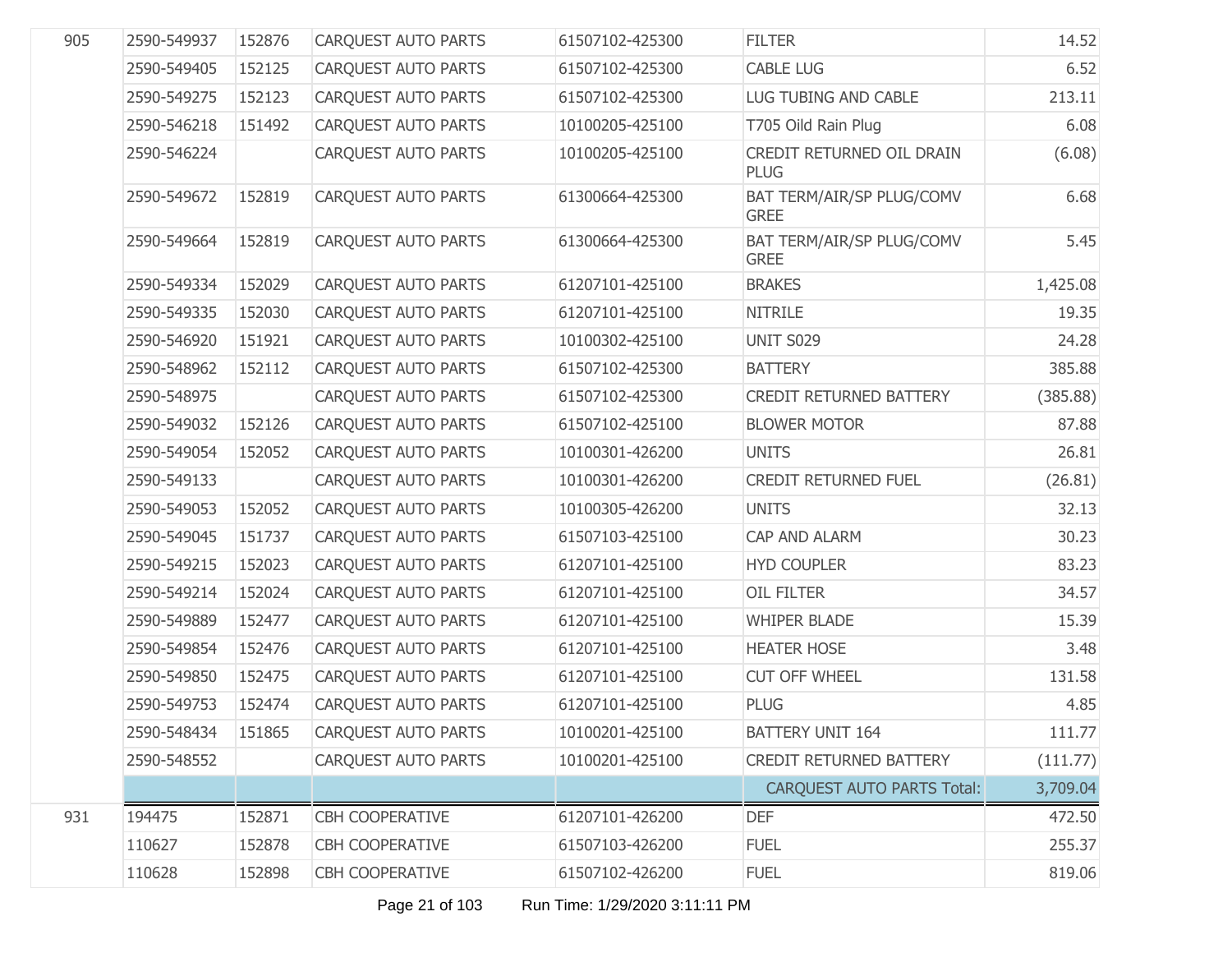| 931 | 0006814        | 152807 | <b>CBH COOPERATIVE</b>    | 10100603-428500 | 96# PROPANE                      | 76.20     |
|-----|----------------|--------|---------------------------|-----------------|----------------------------------|-----------|
|     | 207392         | 152832 | <b>CBH COOPERATIVE</b>    | 60207012-428500 | PROPANE- SHOP                    | 15.75     |
|     | 207392         | 152832 | <b>CBH COOPERATIVE</b>    | 60407071-428500 | PROPANE- SHOP                    | 9.45      |
|     | 207392         | 152832 | <b>CBH COOPERATIVE</b>    | 60907401-428500 | PROPANE- SHOP                    | 6.30      |
|     | 194346         | 152421 | <b>CBH COOPERATIVE</b>    | 61507102-426200 | <b>LUBRICANTS</b>                | 1,964.00  |
|     | 194770         | 152473 | <b>CBH COOPERATIVE</b>    | 61207101-426200 | <b>DEF</b>                       | 147.00    |
|     | 0006815        | 151474 | <b>CBH COOPERATIVE</b>    | 61507103-426200 | <b>PROPANE</b>                   | 76.20     |
|     | 0006781        | 150342 | <b>CBH COOPERATIVE</b>    | 10100603-428500 | 128# PROPANE                     | 101.60    |
|     | 0006782        | 149903 | <b>CBH COOPERATIVE</b>    | 61507103-426200 | <b>PROPANE</b>                   | 127.00    |
|     | 0006794        | 150576 | <b>CBH COOPERATIVE</b>    | 61507103-426200 | <b>PROPANE</b>                   | 76.20     |
|     | 0006805        | 152361 | <b>CBH COOPERATIVE</b>    | 10100603-428500 | 128# PROPANE                     | 101.60    |
|     | 110600         | 152423 | <b>CBH COOPERATIVE</b>    | 61507102-426200 | <b>DIESEL</b>                    | 1,287.75  |
|     | 110555         | 151718 | <b>CBH COOPERATIVE</b>    | 61507103-426200 | <b>DIESEL</b>                    | 587.20    |
|     | 110557         | 152000 | <b>CBH COOPERATIVE</b>    | 61507102-426200 | <b>DIESEL</b>                    | 1,642.00  |
|     | 0006772        | 149343 | <b>CBH COOPERATIVE</b>    | 61507103-426200 | <b>PROPANE</b>                   | 50.80     |
|     | 0006771        | 150343 | <b>CBH COOPERATIVE</b>    | 10100603-428500 | 64# PROPANE                      | 50.80     |
|     | 0006806        | 151292 | <b>CBH COOPERATIVE</b>    | 61507103-426200 | <b>PROPANE</b>                   | 50.80     |
|     | 0006793        | 150730 | <b>CBH COOPERATIVE</b>    | 10100603-428500 | 96# PROPANE                      | 76.20     |
|     | 110580         | 152120 | <b>CBH COOPERATIVE</b>    | 61507102-426200 | <b>DIESEL</b>                    | 1,545.30  |
|     | 110581         | 152118 | <b>CBH COOPERATIVE</b>    | 61507103-426200 | <b>DIESEL</b>                    | 427.73    |
|     | 110579         | 152119 | <b>CBH COOPERATIVE</b>    | 61507103-426200 | <b>DIESEL</b>                    | 185.44    |
|     | 110528         | 151709 | <b>CBH COOPERATIVE</b>    | 61507103-426200 | <b>DIESEL</b>                    | 704.64    |
|     | 110529         | 151708 | <b>CBH COOPERATIVE</b>    | 61507103-426200 | <b>DIESEL</b>                    | 263.11    |
|     | 110556         | 151717 | <b>CBH COOPERATIVE</b>    | 61507103-426200 | <b>DIESEL</b>                    | 406.75    |
|     |                |        |                           |                 | <b>CBH COOPERATIVE Total:</b>    | 11,526.75 |
| 932 | <b>WGZ7693</b> | 151255 | <b>CDW GOVERNMENT INC</b> | 10100101-429501 | <b>ADOBE PRO SOFTWARE</b>        | 392.00    |
|     | <b>WLC9216</b> | 152736 | <b>CDW GOVERNMENT INC</b> | 10100201-425100 | <b>ZEBRA BATTERY ELEIMENATOR</b> | 144.36    |
|     | <b>WLF1178</b> | 152984 | <b>CDW GOVERNMENT INC</b> | 10100201-425100 | <b>ZERBRA MOUNTING PLATE</b>     | 30.00     |
|     |                |        |                           |                 | <b>CDW GOVERNMENT INC Total:</b> | 566.36    |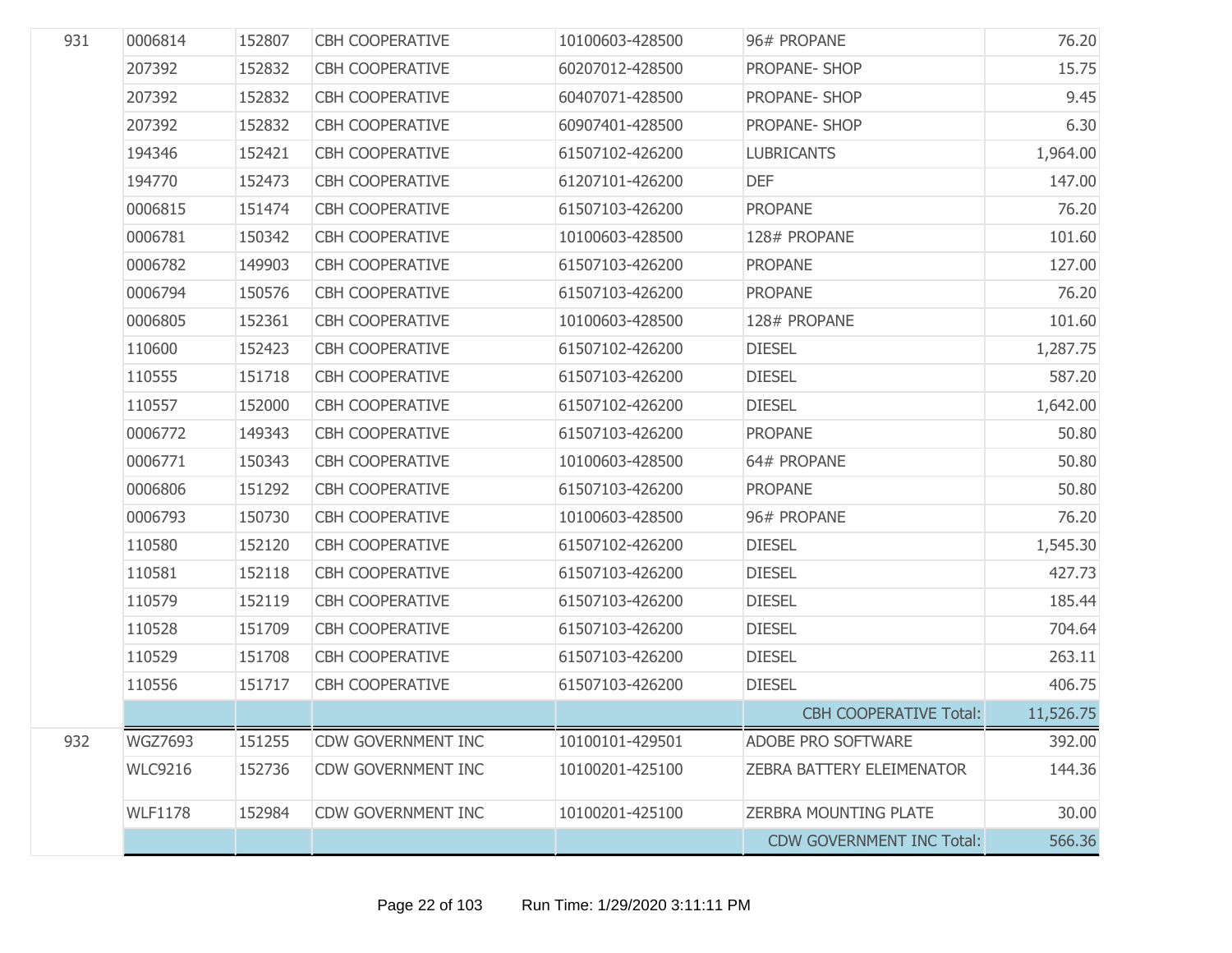| 945   | 502677                  | 153073 | <b>CENTURY BUSINESS PRODUCTS</b><br><b>INC</b> | 10100111-425300 | <b>Century Business</b>                               | 184.39   |
|-------|-------------------------|--------|------------------------------------------------|-----------------|-------------------------------------------------------|----------|
|       |                         |        |                                                |                 | <b>CENTURY BUSINESS PRODUCTS</b><br><b>INC Total:</b> | 184.39   |
| 948   | 6053414177<br>155 01/20 | 152278 | <b>CENTURYLINK</b>                             | 60207011-428100 | 01/01 SVC CHARGES                                     | 64.52    |
|       | 605E980067<br>041 01/20 | 152452 | <b>CENTURYLINK</b>                             | 60407071-428100 | 01/01 SVC CHARGES                                     | 151.84   |
|       | 605E380537<br>517 01/20 | 152452 | <b>CENTURYLINK</b>                             | 60407071-428100 | 01/01 SVC CHARGES                                     | 165.36   |
|       |                         |        |                                                |                 | <b>CENTURYLINK Total:</b>                             | 381.72   |
| 984   | #2019-59                | 151845 | CHILDREN'S HOME SOCIETY                        | 10100201-422500 | FORENSIC INTERVIEWS                                   | 4,250.00 |
|       |                         |        |                                                |                 | <b>CHILDREN'S HOME SOCIETY</b><br>Total:              | 4,250.00 |
| 13081 | 12/30/19                | 151786 | <b>CHRIS HEUTZENREODER</b>                     | 10100301-429200 | <b>CDL</b>                                            | 95.85    |
|       | 11/13/19                | 151782 | <b>CHRIS HEUTZENREODER</b>                     | 10100301-429200 | <b>CDL</b>                                            | 35.00    |
|       | 01/02/20                | 153074 | <b>CHRIS HEUTZENREODER</b>                     | 10100301-429200 | <b>CDL</b>                                            | 35.00    |
|       |                         |        |                                                |                 |                                                       |          |
|       |                         |        |                                                |                 | <b>CHRIS HEUTZENREODER Total:</b>                     | 165.85   |
| 8863  | 11/30/19                | 152728 | <b>CHRIS MOELLER</b>                           | 10100108-422500 | NOV19 DEAD ANIMAL PICKUP<br><b>AND D</b>              | 408.33   |
|       | 11/30/19                | 152728 | <b>CHRIS MOELLER</b>                           | 10100201-422500 | NOV19 DEAD ANIMAL PICKUP<br>AND D                     | 408.34   |
|       | 11/30/19                | 152728 | <b>CHRIS MOELLER</b>                           | 10100620-422500 | NOV19 DEAD ANIMAL PICKUP<br>AND D                     | 408.33   |
|       | 12/31/19                | 152729 | <b>CHRIS MOELLER</b>                           | 10100108-422500 | DEC19 DEAD ANIMAL PICKUP<br>AND D                     | 325.00   |
|       | 12/31/19                | 152729 | <b>CHRIS MOELLER</b>                           | 10100201-422500 | DEC19 DEAD ANIMAL PICKUP<br><b>AND D</b>              | 325.00   |
|       | 12/31/19                | 152729 | <b>CHRIS MOELLER</b>                           | 10100620-422500 | DEC19 DEAD ANIMAL PICKUP<br>AND D                     | 325.00   |
|       |                         |        |                                                |                 | <b>CHRIS MOELLER Total:</b>                           | 2,200.00 |
| 988   | 897872                  | 152137 | CHRIS SUPPLY COMPANY INC                       | 10100205-426900 | rocker switch                                         | 9.33     |
|       | 897515                  | 151913 | CHRIS SUPPLY COMPANY INC                       | 10100302-426900 | <b>SUPPLIES</b>                                       | 39.00    |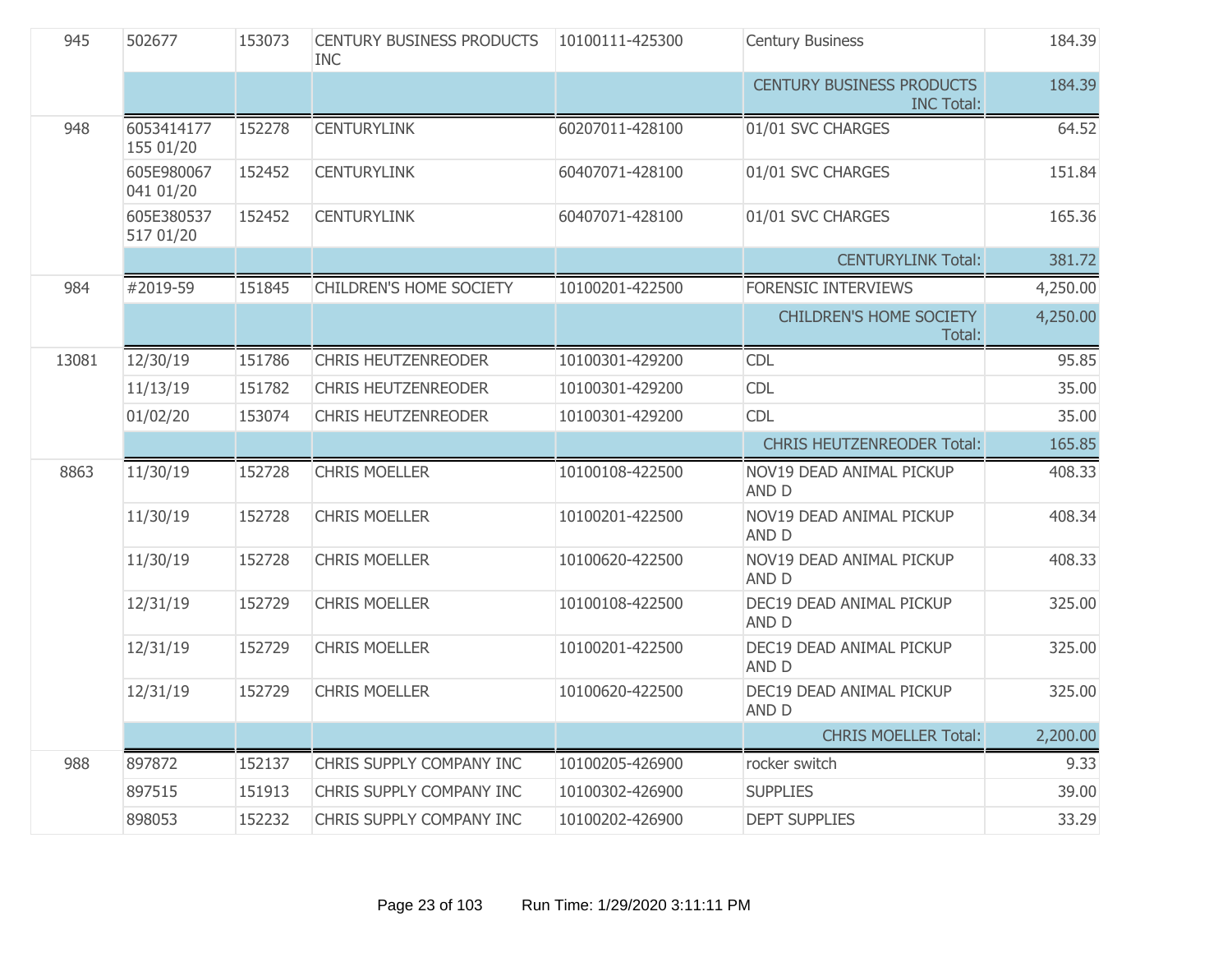| 988  | 898053      | 152232 | CHRIS SUPPLY COMPANY INC  | 61800890-426900 | <b>DEPT SUPPLIES</b>                     | 16.39  |
|------|-------------|--------|---------------------------|-----------------|------------------------------------------|--------|
|      | 898464      | 152954 | CHRIS SUPPLY COMPANY INC  | 10106024-426900 | CITY HALL REMODEL -<br><b>CONNECTORS</b> | 5.25   |
|      | 898363      | 152922 | CHRIS SUPPLY COMPANY INC  | 10100205-426900 | male quick connect terminals             | 10.00  |
|      | 898295      | 152934 | CHRIS SUPPLY COMPANY INC  | 10106024-426900 | CITY HALL REMODEL - J HOOKS              | 166.22 |
|      | 898201      | 153173 | CHRIS SUPPLY COMPANY INC  | 10102024-425200 | <b>DRYER REPAIR KIT - ST4</b>            | 23.02  |
|      | 898201      | 153173 | CHRIS SUPPLY COMPANY INC  | 61800894-425200 | DRYER REPAIR KIT - ST4                   | 11.34  |
|      |             |        |                           |                 | CHRIS SUPPLY COMPANY INC<br>Total:       | 313.84 |
| 1013 | 2001002     | 152089 | <b>CITY OF RAPID CITY</b> | 50508910-437000 | 15-2254 ROBBINSDALE WILLOW<br><b>IVY</b> | 543.23 |
|      | 2001002     | 152089 | <b>CITY OF RAPID CITY</b> | 50508911-437100 | 15-2254 ROBBINSDALE WILLOW<br><b>IVY</b> | 15.98  |
|      | 2001002     | 152089 | <b>CITY OF RAPID CITY</b> | 60200933-438100 | 15-2254 ROBBINSDALE WILLOW<br><b>IVY</b> | 55.92  |
|      | 2001002     | 152089 | <b>CITY OF RAPID CITY</b> | 60400833-438000 | 15-2254 ROBBINSDALE WILLOW<br><b>IVY</b> | 71.90  |
|      | 2001002     | 152089 | <b>CITY OF RAPID CITY</b> | 60907402-437100 | 15-2254 ROBBINSDALE WILLOW<br><b>IVY</b> | 111.84 |
|      | 01/20-24/20 |        | CITY OF RAPID CITY        | 10100101-426100 | POSTAGE 01/20-24/20                      | 0.92   |
|      | 01/20-24/20 |        | <b>CITY OF RAPID CITY</b> | 10106022-426100 | POSTAGE 01/20-24/20                      | 320.49 |
|      | 01/20-24/20 |        | CITY OF RAPID CITY        | 10100106-426100 | POSTAGE 01/20-24/20                      | 2.94   |
|      | 01/20-24/20 |        | <b>CITY OF RAPID CITY</b> | 10100108-426100 | POSTAGE 01/20-24/20                      | 3.22   |
|      | 01/20-24/20 |        | CITY OF RAPID CITY        | 10100111-426100 | POSTAGE 01/20-24/20                      | 93.38  |
|      | 01/20-24/20 |        | <b>CITY OF RAPID CITY</b> | 10100201-426100 | POSTAGE 01/20-24/20                      | 26.63  |
|      | 01/20-24/20 |        | CITY OF RAPID CITY        | 10100202-426100 | POSTAGE 01/20-24/20                      | 0.46   |
|      | 01/20-24/20 |        | <b>CITY OF RAPID CITY</b> | 10100204-426100 | POSTAGE 01/20-24/20                      | 585.26 |
|      | 01/20-24/20 |        | <b>CITY OF RAPID CITY</b> | 10100601-426100 | POSTAGE 01/20-24/20                      | 0.46   |
|      | 01/20-24/20 |        | <b>CITY OF RAPID CITY</b> | 10100609-426100 | POSTAGE 01/20-24/20                      | 0.46   |
|      | 01/20-24/20 |        | <b>CITY OF RAPID CITY</b> | 10100618-426100 | POSTAGE 01/20-24/20                      | 4.14   |
|      | 01/20-24/20 |        | <b>CITY OF RAPID CITY</b> | 10100711-426100 | POSTAGE 01/20-24/20                      | 2.76   |
|      | 01/20-24/20 |        | <b>CITY OF RAPID CITY</b> | 60602074-426100 | POSTAGE 01/20-24/20                      | 15.15  |
|      | 01/20-24/20 |        | CITY OF RAPID CITY        | 60207014-426100 | POSTAGE 01/20-24/20                      | 253.53 |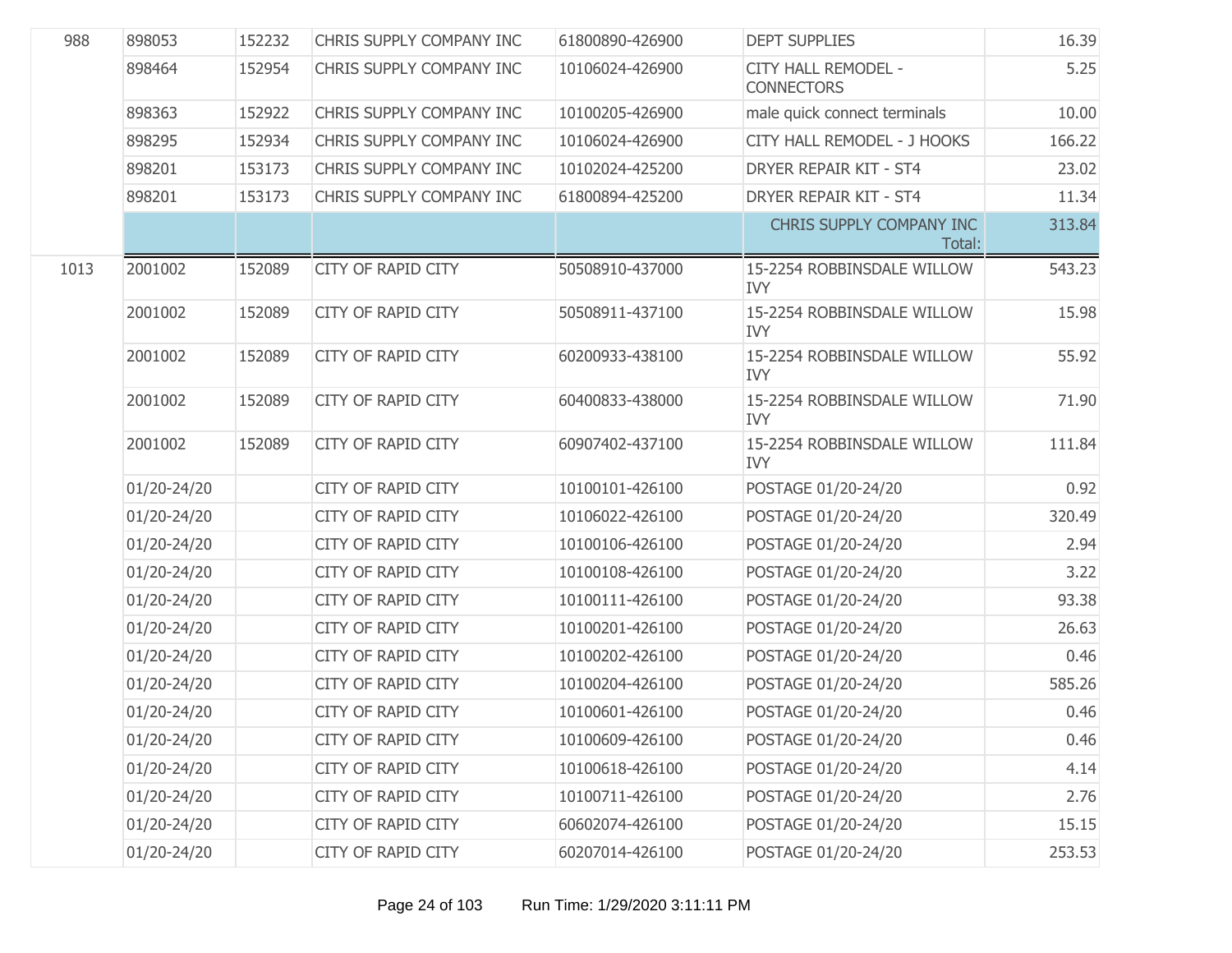| 1013 | 01/20-24/20          |        | <b>CITY OF RAPID CITY</b> | 60407072-426100 | POSTAGE 01/20-24/20                      | 0.46     |
|------|----------------------|--------|---------------------------|-----------------|------------------------------------------|----------|
|      | 01/20-24/20          |        | <b>CITY OF RAPID CITY</b> | 61207101-426100 | POSTAGE 01/20-24/20                      | 0.46     |
|      | 01/20-24/20          |        | CITY OF RAPID CITY        | 61507102-426100 | POSTAGE 01/20-24/20                      | 3.21     |
|      | 01/20-24/20          |        | <b>CITY OF RAPID CITY</b> | 61800890-426100 | POSTAGE 01/20-24/20                      | 317.04   |
|      | 01/20-24/20          |        | CITY OF RAPID CITY        | 79300968-426100 | POSTAGE 01/20-24/20                      | 0.92     |
|      | 01/20-24/20          |        | <b>CITY OF RAPID CITY</b> | 60407074-426100 | POSTAGE 01/20-24/20                      | 5.51     |
|      | 12/31/19             | 152412 | <b>CITY OF RAPID CITY</b> | 25400760-422500 | 2019 DOWNTOWN BID<br><b>ASSESSMENT C</b> | 3,362.35 |
|      | 09009875<br>12/30/19 |        | <b>CITY OF RAPID CITY</b> | 60407071-428400 | 09009875 18                              | 172.87   |
|      | 05997256<br>12/30/19 |        | <b>CITY OF RAPID CITY</b> | 10100607-428400 | 059972567                                | 106.48   |
|      | 09010185<br>12/30/19 |        | <b>CITY OF RAPID CITY</b> | 10100607-428400 | 09010185 30                              | 386.15   |
|      | 05994490<br>01/06/20 |        | <b>CITY OF RAPID CITY</b> | 61507103-428400 | 05994490 195                             | 1,800.23 |
|      | 09014080<br>01/06/20 |        | <b>CITY OF RAPID CITY</b> | 61507102-428400 | 090140800                                | 343.33   |
|      | 05994501<br>01/20/20 |        | <b>CITY OF RAPID CITY</b> | 61507103-428400 | 05994501 0                               | 5.00     |
|      | 07340325<br>01/06/20 |        | <b>CITY OF RAPID CITY</b> | 10100607-428400 | 073403250                                | 15.00    |
|      | 05994500<br>01/06/20 |        | <b>CITY OF RAPID CITY</b> | 61507103-428400 | 05994500 40                              | 2,221.84 |
|      | 09014070<br>01/06/20 |        | <b>CITY OF RAPID CITY</b> | 61507102-428400 | 09014070 1                               | 27.43    |
|      | 09014075<br>01/06/20 |        | CITY OF RAPID CITY        | 61507102-428400 | 090140750                                | 19.40    |
|      | 04008000<br>01/06/20 |        | CITY OF RAPID CITY        | 61507102-428400 | 04008000 0                               | 91.94    |
|      | 09010315<br>01/06/20 |        | <b>CITY OF RAPID CITY</b> | 10100607-428400 | 090103150                                | 50.27    |
|      | 05994495<br>01/07/20 |        | <b>CITY OF RAPID CITY</b> | 61507103-428400 | 059944950                                | 28.33    |
|      | 00275015<br>01/13/20 |        | <b>CITY OF RAPID CITY</b> | 10106061-428400 | 002750150                                | 5.00     |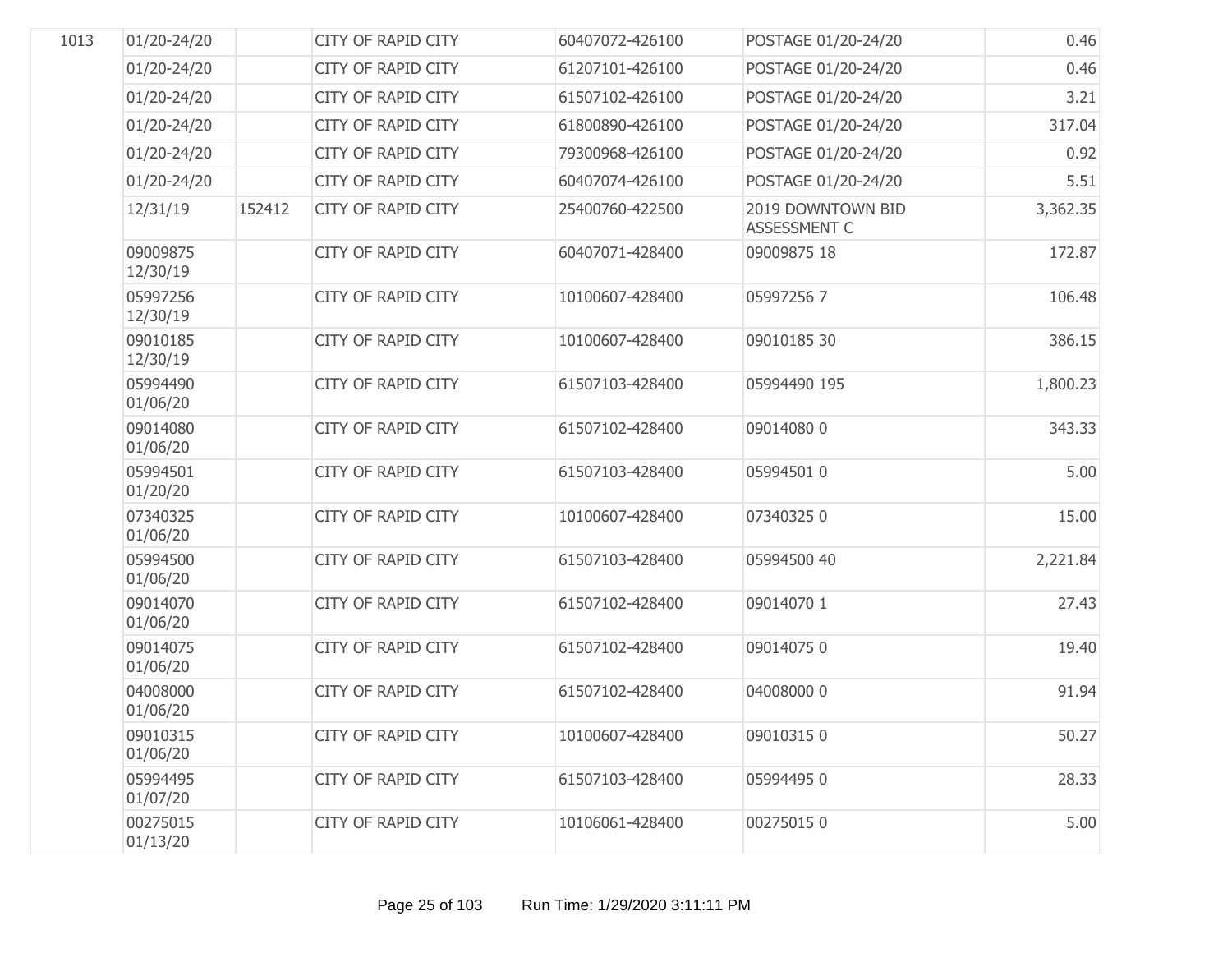| 1013 | 00271299<br>01/13/20 |        | <b>CITY OF RAPID CITY</b> | 10106064-428400 | 002712990                                     | 5.00   |
|------|----------------------|--------|---------------------------|-----------------|-----------------------------------------------|--------|
|      | 05997070<br>12/30/19 |        | <b>CITY OF RAPID CITY</b> | 10100601-428400 | 05997070 0                                    | 56.04  |
|      | $01/13 - 17/20$      |        | CITY OF RAPID CITY        | 10106022-426100 | POSTAGE 01/13-17/20                           | 64.71  |
|      | $01/13 - 17/20$      |        | CITY OF RAPID CITY        | 10100106-426100 | POSTAGE 01/13-17/20                           | 0.92   |
|      | $01/13 - 17/20$      |        | CITY OF RAPID CITY        | 10100108-426100 | POSTAGE 01/13-17/20                           | 10.44  |
|      | $01/13 - 17/20$      |        | CITY OF RAPID CITY        | 10100111-426100 | POSTAGE 01/13-17/20                           | 9.99   |
|      | $01/13 - 17/20$      |        | CITY OF RAPID CITY        | 10100201-426100 | POSTAGE 01/13-17/20                           | 74.71  |
|      | 01/13-17/20          |        | CITY OF RAPID CITY        | 10100202-426100 | POSTAGE 01/13-17/20                           | 24.79  |
|      | $01/13 - 17/20$      |        | CITY OF RAPID CITY        | 10100204-426100 | POSTAGE 01/13-17/20                           | 7.52   |
|      | $01/13 - 17/20$      |        | CITY OF RAPID CITY        | 10100618-426100 | POSTAGE 01/13-17/20                           | 5.05   |
|      | $01/13 - 17/20$      |        | CITY OF RAPID CITY        | 10100711-426100 | POSTAGE 01/13-17/20                           | 4.60   |
|      | $01/13 - 17/20$      |        | CITY OF RAPID CITY        | 10100860-426100 | POSTAGE 01/13-17/20                           | 2.76   |
|      | $01/13 - 17/20$      |        | CITY OF RAPID CITY        | 60602074-426100 | POSTAGE 01/13-17/20                           | 0.46   |
|      | 01/13-17/20          |        | CITY OF RAPID CITY        | 60207014-426100 | POSTAGE 01/13-17/20                           | 260.63 |
|      | $01/13 - 17/20$      |        | CITY OF RAPID CITY        | 60407072-426100 | POSTAGE 01/13-17/20                           | 5.99   |
|      | $01/13 - 17/20$      |        | CITY OF RAPID CITY        | 61207101-426100 | POSTAGE 01/13-17/20                           | 0.46   |
|      | $01/13 - 17/20$      |        | CITY OF RAPID CITY        | 61800890-426100 | POSTAGE 01/13-17/20                           | 523.49 |
|      | $01/13 - 17/20$      |        | CITY OF RAPID CITY        | 79300968-426100 | POSTAGE 01/13-17/20                           | 2.76   |
|      | $01/13 - 17/20$      |        | CITY OF RAPID CITY        | 60407074-426100 | POSTAGE 01/13-17/20                           | 30.30  |
|      | 1912004              | 151777 | <b>CITY OF RAPID CITY</b> | 60407071-426900 | <b>DUMPING CHARGES FOR</b><br><b>LANDFILL</b> | 54.84  |
|      | 11/01-30/19          | 152167 | <b>CITY OF RAPID CITY</b> | 25300761-422500 | <b>NOV19 OCCUPANCY TAX</b>                    | 785.98 |
|      | 09010190<br>01/13/20 |        | CITY OF RAPID CITY        | 10100607-428400 | 09010190 0                                    | 5.00   |
|      | 09005375<br>01/13/20 |        | CITY OF RAPID CITY        | 61000870-428400 | 090053750                                     | 5.00   |
|      | 00275020<br>12/30/19 |        | <b>CITY OF RAPID CITY</b> | 60800840-428400 | 00275020 21                                   | 321.91 |
|      | 00275022<br>12/30/19 |        | <b>CITY OF RAPID CITY</b> | 60800840-428400 | 002750220                                     | 343.70 |
|      | 00271297<br>12/30/19 |        | <b>CITY OF RAPID CITY</b> | 10106064-428400 | 002712978                                     | 141.44 |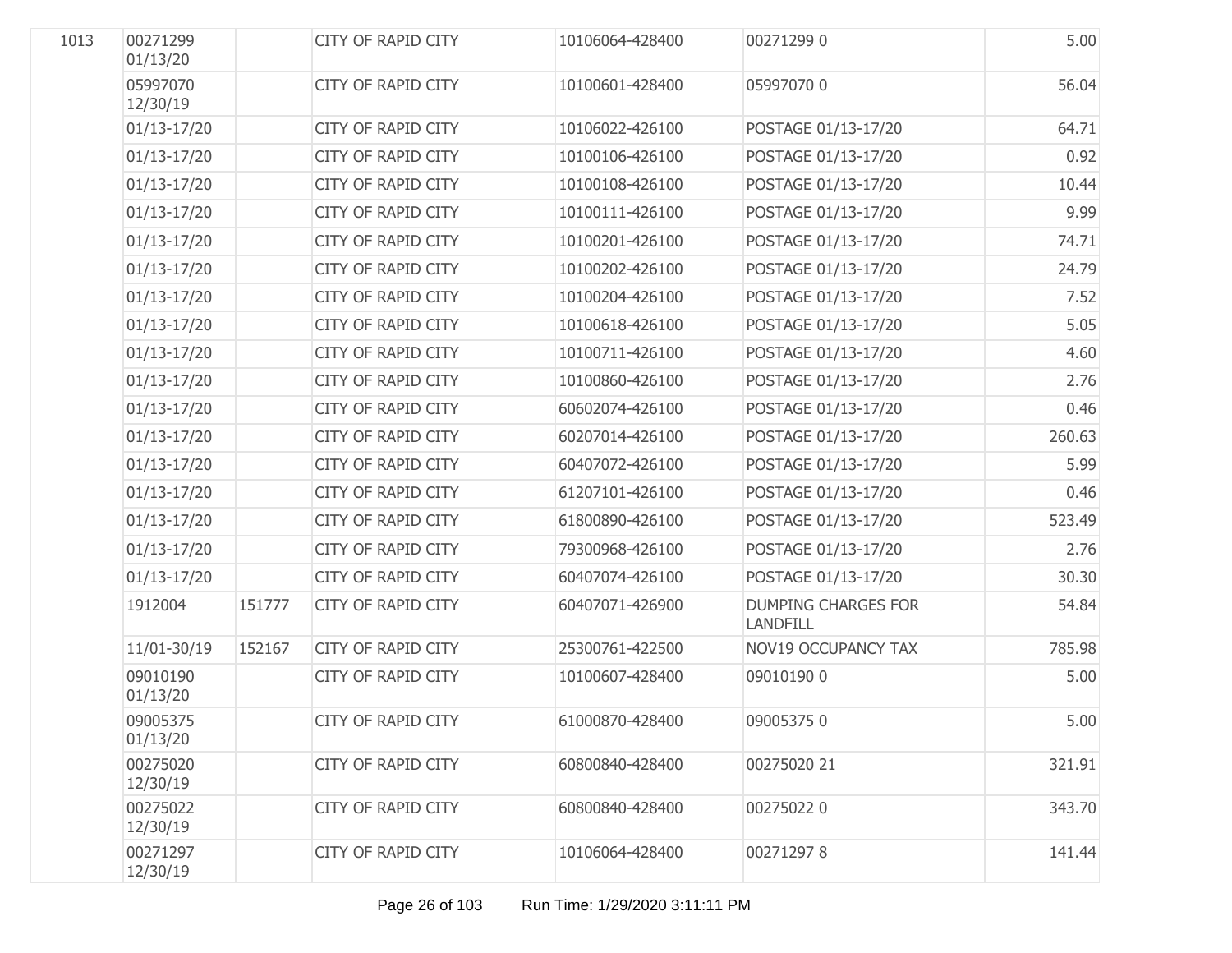| 1013 | 00275013<br>12/30/19 |        | <b>CITY OF RAPID CITY</b>                              | 10106061-428400 | 00275013 51                                                   | 554.78    |
|------|----------------------|--------|--------------------------------------------------------|-----------------|---------------------------------------------------------------|-----------|
|      |                      |        |                                                        |                 | CITY OF RAPID CITY Total:                                     | 14,375.16 |
| 1044 | 15852                | 152767 | <b>CLIMATE CONTROL SYSTEMS &amp;</b><br><b>SERVICE</b> | 10106062-425300 | <b>HVAC RPRS</b>                                              | 1,813.06  |
|      | 16575                | 151735 | <b>CLIMATE CONTROL SYSTEMS &amp;</b><br><b>SERVICE</b> | 61507103-425300 | <b>HEATER RPR</b>                                             | 92.76     |
|      |                      |        |                                                        |                 | <b>CLIMATE CONTROL SYSTEMS &amp;</b><br><b>SERVICE Total:</b> | 1,905.82  |
| 1045 | 111497               | 152084 | <b>CLINIQA CORPORATION</b>                             | 10100201-426100 | <b>BLOOD LAB ETHANOL</b>                                      | 485.00    |
|      |                      |        |                                                        |                 | <b>CLINIQA CORPORATION Total:</b>                             | 485.00    |
| 1053 | 3099540              | 151997 | COCA-COLA OF THE BLACK HILLS 61507102-426300           |                 | <b>AQUAPURE</b>                                               | 6.25      |
|      | 3138681              | 151995 | COCA-COLA OF THE BLACK HILLS 61507102-426300           |                 | <b>AQUAPURE</b>                                               | 6.25      |
|      | 364788               | 151996 | COCA-COLA OF THE BLACK HILLS 61507102-426300           |                 | <b>AQUAPURE</b>                                               | 21.00     |
|      | 3180800              | 152360 | COCA-COLA OF THE BLACK HILLS 10100603-452000           |                 | <b>SODA PRODUCTS</b>                                          | 323.00    |
|      | 3180801              |        | COCA-COLA OF THE BLACK HILLS 10100612-452000           |                 | CREDIT RETURNED BEVERAGE<br><b>ITEMS</b>                      | (45.00)   |
|      | 364779               | 152572 | COCA-COLA OF THE BLACK HILLS 60407072-424600           |                 | WATER COOLER RENTAL - JAN<br>2020                             | 9.00      |
|      | 3127379              | 152571 | COCA-COLA OF THE BLACK HILLS 60407072-428400           |                 | AQUAPURE WATER FOR COOLER<br>$12 - 1$                         | 25.00     |
|      | 3127282              | 152570 | COCA-COLA OF THE BLACK HILLS 60407072-428400           |                 | AQUAPURE BOTTLED WATER 12-<br>$4 - 19$                        | 18.75     |
|      | 3180853              | 152806 | COCA-COLA OF THE BLACK HILLS 10100612-452000           |                 | <b>COFFEE</b>                                                 | 50.00     |
|      |                      |        |                                                        |                 | COCA-COLA OF THE BLACK HILLS<br>Total:                        | 414.25    |
| 6484 | 3024                 | 151793 | <b>COLLISION FORENSIC</b><br>SOLUTIONS LLC             | 10100201-429502 | LEICA MAPS 360 SOFTWARE<br><b>UPDATE</b>                      | 1,881.00  |
|      |                      |        |                                                        |                 | <b>COLLISION FORENSIC</b><br><b>SOLUTIONS LLC Total:</b>      | 1,881.00  |
| 1113 | 235433               | 152920 | CONTRACTOR'S SUPPLY INC                                | 60207012-426500 | <b>PAINT WAND</b>                                             | 56.00     |
|      | 235421               | 152829 | CONTRACTOR'S SUPPLY INC                                | 60407071-425300 | OIL FOR AIR TOOLS AT THE<br><b>SHOP</b>                       | 68.00     |
|      | 235421               | 152829 | CONTRACTOR'S SUPPLY INC                                | 60407071-426200 | OIL FOR AIR TOOLS AT THE<br><b>SHOP</b>                       | 15.00     |
|      | 235374               | 152754 | CONTRACTOR'S SUPPLY INC                                | 10100607-426300 | REBEL 11' SRL WEB LIFELINE                                    | 157.00    |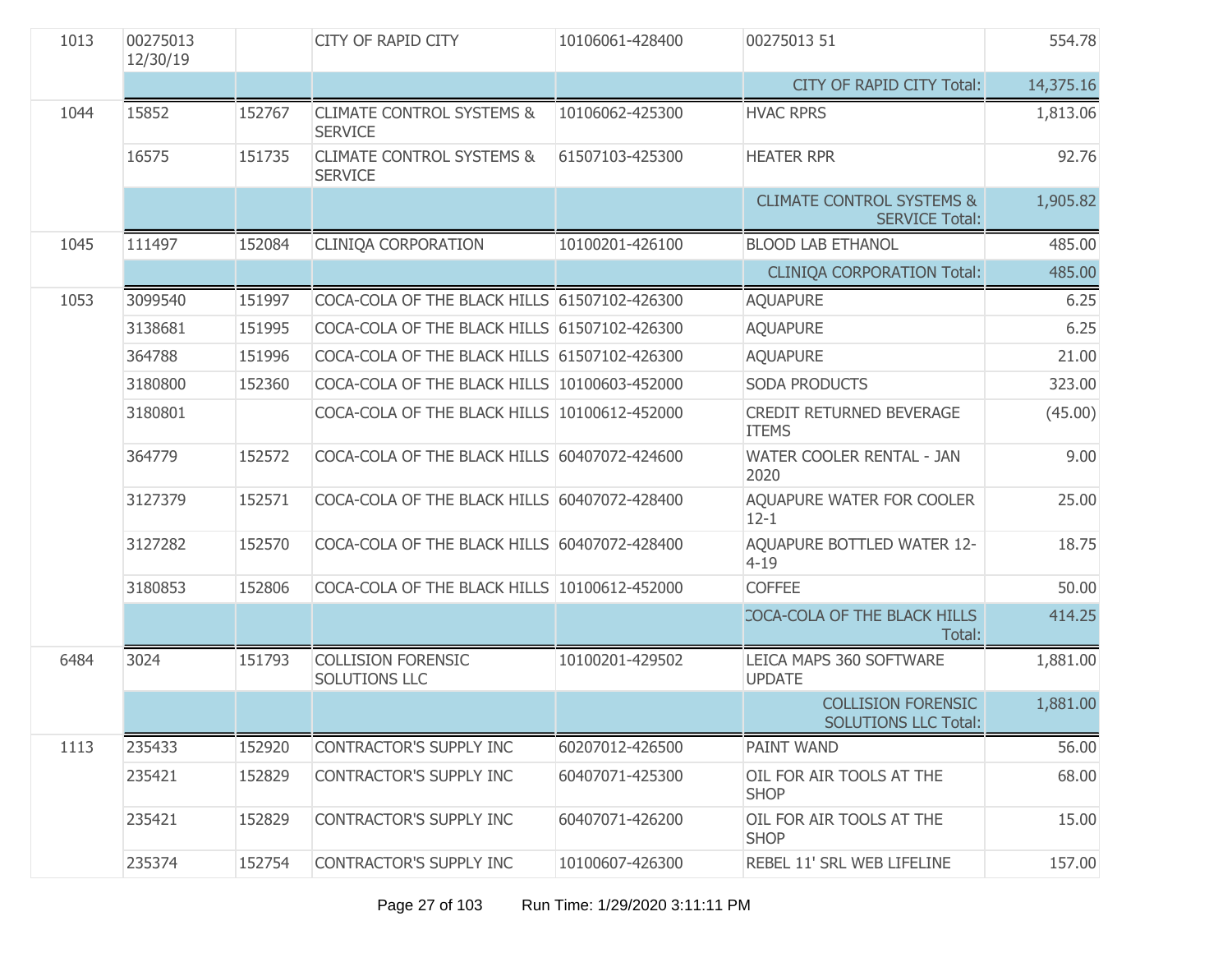| 1113 | 235359                    | 152276 | <b>CONTRACTOR'S SUPPLY INC</b>                | 60207011-426310 | STOCK: HARD HATS, SAFETY<br><b>VESTS</b>      | 369.00     |
|------|---------------------------|--------|-----------------------------------------------|-----------------|-----------------------------------------------|------------|
|      | 235441                    | 152989 | CONTRACTOR'S SUPPLY INC                       | 60407071-426500 | SHOVELS AND PICK FOR USE IN<br>W <sub>8</sub> | 169.79     |
|      | 235322                    | 152775 | CONTRACTOR'S SUPPLY INC                       | 10100108-426900 | <b>CON SUPP/LATH</b>                          | 37.00      |
|      | 235314                    | 151638 | CONTRACTOR'S SUPPLY INC                       | 10100607-462100 | WORK GLOVES - DEER PROGRAM                    | 24.00      |
|      | 235352                    | 152164 | CONTRACTOR'S SUPPLY INC                       | 60407071-426500 | PLIERS FOR USE ON WATER<br><b>PUMPS</b>       | 31.00      |
|      | 235353                    | 152209 | CONTRACTOR'S SUPPLY INC                       | 10100607-426300 | <b>WORK GLOVES</b>                            | 24.00      |
|      |                           |        |                                               |                 | <b>CONTRACTOR'S SUPPLY INC</b><br>Total:      | 950.79     |
| 1123 | 383693                    | 152039 | COPY COUNTRY INC.                             | 10700132-422500 | 19-2564 STAR OF THE WEST<br><b>RESTR</b>      | 339.50     |
|      |                           |        |                                               |                 | COPY COUNTRY INC. Total:                      | 339.50     |
| 9890 | L781755                   | 152566 | <b>CORE &amp; MAIN LP</b>                     | 60407071-425500 | MANHOLE RINGS AND COVERS                      | 2,259.90   |
|      | L762810                   | 152302 | <b>CORE &amp; MAIN LP</b>                     | 60207014-426900 | METER, OMNI 3" C2 100 CF                      | 3,329.76   |
|      | L762875                   | 152308 | <b>CORE &amp; MAIN LP</b>                     | 60207014-426900 | MXU TRANSCEIVER, 510 M<br>S/POINT             | 99,400.00  |
|      |                           |        |                                               |                 | <b>CORE &amp; MAIN LP Total:</b>              | 104,989.66 |
| 5672 | 12/21/19                  | 153189 | <b>CORY NELSON</b>                            | 61800890-427000 | PER DIEM: C NELSON 12.21<br><b>ABERD</b>      | 46.00      |
|      |                           |        |                                               |                 | <b>CORY NELSON Total:</b>                     | 46.00      |
| 1164 | S504727567.0<br>01        | 152573 | CRESCENT ELECTRIC SUPPLY CO                   | 60407072-425700 | EATON MINIATURE INDUSTRIAL<br><b>CIR</b>      | 182.45     |
|      | S507412334.0 152406<br>01 |        | CRESCENT ELECTRIC SUPPLY CO                   | 10100304-426900 | Electrical cable                              | 749.82     |
|      | S507347099.0 151802<br>01 |        | CRESCENT ELECTRIC SUPPLY CO                   | 61300664-425200 | satco 9wplh/led                               | 119.98     |
|      | S507406049.0 151837<br>01 |        | CRESCENT ELECTRIC SUPPLY CO   10100304-426900 |                 | Small box covers                              | 1.60       |
|      | S507463041.0 152918<br>01 |        | CRESCENT ELECTRIC SUPPLY CO 60207012-426900   |                 | W19-303                                       | 79.42      |
|      |                           |        |                                               |                 | <b>CRESCENT ELECTRIC SUPPLY CO</b><br>Total:  | 1,133.27   |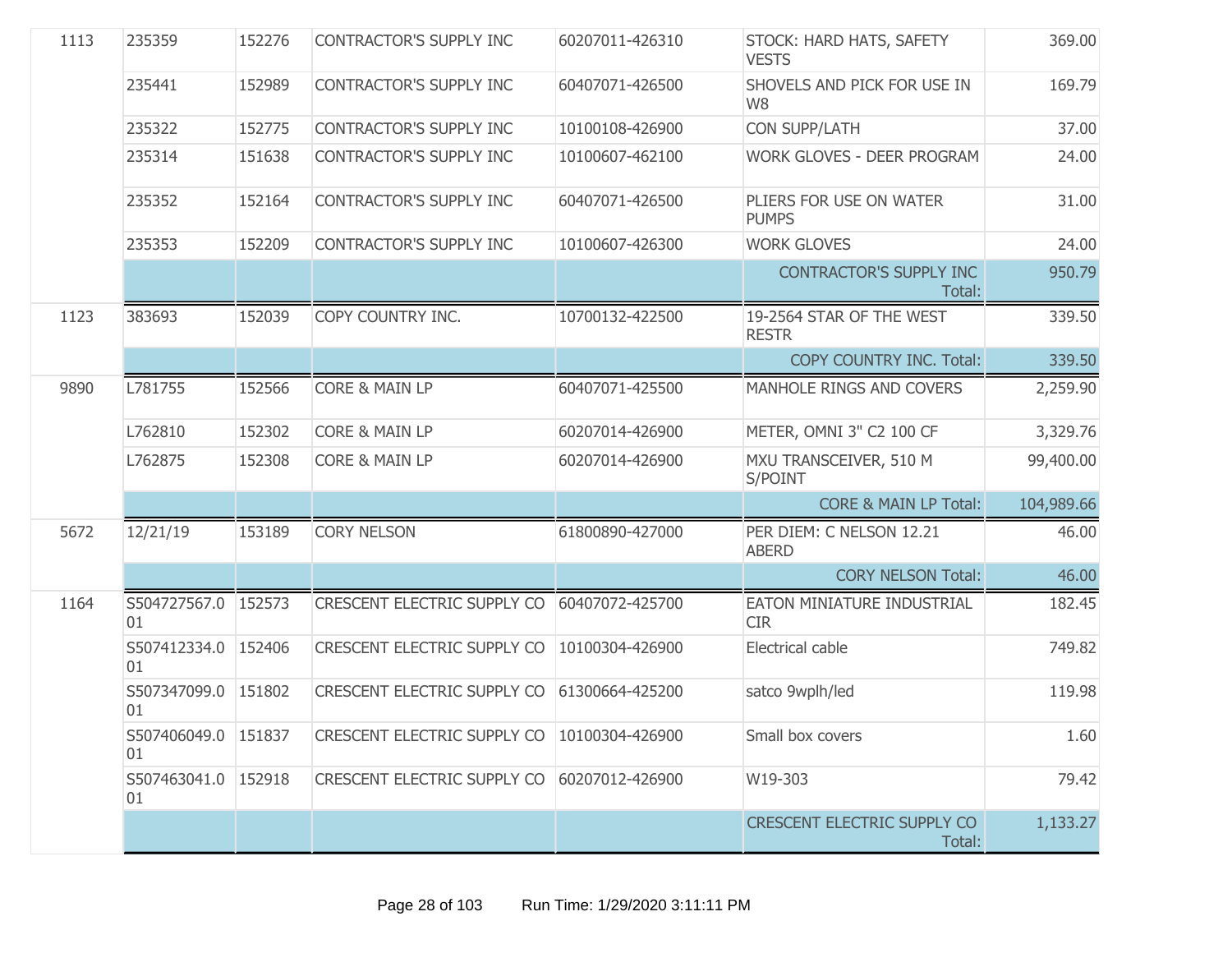| 1167  | 13500      | 151608 | <b>CRICKET LAWN SERVICE</b>      | 26000927-422500 | 221 QUINCY STREET - SNOW/ICE                        | 100.00    |
|-------|------------|--------|----------------------------------|-----------------|-----------------------------------------------------|-----------|
|       | 13495      | 151603 | <b>CRICKET LAWN SERVICE</b>      | 26000927-422500 | 301 FOX RUN DRIVE - SNOW/ICE<br>R.                  | 225.00    |
|       | 13496      | 151604 | <b>CRICKET LAWN SERVICE</b>      | 26000927-422500 | 605 E INDIANA STREET -<br>SNOW/IC                   | 150.00    |
|       | 13497      | 151605 | <b>CRICKET LAWN SERVICE</b>      | 26000927-422500 | 613 E INDIANA STREET -<br>SNOW/IC                   | 85.00     |
|       | 13494      | 151620 | <b>CRICKET LAWN SERVICE</b>      | 26000927-422500 | 2120 W MAIN STREET (LIL<br><b>CAESAR</b>            | 175.00    |
|       | 13493      | 151619 | <b>CRICKET LAWN SERVICE</b>      | 26000927-422500 | 1029 JACKSON BLVD (PEERLESS<br><b>TY</b>            | 225.00    |
|       | 13499      | 151607 | <b>CRICKET LAWN SERVICE</b>      | 26000927-422500 | 501 E INDIANA STREET -<br>SNOW/IC                   | 85.00     |
|       | 13501      | 151609 | <b>CRICKET LAWN SERVICE</b>      | 26000927-422500 | 201 QUINCY STREET - SNOW/ICE<br>R.                  | 125.00    |
|       | 13498      | 151606 | <b>CRICKET LAWN SERVICE</b>      | 26000927-422500 | 614 E INDIANA STREET -<br>SNOW/IC                   | 85.00     |
|       | 13502      | 151935 | <b>CRICKET LAWN SERVICE</b>      | 26000927-422500 | 3406 PARKVIEW DRIVE - SNOW<br><b>REM</b>            | 75.00     |
|       | 13503      | 151934 | <b>CRICKET LAWN SERVICE</b>      | 26000927-422500 | 3405 MICHIGAN AVENUE - SNOW<br><b>RE</b>            | 150.00    |
|       |            |        |                                  |                 | <b>CRICKET LAWN SERVICE Total:</b>                  | 1,480.00  |
| 1179  | 2150289-00 | 152093 | <b>CRUM ELECTRIC</b>             | 60407072-425700 | Pretreatment Huber Panel - 3 P                      | 104.89    |
|       | 2150621-00 | 152092 | <b>CRUM ELECTRIC</b>             | 60407072-425700 | Lift Room Lights Electrical It                      | 779.69    |
|       | 2146853-00 | 151776 | <b>CRUM ELECTRIC</b>             | 60407071-425300 | PUMP CABLE FOR REPAIRS TO<br><b>RED</b>             | 98.26     |
|       |            |        |                                  |                 | <b>CRUM ELECTRIC Total:</b>                         | 982.84    |
| 13089 | E3-40516   | 152436 | <b>CUMMINS SALES AND SERVICE</b> | 60407071-436000 | <b>GENERATOR &amp; TRANSFER</b><br><b>SWITCH FO</b> | 23,198.76 |
|       | E3-39850   | 152436 | CUMMINS SALES AND SERVICE        | 60407071-436000 | <b>GENERATOR &amp; TRANSFER</b><br>SWITCH FO        | 4,926.24  |
|       |            |        |                                  |                 | <b>CUMMINS SALES AND SERVICE</b><br>Total:          | 28,125.00 |
| 1230  | 18737      | 152914 | DAKOTA BARRICADE LLC             | 10100205-422500 | Emergency lane closure                              | 800.00    |
|       |            |        |                                  |                 | <b>DAKOTA BARRICADE LLC Total:</b>                  | 800.00    |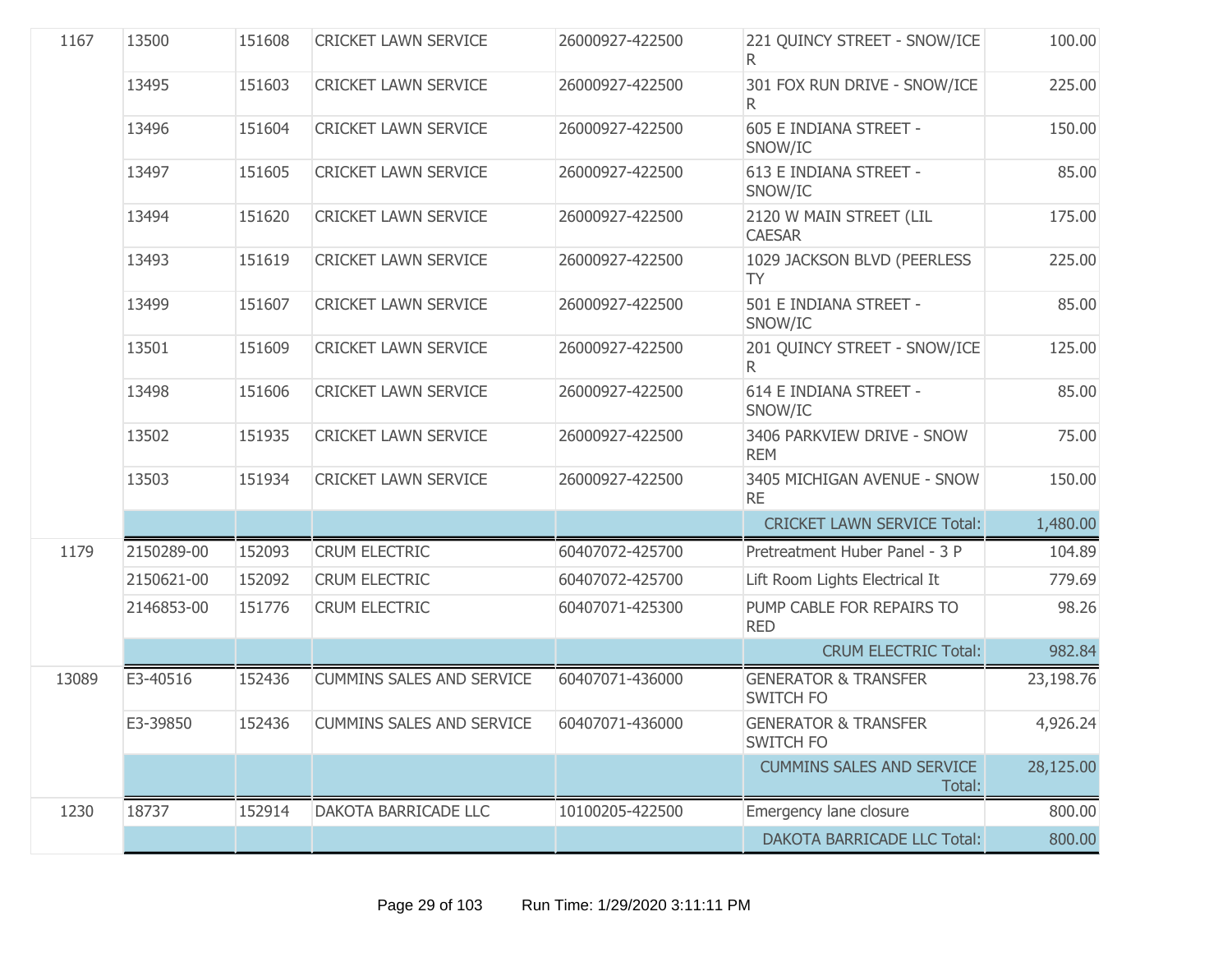| 1234 | IN325720 | 152584 | DAKOTA BUSINESS CENTER             | 60407073-426900 | <b>INKS AND INK MAINTENANCE</b><br><b>BOX</b> | 177.42   |
|------|----------|--------|------------------------------------|-----------------|-----------------------------------------------|----------|
|      |          |        |                                    |                 | DAKOTA BUSINESS CENTER<br>Total:              | 177.42   |
| 1239 | 6742403  | 151911 | DAKOTA FLUID POWER                 | 10100305-425900 | <b>SHOP</b>                                   | 95.88    |
|      | 6741787  | 151912 | DAKOTA FLUID POWER                 | 10100301-425100 | <b>UNIT S003</b>                              | 172.52   |
|      | 6745614  | 152909 | DAKOTA FLUID POWER                 | 10100205-425100 | T708 hose assembly                            | 29.85    |
|      | 6745598  | 153064 | DAKOTA FLUID POWER                 | 10100401-425300 | <b>UNIT S100</b>                              | 157.62   |
|      |          |        |                                    |                 | <b>DAKOTA FLUID POWER Total:</b>              | 455.87   |
| 1251 | 25647    | 146431 | DAKOTA PUMP & CONTROL INC          | 60407071-425500 | PUMP PARTS FOR VILLAGIO LIFT<br>S             | 4,730.94 |
|      |          |        |                                    |                 | DAKOTA PUMP & CONTROL INC<br>Total:           | 4,730.94 |
| 1252 | 12550    | 152747 | DAKOTA PUMP INC                    | 60407071-422500 | <b>UPGRADES TO SCADA</b><br><b>SOFTWARE</b>   | 300.00   |
|      | 13041    | 152647 | DAKOTA PUMP INC                    | 60207011-426900 | NORTHRIDGE: UPDATE CELL<br><b>MODEMS</b>      | 1,403.06 |
|      |          |        |                                    |                 | <b>DAKOTA PUMP INC Total:</b>                 | 1,703.06 |
| 1253 | 4844     | 151954 | DAKOTA Q INTERNET SERVICES         | 10100105-422500 | MONTHLY HOSTING, DOMAIN                       | 50.00    |
|      |          |        |                                    |                 | <b>NAMER</b>                                  |          |
|      | 4844     | 151954 | DAKOTA Q INTERNET SERVICES         | 10100620-422500 | MONTHLY HOSTING, DOMAIN<br><b>NAMER</b>       | 25.00    |
|      | 4844     | 151954 | DAKOTA Q INTERNET SERVICES         | 10100708-422500 | MONTHLY HOSTING, DOMAIN<br><b>NAMER</b>       | 25.00    |
|      | 4844     | 151954 | DAKOTA Q INTERNET SERVICES         | 10106024-422500 | MONTHLY HOSTING, DOMAIN<br><b>NAMER</b>       | 249.95   |
|      |          |        |                                    |                 | DAKOTA Q INTERNET SERVICES<br>Total:          | 349.95   |
| 6888 | 3173     | 152268 | <b>DAKOTA TRUCK &amp; AUTO LLC</b> | 10100618-425100 | <b>BUS REPAIRS</b>                            | 483.84   |
|      | 3175     | 152268 | <b>DAKOTA TRUCK &amp; AUTO LLC</b> | 10100618-425100 | <b>BUS REPAIRS</b>                            | 1,734.30 |
|      | 3190     | 152555 | DAKOTA TRUCK & AUTO LLC            | 10100618-425100 | <b>BUS REPAIRS</b>                            | 176.08   |
|      | 3187     | 152552 | DAKOTA TRUCK & AUTO LLC            | 10100618-425100 | <b>BUS REPAIRS</b>                            | 153.81   |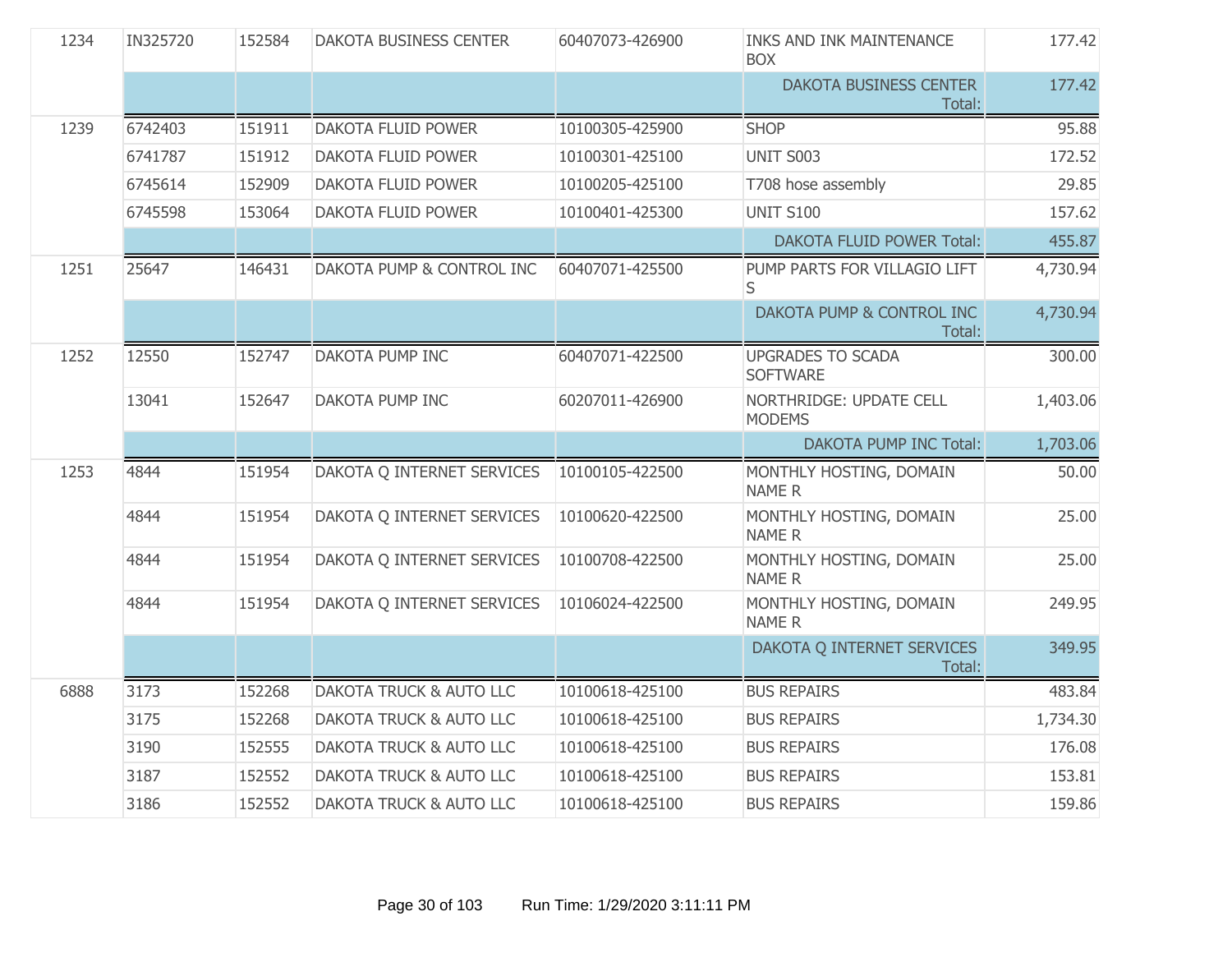| 6888  |             |        |                                |                 | DAKOTA TRUCK & AUTO LLC<br>Total:        | 2,707.89   |
|-------|-------------|--------|--------------------------------|-----------------|------------------------------------------|------------|
| 1322  | 10366832764 | 151658 | <b>DELL MARKETING LP</b>       | 10100111-429500 | power cord- Kimberly Beck Lapt           | 51.79      |
|       |             |        |                                |                 | <b>DELL MARKETING LP Total:</b>          | 51.79      |
| 10648 | CVCS832415  | 152341 | <b>DENNY MENHOLT CHEVROLET</b> | 10100201-425100 | <b>CAR PARTS</b>                         | 1,296.99   |
|       | 486457      | 152612 | DENNY MENHOLT CHEVROLET        | 61800897-425100 | <b>INDICATOR / TUBE / DUCT -</b><br>MED7 | 165.04     |
|       | 486542      | 152526 | <b>DENNY MENHOLT CHEVROLET</b> | 10100201-425100 | MOLDING UNIT 117                         | 115.62     |
|       |             |        |                                |                 | DENNY MENHOLT CHEVROLET<br>Total:        | 1,577.65   |
| 1351  | 12/31/19    | 152411 | DESTINATION RAPID CITY         | 25400760-422500 | 2019 DOWNTOWN BID<br>ASSESSMENT C        | 213,859.22 |
|       |             |        |                                |                 | <b>DESTINATION RAPID CITY Total:</b>     | 213,859.22 |
| 1359  | 775200730   | 152210 | DIAMOND VOGEL PAINT CTR        | 10100607-426900 | PAINT - LACROIX                          | 7.68       |
|       | 775201030   | 153017 | DIAMOND VOGEL PAINT CTR        | 60407071-426900 | <b>HOOK HANDLE FOR USE ON</b><br>W895    | 34.10      |
|       |             |        |                                |                 | DIAMOND VOGEL PAINT CTR<br>Total:        | 41.78      |
| 13086 | 90991231    | 153170 | <b>DNI PROPERTIES</b>          | 10100202-424200 | RENT JAN 920 E ST ANDREW                 | 2,200.00   |
|       |             |        |                                |                 | <b>DNI PROPERTIES Total:</b>             | 2,200.00   |
| 10027 | 0374704-IN  | 150628 | <b>ECOMPRESSEDAIR</b>          | 60407072-425300 | TRICKLING FILTER COMPRESSOR<br><b>DR</b> | 1,189.69   |
|       |             |        |                                |                 | <b>ECOMPRESSEDAIR Total:</b>             | 1,189.69   |
| 12287 | 10449       | 152199 | EICKHOF COLUMBARIA INC         | 10100860-422500 | PLAQUE INSCRIPTION                       | 227.00     |
|       |             |        |                                |                 | EICKHOF COLUMBARIA INC<br>Total:         | 227.00     |
| 12420 | 87409       | 152363 | ELEVATE RAPID CITY             | 10100101-427000 | ELEVATE RAPID CITY GOVERNOR<br><b>CO</b> | 10.00      |
|       |             |        |                                |                 | <b>ELEVATE RAPID CITY Total:</b>         | 10.00      |
| 7519  | 07-736230   | 152408 | <b>ELITE</b>                   | 10100106-429300 | ProLaw PLE Front Office Subscr           | 1,789.20   |
|       |             |        |                                |                 | Total:<br><b>ELITE</b>                   | 1,789.20   |
| 1559  | CD202008368 | 152929 | <b>ENVIROTECH SERVICES INC</b> | 10100302-426400 | <b>APEX</b>                              | 5,438.76   |
|       |             |        |                                |                 | <b>ENVIROTECH SERVICES INC</b><br>Total: | 5,438.76   |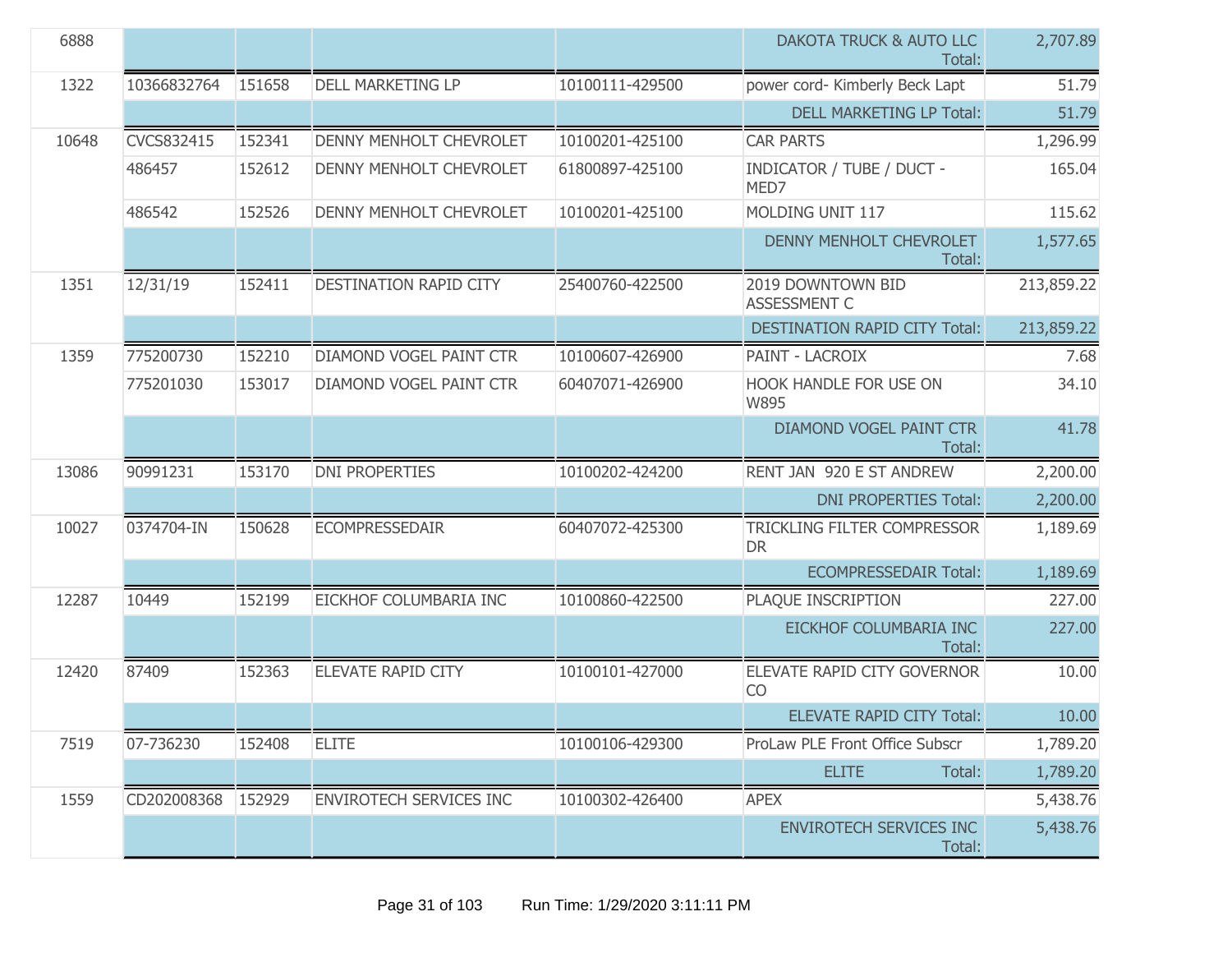| 6939 | 12/21/19           | 153188 | <b>ERIC HANSEN</b>                             | 61800890-427000 | PER DIEM: E HANSEN 12.21<br><b>ABERD</b>             | 46.00     |
|------|--------------------|--------|------------------------------------------------|-----------------|------------------------------------------------------|-----------|
|      |                    |        |                                                |                 | <b>ERIC HANSEN Total:</b>                            | 46.00     |
| 1574 | 93760038           | 152312 | <b>ESRI INC</b>                                | 10100105-429502 | Software Liscense                                    | 1,900.00  |
|      | 93760039           | 151574 | <b>ESRI INC</b>                                | 10100105-429502 | Enterprise Agreement fee, soft                       | 56,000.00 |
|      |                    |        |                                                |                 | <b>ESRI INC Total:</b>                               | 57,900.00 |
| 1592 | 063813-00          | 152769 | EVERGREEN OFFICE PRODUCTS<br><b>INC</b>        | 10106021-426100 | <b>OFFICE SUPPLIES</b>                               | 31.96     |
|      | 063669-00          | 152818 | EVERGREEN OFFICE PRODUCTS<br><b>INC</b>        | 61300604-426100 | CALENDAR/PRICEMARKER/POLY<br><b>BAGS</b>             | 157.05    |
|      | 063669-01          | 152818 | <b>EVERGREEN OFFICE PRODUCTS</b><br><b>INC</b> | 61300604-426100 | CALENDAR/PRICEMARKER/POLY<br><b>BAGS</b>             | 99.74     |
|      |                    |        |                                                |                 | EVERGREEN OFFICE PRODUCTS<br><b>INC Total:</b>       | 288.75    |
| 1594 | 153286A            | 152351 | <b>EVIDENT CRIME SCENE</b><br><b>PRODUCTS</b>  | 10100201-426100 | <b>EVD SUPPLIES</b>                                  | 576.29    |
|      |                    |        |                                                |                 | <b>EVIDENT CRIME SCENE</b><br><b>PRODUCTS Total:</b> | 576.29    |
| 1599 | 167469             | 151846 | EXHAUST PROS OF RC INC.                        | 10100201-425100 | <b>EXHAUST UNIT 119</b>                              | 76.50     |
|      |                    |        |                                                |                 | <b>EXHAUST PROS OF RC INC. Total:</b>                | 76.50     |
| 1627 | SDRA191475         | 151775 | <b>FASTENAL COMPANY</b>                        | 60407071-425300 | SAFETY LIGHT SWITCHES-<br><b>LIGHTBAR</b>            | 750.00    |
|      | SDRA191470         | 151534 | <b>FASTENAL COMPANY</b>                        | 60407071-426900 | <b>GREEN PAINT &amp; FLAGS</b>                       | 55.94     |
|      | SDRA191470         | 151534 | <b>FASTENAL COMPANY</b>                        | 60907401-426900 | <b>GREEN PAINT &amp; FLAGS</b>                       | 55.94     |
|      | SDRA191147         | 152032 | <b>FASTENAL COMPANY</b>                        | 61207101-425100 | <b>GREASE GUN</b>                                    | 213.98    |
|      | SDRA191600         | 152096 | <b>FASTENAL COMPANY</b>                        | 60407071-426900 | SKIDS: PIPE NIPPLES TO BUILD S                       | 93.60     |
|      | SDRA190746         | 152264 | <b>FASTENAL COMPANY</b>                        | 61000870-426900 | MISC. SUPPLIES & MATERIALS                           | 105.44    |
|      | SDRA190702         | 152105 | <b>FASTENAL COMPANY</b>                        | 61507102-425300 | <b>FASTENERS</b>                                     | 13.60     |
|      | SDRA191879         | 152990 | <b>FASTENAL COMPANY</b>                        | 60407071-426900 | <b>RAMPS FOR LOADING</b><br>SNOWBLOWERS              | 149.99    |
|      | SDRA191716         | 152976 | <b>FASTENAL COMPANY</b>                        | 61207101-425100 | <b>FASTNERS</b>                                      | 7.00      |
|      | SDRA191399         | 152865 | <b>FASTENAL COMPANY</b>                        | 61207101-425100 | <b>FASTENERS</b>                                     | 7.83      |
|      | SDRAP278256 152857 |        | <b>FASTENAL COMPANY</b>                        | 60207014-426900 | RECHARGEABLE BATTERIES                               | 54.77     |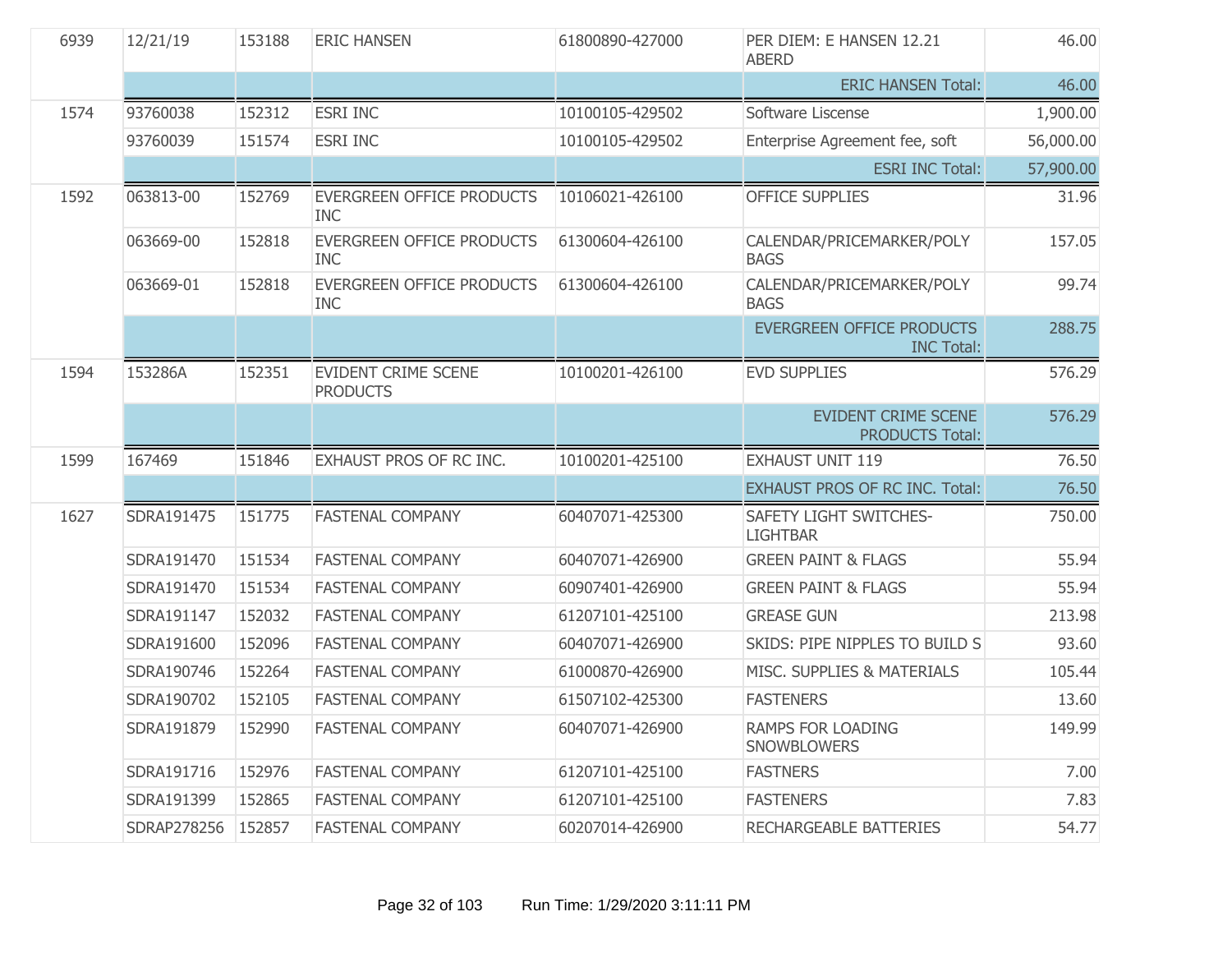| 1627 | SDRA191669  | 152279 | <b>FASTENAL COMPANY</b>                      | 60207011-425300 | HALL ST: HEX CAP SCREWS, HEX                        | 54.91    |
|------|-------------|--------|----------------------------------------------|-----------------|-----------------------------------------------------|----------|
|      | SDRAP278257 | 152854 | <b>FASTENAL COMPANY</b>                      | 60207014-426900 | STOCK: HAND MEDIC,<br>WINDSHIELD                    | 82.06    |
|      | SDRA191823  | 152916 | <b>FASTENAL COMPANY</b>                      | 60207012-426500 | <b>SHOP</b>                                         | 166.88   |
|      | SDRA191662  | 152405 | <b>FASTENAL COMPANY</b>                      | 10100205-426900 | Locating supplies                                   | 54.42    |
|      | SDRA191662  | 152405 | <b>FASTENAL COMPANY</b>                      | 10100304-426900 | Locating supplies                                   | 43.00    |
|      | SDRA191607  | 152593 | <b>FASTENAL COMPANY</b>                      | 60407073-426900 | WASHERS, SCREWS, SAFETY<br><b>GLASSE</b>            | 17.54    |
|      | SDRA191694  | 152576 | <b>FASTENAL COMPANY</b>                      | 60407072-426310 | SAFETY SUPPLIES FOR VENDING<br>MA                   | 777.92   |
|      | SDRA191531  | 152480 | <b>FASTENAL COMPANY</b>                      | 61207101-425100 | <b>RECIP SAW</b>                                    | 169.35   |
|      | SDRA191673  | 152471 | <b>FASTENAL COMPANY</b>                      | 61207101-425100 | <b>FASTNERS</b>                                     | 302.98   |
|      | SDRA191674  | 152467 | <b>FASTENAL COMPANY</b>                      | 61507103-425300 | <b>WALL EYE WASH</b>                                | 459.49   |
|      | SDRA191530  | 152128 | <b>FASTENAL COMPANY</b>                      | 61507102-425300 | <b>MILWAUKEE</b>                                    | 73.67    |
|      | SDRA191591  | 152821 | <b>FASTENAL COMPANY</b>                      | 61300664-426900 | CAP SCREW/S/BATTERY/SPLICE<br><b>CON</b>            | 55.82    |
|      | SDRA191774  | 152560 | <b>FASTENAL COMPANY</b>                      | 60407071-426900 | MAGNETS, FOR RETREIVE METAL<br><b>OB</b>            | 80.49    |
|      | SDRA191650  | 152796 | <b>FASTENAL COMPANY</b>                      | 10100305-426900 | <b>SUPPLIES</b>                                     | 467.47   |
|      | SDRA191579  | 152796 | <b>FASTENAL COMPANY</b>                      | 10100302-426900 | <b>SUPPLIES</b>                                     | 193.86   |
|      | SDRA191577  | 152796 | <b>FASTENAL COMPANY</b>                      | 10100302-425100 | <b>SUPPLIES</b>                                     | 65.47    |
|      |             |        |                                              |                 | <b>FASTENAL COMPANY Total:</b>                      | 4,573.42 |
| 1633 | 6-890-95917 | 152523 | <b>FEDERAL EXPRESS</b><br><b>CORPORATION</b> | 10100201-426100 | <b>SHIPPING</b>                                     | 275.87   |
|      | 6-891-74617 | 152315 | <b>FEDERAL EXPRESS</b><br><b>CORPORATION</b> | 10100860-426100 | <b>SHIPPING</b>                                     | 16.80    |
|      | 6-891-74617 | 152315 | <b>FEDERAL EXPRESS</b><br><b>CORPORATION</b> | 10106022-426100 | <b>SHIPPING</b>                                     | 33.26    |
|      | 6-885-36128 | 151800 | FEDERAL EXPRESS<br><b>CORPORATION</b>        | 10100201-426100 | <b>SHIPPING</b>                                     | 97.08    |
|      | 6-885-32011 | 152159 | <b>FEDERAL EXPRESS</b><br><b>CORPORATION</b> | 10106021-426100 | <b>SHIPPING</b>                                     | 31.75    |
|      | 6-885-32011 | 152159 | <b>FEDERAL EXPRESS</b><br><b>CORPORATION</b> | 77504132-426100 | <b>SHIPPING</b>                                     | 31.75    |
|      |             |        |                                              |                 | <b>FEDERAL EXPRESS</b><br><b>CORPORATION Total:</b> | 486.51   |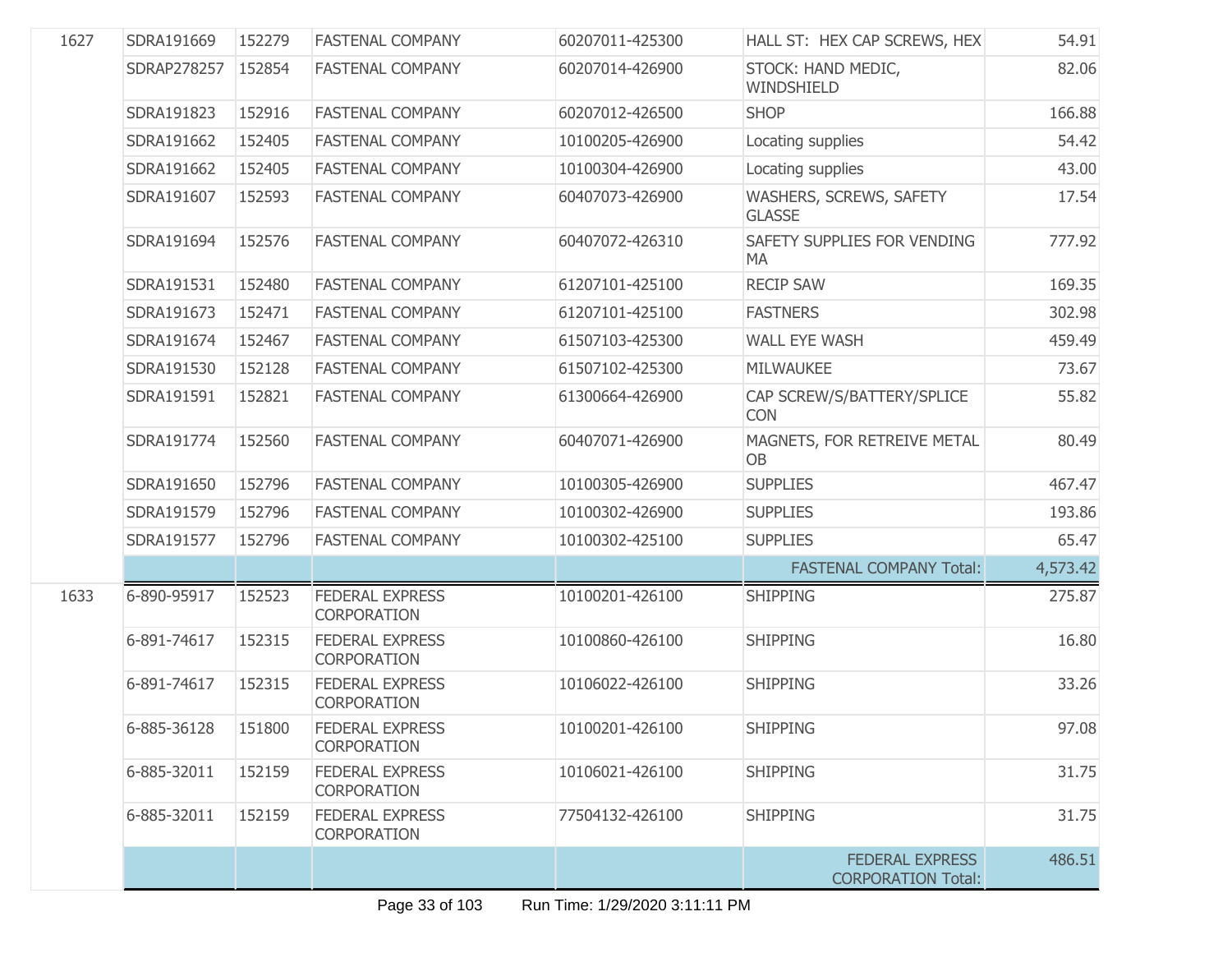| 1647  | J19-150.2                           | 152858 | <b>FERBER ENGINEERING</b>   | 50508910-422300 | 19-2512 FLORMANN STREET<br><b>WATER</b> | 388.13    |
|-------|-------------------------------------|--------|-----------------------------|-----------------|-----------------------------------------|-----------|
|       | J19-150.2                           | 152858 | <b>FERBER ENGINEERING</b>   | 60200933-422300 | 19-2512 FLORMANN STREET<br><b>WATER</b> | 6,025.37  |
|       | J19-136.6                           | 152856 | <b>FERBER ENGINEERING</b>   | 50508910-422300 | 19-2499 12TH STREET RECON W<br>MA       | 1,352.73  |
|       | J19-136.6                           | 152856 | <b>FERBER ENGINEERING</b>   | 50508911-422300 | 19-2499 12TH STREET RECON W<br>MA       | 1,475.96  |
|       | J19-136.6                           | 152856 | <b>FERBER ENGINEERING</b>   | 60200933-422300 | 19-2499 12TH STREET RECON W<br>MA       | 1,095.07  |
|       | J19-136.6                           | 152856 | <b>FERBER ENGINEERING</b>   | 60400833-422300 | 19-2499 12TH STREET RECON W<br>MA       | 322.08    |
|       | J19-136.6                           | 152856 | <b>FERBER ENGINEERING</b>   | 60907402-422300 | 19-2499 12TH STREET RECON W<br>MA       | 644.16    |
|       |                                     |        |                             |                 | <b>FERBER ENGINEERING Total:</b>        | 11,303.50 |
| 1694  | 6646888                             | 152087 | <b>FISHER SCIENTIFIC</b>    | 10100201-426100 | <b>LAB BIOHAND SOAP</b>                 | 285.79    |
|       |                                     |        |                             |                 | <b>FISHER SCIENTIFIC Total:</b>         | 285.79    |
| 12019 | 000295                              | 152643 | FIT TO LIFT LLC             | 10100202-422500 | FIT FOR DUTY                            | 450.00    |
|       |                                     |        |                             |                 | FIT TO LIFT LLC Total:                  | 450.00    |
| 12292 | X201072454:0 152381                 |        | <b>FLOYD'S TRUCK CENTER</b> | 60207012-425300 | W348                                    | 165.40    |
|       | X201071836:0 151818                 |        | <b>FLOYD'S TRUCK CENTER</b> | 10100301-425100 | <b>UNITS</b>                            | 20.24     |
|       | X201071944:0 151818<br>1.           |        | <b>FLOYD'S TRUCK CENTER</b> | 10100301-425100 | <b>UNITS</b>                            | 21.51     |
|       | X201071941:0 151818                 |        | <b>FLOYD'S TRUCK CENTER</b> | 10100301-425100 | <b>UNITS</b>                            | 21.51     |
|       | X201071959:0 151818                 |        | <b>FLOYD'S TRUCK CENTER</b> | 10100301-425100 | <b>UNITS</b>                            | 202.79    |
|       | X201072331:0 152472                 |        | <b>FLOYD'S TRUCK CENTER</b> | 61207101-425100 | <b>HOSE</b>                             | 68.30     |
|       | X201072192:0 152795<br>1            |        | <b>FLOYD'S TRUCK CENTER</b> | 10100401-425100 | <b>UNITS</b>                            | 52.03     |
|       | X201072191:0 152795                 |        | <b>FLOYD'S TRUCK CENTER</b> | 10100401-425100 | <b>UNITS</b>                            | 174.48    |
|       | X201072196:0 152795<br>$\mathbf{1}$ |        | <b>FLOYD'S TRUCK CENTER</b> | 10100401-425100 | <b>UNITS</b>                            | 87.18     |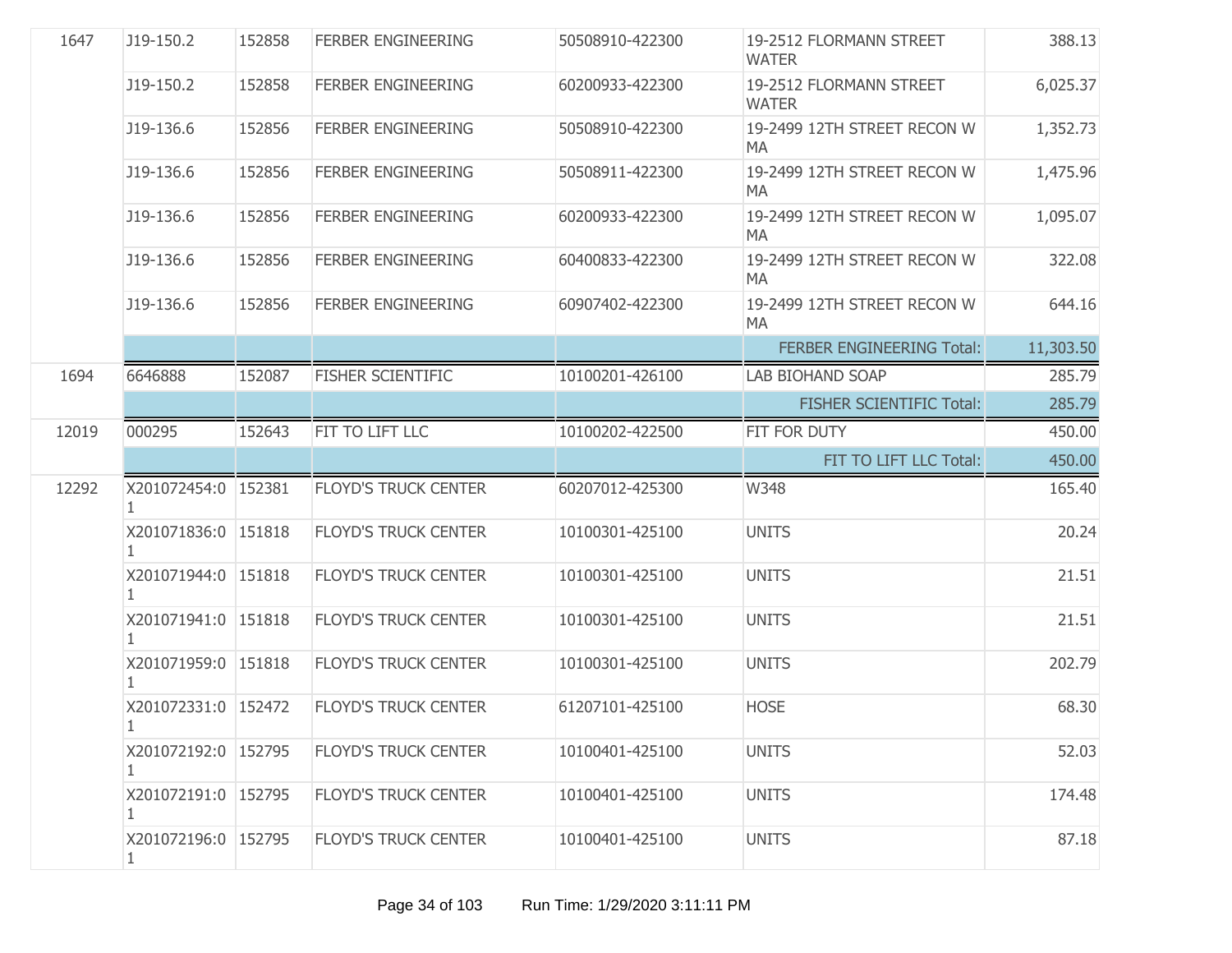| 12292 | X201072169:0 152795 |        | <b>FLOYD'S TRUCK CENTER</b> | 10100301-425100 | <b>UNITS</b>                               | 89.85     |
|-------|---------------------|--------|-----------------------------|-----------------|--------------------------------------------|-----------|
|       | X201072049:0 152795 |        | <b>FLOYD'S TRUCK CENTER</b> | 10100301-425300 | <b>UNITS</b>                               | 14.39     |
|       | X201072282:0        |        | <b>FLOYD'S TRUCK CENTER</b> | 10100401-425100 | CR RTN FILTER, DSL EXHAUST<br><b>FLUID</b> | (86.03)   |
|       | X201072356:0 152470 |        | <b>FLOYD'S TRUCK CENTER</b> | 61207101-425100 | LATCH-HOOD, RUBBER                         | 30.50     |
|       | X201072051:0 152795 |        | <b>FLOYD'S TRUCK CENTER</b> | 10100302-425100 | <b>UNITS</b>                               | 188.65    |
|       | X201071976:0 152795 |        | <b>FLOYD'S TRUCK CENTER</b> | 10100302-425100 | <b>UNITS</b>                               | 32.40     |
|       | X201072063:0 152795 |        | <b>FLOYD'S TRUCK CENTER</b> | 10100302-425100 | <b>UNITS</b>                               | 137.90    |
|       | X201071763:0 152795 |        | <b>FLOYD'S TRUCK CENTER</b> | 10100302-425300 | <b>UNITS</b>                               | 142.89    |
|       | X201072264:0 152795 |        | <b>FLOYD'S TRUCK CENTER</b> | 10100401-425100 | <b>UNITS</b>                               | 140.48    |
|       |                     |        |                             |                 | <b>FLOYD'S TRUCK CENTER Total:</b>         | 1,504.47  |
| 1728  | 29672               | 152539 | FMG INC.                    | 50508910-422300 | 19-2537 TOWER ROAD<br><b>STABILIZATI</b>   | 8,140.50  |
|       | 29647               | 152540 | FMG INC.                    | 50508910-422300 | 17-2375 DEADWOOD AVE<br><b>RECONSTRU</b>   | 435.92    |
|       | 29647               | 152540 | FMG INC.                    | 50508911-422300 | 17-2375 DEADWOOD AVE<br><b>RECONSTRU</b>   | 45.86     |
|       | 29647               | 152540 | FMG INC.                    | 60400834-422300 | 17-2375 DEADWOOD AVE<br><b>RECONSTRU</b>   | 34.39     |
|       | 29648               | 152541 | FMG INC.                    | 50508910-422300 | 19-2504 WILDWOOD AREA<br><b>RECONSTR</b>   | 20,948.91 |
|       | 29648               | 152541 | FMG INC.                    | 50508911-422300 | 19-2504 WILDWOOD AREA<br><b>RECONSTR</b>   | 3,696.87  |
|       | 29648               | 152541 | FMG INC.                    | 60200933-422300 | 19-2504 WILDWOOD AREA<br><b>RECONSTR</b>   | 4,066.55  |
|       | 29648               | 152541 | FMG INC.                    | 60200934-422300 | 19-2504 WILDWOOD AREA<br><b>RECONSTR</b>   | 6,790.04  |
|       | 29648               | 152541 | FMG INC.                    | 60400834-422300 | 19-2504 WILDWOOD AREA<br><b>RECONSTR</b>   | 12,939.03 |
|       | 29638               | 152575 | FMG INC.                    | 60907402-422300 | 18-2430 PERRINE AND UNNAMED<br><b>TR</b>   | 7,960.50  |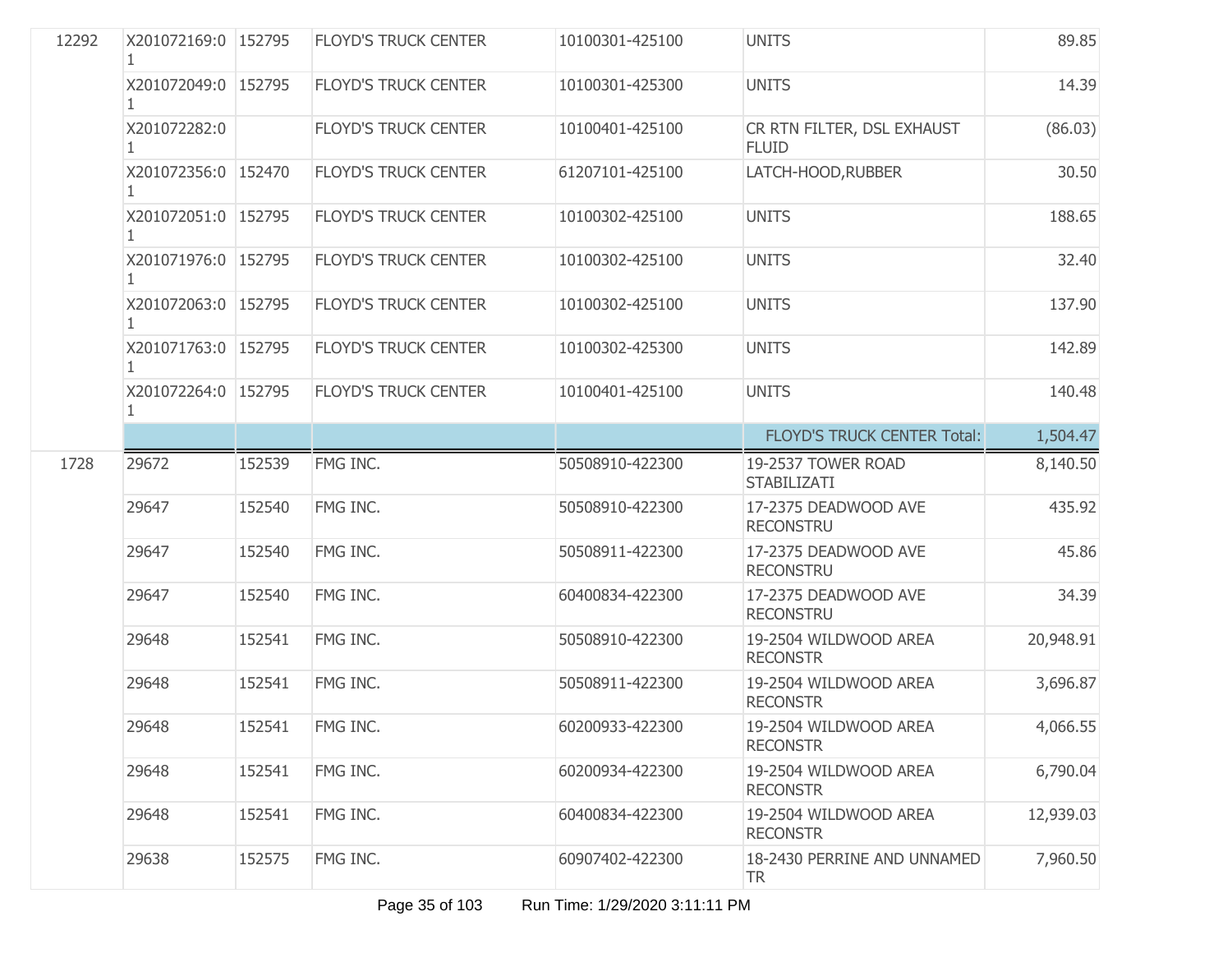| 1728 | 29670                     | 152546 | FMG INC.                         | 50508910-422300 | 16-2347 DISK AND HAINES AVE<br>ΙN.              | 11,796.72 |
|------|---------------------------|--------|----------------------------------|-----------------|-------------------------------------------------|-----------|
|      | 29670                     | 152546 | FMG INC.                         | 60200933-422300 | 16-2347 DISK AND HAINES AVE<br>IN               | 9,896.70  |
|      | 29670                     | 152546 | FMG INC.                         | 60400833-422300 | 16-2347 DISK AND HAINES AVE<br>IN               | 857.62    |
|      |                           |        |                                  |                 | FMG INC. Total:                                 | 87,609.61 |
| 1744 | 547038                    | 152794 | FORWARD DISTRIBUTING             | 10100301-426900 | <b>SUPPLIES</b>                                 | 43.35     |
|      |                           |        |                                  |                 | FORWARD DISTRIBUTING Total:                     | 43.35     |
| 1774 | 2020-66550-00 152815      |        | FREMONT INDUSTRIES INC           | 10100603-426900 | MYRON CONDUCTIVITY PEN                          | 165.84    |
|      |                           |        |                                  |                 | FREMONT INDUSTRIES INC<br>Total:                | 165.84    |
| 1795 | I1089390                  | 151916 | FRONTIER AUTO GLASS LLC          | 10100301-425100 | <b>UNIT S020</b>                                | 233.65    |
|      |                           |        |                                  |                 | FRONTIER AUTO GLASS LLC<br>Total:               | 233.65    |
| 1820 | 00196212                  | 152021 | <b>G&amp;H DISTRIBUTING INC.</b> | 61507103-426310 | <b>GLOVES</b>                                   | 203.41    |
|      | 00196072                  | 151915 | <b>G&amp;H DISTRIBUTING INC.</b> | 10100301-425300 | <b>UNIT S040</b>                                | 17.86     |
|      | 00196263                  | 151926 | <b>G&amp;H DISTRIBUTING INC.</b> | 10100205-426300 | Safety glasses & gloves (stock                  | 22.77     |
|      | 00196381                  | 152211 | <b>G&amp;H DISTRIBUTING INC.</b> | 10100607-426400 | <b>CUSTODIAL GLOVES</b>                         | 131.33    |
|      | 00196284                  | 152793 | <b>G&amp;H DISTRIBUTING INC.</b> | 10100302-425100 | UNIT S064                                       | 40.29     |
|      | 00196485                  | 152483 | <b>G&amp;H DISTRIBUTING INC.</b> | 61207101-426300 | <b>STOCK GLOVES</b>                             | 154.08    |
|      | 00196757                  | 153019 | <b>G&amp;H DISTRIBUTING INC.</b> | 60407071-425300 | TIGER TAIL & HOSE FOR JET<br><b>TRUC</b>        | 216.54    |
|      |                           |        |                                  |                 | G&H DISTRIBUTING INC. Total:                    | 786.28    |
| 1831 | BC1019061                 | 152983 | <b>GALLS INCORPORATED</b>        | 10100201-426300 | <b>SRT UNIFORMS STOCK</b>                       | 950.35    |
|      | BC1017084                 | 152983 | <b>GALLS INCORPORATED</b>        | 10100201-426300 | <b>SRT UNIFORMS STOCK</b>                       | 545.95    |
|      |                           |        |                                  |                 | <b>GALLS INCORPORATED Total:</b>                | 1,496.30  |
| 1917 | TRP/10013300 151876       |        | <b>GLOCK PROFESSIONAL INC</b>    | 10100201-427000 | REGISTRATION FEES - BRIAN<br><b>BLEN</b>        | 250.00    |
|      | TRP/10013301 151876<br>3. |        | <b>GLOCK PROFESSIONAL INC</b>    | 10100201-427000 | REGISTRATION FEES - BRIAN<br><b>BLEN</b>        | 250.00    |
|      | TRP/10013293 151876       |        | <b>GLOCK PROFESSIONAL INC</b>    | 10100201-427000 | <b>REGISTRATION FEES - BRIAN</b><br><b>BLEN</b> | 250.00    |
|      | TRP/10013269 151876<br>2  |        | <b>GLOCK PROFESSIONAL INC</b>    | 10100201-427000 | <b>REGISTRATION FEES - BRIAN</b><br><b>BLEN</b> | 250.00    |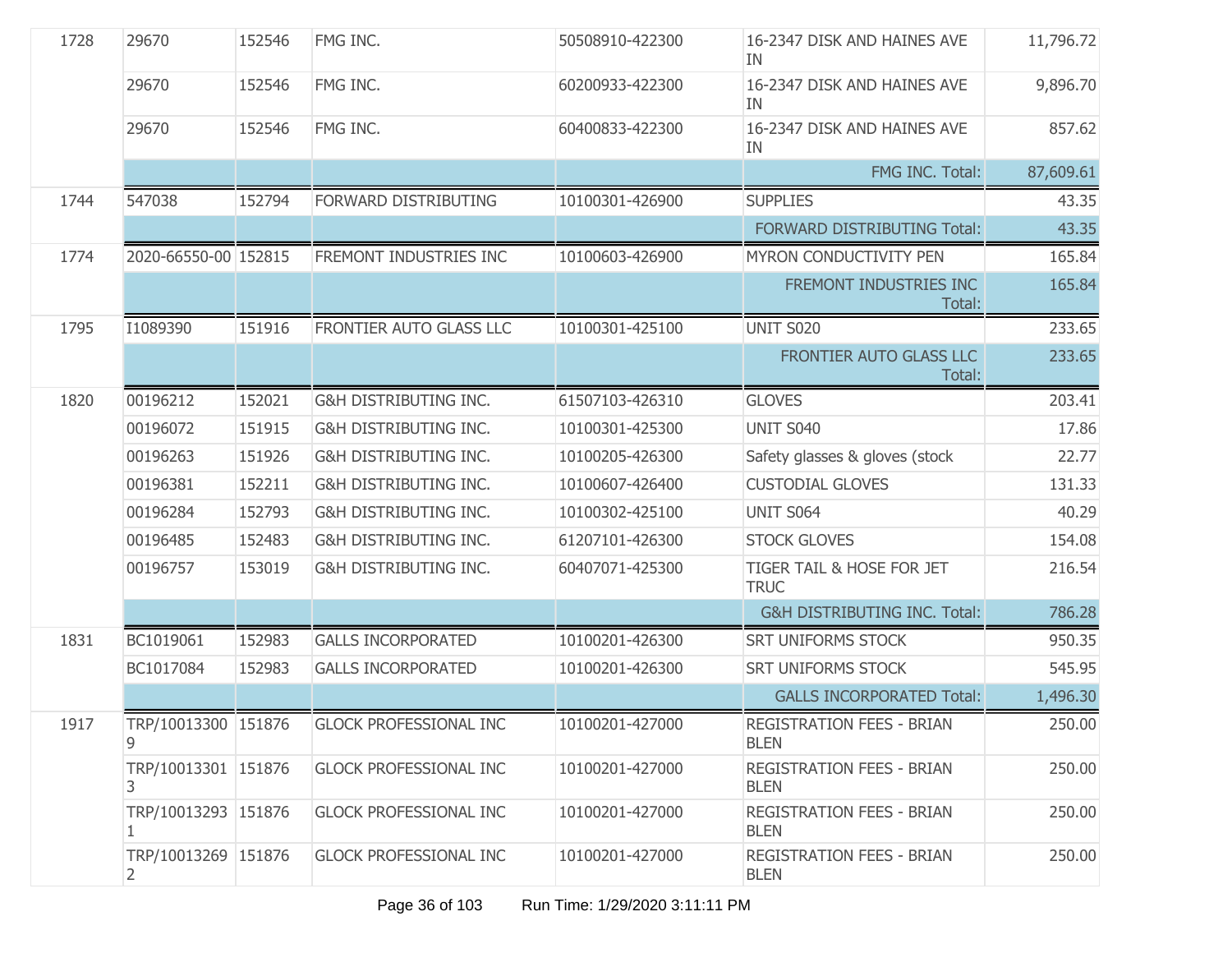| 1917 | TRP/10013288 151876<br>8 |        | <b>GLOCK PROFESSIONAL INC</b>                           | 10100201-427000 | <b>REGISTRATION FEES - BRIAN</b><br><b>BLEN</b>                | 250.00   |
|------|--------------------------|--------|---------------------------------------------------------|-----------------|----------------------------------------------------------------|----------|
|      | TRP/10013292 151876<br>2 |        | <b>GLOCK PROFESSIONAL INC</b>                           | 10100201-427000 | <b>REGISTRATION FEES - BRIAN</b><br><b>BLEN</b>                | 250.00   |
|      | TRP/10013284 151876<br>1 |        | <b>GLOCK PROFESSIONAL INC</b>                           | 10100201-427000 | <b>REGISTRATION FEES - BRIAN</b><br><b>BLEN</b>                | 250.00   |
|      |                          |        |                                                         |                 | <b>GLOCK PROFESSIONAL INC Total:</b>                           | 1,750.00 |
| 1922 | 01P8277                  | 151906 | <b>GODFREY BRAKE SERVICE &amp;</b><br><b>SUPPLY INC</b> | 10100305-425100 | <b>UNIT S117</b>                                               | 202.78   |
|      | 01P9185                  | 152496 | <b>GODFREY BRAKE SERVICE &amp;</b><br><b>SUPPLY INC</b> | 60207012-426900 | W19-303                                                        | 18.22    |
|      | 01P9018                  |        | <b>GODFREY BRAKE SERVICE &amp;</b><br><b>SUPPLY INC</b> | 10100401-425100 | CR RTN CORE LEVEL 1                                            | (37.50)  |
|      | 01P8764                  | 152792 | <b>GODFREY BRAKE SERVICE &amp;</b><br><b>SUPPLY INC</b> | 10100301-425300 | <b>UNITS</b>                                                   | 50.16    |
|      | 01P8819                  | 152792 | <b>GODFREY BRAKE SERVICE &amp;</b><br><b>SUPPLY INC</b> | 10100301-425300 | <b>UNITS</b>                                                   | 15.69    |
|      | 01P8844                  | 152792 | <b>GODFREY BRAKE SERVICE &amp;</b><br><b>SUPPLY INC</b> | 10100401-425100 | <b>UNITS</b>                                                   | 68.33    |
|      | 01P8947                  | 152404 | <b>GODFREY BRAKE SERVICE &amp;</b><br><b>SUPPLY INC</b> | 10100205-425100 | T708 hydraulic tank                                            | 917.91   |
|      | 01P9063                  | 152629 | <b>GODFREY BRAKE SERVICE &amp;</b><br><b>SUPPLY INC</b> | 10102026-425100 | BP, ABSNUTCVR 33MM BULLET<br><b>PUS</b>                        | 18.85    |
|      | 01S1904                  | 152975 | <b>GODFREY BRAKE SERVICE &amp;</b><br><b>SUPPLY INC</b> | 61207101-425100 | <b>BRAKE REPAIR</b>                                            | 207.90   |
|      | 01P9256                  | 152756 | <b>GODFREY BRAKE SERVICE &amp;</b><br><b>SUPPLY INC</b> | 10100607-425100 | <b>SURFACE STROBE</b>                                          | 237.42   |
|      |                          |        |                                                         |                 | <b>GODFREY BRAKE SERVICE &amp;</b><br><b>SUPPLY INC Total:</b> | 1,699.76 |
| 1924 | 191210277                | 151949 | <b>GOLDEN WEST TECHNOLOGIES</b><br><b>INC</b>           | 10100860-422500 | <b>TELEPHONE ANSWERING</b><br><b>SERVICES</b>                  | 125.00   |
|      | 362232                   | 148515 | GOLDEN WEST TECHNOLOGIES<br><b>INC</b>                  | 61207101-425300 | MITEL DECT HEADSET<br><b>INTEGRATED</b>                        | 328.00   |
|      | 362232                   | 148515 | <b>GOLDEN WEST TECHNOLOGIES</b><br><b>INC</b>           | 61207101-426100 | MITEL DECT HEADSET<br><b>INTEGRATED</b>                        | 269.29   |
|      |                          |        |                                                         |                 | <b>GOLDEN WEST TECHNOLOGIES</b><br><b>INC Total:</b>           | 722.29   |
| 1979 | 1-553039                 | 151713 | <b>GREAT WESTERN TIRE INC.</b>                          | 10100618-425100 | <b>BUS REPAIRS</b>                                             | 29.95    |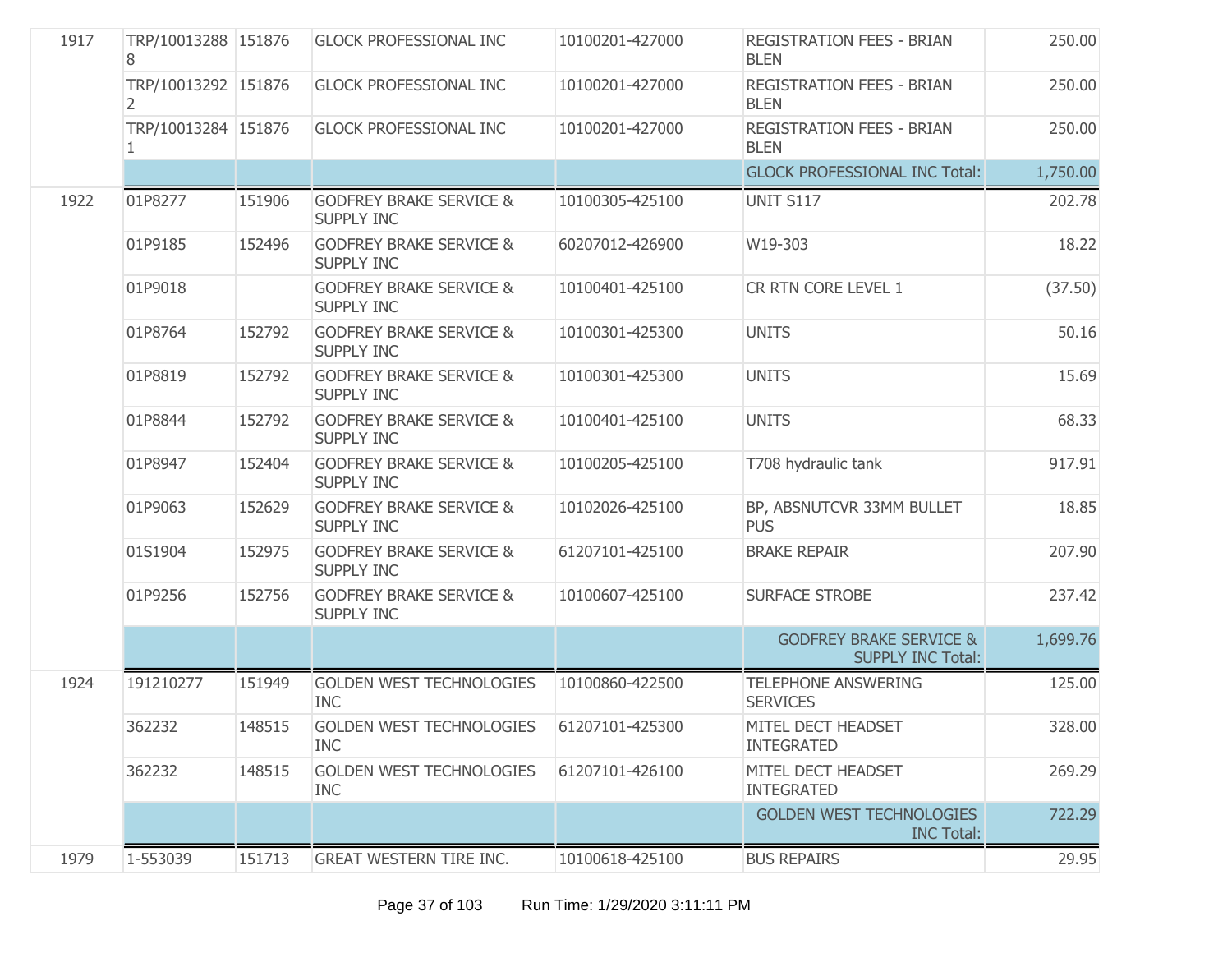| 1979 | 1-554121   | 152553 | <b>GREAT WESTERN TIRE INC.</b>  | 10100618-425100 | <b>BUS REPAIRS</b>                        | 78.85     |
|------|------------|--------|---------------------------------|-----------------|-------------------------------------------|-----------|
|      | 1-554121   | 152553 | <b>GREAT WESTERN TIRE INC.</b>  | 10100618-426700 | <b>BUS REPAIRS</b>                        | 220.00    |
|      | 1-GS553758 | 152553 | <b>GREAT WESTERN TIRE INC.</b>  | 10100618-425100 | <b>BUS REPAIRS</b>                        | 50.00     |
|      | 1-GS553758 | 152553 | <b>GREAT WESTERN TIRE INC.</b>  | 10100618-426700 | <b>BUS REPAIRS</b>                        | 795.00    |
|      | 1-553313   | 152899 | <b>GREAT WESTERN TIRE INC.</b>  | 61507102-425300 | <b>FLAT REPAIR</b>                        | 293.45    |
|      | 1-554243   | 152967 | <b>GREAT WESTERN TIRE INC.</b>  | 61207101-425100 | <b>FLAT REPAIR</b>                        | 31.00     |
|      | 1-553768   | 152968 | <b>GREAT WESTERN TIRE INC.</b>  | 61207101-425100 | <b>FLAT REPAIR</b>                        | 99.00     |
|      | 1-552931   | 152969 | <b>GREAT WESTERN TIRE INC.</b>  | 61207101-425100 | <b>FLAT REPAIR</b>                        | 80.00     |
|      | 1-553595   | 152970 | <b>GREAT WESTERN TIRE INC.</b>  | 61207101-425100 | <b>AXLE ALIGNMENT</b>                     | 325.00    |
|      | 1-553269   | 152971 | <b>GREAT WESTERN TIRE INC.</b>  | 61207101-425100 | <b>3 AXLE ALIGNMENT</b>                   | 325.00    |
|      | 1-553303   | 152972 | <b>GREAT WESTERN TIRE INC.</b>  | 61207101-425100 | <b>NEW TIRES</b>                          | 958.80    |
|      | 1-552973   | 152973 | <b>GREAT WESTERN TIRE INC.</b>  | 61207101-425100 | CAPS ON REAR DRIVE AXLE                   | 954.80    |
|      | 1-554057   | 152974 | <b>GREAT WESTERN TIRE INC.</b>  | 61207101-425100 | FLEET CHECK                               | 85.00     |
|      |            |        |                                 |                 | <b>GREAT WESTERN TIRE INC.</b><br>Total:  | 4,325.85  |
| 2000 | 25390      | 152995 | <b>GRIMM'S PUMP SERVICE INC</b> | 10100607-425300 | <b>FUEL FILTER</b>                        | 19.08     |
|      | 25192      | 152129 | <b>GRIMM'S PUMP SERVICE INC</b> | 61507102-425300 | <b>ADAPTERS</b>                           | 43.38     |
|      | 25248      | 152564 | <b>GRIMM'S PUMP SERVICE INC</b> | 61507102-425300 | BUSHING, NIPPLE AND ADAPTER               | 62.70     |
|      | 25394      | 153063 | <b>GRIMM'S PUMP SERVICE INC</b> | 10100305-425900 | <b>REPAIRS</b>                            | 125.00    |
|      | 25295      | 153062 | <b>GRIMM'S PUMP SERVICE INC</b> | 10100305-426500 | <b>SHOP</b>                               | 40.77     |
|      |            |        |                                 |                 | <b>GRIMM'S PUMP SERVICE INC</b><br>Total: | 290.93    |
| 2132 | T70942     | 152632 | HARVEYS LOCK SHOP INC           | 10100202-426900 | GMS R118 1-1/8" SCI 26D CYL A2            | 25.79     |
|      | T71000     | 152742 | HARVEYS LOCK SHOP INC           | 60407071-426900 | <b>KEYS, DUPLICATE</b>                    | 8.00      |
|      | T70915     | 152997 | HARVEYS LOCK SHOP INC           | 10100607-426900 | <b>DUPLICATE KEY</b>                      | 8.40      |
|      | S99602     | 153031 | HARVEYS LOCK SHOP INC           | 61300664-425300 | OPEN CLOSET AT MARCOS                     | 52.00     |
|      |            |        |                                 |                 | HARVEYS LOCK SHOP INC Total:              | 94.19     |
| 2149 | 4645200    | 152488 | HAWKINS CHEMICAL INC            | 60207011-426400 | JSWTP: HYDROFLUOSILICIC<br>ACID,          | 5,340.72  |
|      | 4647134    | 152851 | HAWKINS CHEMICAL INC            | 60207011-426400 | JSWTP: AZONE 15                           | 7,364.42  |
|      |            |        |                                 |                 | <b>HAWKINS CHEMICAL INC Total:</b>        | 12,705.14 |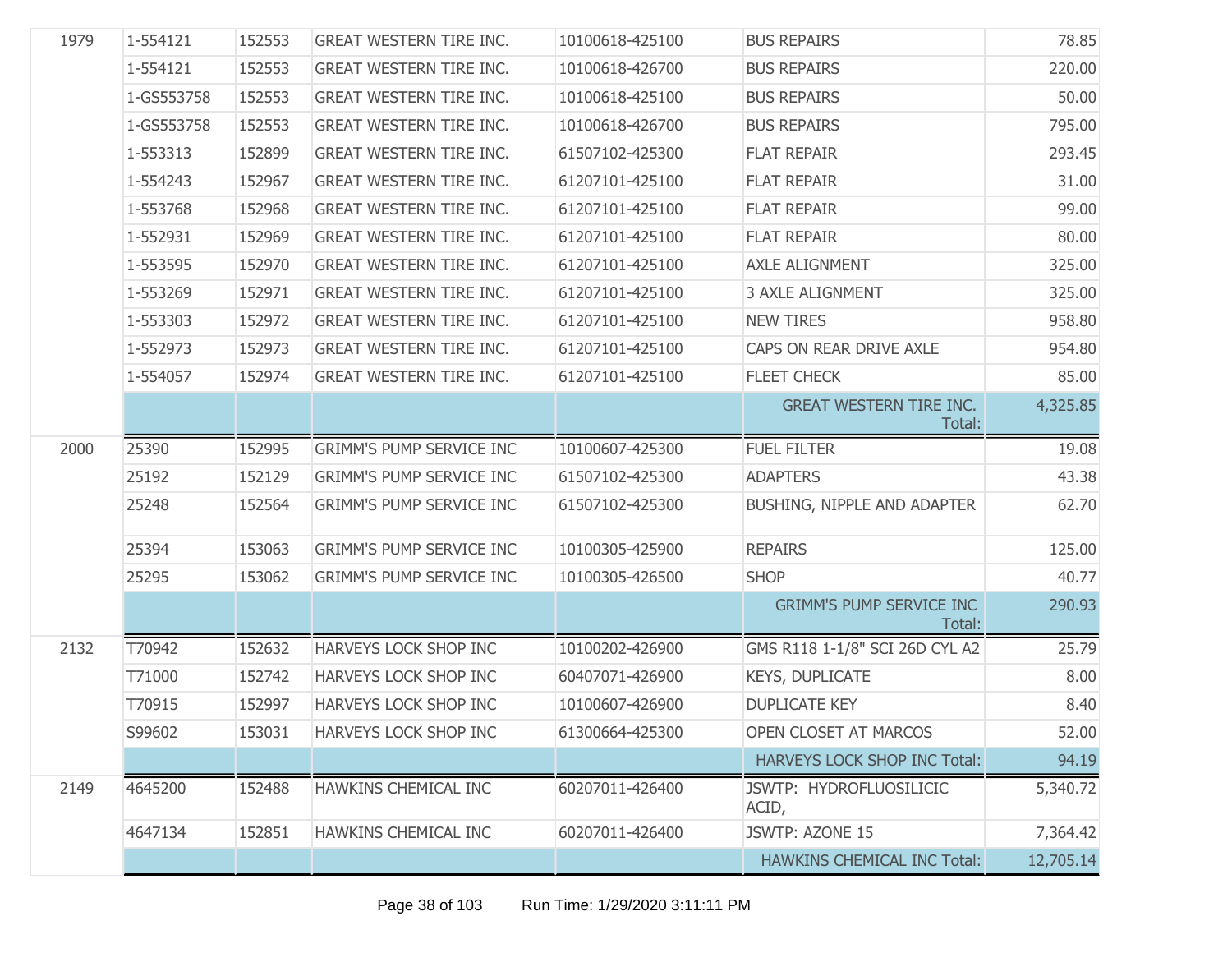| 2159  | 1200240368          | 152723 | HDR ENGINEERING INC                         | 10100706-422300 | MEADE COUNTY CORRIDOR<br><b>STUDY</b>    | 2,181.91 |
|-------|---------------------|--------|---------------------------------------------|-----------------|------------------------------------------|----------|
|       | 1200240332          | 152707 | HDR ENGINEERING INC                         | 60407072-422300 | 19-2485 WATER REC FACILITY<br><b>DIG</b> | 5,772.50 |
|       |                     |        |                                             |                 | HDR ENGINEERING INC Total:               | 7,954.41 |
| 2168  | 653702-0            | 152498 | <b>HEARTLAND PAPER CO</b>                   | 60207012-426400 | MULTI FOLD TOWELS,<br><b>BATHROOM TI</b> | 51.09    |
|       | 653702-0            | 152498 | <b>HEARTLAND PAPER CO</b>                   | 60407071-426400 | MULTI FOLD TOWELS,<br><b>BATHROOM TI</b> | 30.66    |
|       | 653702-0            | 152498 | HEARTLAND PAPER CO                          | 60907401-426400 | MULTI FOLD TOWELS,<br><b>BATHROOM TI</b> | 20.44    |
|       | 652579-0            | 152520 | <b>HEARTLAND PAPER CO</b>                   | 10100201-426100 | <b>EVD BUTCHER PAPER</b>                 | 56.60    |
|       |                     |        |                                             |                 | <b>HEARTLAND PAPER CO Total:</b>         | 158.79   |
| 13090 | 12/20/19            | 152194 | HEARTLAND RETAIL CENTER LLC 49100800-453000 |                 | TID38 HEARTLAND RETAIL<br><b>CENTER</b>  | 3,688.94 |
|       |                     |        |                                             |                 | HEARTLAND RETAIL CENTER LLC<br>Total:    | 3,688.94 |
| 2200  | 8173                | 152080 | HELP! LINE CENTER INC                       | 10100101-422500 | 2020 SNOW ALERT CONTRACT                 | 2,000.00 |
|       |                     |        |                                             |                 | HELP! LINE CENTER INC Total:             | 2,000.00 |
| 2207  | 72254653            | 152230 | <b>HENRY SCHEIN INC</b>                     | 61800890-429700 | <b>EMS DISPOSABLES</b>                   | 416.10   |
|       | 72461794            | 152234 | HENRY SCHEIN INC                            | 61800890-429700 | <b>EMS DISPOSABLES</b>                   | 344.60   |
|       | 72537519            | 153184 | HENRY SCHEIN INC                            | 61800890-429700 | <b>EMS DISPOSABLES</b>                   | 137.50   |
|       |                     |        |                                             |                 | <b>HENRY SCHEIN INC Total:</b>           | 898.20   |
| 2267  | 700406302           | 152814 | HILLYARD INC. / SIOUX FALLS                 | 10100612-425300 | <b>CARBON BRUSH KIT</b>                  | 16.86    |
|       |                     |        |                                             |                 | HILLYARD INC. / SIOUX FALLS<br>Total:    | 16.86    |
| 5925  | 030101012000 151792 |        | <b>HOLIDAY COMPANIES</b>                    | 10100201-425100 | <b>CAR WASHES</b>                        | 426.00   |
|       |                     |        |                                             |                 | <b>HOLIDAY COMPANIES</b><br>Total:       | 426.00   |
| 11555 | 285                 | 151613 | HONEY DONE                                  | 26000927-422500 | 1214 CLOVER RIDGE COURT -<br><b>SNOW</b> | 85.00    |
|       | 286                 | 151612 | <b>HONEY DONE</b>                           | 26000927-422500 | 1210 CLOVER RIDGE COURT -<br><b>SNOW</b> | 75.00    |
|       | 283                 | 151615 | <b>HONEY DONE</b>                           | 26000927-422500 | 1222 CLOVER RIDGE COURT -<br><b>SNOW</b> | 75.00    |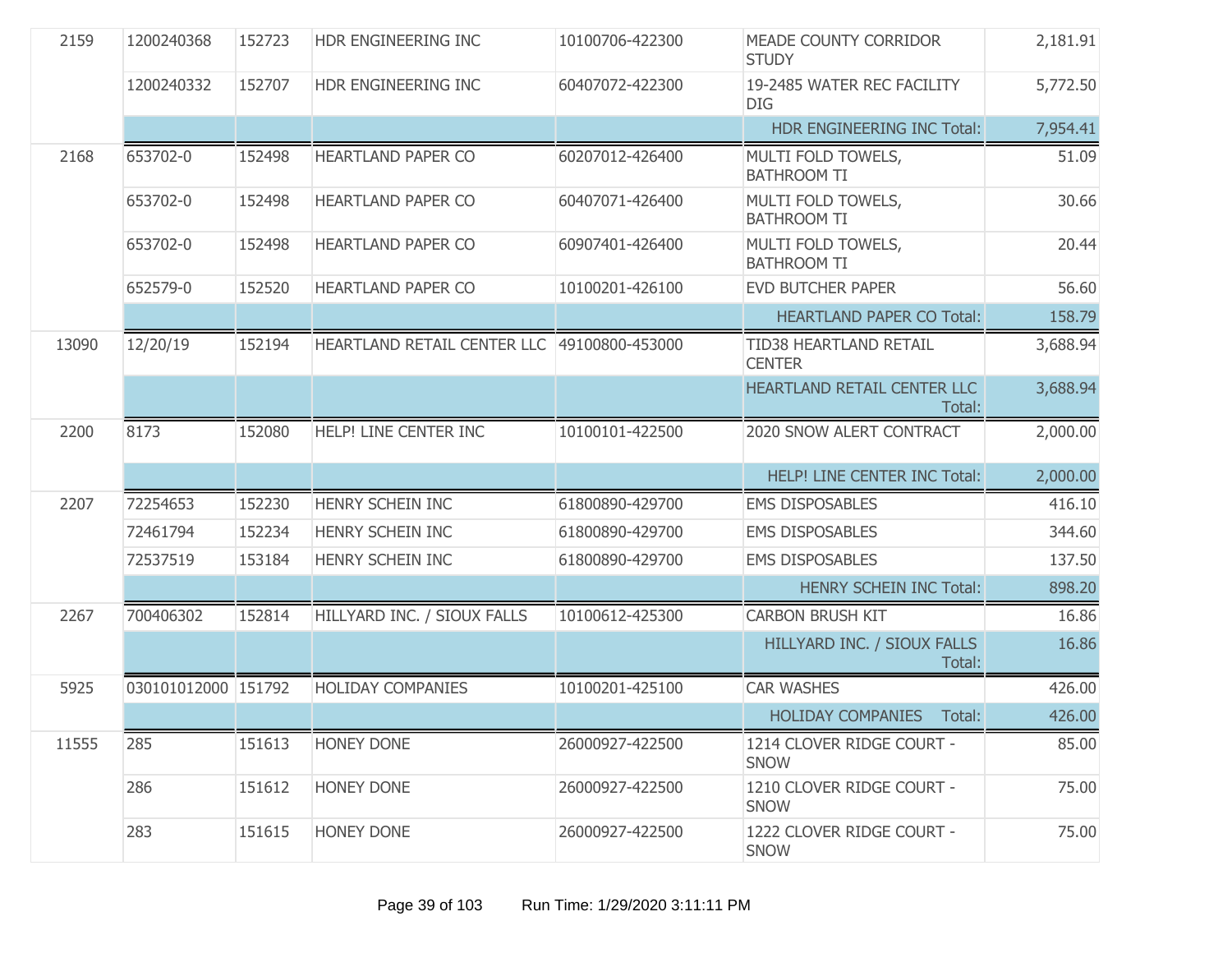| 11555 | 284                            | 151614 | <b>HONEY DONE</b>                                           | 26000927-422500 | 1218 CLOVER RIDGE COURT -<br><b>SNOW</b>           | 85.00     |
|-------|--------------------------------|--------|-------------------------------------------------------------|-----------------|----------------------------------------------------|-----------|
|       | 290                            | 152725 | <b>HONEY DONE</b>                                           | 26000927-422500 | 247 ENCHANTMENT ROAD -<br>SNOW/IC                  | 45.00     |
|       | 287                            | 151611 | HONEY DONE                                                  | 26000927-422500 | 1206 CLOVER RIDGE COURT -<br><b>SNOW</b>           | 65.00     |
|       | 271                            | 150655 | <b>HONEY DONE</b>                                           | 26000927-422500 | 507 E FAIRMONT STREET -<br>SNOW/I                  | 65.00     |
|       | 272                            | 150656 | <b>HONEY DONE</b>                                           | 26000927-422500 | <b>635 FRANKLIN STREET -</b><br>SNOW/ICE           | 75.00     |
|       | 275                            | 150659 | <b>HONEY DONE</b>                                           | 26000927-422500 | 232 TALLENT STREET - DEBRIS<br>R.                  | 120.00    |
|       | 273                            | 150657 | HONEY DONE                                                  | 26000927-422500 | 522 FRANKLIN STREET -<br>SNOW/ICE                  | 75.00     |
|       | 281                            | 151616 | <b>HONEY DONE</b>                                           | 26000927-422500 | 103 ST ANNE STREET -<br>SNOW/ICE                   | 80.00     |
|       | 282                            | 151930 | <b>HONEY DONE</b>                                           | 26000927-422500 | 109 ST ANNE STREET -<br>SNOW/ICE                   | 65.00     |
|       | 288                            | 151929 | <b>HONEY DONE</b>                                           | 26000927-422500 | 4128 PRAIRIE VIEW DRIVE -<br><b>SNOW</b>           | 85.00     |
|       | 274                            | 150658 | <b>HONEY DONE</b>                                           | 26000927-422500 | 611 ST JAMES STREET -<br>SNOW/ICE                  | 55.00     |
|       | 289                            | 151610 | HONEY DONE                                                  | 26000927-422500 | 4028 PRAIRIE VIEW DRIVE -<br><b>SNOW</b>           | 65.00     |
|       | 270                            | 150660 | HONEY DONE                                                  | 26000927-422500 | 2601 CAMERON DRIVE -<br>SNOW/ICE                   | 20.00     |
|       |                                |        |                                                             |                 | <b>HONEY DONE Total:</b>                           | 1,135.00  |
| 2361  | 02/01/20                       |        | HUMANE SOCIETY OF THE BLACK 10100621-462400<br><b>HILLS</b> |                 | FEB20 HUMANE SOCIETY                               | 26,250.00 |
|       |                                |        |                                                             |                 | HUMANE SOCIETY OF THE BLACK<br><b>HILLS Total:</b> | 26,250.00 |
| 2380  | 03/16/20<br><b>LARUS</b>       | 152718 | <b>IAPMO</b>                                                | 10100204-427000 | <b>REGISTRATIONS</b>                               | 80.00     |
|       | 03/24/20<br><b>VANDERPOL</b>   | 152718 | <b>IAPMO</b>                                                | 10100204-427000 | <b>REGISTRATIONS</b>                               | 80.00     |
|       | 03/24/20<br><b>SCHNITTGRUN</b> | 152718 | <b>IAPMO</b>                                                | 10100204-427000 | <b>REGISTRATIONS</b>                               | 80.00     |
|       |                                |        |                                                             |                 | <b>IAPMO Total:</b>                                | 240.00    |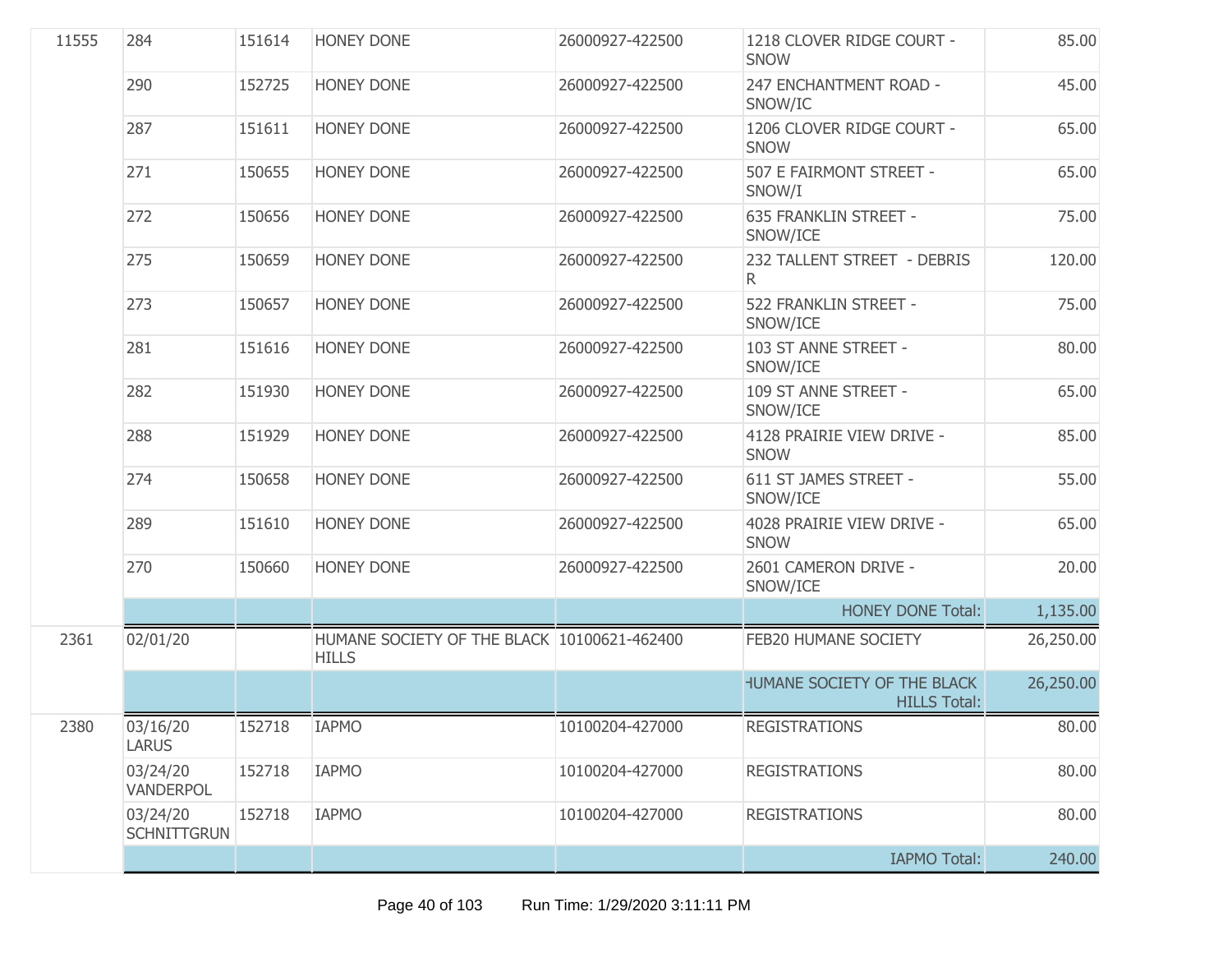| 2409 | 3326489                                 | 152040 | <b>INDOFF INC</b>                                           | 10100618-426100 | <b>OFFICE SUPPLIES</b>                                         | 524.12   |
|------|-----------------------------------------|--------|-------------------------------------------------------------|-----------------|----------------------------------------------------------------|----------|
|      | 3329684                                 | 151510 | <b>INDOFF INC</b>                                           | 60207012-426100 | <b>OFFICE SUPPLIES</b>                                         | 45.95    |
|      | 3329684                                 | 151510 | <b>INDOFF INC</b>                                           | 60407071-426100 | <b>OFFICE SUPPLIES</b>                                         | 21.99    |
|      | 3329684                                 | 151510 | <b>INDOFF INC</b>                                           | 60907401-426100 | <b>OFFICE SUPPLIES</b>                                         | 3.00     |
|      | 3331937                                 | 152831 | <b>INDOFF INC</b>                                           | 60407071-426100 | <b>LABEL MAKER</b>                                             | 64.99    |
|      | 3331937                                 | 152831 | <b>INDOFF INC</b>                                           | 60907401-426100 | <b>LABEL MAKER</b>                                             | 65.00    |
|      | 3331377                                 | 152830 | <b>INDOFF INC</b>                                           | 60207012-426100 | <b>OFFICE SUPPLIES</b>                                         | 13.98    |
|      | 3331377                                 | 152830 | <b>INDOFF INC</b>                                           | 60407071-426100 | <b>OFFICE SUPPLIES</b>                                         | 67.87    |
|      | 3331377                                 | 152830 | <b>INDOFF INC</b>                                           | 60907401-426100 | <b>OFFICE SUPPLIES</b>                                         | 65.05    |
|      | 3328538                                 | 152269 | <b>INDOFF INC</b>                                           | 10100618-426100 | <b>OFFICE SUPPLIES</b>                                         | 31.15    |
|      | 3323512                                 | 151726 | <b>INDOFF INC</b>                                           | 10100618-426100 | <b>OFFICE SUPPLIES</b>                                         | 35.09    |
|      | 3322519                                 | 151726 | <b>INDOFF INC</b>                                           | 10100618-426100 | <b>OFFICE SUPPLIES</b>                                         | 19.99    |
|      | 3324094                                 |        | INDOFF INC                                                  | 10100618-426100 | CR RTN WALL CALENDAR                                           | (19.99)  |
|      | 3333613                                 | 153003 | INDOFF INC                                                  | 60407072-426100 | <b>OFFICE SUPPLIES</b>                                         | 60.18    |
|      | 3329682                                 | 152265 | INDOFF INC                                                  | 60207014-426100 | PILOT GEL PENS, YELLOW<br><b>HIGHLIG</b>                       | 161.37   |
|      | 3329683                                 | 152574 | <b>INDOFF INC</b>                                           | 60407072-426100 | <b>OFFICE SUPPLIES</b>                                         | 67.37    |
|      | 3331376                                 | 152720 | <b>INDOFF INC</b>                                           | 10100711-426100 | <b>OFFICE SUPPLIES - CLEARTEX</b><br><b>CHA</b>                | 129.00   |
|      | 3329204                                 | 152712 | <b>INDOFF INC</b>                                           | 10100711-426100 | OFFICE SUPPLIES - POSTITS,<br><b>TAB</b>                       | 31.25    |
|      | 3329204                                 | 152712 | <b>INDOFF INC</b>                                           | 10100714-426100 | OFFICE SUPPLIES - POSTITS,<br><b>TAB</b>                       | 31.26    |
|      |                                         |        |                                                             |                 | <b>INDOFF INC Total:</b>                                       | 1,418.62 |
| 2439 | M20-C428390                             | 152986 | <b>INTERNATIONAL ASSOCIATION</b><br>FOR PROPERTY & EVIDENCE | 10100201-429200 | MEMBERSHIP KISTLER                                             | 50.00    |
|      |                                         |        |                                                             |                 | INTERNATIONAL ASSOCIATION<br>FOR PROPERTY & EVIDENCE<br>Total: | 50.00    |
| 6180 | 0106894                                 | 151801 | <b>INTERNATIONAL ASSOCIATION</b><br>OF CHIEFS OF POLICE     | 10100201-429200 | <b>MEMBERSHIP</b>                                              | 1,225.00 |
|      | <b>HOLT, RICH</b><br>1305               | 152086 | INTERNATIONAL ASSOCIATION<br>OF CHIEFS OF POLICE            | 10100201-427000 | <b>REGISTRATION FEES FOR</b><br><b>OFFICER</b>                 | 425.00   |
|      | SCHIEFFER, DY 152086<br><b>LAN 1308</b> |        | INTERNATIONAL ASSOCIATION<br>OF CHIEFS OF POLICE            | 10100201-427000 | REGISTRATION FEES FOR<br><b>OFFICER</b>                        | 425.00   |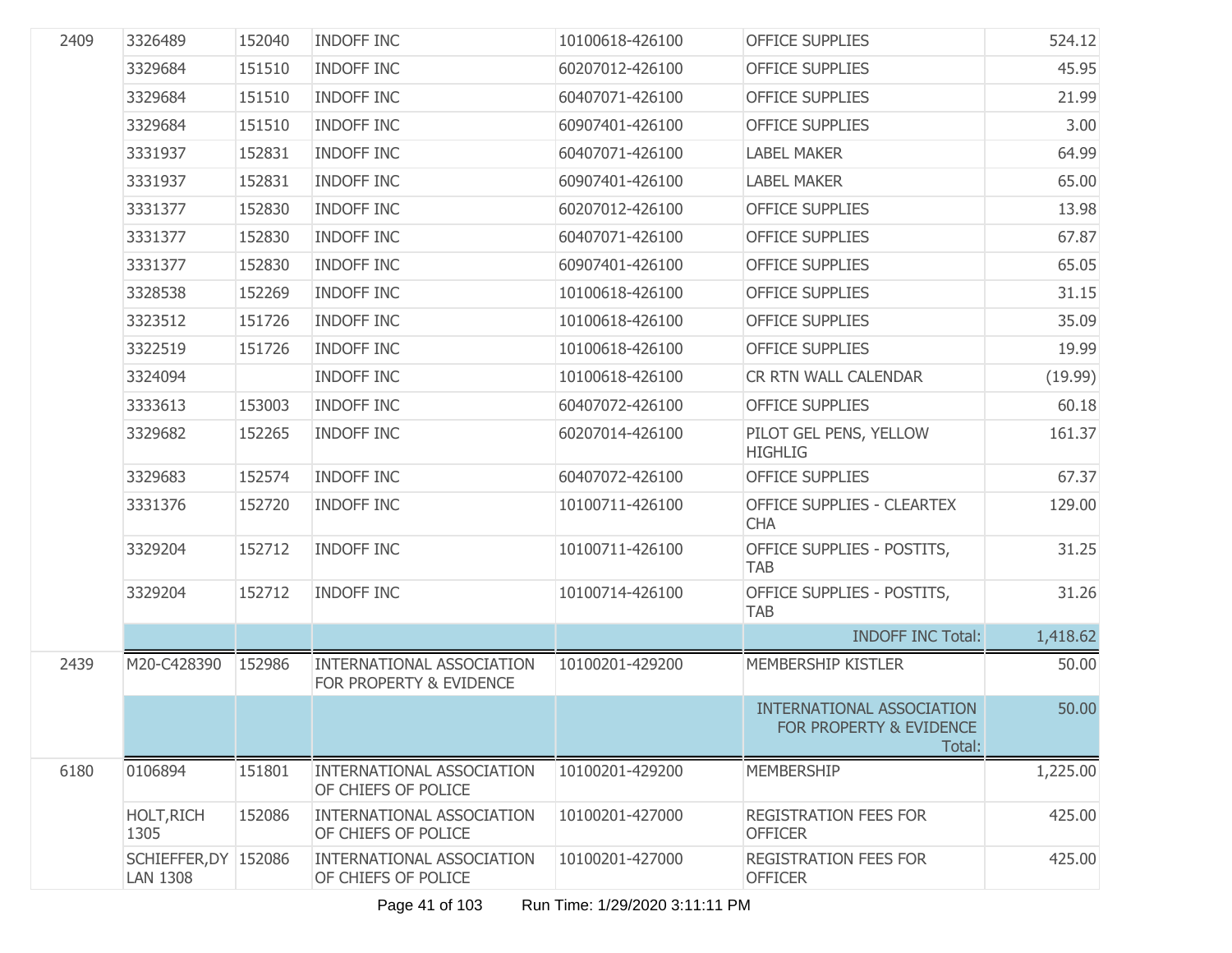| 6180  | DOYLE, TIM<br>1307       | 152086 | INTERNATIONAL ASSOCIATION<br>OF CHIEFS OF POLICE        | 10100201-427000 | <b>REGISTRATION FEES FOR</b><br><b>OFFICER</b>                 | 425.00    |
|-------|--------------------------|--------|---------------------------------------------------------|-----------------|----------------------------------------------------------------|-----------|
|       | BECKER,<br>ANDREW 1306   | 152086 | <b>INTERNATIONAL ASSOCIATION</b><br>OF CHIEFS OF POLICE | 10100201-427000 | <b>REGISTRATION FEES FOR</b><br><b>OFFICER</b>                 | 425.00    |
|       |                          |        |                                                         |                 | <b>INTERNATIONAL ASSOCIATION</b><br>OF CHIEFS OF POLICE Total: | 2,925.00  |
| 2453  | 190100101517 152294<br>3 |        | <b>INTERSTATE BATTERIES INC</b>                         | 60207011-425100 | UNIT #321: VEHICLE BATTERY                                     | 151.20    |
|       | 190100101514 151925<br>6 |        | <b>INTERSTATE BATTERIES INC</b>                         | 10100205-426900 | 12V 12AH battery                                               | 27.55     |
|       | 783751                   | 153141 | INTERSTATE BATTERIES INC                                | 10100612-425300 | <b>SRM-31</b>                                                  | 257.90    |
|       |                          |        |                                                         |                 | <b>INTERSTATE BATTERIES INC</b><br>Total:                      | 436.65    |
| 8651  | 602469CR                 |        | <b>INTOXIMETERS INC</b>                                 | 10100201-425300 | CR INV PAID TWICE                                              | (263.75)  |
|       | 641437                   | 145857 | <b>INTOXIMETERS INC</b>                                 | 10100201-426100 | <b>SHIPPING</b>                                                | 8.40      |
|       | 645151                   | 149894 | <b>INTOXIMETERS INC</b>                                 | 10100201-425300 | <b>REPAIR PBT</b>                                              | 101.00    |
|       | 647214                   | 147139 | <b>INTOXIMETERS INC</b>                                 | 10100201-426900 | PBTS AND EQUIPMENT                                             | 4,999.84  |
|       |                          |        |                                                         |                 | <b>INTOXIMETERS INC Total:</b>                                 | 4,845.49  |
| 12036 | 47091                    | 152653 | IPS GROUP INC                                           | 61000870-422500 | NOV19 CREDIT CARD<br><b>TRANSACTION</b>                        | 7,233.02  |
|       | 46307                    | 152590 | IPS GROUP INC                                           | 61000870-422500 | <b>OCT19 MONTHLY CREDIT CARD</b><br><b>TRAN</b>                | 7,538.27  |
|       | 47776                    | 152591 | IPS GROUP INC                                           | 61000870-422500 | NOV19 MONTHLY CREDIT CARD<br><b>TRAN</b>                       | 7,574.27  |
|       | 47976                    | 152592 | IPS GROUP INC                                           | 61000870-426100 | FREIGHT CHARGES-SENSORS                                        | 150.00    |
|       |                          |        |                                                         |                 | <b>IPS GROUP INC Total:</b>                                    | 22,495.56 |
| 2512  | CI22618                  | 152053 | JENNER EQUIPMENT CO                                     | 61507102-425300 | <b>BELT</b>                                                    | 20.89     |
|       | SJ23532                  | 152791 | JENNER EQUIPMENT CO                                     | 10100301-425100 | <b>UNITS</b>                                                   | 63.53     |
|       | SJ20485A                 | 152791 | JENNER EQUIPMENT CO                                     | 10100301-425100 | <b>UNITS</b>                                                   | 118.99    |
|       | SJ23712                  | 152755 | JENNER EQUIPMENT CO                                     | 10100860-425300 | ROLLER, ASSY ROLLER                                            | 73.40     |
|       | CI22643                  |        | JENNER EQUIPMENT CO                                     | 10100860-425300 | CR RTN ASSY ROLLER                                             | (22.69)   |
|       | SJ23754                  | 152755 | JENNER EQUIPMENT CO                                     | 10100607-426200 | ROLLER, ASSY ROLLER                                            | 174.40    |
|       |                          |        |                                                         |                 | JENNER EQUIPMENT CO Total:                                     | 428.52    |
| 6699  | 10551                    | 151733 | JMD EXCAVATING                                          | 61000870-422500 | PROFESSIONAL SERVICES                                          | 1,975.00  |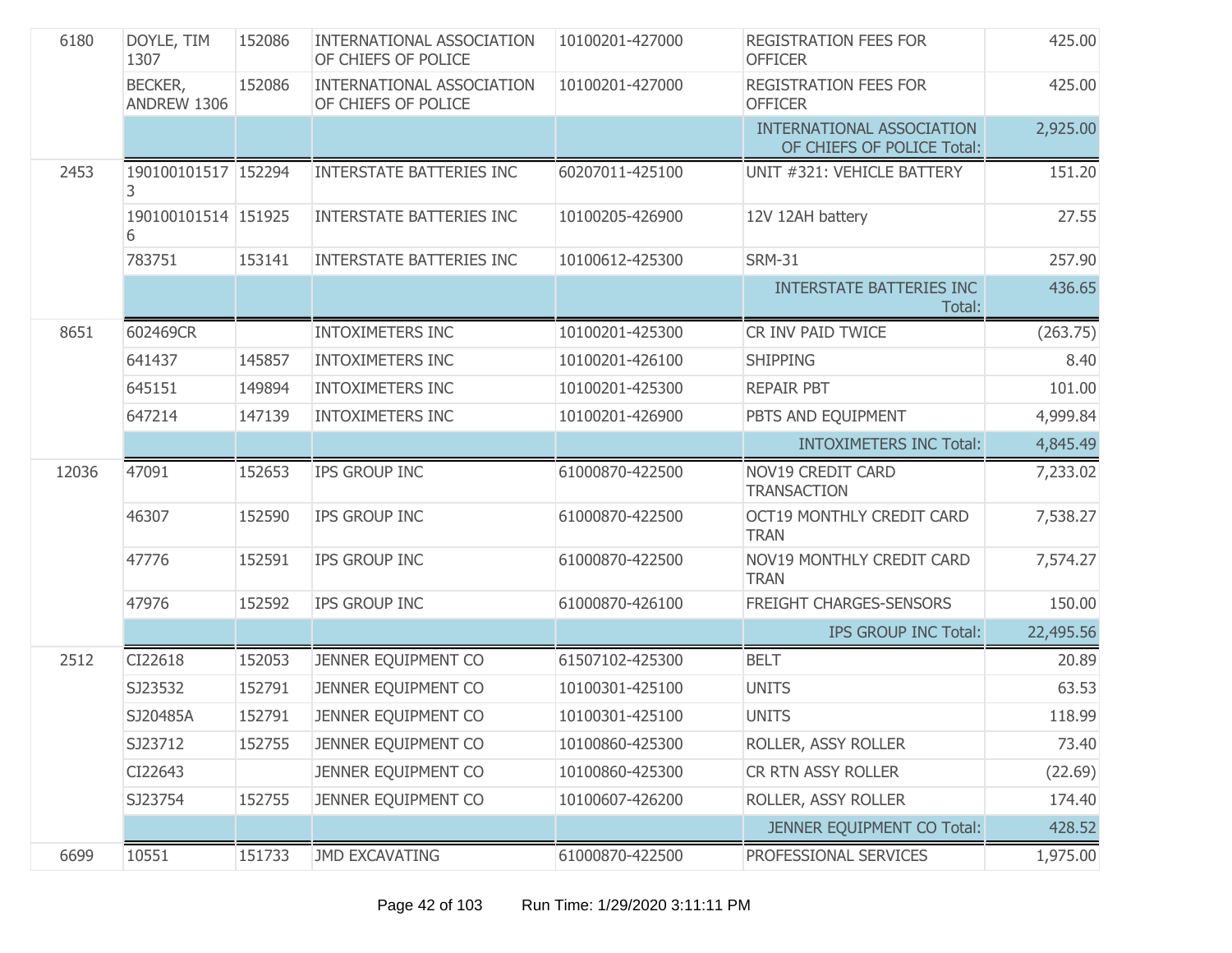| 6699  | 10549                | 151733 | <b>JMD EXCAVATING</b>                      | 61000870-422500 | PROFESSIONAL SERVICES                                    | 5,656.00  |
|-------|----------------------|--------|--------------------------------------------|-----------------|----------------------------------------------------------|-----------|
|       | 10576                | 151733 | <b>JMD EXCAVATING</b>                      | 61000870-422500 | PROFESSIONAL SERVICES                                    | 1,975.00  |
|       |                      |        |                                            |                 | <b>JMD EXCAVATING</b><br>Total:                          | 9,606.00  |
| 3988  | 194648               | 151874 | JOHN REID & ASSOCIATES INC                 | 10100201-427000 | Interview and Interrogation Co                           | 2,300.00  |
|       |                      |        |                                            |                 | JOHN REID & ASSOCIATES INC<br>Total:                     | 2,300.00  |
| 2552  | $1 -$<br>91815417679 | 152535 | JOHNSON CONTROLS INC                       | 10106061-425300 | SRVC AGREEMENT 1/1/20-<br>3/31/20                        | 2,101.71  |
|       | $1 -$<br>90497733249 | 151386 | JOHNSON CONTROLS INC                       | 61507103-427000 | <b>METASY TRAINING</b>                                   | 2,040.00  |
|       |                      |        |                                            |                 | JOHNSON CONTROLS INC Total:                              | 4,141.71  |
| 7958  | $01/10-12/20$        | 153086 | <b>JOSHUA KUSSER</b>                       | 10102021-427000 | PER DIEM: KUSSER 1.10-12 SD FI                           | 94.00     |
|       |                      |        |                                            |                 | <b>JOSHUA KUSSER Total:</b>                              | 94.00     |
| 12936 | L196103              | 150613 | <b>KAMAN DISTRIBUTION</b>                  | 60407072-425300 | <b>VACTOR - HOSE</b>                                     | 973.40    |
|       |                      |        |                                            |                 | <b>KAMAN DISTRIBUTION Total:</b>                         | 973.40    |
| 2632  | 011420               | 153014 | KASSEBURG CANINE TRAINING<br><b>CENTER</b> | 10100201-429800 | <b>NEW CANINE</b>                                        | 11,000.00 |
|       |                      |        |                                            |                 | <b>KASSEBURG CANINE TRAINING</b><br><b>CENTER Total:</b> | 11,000.00 |
| 11162 | 01/10/20             | 152625 | <b>KAYLA HOLZER-SCHAFER</b>                | 10100202-426300 | <b>SNACKS - OFFICER'S MEETING</b>                        | 4.69      |
|       | 01/10/20             | 152625 | <b>KAYLA HOLZER-SCHAFER</b>                | 61800890-426300 | <b>SNACKS - OFFICER'S MEETING</b>                        | 2.31      |
|       |                      |        |                                            |                 | KAYLA HOLZER-SCHAFER Total:                              | 7.00      |
| 2664  | 60E0C66C             | 152527 | <b>KENNY'S BODY SHOP INC</b>               | 10100201-425100 | MOLDING UNIT 117                                         | 62.00     |
|       | 62D019BD             | 153010 | <b>KENNY'S BODY SHOP INC</b>               | 10100201-425100 | CAR REPAIR UNIT 197                                      | 624.00    |
|       |                      |        |                                            |                 | KENNY'S BODY SHOP INC Total:                             | 686.00    |
| 2679  | 12700858             | 153032 | KIEFFER SANITATION INC                     | 61300604-422500 | SERVICE 1/1/20 - 1/31/20                                 | 256.50    |
|       | 12690925             | 152273 | <b>KIEFFER SANITATION INC</b>              | 60207011-426400 | PACTOLA: DEC 2019 TRASH<br><b>REMOVA</b>                 | 88.99     |
|       | 12693444             | 152130 | KIEFFER SANITATION INC                     | 61507102-422500 | PORT O LETS                                              | 96.90     |
|       | 12691866             | 152272 | KIEFFER SANITATION INC                     | 60800840-422500 | PROFESSIONAL SERVICES                                    | 131.92    |
|       |                      |        |                                            |                 | <b>KIEFFER SANITATION INC Total:</b>                     | 574.31    |
| 2719  | 4145934              | 151736 | <b>KNECHT HOME CENTER</b>                  | 61000870-425900 | MISC. MATERIALS & SUPPLIES                               | 18.37     |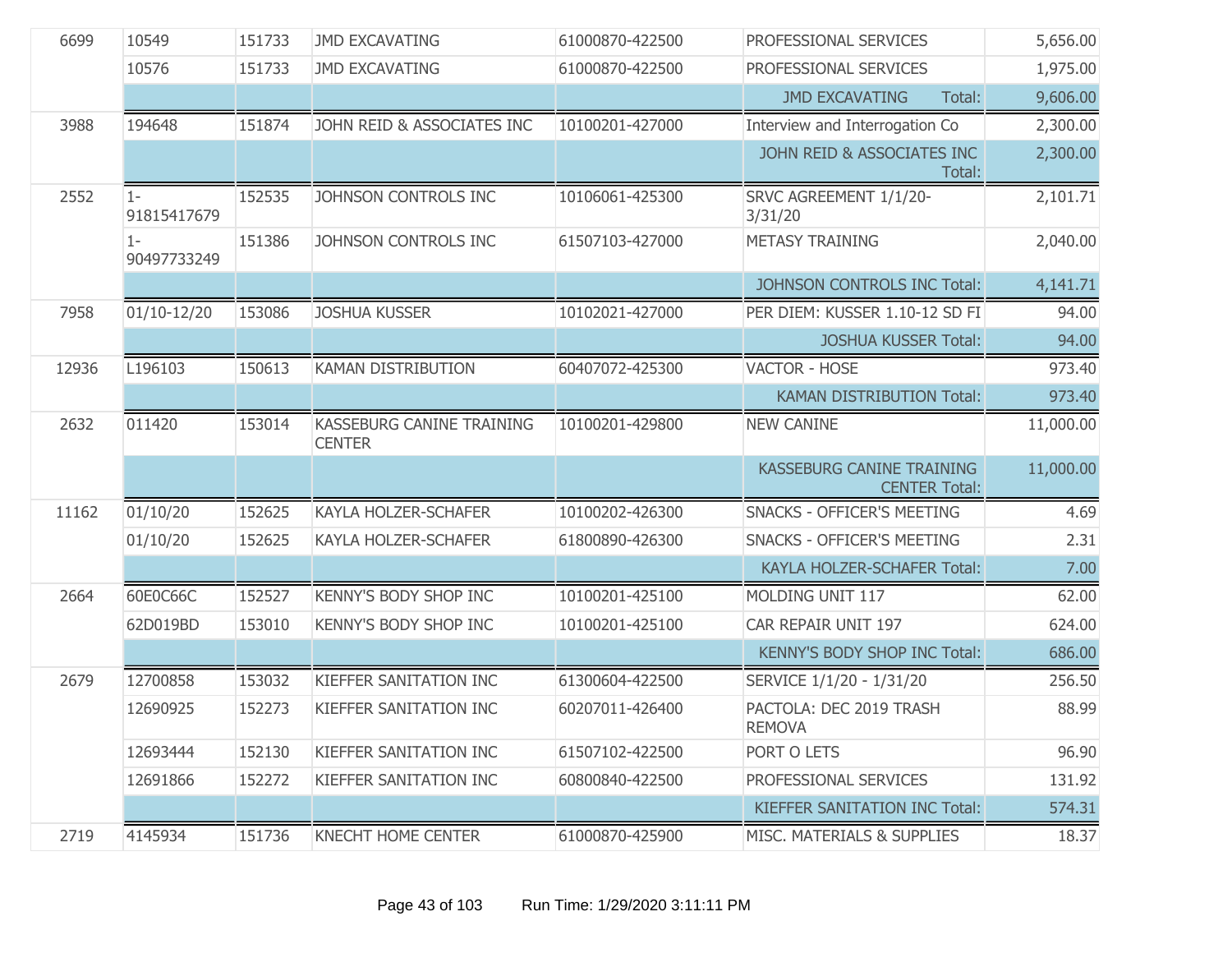| 2719  | 4221734   | 152773 | <b>KNECHT HOME CENTER</b> | 10100108-426900 | KNECHT/NAILS AND BRACKETS                | 41.06     |
|-------|-----------|--------|---------------------------|-----------------|------------------------------------------|-----------|
|       | 4244361   | 152822 | <b>KNECHT HOME CENTER</b> | 61300664-426900 | <b>TRUCKBED COATING</b>                  | 29.97     |
|       | 4254964   | 152859 | <b>KNECHT HOME CENTER</b> | 10106061-426900 | <b>MISC SUPPLIES</b>                     | 19.18     |
|       | 4232988   | 152859 | <b>KNECHT HOME CENTER</b> | 10106061-426900 | <b>MISC SUPPLIES</b>                     | 6.70      |
|       | 4215848   | 152790 | <b>KNECHT HOME CENTER</b> | 10100305-425900 | <b>SUPPLIES</b>                          | 20.13     |
|       | 4252080   | 152757 | <b>KNECHT HOME CENTER</b> | 10100607-426500 | LAG SCREWS, WOOD SHIMS -<br><b>LACRO</b> | 27.82     |
|       | 4252080   | 152757 | <b>KNECHT HOME CENTER</b> | 10100607-426900 | LAG SCREWS, WOOD SHIMS -<br><b>LACRO</b> | 35.18     |
|       | 4248815   | 152757 | <b>KNECHT HOME CENTER</b> | 10100607-426500 | LAG SCREWS, WOOD SHIMS -<br><b>LACRO</b> | 9.99      |
|       | 4248815   | 152757 | <b>KNECHT HOME CENTER</b> | 10100607-426900 | LAG SCREWS, WOOD SHIMS -<br><b>LACRO</b> | 30.62     |
|       |           |        |                           |                 | <b>KNECHT HOME CENTER Total:</b>         | 239.02    |
| 5935  | 17782     | 152486 | KODRU-MOONEY              | 60207011-422500 | <b>ACTUATOR SERVICE CODE</b>             | 240.00    |
|       |           |        |                           |                 | KODRU-MOONEY Total:                      | 240.00    |
| 2739  | 959438139 | 152022 | KONE INC                  | 61507103-422500 | <b>ELEVATOR CONTRACT</b>                 | 230.79    |
|       |           |        |                           |                 | <b>KONE INC Total:</b>                   | 230.79    |
| 2772  | 38191     | 150682 | <b>KT CONNECTIONS INC</b> | 10106024-429500 | <b>LAPTOP</b>                            | 1,350.00  |
|       | 38200     | 150750 | KT CONNECTIONS INC        | 10100106-429500 | <b>Attorney Laptops</b>                  | 6,766.00  |
|       | 38195     | 150142 | <b>KT CONNECTIONS INC</b> | 10100204-429500 | <b>CIMPUTERS</b>                         | 7,540.00  |
|       | 38195     | 150142 | <b>KT CONNECTIONS INC</b> | 10100706-429500 | <b>CIMPUTERS</b>                         | 2,928.00  |
|       | 38195     | 150142 | KT CONNECTIONS INC        | 10100708-429500 | <b>CIMPUTERS</b>                         | 980.00    |
|       |           |        |                           |                 | KT CONNECTIONS INC Total:                | 19,564.00 |
| 11163 | 3638      | 151806 | LAKOTA CONTRACTING INC    | 10100301-426300 | <b>CLOTHING</b>                          | 120.70    |
|       | 3683      | 153075 | LAKOTA CONTRACTING INC    | 10100401-426300 | <b>CLOTHING</b>                          | 34.50     |
|       |           |        |                           |                 | LAKOTA CONTRACTING INC<br>Total:         | 155.20    |
| 2852  | 9309      | 152322 | LAUNDRY WORLD INC         | 10100612-426400 | <b>CURTAINS CLEANED</b>                  | 20.89     |
|       |           |        |                           |                 | <b>LAUNDRY WORLD INC Total:</b>          | 20.89     |
| 2866  | 252855    | 151796 | <b>LEADSONLINE</b>        | 10100201-429502 | <b>LEADSONLINE SOFTWARE</b>              | 4,194.00  |
|       | 252856    | 151796 | <b>LEADSONLINE</b>        | 10100201-429502 | LEADSONLINE SOFTWARE                     | 9,611.00  |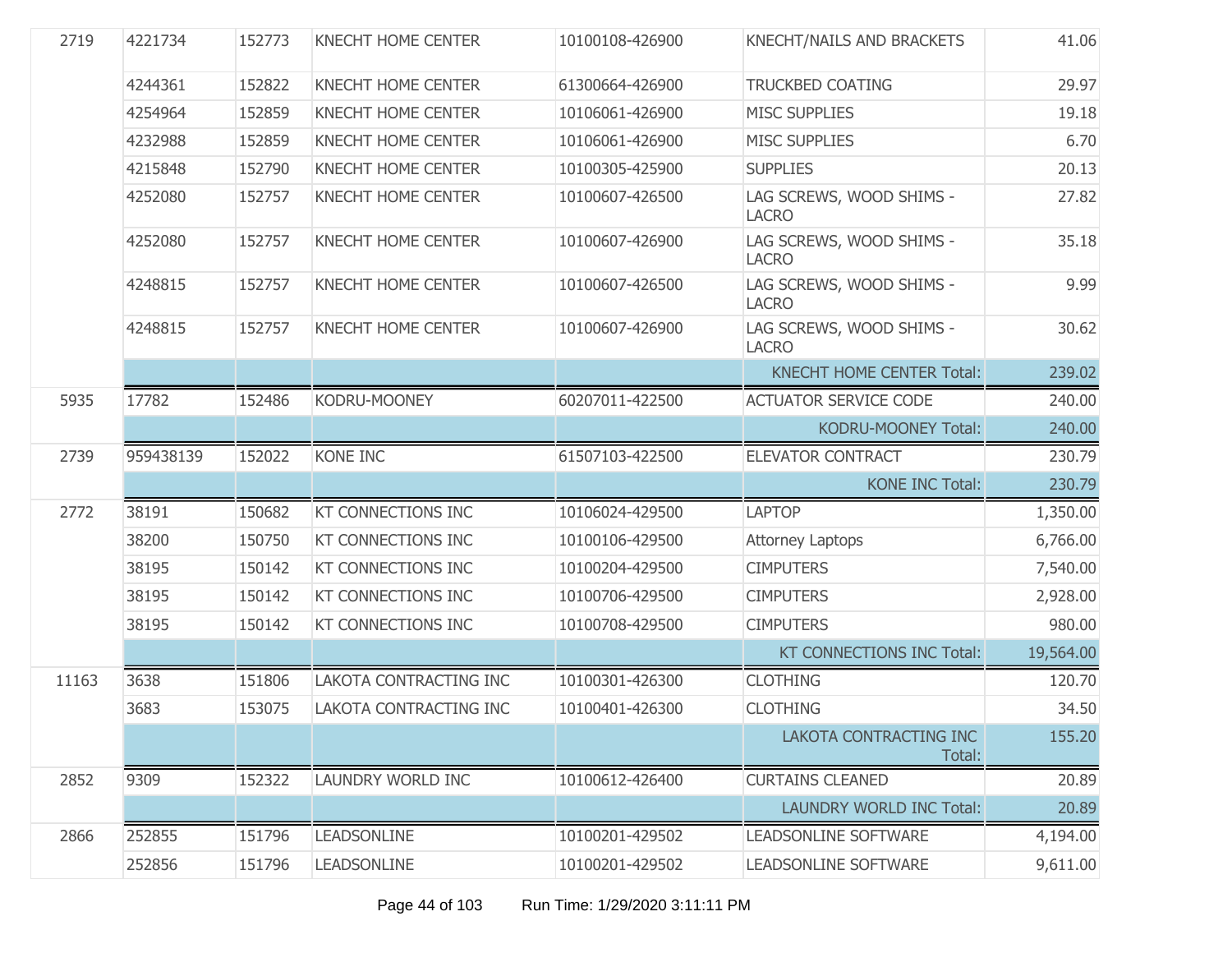| 2866  |                     |        |                                               |                 | <b>LEADSONLINE Total:</b>                | 13,805.00 |
|-------|---------------------|--------|-----------------------------------------------|-----------------|------------------------------------------|-----------|
| 13094 | 2681419-bi          | 152568 | LETTER PUBLICATIONS INC                       | 10100618-429300 | MAGAZINE SUBSCRIPTION                    | 349.00    |
|       |                     |        |                                               |                 | LETTER PUBLICATIONS INC<br>Total:        | 349.00    |
| 7350  | 803954-<br>20191231 | 151870 | <b>LEXISNEXIS</b>                             | 10100201-429502 | DESKTOP OFFICER REPORTING<br><b>SOFT</b> | 937.50    |
|       |                     |        |                                               |                 | <b>LEXISNEXIS</b><br>Total:              | 937.50    |
| 6816  | CM171764            |        | LIBERTY CHRYSLER CENTER LLC                   | 60207014-425100 | CR AC CORE RTN                           | (75.00)   |
|       | 171359              | 152342 | LIBERTY CHRYSLER CENTER LLC                   | 10100201-425100 | <b>CAR PARTS</b>                         | 84.16     |
|       | 171371              | 152342 | LIBERTY CHRYSLER CENTER LLC                   | 10100201-425100 | <b>CAR PARTS</b>                         | 34.88     |
|       | 171290              | 152342 | LIBERTY CHRYSLER CENTER LLC                   | 10100201-425100 | <b>CAR PARTS</b>                         | 84.16     |
|       | cm171479            |        | LIBERTY CHRYSLER CENTER LLC                   | 10100201-425100 | CR RTN AG ROTOR BRA                      | (288.00)  |
|       | DOCS374251          | 152525 | LIBERTY CHRYSLER CENTER LLC                   | 10100201-425100 | OIL PACK UNIT 182                        | 29.96     |
|       | 171764              | 153060 | LIBERTY CHRYSLER CENTER LLC                   | 60207014-425100 | UNIT 301: STARTER MOTOR,<br><b>CORE</b>  | 141.24    |
|       | 171069              | 151859 | LIBERTY CHRYSLER CENTER LLC                   | 10100201-425100 | <b>CAR PARTS</b>                         | 157.60    |
|       | 171434              | 152789 | LIBERTY CHRYSLER CENTER LLC                   | 10100305-425100 | <b>UNIT S017</b>                         | 66.68     |
|       | 171521              | 152342 | LIBERTY CHRYSLER CENTER LLC                   | 10100201-425100 | <b>CAR PARTS</b>                         | 84.16     |
|       | 171479              | 152342 | LIBERTY CHRYSLER CENTER LLC                   | 10100201-425100 | <b>CAR PARTS</b>                         | 849.60    |
|       | 171374              | 152342 | LIBERTY CHRYSLER CENTER LLC                   | 10100201-425100 | <b>CAR PARTS</b>                         | 179.88    |
|       | 171375              | 152342 | LIBERTY CHRYSLER CENTER LLC                   | 10100201-425100 | <b>CAR PARTS</b>                         | 64.64     |
|       | 171300              | 151859 | LIBERTY CHRYSLER CENTER LLC                   | 10100201-425100 | <b>CAR PARTS</b>                         | 304.96    |
|       | 171066              | 151859 | LIBERTY CHRYSLER CENTER LLC                   | 10100201-425100 | <b>CAR PARTS</b>                         | 67.68     |
|       | 171241              | 151859 | LIBERTY CHRYSLER CENTER LLC                   | 10100201-425100 | <b>CAR PARTS</b>                         | 52.48     |
|       | 171148              | 151859 | LIBERTY CHRYSLER CENTER LLC                   | 10100201-425100 | <b>CAR PARTS</b>                         | 57.00     |
|       | 171180              | 151859 | LIBERTY CHRYSLER CENTER LLC                   | 10100201-425100 | <b>CAR PARTS</b>                         | 84.16     |
|       | 171065              | 151859 | LIBERTY CHRYSLER CENTER LLC   10100201-425100 |                 | <b>CAR PARTS</b>                         | 34.88     |
|       |                     |        |                                               |                 | LIBERTY CHRYSLER CENTER LLC<br>Total:    | 2,015.12  |
| 10015 | 87333               | 148709 | <b>LIFESONG</b>                               | 10106061-426900 | <b>CITY HALL SIGN</b>                    | 1,681.71  |
|       |                     |        |                                               |                 | <b>LIFESONG Total:</b>                   | 1,681.71  |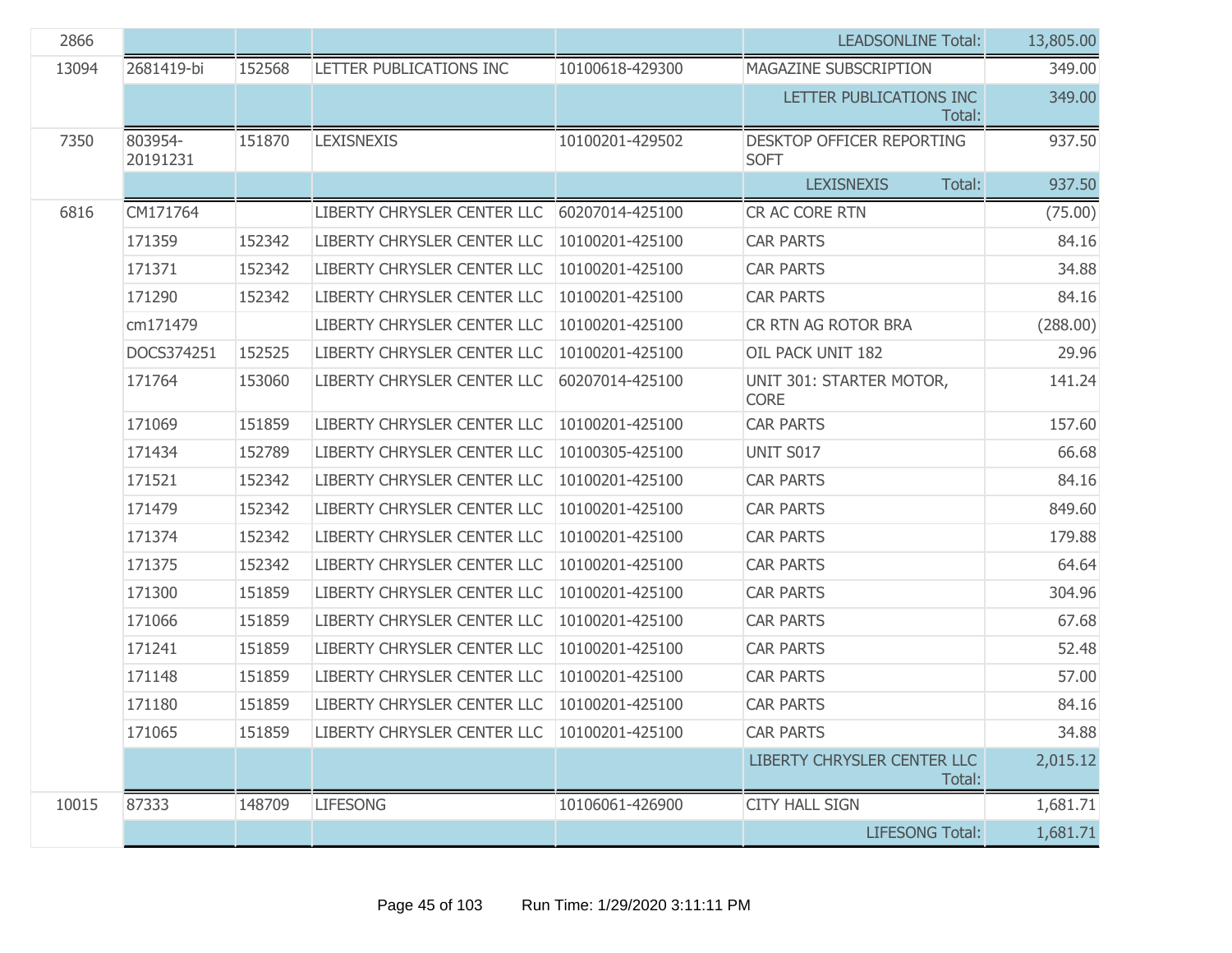| 2937 | 14504     | 152097 | <b>LIGHT &amp; SIREN</b>    | 60407071-425300 | LIGHTS, LED FOR TRUCKS                   | 1,603.50   |
|------|-----------|--------|-----------------------------|-----------------|------------------------------------------|------------|
|      | 14504     | 152097 | <b>LIGHT &amp; SIREN</b>    | 60907401-425300 | LIGHTS, LED FOR TRUCKS                   | 1,603.50   |
|      |           |        |                             |                 | <b>LIGHT &amp; SIREN Total:</b>          | 3,207.00   |
| 2938 | 88768     | 151927 | LIGHTING MAINTENANCE CO     | 10100304-422500 | December 2019 Streetlight Main           | 4,611.00   |
|      | 88857     | 152139 | LIGHTING MAINTENANCE CO     | 10100304-422500 | Reset knocked down pole                  | 565.05     |
|      | 88851     | 152104 | LIGHTING MAINTENANCE CO     | 10100304-422500 | Replace 2 knocked down poles             | 812.49     |
|      | 88836     | 151857 | LIGHTING MAINTENANCE CO     | 10100205-426900 | lampholders                              | 126.72     |
|      | 88875     | 152102 | LIGHTING MAINTENANCE CO     | 10106061-426900 | <b>MISC SUPPLIES</b>                     | 16.97      |
|      |           |        |                             |                 | <b>LIGHTING MAINTENANCE CO</b><br>Total: | 6,132.23   |
| 2951 | 2455 3    | 152545 | LIND-EXCO INC               | 50508911-437100 | 18-2455 TOWER CT STORM<br><b>WATER S</b> | 37,003.01  |
|      | 2455 3    | 152545 | LIND-EXCO INC               | 60200933-425500 | 18-2455 TOWER CT STORM<br><b>WATER S</b> | 37,246.12  |
|      |           |        |                             |                 | LIND-EXCO INC Total:                     | 74,249.13  |
| 3692 | 365622    | 152335 | LYNN PEAVEY COMPANY         | 10100201-426100 | <b>EVD SUPPLIES</b>                      | 1,206.35   |
|      | 365786    | 152734 | LYNN PEAVEY COMPANY         | 10100201-426100 | <b>LAB SUPPLIES</b>                      | 106.50     |
|      |           |        |                             |                 | LYNN PEAVEY COMPANY Total:               | 1,312.85   |
| 6880 | 25042     | 152554 | M & W TOWING AND RECOVERY   | 10100618-422500 | PROFESSIONAL SERVICES                    | 168.00     |
|      |           |        |                             |                 | M & W TOWING AND RECOVERY<br>Total:      | 168.00     |
| 3036 | IN-414905 | 152788 | M G OIL CO                  | 10100302-426200 | <b>SUPPLIES</b>                          | 1,230.00   |
|      | IN-414974 | 152788 | M G OIL CO                  | 10100302-426200 | <b>SUPPLIES</b>                          | 459.45     |
|      | IN-414990 | 152383 | M G OIL CO                  | 60207011-426200 | PACTOLA: OIL, CHEVRON RANDO<br>HD        | 200.70     |
|      | IN-413461 | 152263 | M G OIL CO                  | 60207012-426200 | W19-314                                  | 152.38     |
|      | IN-414907 | 152551 | M G OIL CO                  | 61507103-426200 | <b>GREASE</b>                            | 466.31     |
|      | IN-414312 | 151919 | M G OIL CO                  | 10100301-426900 | <b>SUPPLIES</b>                          | 91.85      |
|      |           |        |                             |                 | M G OIL CO Total:                        | 2,600.69   |
| 5652 | 2452 1    | 152927 | <b>MA MORTENSON COMPANY</b> | 10700134-432000 | 18-2452 CIVIC CENTER<br><b>EXPANSION</b> | 861,601.19 |
|      |           |        |                             |                 | MA MORTENSON COMPANY<br>Total:           | 861,601.19 |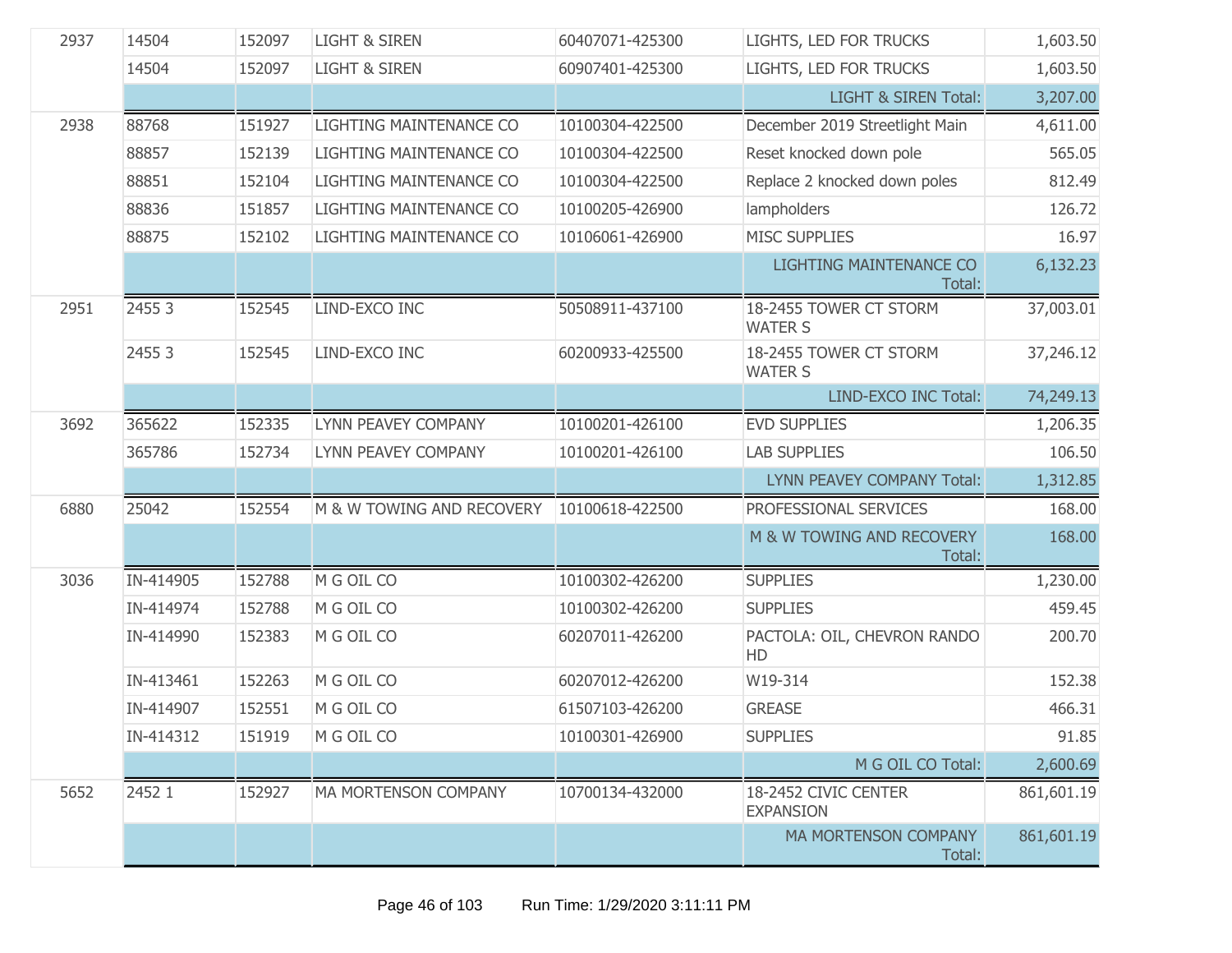| 8899 | P02814     | 152630 | MACQUEEN EMERGENCY GROUP | 10102021-425100 | VALVE KIT / CONVERSION KIT /<br>Ε               | 189.27   |
|------|------------|--------|--------------------------|-----------------|-------------------------------------------------|----------|
|      |            |        |                          |                 | MACQUEEN EMERGENCY GROUP<br>Total:              | 189.27   |
| 9793 | 26185468   | 151940 | <b>MARCO</b>             | 10100204-425300 | <b>MAINTENANCE AGREEMENT</b>                    | 547.55   |
|      | 26222701   | 152713 | <b>MARCO</b>             | 10100105-425300 | <b>KINOCA COPIERS</b>                           | 1.59     |
|      | 26222701   | 152713 | <b>MARCO</b>             | 10100108-425300 | <b>KINOCA COPIERS</b>                           | 237.39   |
|      | 26222701   | 152713 | <b>MARCO</b>             | 10100204-425300 | <b>KINOCA COPIERS</b>                           | 471.90   |
|      | 26222701   | 152713 | <b>MARCO</b>             | 10100706-425300 | <b>KINOCA COPIERS</b>                           | 409.12   |
|      |            |        |                          |                 | <b>MARCO Total:</b>                             | 1,667.55 |
| 3084 | INV7137360 | 151932 | MARCO TECHNOLOGIES INC   | 10100711-425300 | <b>QUARTERLY COPIER</b><br><b>MAINTENANCE D</b> | 83.58    |
|      | INV7137360 | 151932 | MARCO TECHNOLOGIES INC   | 10100714-425300 | <b>QUARTERLY COPIER</b><br><b>MAINTENANCE D</b> | 83.57    |
|      | INV7171168 | 152224 | MARCO TECHNOLOGIES INC   | 10100205-426100 | Printer Maintenance Contract 2                  | 170.62   |
|      | INV7176743 | 152200 | MARCO TECHNOLOGIES INC   | 10100860-425300 | COPY MACHINE MAINTENANCE                        | 47.37    |
|      |            |        |                          |                 | MARCO TECHNOLOGIES INC<br>Total:                | 385.14   |
| 3112 | 142144     | 152915 | <b>MATCO TOOLS</b>       | 60207012-426500 | <b>SHOP</b>                                     | 340.00   |
|      |            |        |                          |                 | <b>MATCO TOOLS Total:</b>                       | 340.00   |
| 3115 | 21011007   | 152213 | MATHESON TRI-GAS INC     | 10100607-425900 | <b>BANDSAW BLADE</b>                            | 67.48    |
|      | 51561142   | 151917 | MATHESON TRI-GAS INC     | 10100305-426900 | <b>SUPPLIES</b>                                 | 18.52    |
|      | 51561143   | 151722 | MATHESON TRI-GAS INC     | 61507103-426200 | <b>WELDING GAS</b>                              | 168.64   |
|      |            |        |                          |                 | MATHESON TRI-GAS INC Total:                     | 254.64   |
| 3136 | 21636      | 152991 | MCCANN ASSOCIATES INC    | 10100201-422500 | OFFICER TESTING MATERIALS                       | 2,716.00 |
|      |            |        |                          |                 | MCCANN ASSOCIATES INC Total:                    | 2,716.00 |
| 3164 | 15077349   | 151924 | MCKIE FORD INC           | 10100305-425100 | <b>UNITS</b>                                    | 27.97    |
|      | 15077350   | 151924 | MCKIE FORD INC           | 10100301-425100 | <b>UNITS</b>                                    | 37.04    |
|      | 15077393   | 152345 | MCKIE FORD INC           | 10100201-425100 | <b>CAR PARTS</b>                                | 59.84    |
|      | 15077272   | 152345 | MCKIE FORD INC           | 10100201-425100 | <b>CAR PARTS</b>                                | 100.62   |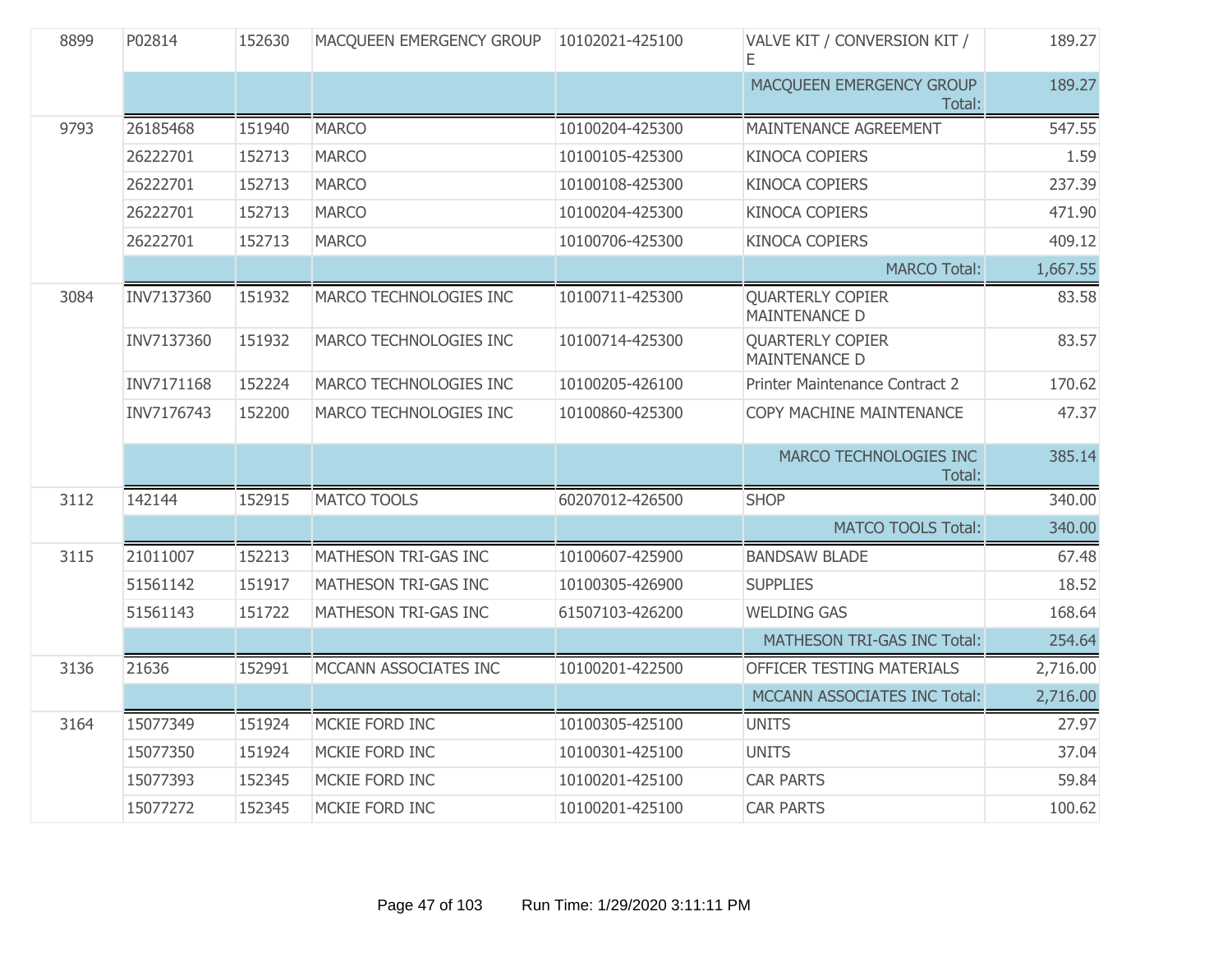| 3164  | 15077577 | 152345 | MCKIE FORD INC                              | 10100201-425100 | <b>CAR PARTS</b>                                   | 86.04   |
|-------|----------|--------|---------------------------------------------|-----------------|----------------------------------------------------|---------|
|       | 15077526 | 152345 | MCKIE FORD INC                              | 10100201-425100 | <b>CAR PARTS</b>                                   | 76.85   |
|       | 15078129 | 153028 | MCKIE FORD INC                              | 60207012-425100 | W315                                               | 137.27  |
|       | 15078160 |        | MCKIE FORD INC                              | 60207012-425100 | <b>CR RTN</b>                                      | (80.00) |
|       |          |        |                                             |                 | <b>MCKIE FORD INC Total:</b>                       | 445.63  |
| 3170  | 36411    | 152409 | MCLEOD'S PRINTING & OFFICE<br><b>SUPPLY</b> | 10100106-426100 | New letterhead stationary                          | 63.20   |
|       |          |        |                                             |                 | MCLEOD'S PRINTING & OFFICE<br><b>SUPPLY Total:</b> | 63.20   |
| 3191  | 74908    | 152604 | MEDICAL WASTE TRANSPORT<br><b>INC</b>       | 61800890-422500 | MEDICAL WASTE DISPOSAL -<br>DEC 1                  | 266.84  |
|       |          |        |                                             |                 | MEDICAL WASTE TRANSPORT<br><b>INC Total:</b>       | 266.84  |
| 13111 | 12/12/19 | 153460 | MELODY RYAN                                 | 10100201-422500 | <b>REIMBURSEMENT</b>                               | 850.00  |
|       |          |        |                                             |                 | <b>MELODY RYAN Total:</b>                          | 850.00  |
| 3208  | 46517    | 152240 | <b>MENARDS</b>                              | 10102027-425200 | <b>STATION MAINTENANCE - ST7</b>                   | 2.01    |
|       | 46517    | 152240 | <b>MENARDS</b>                              | 61800897-425200 | <b>STATION MAINTENANCE - ST7</b>                   | 0.99    |
|       | 46941    | 152517 | <b>MENARDS</b>                              | 10106061-426900 | <b>MISC SUPPLIES</b>                               | 18.66   |
|       | 47722    | 153067 | <b>MENARDS</b>                              | 10100302-425900 | <b>SUPPLIES</b>                                    | 65.16   |
|       | 46459    | 153171 | <b>MENARDS</b>                              | 10102023-426900 | LINE VOLT DIG MANUAL - ST3                         | 20.09   |
|       | 46459    | 153171 | <b>MENARDS</b>                              | 61800893-426900 | LINE VOLT DIG MANUAL - ST3                         | 9.90    |
|       | 45835    | 151716 | <b>MENARDS</b>                              | 10100618-426400 | <b>JANITORIAL&amp; CHEMICAL</b><br><b>SUPPLIES</b> | 35.40   |
|       | 45671    | 151716 | <b>MENARDS</b>                              | 10100618-426400 | <b>JANITORIAL&amp; CHEMICAL</b><br><b>SUPPLIES</b> | 81.90   |
|       | 46464    | 152115 | <b>MENARDS</b>                              | 10100205-426900 | 2' plywood                                         | 5.99    |
|       | 46196    | 152237 | <b>MENARDS</b>                              | 10102022-425200 | <b>STATION MAINTENANCE - ST2</b>                   | 24.24   |
|       | 46196    | 152237 | <b>MENARDS</b>                              | 61800892-425200 | STATION MAINTENANCE - ST2                          | 11.94   |
|       | 45863    | 152238 | <b>MENARDS</b>                              | 10102022-425200 | <b>STATION MAINTENANCE - ST2</b>                   | 92.47   |
|       | 45863    | 152238 | <b>MENARDS</b>                              | 61800890-425200 | <b>STATION MAINTENANCE - ST2</b>                   | 45.54   |
|       | 46508    | 152239 | <b>MENARDS</b>                              | 10102027-425200 | <b>STATION MAINTENANCE - ST7</b>                   | 162.13  |
|       | 46508    | 152239 | <b>MENARDS</b>                              | 61800897-425200 | <b>STATION MAINTENANCE - ST7</b>                   | 79.86   |
|       | 47316    | 152999 | <b>MENARDS</b>                              | 10100607-425700 | <b>U TILE MODULAR - AXCESS</b>                     | 8.69    |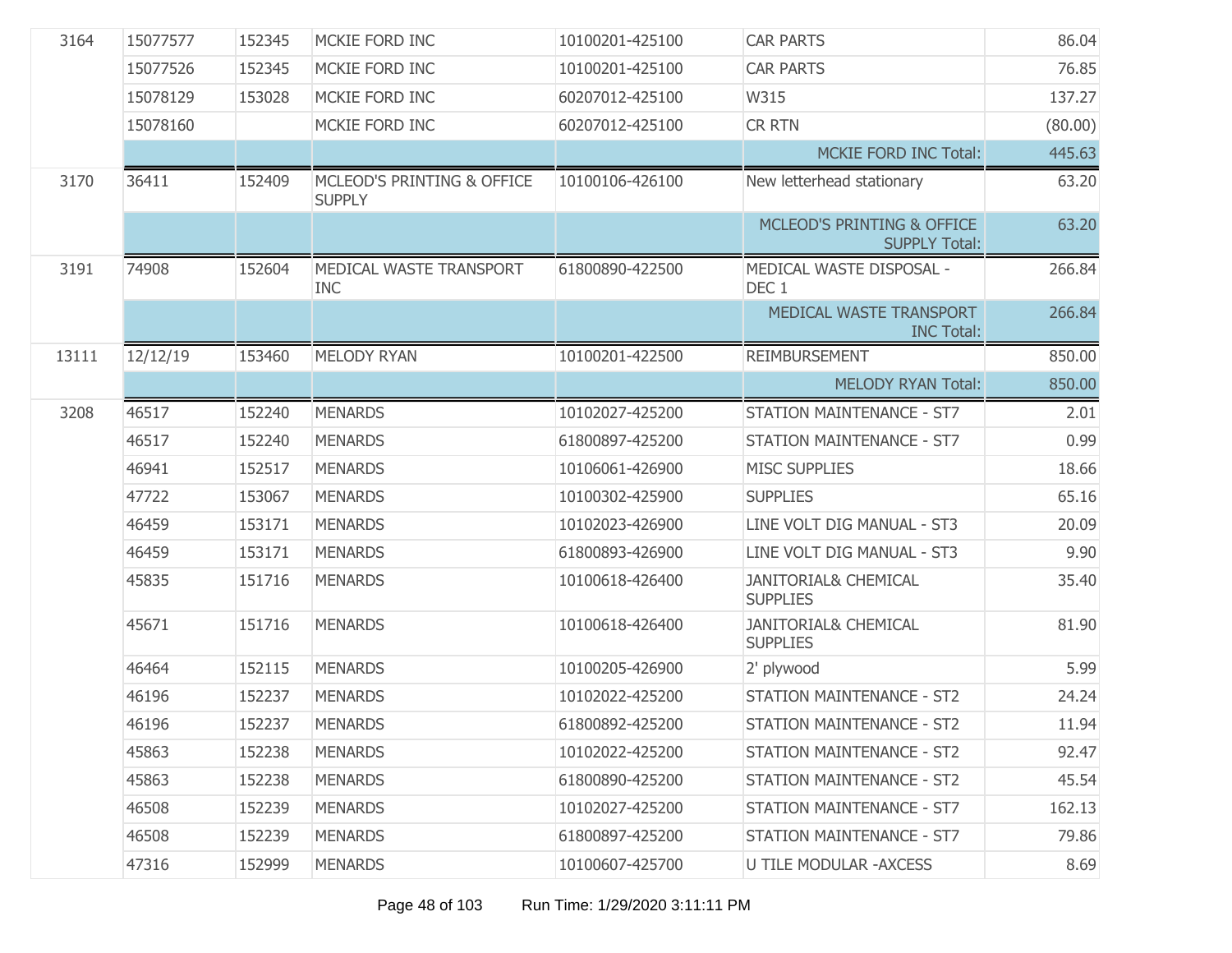| 3208  | 47316       | 152999 | <b>MENARDS</b>                          | 10100607-426500 | <b>U TILE MODULAR - AXCESS</b>                 | 12.18    |
|-------|-------------|--------|-----------------------------------------|-----------------|------------------------------------------------|----------|
|       | 47316       | 152999 | <b>MENARDS</b>                          | 10100607-426900 | <b>U TILE MODULAR - AXCESS</b>                 | 72.58    |
|       | 46461       | 152214 | <b>MENARDS</b>                          | 10100607-425900 | ORANGE PEEL SPRAY, DURACLN<br><b>INT</b>       | 130.85   |
|       | 45975       | 152577 | <b>MENARDS</b>                          | 60407072-426900 | MOUSE TRAPS AND DCON                           | 28.52    |
|       | 46458       | 152454 | <b>MENARDS</b>                          | 60407072-426500 | <b>TOOLS - ELECTRICAL</b>                      | 34.27    |
|       | 46940       | 152605 | <b>MENARDS</b>                          | 61800890-426900 | <b>EMS NON-DISPOSABLES</b>                     | 118.86   |
|       | 45866       | 152597 | <b>MENARDS</b>                          | 10102022-425200 | STATION MAINTENANCE - ST2                      | 31.57    |
|       | 45866       | 152597 | <b>MENARDS</b>                          | 61800892-425200 | STATION MAINTENANCE - ST2                      | 15.55    |
|       | 47209       | 152759 | <b>MENARDS</b>                          | 10100607-425200 | 1X6 CEDAR, NAILS                               | 263.94   |
|       | 47353       | 152853 | <b>MENARDS</b>                          | 60207014-426400 | AIR FRESHENER, PEGBOARD<br>HOOKS,              | 2.59     |
|       | 47353       | 152853 | <b>MENARDS</b>                          | 60207014-426900 | AIR FRESHENER, PEGBOARD<br>HOOKS,              | 29.88    |
|       | 46580       | 152280 | <b>MENARDS</b>                          | 60207013-425300 | CEILING DAMPER, CEILING<br><b>DIFFUS</b>       | 18.97    |
|       | 46358       | 152311 | <b>MENARDS</b>                          | 60207011-426900 | JSWTP RAIL: CORNER BRACES,<br>LO               | 18.71    |
|       | 47110       | 152646 | <b>MENARDS</b>                          | 60207011-425700 | MINERAL DEPOSIT REMOVER,<br><b>OUTLE</b>       | 13.02    |
|       | 47110       | 152646 | <b>MENARDS</b>                          | 60207011-426400 | MINERAL DEPOSIT REMOVER,<br><b>OUTLE</b>       | 20.00    |
|       | 47110       | 152646 | <b>MENARDS</b>                          | 60207011-426900 | MINERAL DEPOSIT REMOVER,<br><b>OUTLE</b>       | 21.96    |
|       | 46985       | 152787 | <b>MENARDS</b>                          | 10100301-426900 | <b>SUPPLIES</b>                                | 27.75    |
|       | 47208       | 152759 | <b>MENARDS</b>                          | 10100607-425200 | 1X6 CEDAR, NAILS                               | 75.55    |
|       |             |        |                                         |                 | <b>MENARDS Total:</b>                          | 1,601.72 |
| 12685 | 02/02-08/20 | 151864 | MICHELLE PAULSON                        | 10100201-427000 | Airline ticket for fingerprint                 | 368.39   |
|       |             |        |                                         |                 | MICHELLE PAULSON Total:                        | 368.39   |
| 13082 | 01/02/20    | 152045 | <b>MICKEY SNOOK</b>                     | 10100302-421100 | <b>CUSTOMER REPAIRS</b>                        | 189.27   |
|       |             |        |                                         |                 | <b>MICKEY SNOOK Total:</b>                     | 189.27   |
| 3243  | 103944      | 150960 | MIDCONTINENT TESTING LABS<br><b>INC</b> | 60407073-422500 | <b>LABORATORY TESTING -</b><br><b>DIGESTER</b> | 105.00   |
|       | 104403      | 152583 | MIDCONTINENT TESTING LABS<br><b>INC</b> | 60407073-422500 | TESTING - FUEL SPILL ON 8TH<br><b>ST</b>       | 153.00   |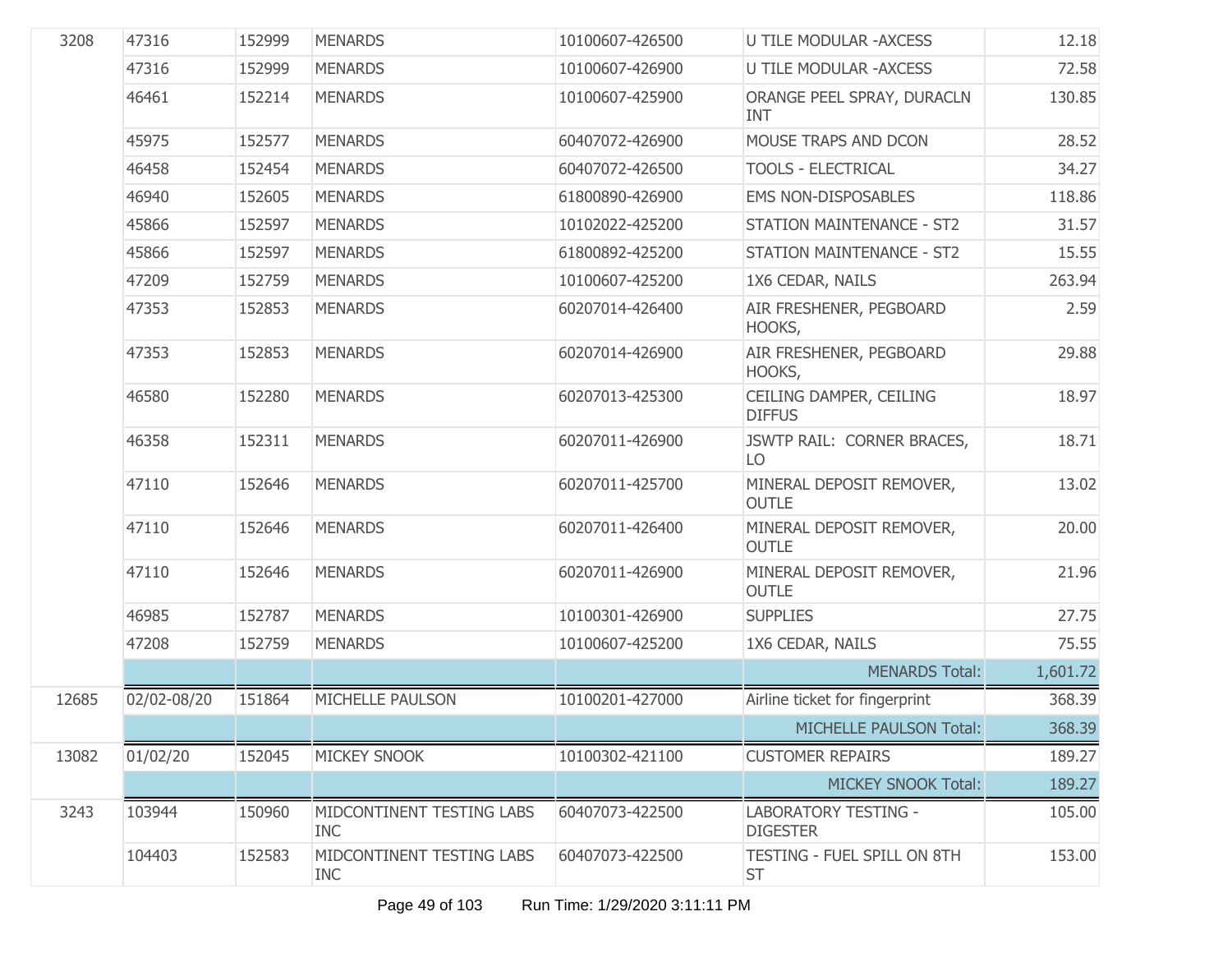| 3243  | 104360              | 152582 | MIDCONTINENT TESTING LABS<br><b>INC</b>   | 60407073-422500 | <b>TESTING - LOCAL LIMITS</b><br><b>SAMPLIN</b> | 1,292.00 |
|-------|---------------------|--------|-------------------------------------------|-----------------|-------------------------------------------------|----------|
|       | 103994              | 152581 | MIDCONTINENT TESTING LABS<br><b>INC</b>   | 60407073-422500 | TESTING IPT SCREEN 4TH QTR<br>201               | 1,337.12 |
|       | 104046              | 152813 | MIDCONTINENT TESTING LABS<br><b>INC</b>   | 10100612-422500 | WATER TESTING FOR dEC. 2019                     | 144.00   |
|       |                     |        |                                           |                 | MIDCONTINENT TESTING LABS<br><b>INC Total:</b>  | 3,031.12 |
| 11357 | 5449335             | 152594 | MIELE INC                                 | 60407073-426900 | LIQUID DETERGENT AND SALT                       | 709.00   |
|       |                     |        |                                           |                 | <b>MIELE INC Total:</b>                         | 709.00   |
| 3407  | 13610               | 151794 | NARTEC INC                                | 10100201-426100 | <b>TEST AMPULES</b>                             | 4,712.20 |
|       |                     |        |                                           |                 | <b>NARTEC INC Total:</b>                        | 4,712.20 |
| 10598 | 01/10/20            | 153190 | <b>NATHAN HOWER</b>                       | 61800890-427000 | PER DIEM: HOWER 1.10 SIOUX<br><b>FAL</b>        | 46.00    |
|       |                     |        |                                           |                 | <b>NATHAN HOWER Total:</b>                      | 46.00    |
| 3417  | 157876              | 151496 | NATIONAL LEAGUE OF CITIES                 | 10100101-429200 | ANNUAL NATIONAL LEAGUE OF<br><b>CITY</b>        | 5,669.00 |
|       |                     |        |                                           |                 | NATIONAL LEAGUE OF CITIES<br>Total:             | 5,669.00 |
| 3424  | 14512               | 152719 | <b>NATIVE SUN NEWS</b>                    | 10100706-423000 | DISPLAY AD FOR SECTION 5310<br>AP               | 264.00   |
|       |                     |        |                                           |                 | <b>NATIVE SUN NEWS Total:</b>                   | 264.00   |
| 3473  | 130489              | 153059 | <b>NEW ENGLAND SPORTS SALES</b>           | 10100603-426900 | <b>SCREW</b>                                    | 149.61   |
|       |                     |        |                                           |                 | <b>NEW ENGLAND SPORTS SALES</b><br>Total:       | 149.61   |
| 3482  | TRFINV018135 150144 |        | NEWMAN TRAFFIC SIGNS                      | 10100205-426900 | Signs and sign blanks                           | 9,827.40 |
|       |                     |        |                                           |                 | NEWMAN TRAFFIC SIGNS Total:                     | 9,827.40 |
| 12094 | 1135637             | 151946 | NEXCESS.NET                               | 10100204-422500 | <b>WEBSITE HOSTING</b>                          | 14.95    |
|       |                     |        |                                           |                 | <b>NEXCESS.NET Total:</b>                       | 14.95    |
| 10597 | 18442RC             | 152786 | <b>NORTH CENTRAL</b><br>INTERNATIONAL INC | 10100301-425100 | UNIT S016                                       | 174.89   |
|       | 101444              | 151711 | <b>NORTH CENTRAL</b><br>INTERNATIONAL INC | 10100618-425100 | <b>BUS REPAIRS</b>                              | 383.12   |
|       | 101452              | 151711 | <b>NORTH CENTRAL</b><br>INTERNATIONAL INC | 10100618-425100 | <b>BUS REPAIRS</b>                              | 154.04   |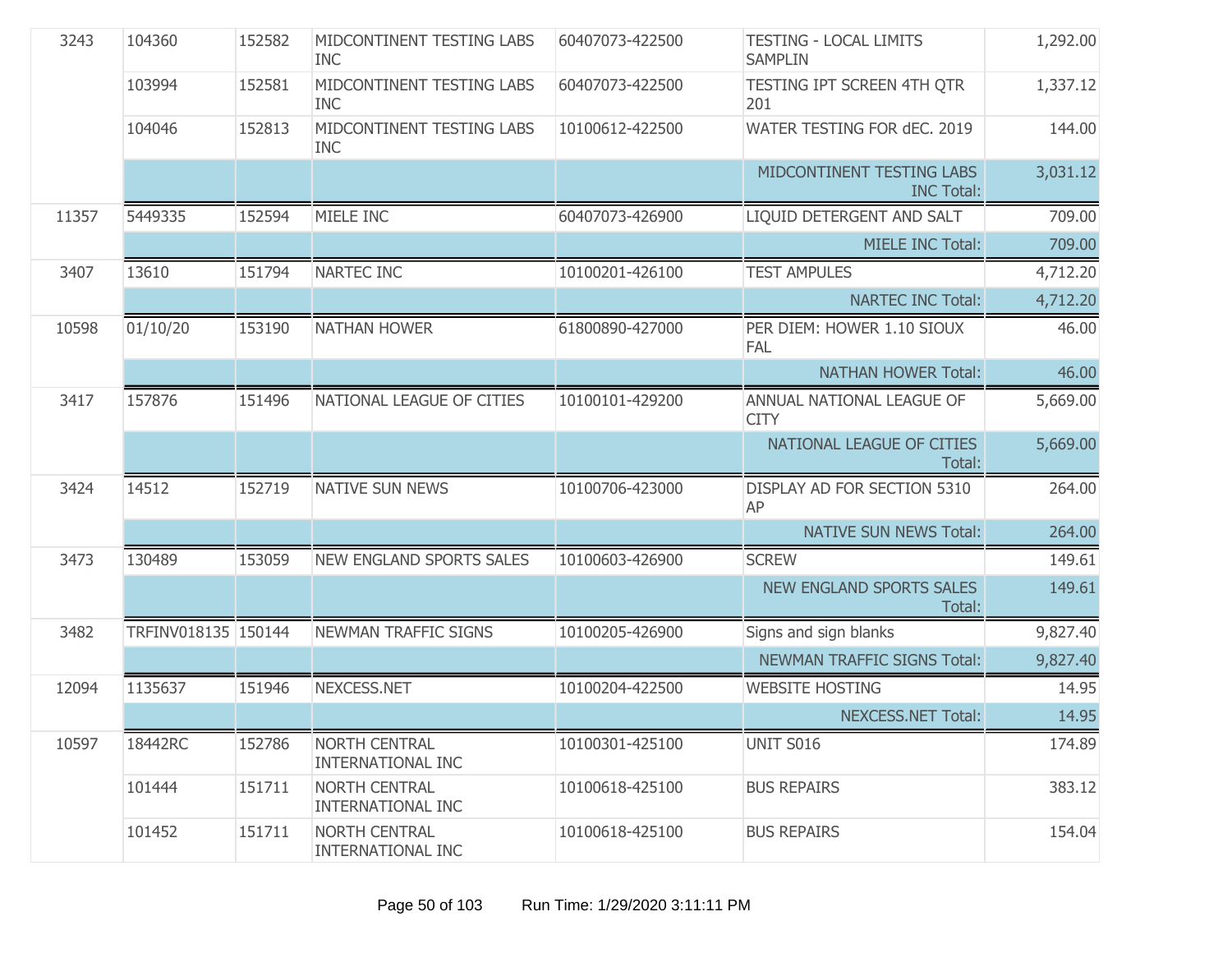| 10597 | 101446      | 151711 | <b>NORTH CENTRAL</b><br><b>INTERNATIONAL INC</b> | 10100618-425100 | <b>BUS REPAIRS</b>                                      | 16.24    |
|-------|-------------|--------|--------------------------------------------------|-----------------|---------------------------------------------------------|----------|
|       | 101440      | 151711 | <b>NORTH CENTRAL</b><br><b>INTERNATIONAL INC</b> | 10100618-425100 | <b>BUS REPAIRS</b>                                      | 648.38   |
|       | 101458      | 151711 | <b>NORTH CENTRAL</b><br><b>INTERNATIONAL INC</b> | 10100618-425100 | <b>BUS REPAIRS</b>                                      | 311.90   |
|       | 18220RC     | 151920 | <b>NORTH CENTRAL</b><br><b>INTERNATIONAL INC</b> | 10100301-425100 | <b>UNIT S068</b>                                        | 58.13    |
|       |             |        |                                                  |                 | <b>NORTH CENTRAL</b><br><b>INTERNATIONAL INC Total:</b> | 1,746.70 |
| 3517  | 011447      | 152081 | NORTH CENTRAL SUPPLY INC                         | 10106061-426900 | <b>MISC SUPPLIES</b>                                    | 6.00     |
|       |             |        |                                                  |                 | NORTH CENTRAL SUPPLY INC<br>Total:                      | 6.00     |
| 3525  | 18463       | 152051 | NORTHERN TRUCK EQUIPMENT<br><b>CORP</b>          | 10100302-425100 | UNIT S018                                               | 1,385.00 |
|       | 18571       | 152201 | NORTHERN TRUCK EQUIPMENT<br><b>CORP</b>          | 10100860-425300 | <b>SPRING</b>                                           | 42.50    |
|       | 18585       | 152288 | NORTHERN TRUCK EQUIPMENT<br><b>CORP</b>          | 10100301-425900 | <b>SUPPLIES</b>                                         | 191.00   |
|       |             |        |                                                  |                 | NORTHERN TRUCK EQUIPMENT<br><b>CORP Total:</b>          | 1,618.50 |
| 3530  | 1287339     | 152215 | NORTHWEST PIPE FITTINGS INC                      | 10100607-425500 | PLUMBING SUPPLIES - LACROIX                             | 68.49    |
|       | 1287660     | 152287 | NORTHWEST PIPE FITTINGS INC                      | 10100301-425900 | <b>REPAIR</b>                                           | 660.22   |
|       | 1287576     | 152266 | NORTHWEST PIPE FITTINGS INC                      | 60207012-425500 | 1912 MONTE VISTA DR                                     | 200.34   |
|       | 1287557     | 152046 | NORTHWEST PIPE FITTINGS INC                      | 10100302-426900 | <b>SUPPLIES</b>                                         | 132.69   |
|       | 1288433     | 152917 | NORTHWEST PIPE FITTINGS INC                      | 60207012-425500 | 1" COPPER COMPRESSOR                                    | 265.70   |
|       | 1287730     | 152277 | NORTHWEST PIPE FITTINGS INC                      | 60207011-425300 | DEERFIELD: PARTS FOR AIR<br><b>RELIE</b>                | 44.57    |
|       |             |        |                                                  |                 | NORTHWEST PIPE FITTINGS INC<br>Total:                   | 1,372.01 |
| 3535  | IN-142371   | 151848 | <b>NOVAVISION</b>                                | 10100201-426100 | <b>INTEGRITY SEALS</b>                                  | 539.80   |
|       |             |        |                                                  |                 | <b>NOVAVISION Total:</b>                                | 539.80   |
| 6586  | RC000135654 | 151931 | OFFICE PRIDE BILLING SERVICES 10100711-426400    |                 | JAN, 2020 - JANITORIAL SERVICE                          | 67.50    |
|       | RC000135654 | 151931 | OFFICE PRIDE BILLING SERVICES 10100714-426400    |                 | JAN, 2020 - JANITORIAL SERVICE                          | 67.50    |
|       |             |        |                                                  |                 | <b>DEFICE PRIDE BILLING SERVICES</b><br>Total:          | 135.00   |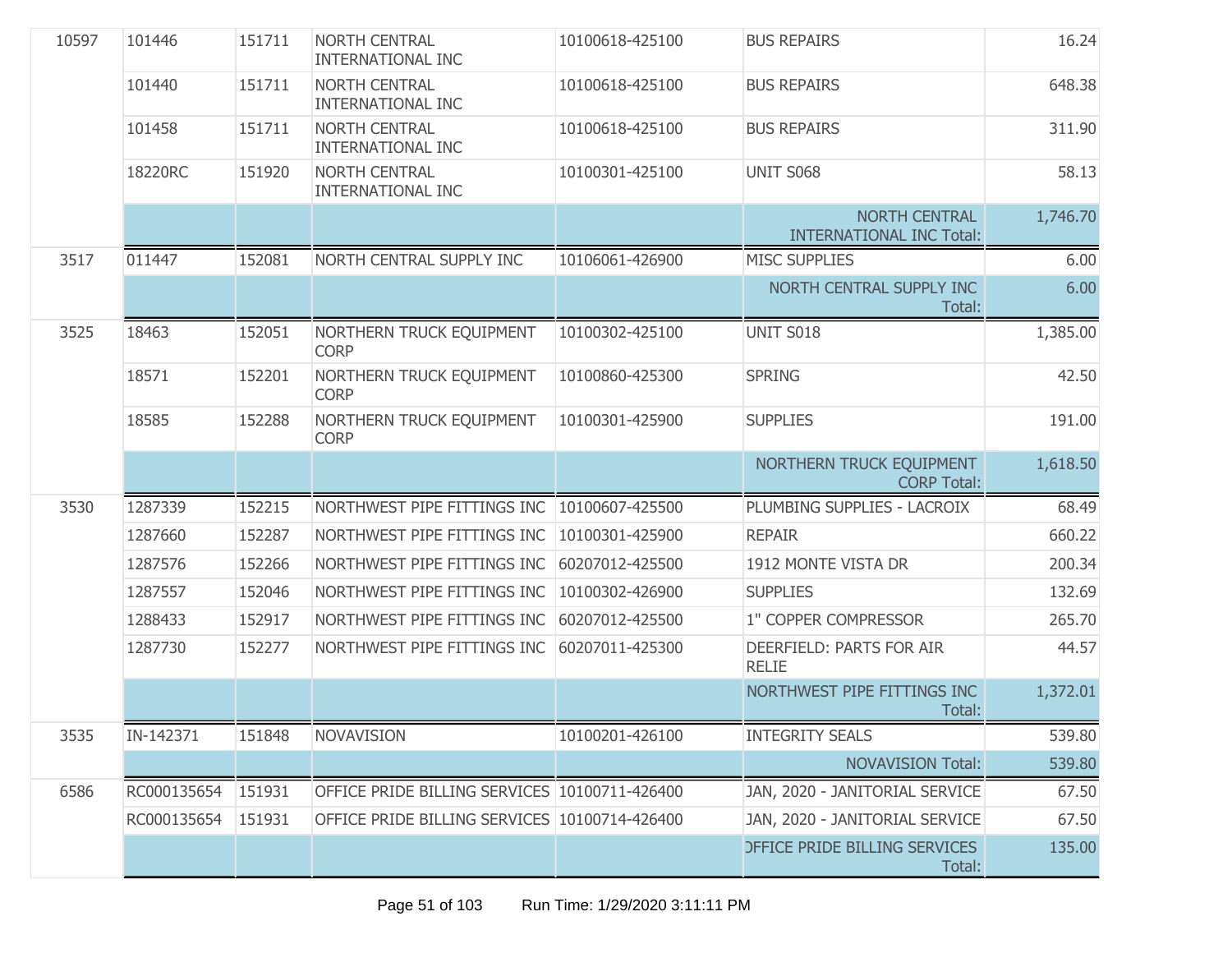| 3588  | 94169       | 152738 | <b>OLSON TOWING</b>                           | 10100201-422500 | TOW CR#19-217414                                   | 125.00   |
|-------|-------------|--------|-----------------------------------------------|-----------------|----------------------------------------------------|----------|
|       |             |        |                                               |                 | <b>OLSON TOWING Total:</b>                         | 125.00   |
| 3594  | 160101      | 153057 | <b>OLSON'S PEST</b>                           | 10100612-422500 | <b>BI MONTHLY SERVICE</b>                          | 85.00    |
|       | 159976      | 153058 | <b>OLSON'S PEST</b>                           | 10100603-422500 | <b>BI-MONTHLY SERVICE</b>                          | 85.00    |
|       |             |        |                                               |                 | <b>OLSON'S PEST Total:</b>                         | 170.00   |
| 3604  | 1550-214133 | 152785 | O'REILLY AUTO PARTS                           | 10100305-425100 | UNIT S017                                          | 101.35   |
|       |             |        |                                               |                 | <b>O'REILLY AUTO PARTS Total:</b>                  | 101.35   |
| 11668 | 3037        | 153197 | OVERHEAD DOOR OF RAPID CITY 10102021-425200   |                 | <b>STEM ROLLERS - ST1</b>                          | 56.44    |
|       | 3037        | 153197 | OVERHEAD DOOR OF RAPID CITY 61800891-425200   |                 | <b>STEM ROLLERS - ST1</b>                          | 27.80    |
|       |             |        |                                               |                 | <b>OVERHEAD DOOR OF RAPID CITY</b><br>Total:       | 84.24    |
| 3625  | 7084893     | 152784 | PACIFIC STEEL & RECYCLING INC 10100302-426900 |                 | <b>SUPPLIES</b>                                    | 326.07   |
|       | 7085861     | 152784 | PACIFIC STEEL & RECYCLING INC 10100302-426900 |                 | <b>SUPPLIES</b>                                    | 312.08   |
|       | 7090569     | 152760 | PACIFIC STEEL & RECYCLING INC 10100607-425900 |                 | 5/16' 48X96 PLATE BENCH TOPS                       | 917.66   |
|       | 7087771     | 152461 | PACIFIC STEEL & RECYCLING INC 61507103-425300 |                 | <b>ANGLE</b>                                       | 346.76   |
|       |             |        |                                               |                 | <b>PACIFIC STEEL &amp; RECYCLING INC</b><br>Total: | 1,902.57 |
| 3660  | 25068       | 151939 | PARKWAY CAR WASH INC                          | 10100204-425100 | <b>CAR WASHES</b>                                  | 51.50    |
|       | 25060       | 152774 | PARKWAY CAR WASH INC                          | 10100108-425100 | PARKWAY CAR WASH                                   | 40.50    |
|       |             |        |                                               |                 | PARKWAY CAR WASH INC Total:                        | 92.00    |
| 3690  | 119367448   | 152420 | PEAK-RYZEX INC                                | 60207014-425300 | JAN 2020: PRESSURE SEALER<br><b>MAIN</b>           | 35.34    |
|       | 119367448   | 152420 | PEAK-RYZEX INC                                | 60407072-425300 | JAN 2020: PRESSURE SEALER<br><b>MAIN</b>           | 35.33    |
|       | 119367448   | 152420 | PEAK-RYZEX INC                                | 61207101-425300 | JAN 2020: PRESSURE SEALER<br><b>MAIN</b>           | 35.33    |
|       |             |        |                                               |                 | PEAK-RYZEX INC Total:                              | 106.00   |
| 3601  | 01/07/20    | 152354 | PENNINGTON COUNTY                             | 10100201-422500 | FORENSIC EXAMINER KAUFMAN                          | 6,479.38 |
|       |             |        |                                               |                 | PENNINGTON COUNTY Total:                           | 6,479.38 |
| 6485  | 10665       | 152888 | PERENNIAL ENERGY INC                          | 61507102-425300 | <b>INSULATION, STUD &amp; WASHER</b>               | 607.54   |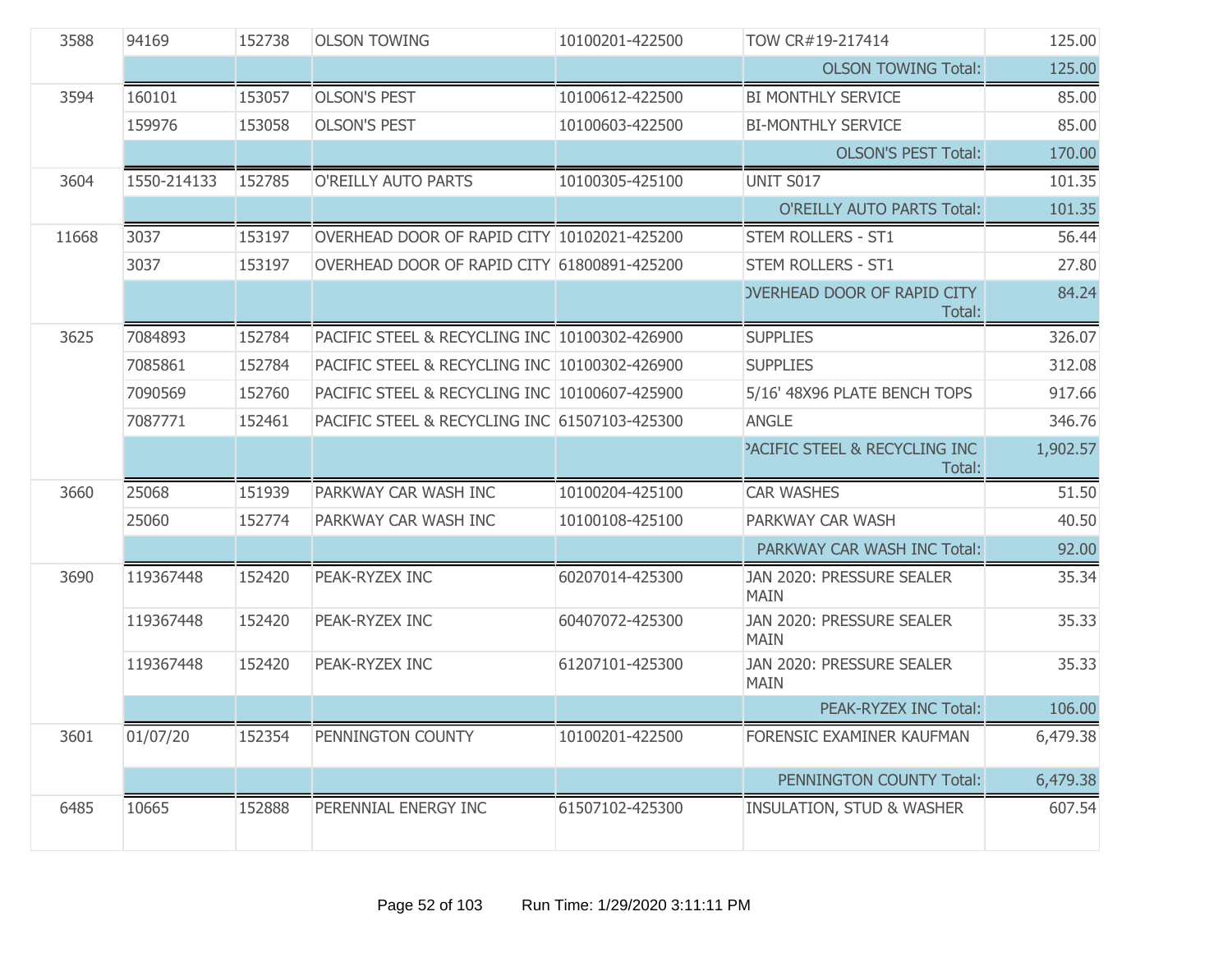| 6485  |                     |        |                                 |                 | PERENNIAL ENERGY INC Total:                    | 607.54   |
|-------|---------------------|--------|---------------------------------|-----------------|------------------------------------------------|----------|
| 2928  | 20POS/001368 152744 |        | PETE LIEN & SONS INC            | 60907401-425500 | RIP RAP ROCK FOR IDLEHURST<br><b>DRA</b>       | 374.07   |
|       | 20POS/001399 152744 |        | PETE LIEN & SONS INC            | 60907401-425500 | RIP RAP ROCK FOR IDLEHURST<br><b>DRA</b>       | 365.56   |
|       |                     |        |                                 |                 | PETE LIEN & SONS INC Total:                    | 739.63   |
| 5474  | CIUS-<br>20002047   | 152353 | PHENOMENEX INC                  | 10100201-426100 | <b>BLOOD LAB SUPPLIES</b>                      | 1,757.95 |
|       |                     |        |                                 |                 | PHENOMENEX INC Total:                          | 1,757.95 |
| 11706 | 29029               | 152644 | PHYSICIANS CLAIMS COMPANY       | 61808900-422500 | <b>BILLING CLAIMS OUTSOURCED</b><br><b>FOR</b> | 2,606.48 |
|       |                     |        |                                 |                 | PHYSICIANS CLAIMS COMPANY<br>Total:            | 2,606.48 |
| 10702 | 210                 | 152328 | PHYSIO WORKS PROF LLC           | 10100201-422500 | <b>INJURY PREVENTION</b>                       | 2,817.50 |
|       |                     |        |                                 |                 | PHYSIO WORKS PROF LLC Total:                   | 2,817.50 |
| 5497  | 12/31/19            |        | <b>PIONEER BANK &amp; TRUST</b> | 10100601-453000 | <b>CREDIT CARD FEES</b>                        | 590.10   |
|       | 12/31/19            |        | PIONEER BANK & TRUST            | 10100603-453000 | <b>CREDIT CARD FEES</b>                        | 590.10   |
|       | 12/31/19            |        | PIONEER BANK & TRUST            | 10100612-453000 | <b>CREDIT CARD FEES</b>                        | 590.10   |
|       | 12/31/19            |        | PIONEER BANK & TRUST            | 10100607-453000 | <b>CREDIT CARD FEES</b>                        | 196.69   |
|       | 12/31/19            |        | PIONEER BANK & TRUST            | 61800890-453000 | <b>CREDIT CARD FEES</b>                        | 225.87   |
|       | 12/31/19            |        | PIONEER BANK & TRUST            | 60602074-453000 | <b>CREDIT CARD FEES</b>                        | 65.20    |
|       | 12/31/19            |        | PIONEER BANK & TRUST            | 10100204-453000 | <b>CREDIT CARD FEES</b>                        | 142.86   |
|       | 12/31/19            |        | PIONEER BANK & TRUST            | 10100609-453000 | <b>CREDIT CARD FEES</b>                        | 93.77    |
|       | 12/31/19            |        | PIONEER BANK & TRUST            | 10100201-453000 | <b>CREDIT CARD FEES</b>                        | 43.35    |
|       | 12/31/19            |        | PIONEER BANK & TRUST            | 61507102-453000 | <b>CREDIT CARD FEES</b>                        | 1,397.60 |
|       | 12/31/19            |        | PIONEER BANK & TRUST            | 10100618-453000 | <b>CREDIT CARD FEES</b>                        | 107.77   |
|       | 12/31/2019          |        | PIONEER BANK & TRUST            | 60207014-453000 | <b>CREDIT CARD FEES</b>                        | 5,550.17 |
|       | 12/31/2019          |        | PIONEER BANK & TRUST            | 60407072-453000 | <b>CREDIT CARD FEES</b>                        | 5,550.16 |
|       | 12/31/2019          |        | PIONEER BANK & TRUST            | 61207101-453000 | <b>CREDIT CARD FEES</b>                        | 1,850.05 |
|       | 12/31/2019          |        | PIONEER BANK & TRUST            | 61507102-453000 | <b>CREDIT CARD FEES</b>                        | 1,850.05 |
|       | 12/31/2019          |        | PIONEER BANK & TRUST            | 61507103-453000 | <b>CREDIT CARD FEES</b>                        | 1,850.05 |
|       | 12/31/2019          |        | PIONEER BANK & TRUST            | 10100204-453000 | <b>CREDIT CARD FEES</b>                        | 2,159.55 |
|       | 12/31/2019          |        | PIONEER BANK & TRUST            | 61000870-453000 | <b>CREDIT CARD FEES</b>                        | 184.56   |

Page 53 of 103 Run Time: 1/29/2020 3:11:11 PM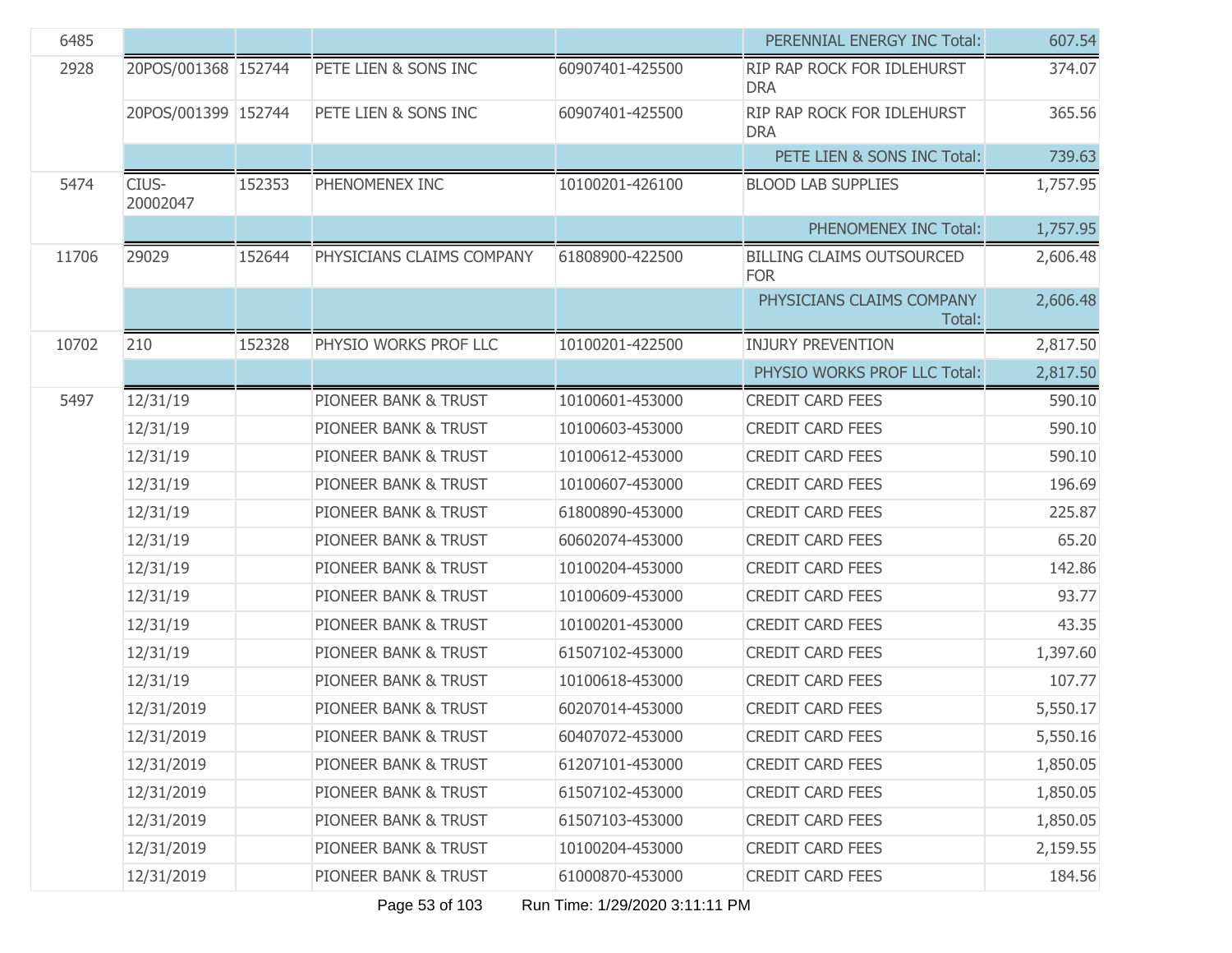| 5497  | 12/31/2019 |        | PIONEER BANK & TRUST | 25300761-453000 | <b>CREDIT CARD FEES</b>                  | 71.71     |
|-------|------------|--------|----------------------|-----------------|------------------------------------------|-----------|
|       | 12/31/2019 |        | PIONEER BANK & TRUST | 60407072-453000 | <b>CREDIT CARD FEES</b>                  | 12.46     |
|       | 12/31/2019 |        | PIONEER BANK & TRUST | 26000927-453000 | <b>CREDIT CARD FEES</b>                  | 14.78     |
|       | 12/31/2019 |        | PIONEER BANK & TRUST | 61507102-453000 | <b>CREDIT CARD FEES</b>                  | 3.94      |
|       | 12-31-19   |        | PIONEER BANK & TRUST | 61300604-453000 | <b>CREDIT CARD FEES</b>                  | 3,478.72  |
|       | 12-31-19   |        | PIONEER BANK & TRUST | 61400605-453000 | <b>CREDIT CARD FEES</b>                  | 305.40    |
|       | 10/02/19   | 152162 | PIONEER BANK & TRUST | 10106022-422500 | ANNUAL POSTAGE METER FEE                 | 50.00     |
|       |            |        |                      |                 | PIONEER BANK & TRUST Total:              | 26,975.01 |
| 3704  | E 46598    | 153005 | PONDEROSA SPORTSWEAR | 10100860-422500 | <b>EMBROIDERY</b>                        | 9.66      |
|       | E 46630    | 152988 | PONDEROSA SPORTSWEAR | 60407071-426300 | EMBROIDERY NAME/LOGO ON<br><b>EMPLOY</b> | 19.30     |
|       |            |        |                      |                 | PONDEROSA SPORTSWEAR Total:              | 28.96     |
| 3722  | 195518     | 152456 | POWER HOUSE HONDA    | 60907401-425300 | CHAINSAW CHAIN, FILES, OIL               | 21.95     |
|       | 195518     | 152456 | POWER HOUSE HONDA    | 60907401-426200 | CHAINSAW CHAIN, FILES, OIL               | 10.99     |
|       | 195518     | 152456 | POWER HOUSE HONDA    | 60907401-426500 | CHAINSAW CHAIN, FILES, OIL               | 13.47     |
|       | 195483     | 152202 | POWER HOUSE HONDA    | 10100860-425300 | PICKUP BODY, SPOOL INSERT,<br>COV        | 243.49    |
|       |            |        |                      |                 | POWER HOUSE HONDA Total:                 | 289.90    |
| 11354 | 404706     | 153196 | PRAIRIE AUTO PARTS   | 61800893-425100 | OIL & AIR FILTER - MED3                  | 41.33     |
|       | 858218     |        | PRAIRIE AUTO PARTS   | 10100607-425100 | <b>CR RTN BRAKE PAD</b>                  | (66.57)   |
|       | 400934     | 151863 | PRAIRIE AUTO PARTS   | 10100201-425100 | <b>CAR PARTS</b>                         | 97.03     |
|       | 399533     | 151863 | PRAIRIE AUTO PARTS   | 10100201-425100 | <b>CAR PARTS</b>                         | 17.07     |
|       | 404518     | 152746 | PRAIRIE AUTO PARTS   | 60407071-426900 | WIRE ENDS FOR W895 & SHOP<br><b>USE</b>  | 29.49     |
|       | 861032     | 152761 | PRAIRIE AUTO PARTS   | 10100607-425100 | BATTERY, SUPERGLUE #47                   | 306.70    |
|       | 860390     | 152761 | PRAIRIE AUTO PARTS   | 10100607-425100 | BATTERY, SUPERGLUE #47                   | 65.70     |
|       | 859688     | 152761 | PRAIRIE AUTO PARTS   | 10100607-425100 | BATTERY, SUPERGLUE #47                   | 21.75     |
|       | 860381     | 152761 | PRAIRIE AUTO PARTS   | 10100607-425100 | BATTERY, SUPERGLUE #47                   | 26.66     |
|       | 399660     | 152295 | PRAIRIE AUTO PARTS   | 60207014-425100 | UNIT #312: WIPER BLADES                  | 25.66     |
|       | 403908     | 152493 | PRAIRIE AUTO PARTS   | 60207012-426900 | W19-303                                  | 19.90     |
|       | 860294     | 153001 | PRAIRIE AUTO PARTS   | 10100607-425300 | <b>SHOP STOCK</b>                        | 91.38     |
|       | 403405     | 152444 | PRAIRIE AUTO PARTS   | 60407071-425100 | FUSES FOR W895, TRUCK                    | 27.46     |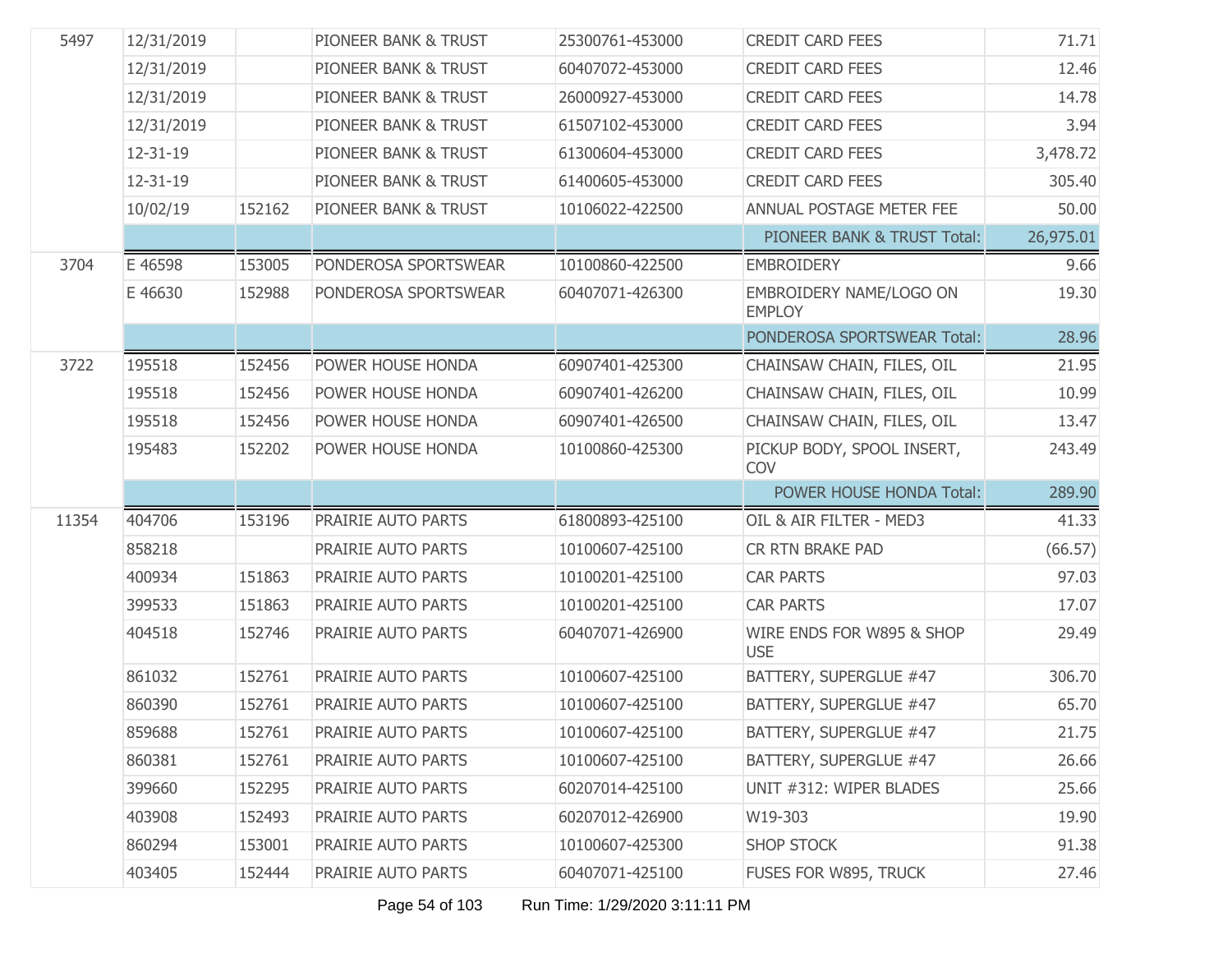| 11354 | 403158 | 152172 | PRAIRIE AUTO PARTS        | 60407071-426200 | ROOT CUTTING OIL                         | 6.48    |
|-------|--------|--------|---------------------------|-----------------|------------------------------------------|---------|
|       | 859595 | 152642 | PRAIRIE AUTO PARTS        | 10500115-425100 | <b>BRAKE PADS - HAZ MITIGATION</b>       | 49.37   |
|       | 860133 |        | PRAIRIE AUTO PARTS        | 10500115-425100 | CR RTN DISC PAD                          | (49.37) |
|       | 401188 | 152344 | PRAIRIE AUTO PARTS        | 10100201-425100 | <b>CAR PARTS</b>                         | 11.71   |
|       | 400719 | 152344 | PRAIRIE AUTO PARTS        | 10100201-425100 | <b>CAR PARTS</b>                         | 20.23   |
|       | 860012 | 152203 | PRAIRIE AUTO PARTS        | 10100860-425300 | <b>WIPER BLADE</b>                       | 8.82    |
|       | 860179 | 152221 | PRAIRIE AUTO PARTS        | 10100607-425100 | 22" TRICO FORCE                          | 74.20   |
|       | 403767 | 152317 | PRAIRIE AUTO PARTS        | 60207012-426900 | W19-303                                  | 35.00   |
|       | 403945 | 152490 | PRAIRIE AUTO PARTS        | 60207012-425100 | W350 GAS CAP                             | 13.11   |
|       | 402635 | 152608 | PRAIRIE AUTO PARTS        | 61800895-425100 | OIL & AIR FILTER - MED5                  | 41.33   |
|       | 402331 | 152607 | PRAIRIE AUTO PARTS        | 61800897-425100 | <b>REAR BRAKE - MED7</b>                 | 77.75   |
|       | 402299 | 152606 | PRAIRIE AUTO PARTS        | 61800897-425100 | OIL & AIR FILTER - MED7                  | 41.33   |
|       | 400767 | 152262 | PRAIRIE AUTO PARTS        | 10100618-426900 | MISC. SUPPLIES AND MATERIALS             | 5.56    |
|       | 401662 | 152340 | PRAIRIE AUTO PARTS        | 10100201-425100 | <b>WIPER BLADES UNIT 145</b>             | 54.98   |
|       | 401549 | 152344 | PRAIRIE AUTO PARTS        | 10100201-425100 | <b>CAR PARTS</b>                         | 17.07   |
|       | 402398 | 152648 | PRAIRIE AUTO PARTS        | 10100302-425300 | <b>UNITS</b>                             | 48.97   |
|       | 402325 | 152648 | PRAIRIE AUTO PARTS        | 10100302-425100 | <b>UNITS</b>                             | 5.98    |
|       | 402519 | 152626 | PRAIRIE AUTO PARTS        | 10100202-426200 | <b>ANTIFREEZE - SHOP</b>                 | 46.19   |
|       | 402519 | 152626 | PRAIRIE AUTO PARTS        | 61800890-426200 | <b>ANTIFREEZE - SHOP</b>                 | 22.75   |
|       | 403310 | 152628 | PRAIRIE AUTO PARTS        | 10100202-425100 | EXTENSION - E6 / JUNCTION<br><b>BLOC</b> | 24.83   |
|       | 403310 | 152628 | PRAIRIE AUTO PARTS        | 10102026-425100 | EXTENSION - E6 / JUNCTION<br><b>BLOC</b> | 14.71   |
|       | 402626 | 152610 | PRAIRIE AUTO PARTS        | 61800891-425100 | OIL FILTER - MED1                        | 3.40    |
|       | 402700 | 152609 | PRAIRIE AUTO PARTS        | 61800894-425100 | OIL & AIR FILTER - MED14                 | 20.56   |
|       | 402756 | 152648 | <b>PRAIRIE AUTO PARTS</b> | 10100401-425100 | <b>UNITS</b>                             | 170.42  |
|       | 859489 | 152648 | PRAIRIE AUTO PARTS        | 10100302-425100 | <b>UNITS</b>                             | 13.63   |
|       | 402428 | 152648 | PRAIRIE AUTO PARTS        | 10100302-425100 | <b>UNITS</b>                             | 5.28    |
|       | 400988 | 152648 | PRAIRIE AUTO PARTS        | 10100302-425300 | <b>UNITS</b>                             | 45.56   |
|       | 401118 | 152648 | PRAIRIE AUTO PARTS        | 10100302-425100 | <b>UNITS</b>                             | 18.33   |
|       | 402965 | 152648 | PRAIRIE AUTO PARTS        | 10100302-425300 | <b>UNITS</b>                             | 11.19   |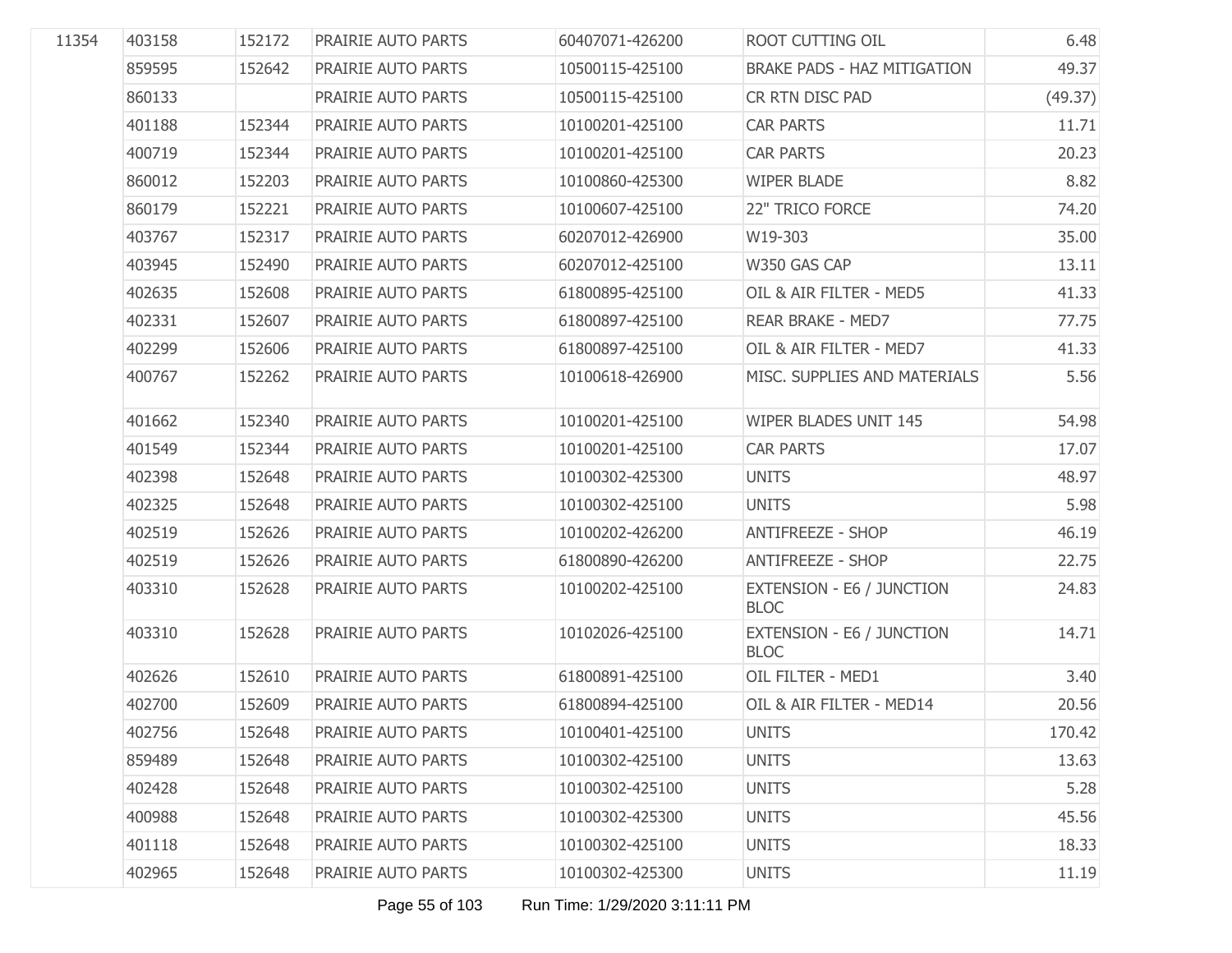| 11354 | 400070 | 152098 | PRAIRIE AUTO PARTS                         | 10100301-425100 | <b>UNITS</b>                                  | 5.48     |
|-------|--------|--------|--------------------------------------------|-----------------|-----------------------------------------------|----------|
|       | 403396 | 152648 | PRAIRIE AUTO PARTS                         | 10100301-426200 | <b>UNITS</b>                                  | 11.95    |
|       | 403413 | 152648 | PRAIRIE AUTO PARTS                         | 10100301-425100 | <b>UNITS</b>                                  | 8.78     |
|       | 401542 | 152648 | PRAIRIE AUTO PARTS                         | 10100301-425100 | <b>UNITS</b>                                  | 34.77    |
|       | 402633 | 152648 | PRAIRIE AUTO PARTS                         | 10100305-425100 | <b>UNITS</b>                                  | 28.35    |
|       | 402995 | 152648 | PRAIRIE AUTO PARTS                         | 10100401-425100 | <b>UNITS</b>                                  | 7.98     |
|       | 399923 | 152098 | PRAIRIE AUTO PARTS                         | 10100302-425300 | <b>UNITS</b>                                  | 6.98     |
|       | 399820 | 152098 | PRAIRIE AUTO PARTS                         | 10100302-425300 | <b>UNITS</b>                                  | 35.50    |
|       | 399971 | 152098 | PRAIRIE AUTO PARTS                         | 10100302-425100 | <b>UNITS</b>                                  | 10.71    |
|       | 400924 | 152099 | PRAIRIE AUTO PARTS                         | 10100305-425900 | <b>SHOP HOIST</b>                             | 45.56    |
|       | 400317 | 152098 | PRAIRIE AUTO PARTS                         | 10100301-425100 | <b>UNITS</b>                                  | 12.30    |
|       | 400598 | 152098 | PRAIRIE AUTO PARTS                         | 10100301-425100 | <b>UNITS</b>                                  | 15.37    |
|       | 393978 | 151914 | PRAIRIE AUTO PARTS                         | 10100301-425100 | <b>UNIT S022</b>                              | 12.30    |
|       | 399957 | 152098 | PRAIRIE AUTO PARTS                         | 10100305-425100 | <b>UNITS</b>                                  | 22.42    |
|       | 400013 | 152098 | PRAIRIE AUTO PARTS                         | 10100305-425100 | <b>UNITS</b>                                  | 299.30   |
|       | 400099 | 152098 | PRAIRIE AUTO PARTS                         | 10100301-425100 | <b>UNITS</b>                                  | 16.72    |
|       | 399453 | 152098 | PRAIRIE AUTO PARTS                         | 10100302-425300 | <b>UNITS</b>                                  | 96.99    |
|       | 398688 | 152098 | PRAIRIE AUTO PARTS                         | 10100302-425300 | <b>UNITS</b>                                  | 49.00    |
|       |        |        |                                            |                 | PRAIRIE AUTO PARTS Total:                     | 2,283.39 |
| 3750  | 68747  | 152654 | PRINT MARK-ET                              | 60207013-426100 | NOTARY SEAL, COMMISSION<br><b>EXPIRE</b>      | 33.95    |
|       | 68829  | 152654 | PRINT MARK-ET                              | 60207013-426100 | NOTARY SEAL, COMMISSION<br><b>EXPIRE</b>      | 22.00    |
|       |        |        |                                            |                 | PRINT MARK-ET Total:                          | 55.95    |
| 6215  | 4683   | 153084 | PROFESSIONAL METAL WORKS<br>LLC            | 10100202-425100 | CNC CUT 2 DOORS - BRUSH<br><b>TRUCK</b>       | 40.00    |
|       |        |        |                                            |                 | PROFESSIONAL METAL WORKS<br><b>LLC</b> Total: | 40.00    |
| 3761  | 374383 | 152561 | PROMOTION PHYSICAL THERAPY 61507103-422500 |                 | 108290 PRE EMPLOYMENT<br><b>SCREEN</b>        | 60.00    |
|       | 374310 | 152562 | PROMOTION PHYSICAL THERAPY 61507103-422500 |                 | 111646 PRE-EMPLOYMENT<br><b>SCREEN</b>        | 60.00    |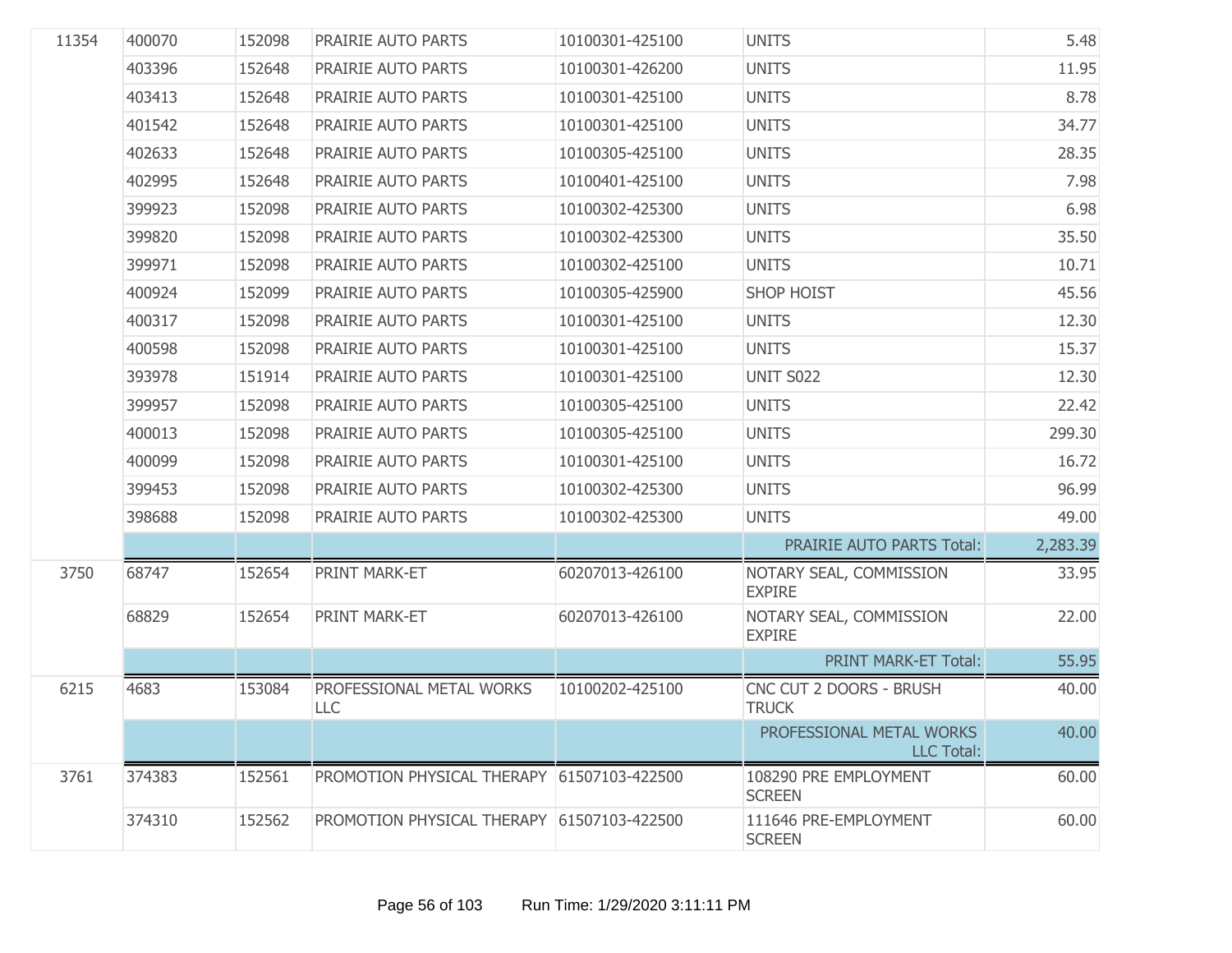| 3761  |            |        |                                            |                 | PROMOTION PHYSICAL THERAPY<br>Total:              | 120.00 |
|-------|------------|--------|--------------------------------------------|-----------------|---------------------------------------------------|--------|
| 3809  | 19-291     | 153056 | <b>RABE ELEVATOR</b>                       | 10100612-425300 | <b>QUARTERLY ELEVATOR SERVICE</b>                 | 198.78 |
|       |            |        |                                            |                 | <b>RABE ELEVATOR Total:</b>                       | 198.78 |
| 13036 | 88209      | 152484 | RADISSON HOTEL-BISMARCK                    | 61507102-427000 | ROTH, DAN ND CONFERENCE<br><b>ROOM</b>            | 279.18 |
|       | 88218      | 152485 | RADISSON HOTEL-BISMARCK                    | 61507102-427000 | BARBER, JEFF ND CONFERENCE<br><b>ROO</b>          | 279.18 |
|       |            |        |                                            |                 | RADISSON HOTEL-BISMARCK<br>Total:                 | 558.36 |
| 3848  | 3600051571 | 151820 | RAPID CITY AREA SCHOOL DIST<br>$51 - 4$    | 10100601-422500 | <b>CUSTODIAN OVERTIME RATE AT</b><br><b>WES</b>   | 690.00 |
|       | 3600051553 | 151712 | RAPID CITY AREA SCHOOL DIST<br>$51 - 4$    | 10100618-422500 | PROFESSIONALS SERVICES                            | 22.75  |
|       |            |        |                                            |                 | RAPID CITY AREA SCHOOL DIST<br><b>51-4 Total:</b> | 712.75 |
| 12750 | 2712839    | 153088 | RAPID CITY HARDWARE                        | 10100202-425200 | WALL PROJECT @ COLD<br><b>STORAGE</b>             | 2.16   |
|       | 2712839    | 153088 | RAPID CITY HARDWARE                        | 10100202-426500 | WALL PROJECT @ COLD<br><b>STORAGE</b>             | 3.14   |
|       | 2709794    | 153085 | RAPID CITY HARDWARE                        | 10102023-426900 | TAPE REPLACEMENT - B 6-3                          | 5.39   |
|       | 2710875    | 152275 | RAPID CITY HARDWARE                        | 60207014-426310 | ICE CLEATS, ANTI-SKID PADS                        | 71.96  |
|       |            |        |                                            |                 | <b>RAPID CITY HARDWARE Total:</b>                 | 82.65  |
| 3863  | 4654       | 151948 | RAPID CITY JOURNAL -<br><b>ADVERTISING</b> | 10100204-423000 | <b>LEGAL AD</b>                                   | 37.70  |
|       | 3732       | 152177 | RAPID CITY JOURNAL -<br><b>ADVERTISING</b> | 10106021-423000 | <b>PUBLISHING</b>                                 | 47.98  |
|       | 4141       | 152177 | RAPID CITY JOURNAL -<br><b>ADVERTISING</b> | 10106021-423000 | <b>PUBLISHING</b>                                 | 53.70  |
|       | 4601       | 152177 | RAPID CITY JOURNAL -<br><b>ADVERTISING</b> | 10106021-423000 | PUBLISHING                                        | 437.54 |
|       | 4630       | 152177 | RAPID CITY JOURNAL -<br><b>ADVERTISING</b> | 10106021-423000 | <b>PUBLISHING</b>                                 | 47.98  |
|       | 4013       | 152714 | RAPID CITY JOURNAL -<br><b>ADVERTISING</b> | 10100204-423000 | <b>LEGAL AD</b>                                   | 116.52 |
|       |            |        |                                            |                 | RAPID CITY JOURNAL -<br><b>ADVERTISING Total:</b> | 741.42 |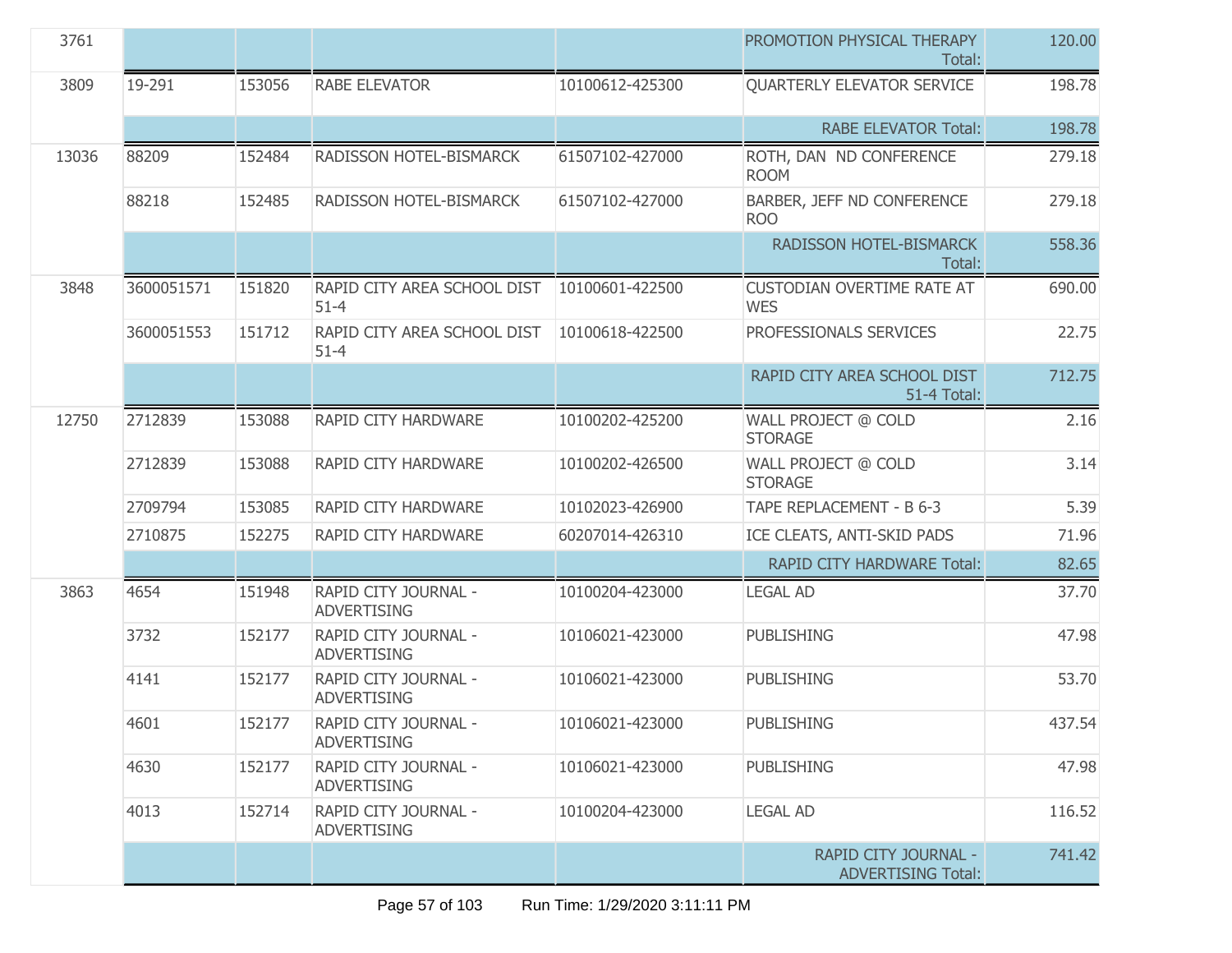| 3866 | 12/31/19    | 151798 | RAPID CITY MEDICAL CENTER                     | 10100201-422500 | ANNUAL PHYSICALS                                | 243.65     |
|------|-------------|--------|-----------------------------------------------|-----------------|-------------------------------------------------|------------|
|      |             |        |                                               |                 | RAPID CITY MEDICAL CENTER<br>Total:             | 243.65     |
| 3896 | SAL23304-1  | 152528 | RAPID SPA INC                                 | 10106061-424600 | <b>WATER RENTAL</b>                             | 18.51      |
|      |             |        |                                               |                 | RAPID SPA INC Total:                            | 18.51      |
| 3934 | 2254 10     | 152658 | RCS CONSTRUCTION INC.                         | 50508910-437000 | 15-2254 ROBBINSDALE WILLOW<br><b>IVY</b>        | 111,157.55 |
|      | 2254 10     | 152658 | RCS CONSTRUCTION INC.                         | 50508911-437100 | 15-2254 ROBBINSDALE WILLOW<br><b>IVY</b>        | 15,566.56  |
|      | 2254 10     | 152658 | RCS CONSTRUCTION INC.                         | 60200933-438100 | 15-2254 ROBBINSDALE WILLOW<br><b>IVY</b>        | 1,243.51   |
|      | 2254 10     | 152658 | RCS CONSTRUCTION INC.                         | 60400833-438000 | 15-2254 ROBBINSDALE WILLOW<br><b>IVY</b>        | 1,257.04   |
|      | 2254 10     | 152658 | RCS CONSTRUCTION INC.                         | 60907402-437100 | 15-2254 ROBBINSDALE WILLOW<br><b>IVY</b>        | 1,714.66   |
|      |             |        |                                               |                 | RCS CONSTRUCTION INC. Total:                    | 130,939.32 |
| 3938 | P7521710    | 153033 | RDO EQUIPMENT CO                              | 61300664-425300 | SWITCH/KEY/GARD/SWITCH                          | 84.80      |
|      | P7535710    | 153033 | RDO EQUIPMENT CO                              | 61300664-425300 | SWITCH/KEY/GARD/SWITCH                          | 33.59      |
|      |             |        |                                               |                 | RDO EQUIPMENT CO Total:                         | 118.39     |
| 3950 | 036461      | 152410 | RECORD STORAGE SOLUTIONS<br><b>INC</b>        | 10100106-426100 | Monthly file storage off site                   | 31.20      |
|      | 036485      | 151432 | RECORD STORAGE SOLUTIONS<br><b>INC</b>        | 10100111-422500 | Storage                                         | 25.95      |
|      | 036459      | 151941 | RECORD STORAGE SOLUTIONS<br><b>INC</b>        | 10100204-424200 | RECORD STORAGE                                  | 310.34     |
|      | 036467      | 152225 | RECORD STORAGE SOLUTIONS<br><b>INC</b>        | 61808900-422500 | COLD STORAGE - EMS BILLING                      | 76.48      |
|      | 036483      | 151943 | RECORD STORAGE SOLUTIONS<br><b>INC</b>        | 10100714-424600 | DEC, 2019 - MONTHLY STORAGE<br><b>CD</b>        | 25.00      |
|      | 036546      | 151937 | <b>RECORD STORAGE SOLUTIONS</b><br><b>INC</b> | 10100714-424600 | <b>CANISTER WORK ORDER -</b><br><b>SHREDDIN</b> | 4.50       |
|      |             |        |                                               |                 | RECORD STORAGE SOLUTIONS<br><b>INC Total:</b>   | 473.47     |
| 3958 | 915-1-93039 | 152117 | RED WING SHOE STORE                           | 61507103-426300 | ZACHMEIER SAFETY BOOTS                          | 174.24     |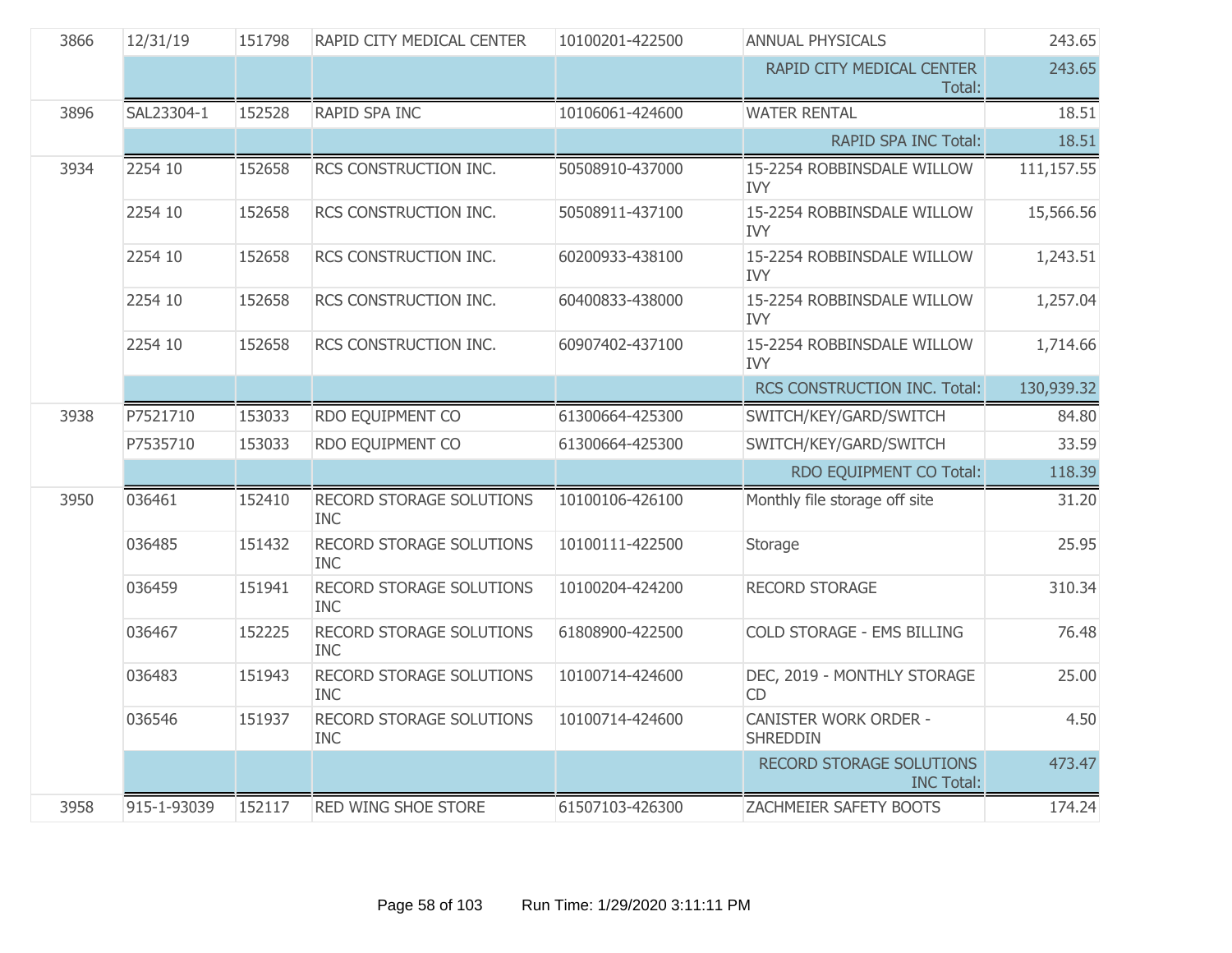| 3958  | 915-1-92942  | 152116 | RED WING SHOE STORE                        | 61507103-426300 | <b>MASSEE SAFETY BOOTS</b>                    | 169.99   |
|-------|--------------|--------|--------------------------------------------|-----------------|-----------------------------------------------|----------|
|       | 915-1-93094  | 152121 | RED WING SHOE STORE                        | 10100301-426300 | <b>CLOTHING</b>                               | 195.49   |
|       | 915-1-92880  | 152107 | RED WING SHOE STORE                        | 10100305-426300 | <b>CLOTHING</b>                               | 220.99   |
|       | 915-1-93035  | 152100 | RED WING SHOE STORE                        | 10100301-426300 | <b>CLOTHING</b>                               | 101.99   |
|       | 915-1-92914  | 152777 | RED WING SHOE STORE                        | 10100108-426300 | RED WING BOOTS J FISHER                       | 169.99   |
|       | 915-1-93087  | 152778 | RED WING SHOE STORE                        | 10100108-426300 | RED WING BOOTS S BIERI                        | 208.24   |
|       | 915-1-93369  | 152763 | RED WING SHOE STORE                        | 10100607-426300 | WORK BOOTS - SITZLER, A                       | 182.74   |
|       | 915-1-93281  | 152763 | RED WING SHOE STORE                        | 10100607-426300 | WORK BOOTS - SITZLER, A                       | 182.74   |
|       | 915-1-93218  | 152933 | RED WING SHOE STORE                        | 10100301-426300 | <b>CLOTHING</b>                               | 220.99   |
|       | 915-1-92214  | 152260 | RED WING SHOE STORE                        | 61000870-426300 | <b>CLOTHING</b>                               | 127.49   |
|       | 915-1-93142  | 152217 | RED WING SHOE STORE                        | 10100607-426300 | WORK BOOTS - HOLT, J                          | 250.00   |
|       | 915-1-93342  | 153055 | RED WING SHOE STORE                        | 10100612-426300 | <b>BOOTS FOR AARON WRIGHT JR.</b>             | 169.99   |
|       | 915-1-93368  | 152745 | RED WING SHOE STORE                        | 60407071-426300 | <b>EMPLOYEE WORK BOOTS</b>                    | 161.49   |
|       | 915-1-93280  | 152860 | RED WING SHOE STORE                        | 10100108-426300 | RED WING BOOTS D WILABY                       | 157.24   |
|       | 915-1-93027  | 152776 | <b>RED WING SHOE STORE</b>                 | 10100108-426300 | RED WING/BOOTS B QUIETT                       | 178.49   |
|       | 915-1-92878  | 151705 | RED WING SHOE STORE                        | 61507103-426300 | <b>WILBURN SAFETY BOOTS</b>                   | 208.24   |
|       | 915-1-92843  | 151707 | RED WING SHOE STORE                        | 61507103-426300 | NIEHAUS SAFETY BOOTS                          | 208.24   |
|       | 915-1-92852  | 151706 | RED WING SHOE STORE                        | 61507103-426300 | <b>GORTMAKER SAFETY BOOTS</b>                 | 169.99   |
|       | 915-1-93034  | 152095 | RED WING SHOE STORE                        | 60407071-426300 | <b>EMPLOYEE WORK BOOTS</b>                    | 250.00   |
|       | 915-1-93079  | 152204 | RED WING SHOE STORE                        | 10100860-426300 | WORK BOOTS - NICHOLS, C                       | 127.49   |
|       | 915-1-93073  | 152267 | RED WING SHOE STORE                        | 60207012-426300 | <b>WORK BOOTS</b>                             | 238.98   |
|       |              |        |                                            |                 | RED WING SHOE STORE Total:                    | 4,075.04 |
| 3967  | RCPHAR635    | 152602 | REGIONAL HEALTH                            | 61800890-429700 | <b>EMS DISPOSABLES</b>                        | 344.30   |
|       |              |        |                                            |                 | <b>REGIONAL HEALTH Total:</b>                 | 344.30   |
| 11916 | INV-1219-525 | 152531 | RESPEC COMPANY LLC                         | 10100101-422500 | Trusted Advisor on Mining to C                | 1,638.75 |
|       |              |        |                                            |                 | <b>RESPEC COMPANY LLC Total:</b>              | 1,638.75 |
| 4040  | 5058447096   | 151908 | RICOH USA                                  | 10100301-426100 | <b>OFFICE</b>                                 | 9.80     |
|       |              |        |                                            |                 | RICOH USA Total:                              | 9.80     |
| 8951  | 2113         | 152419 | RMS SCREEN PRINTING &<br><b>EMBROIDERY</b> | 60407072-426300 | <b>CLOTHING AND EMBROIDERY</b><br><b>DEAN</b> | 154.00   |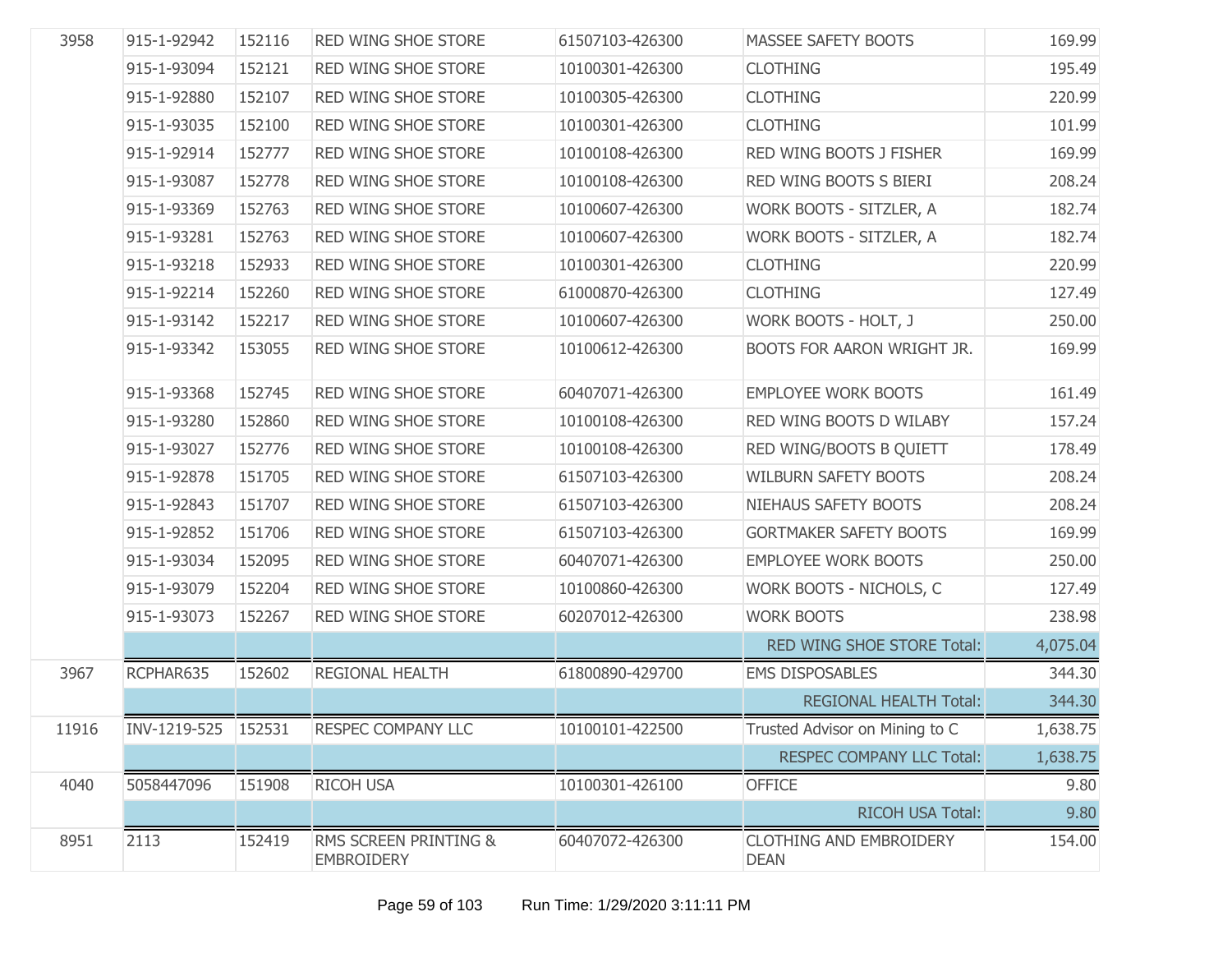| 8951 | 2138     | 152101 | <b>RMS SCREEN PRINTING &amp;</b><br><b>EMBROIDERY</b> | 60407072-426300 | <b>CLOTHING ITEMS - DOUG AND</b><br><b>JOHN</b>              | 218.00   |
|------|----------|--------|-------------------------------------------------------|-----------------|--------------------------------------------------------------|----------|
|      | 2141     | 153193 | RMS SCREEN PRINTING &<br><b>EMBROIDERY</b>            | 10100202-426300 | HATS / BEANIES - BACKSTOCK                                   | 685.41   |
|      | 2141     | 153193 | RMS SCREEN PRINTING &<br><b>EMBROIDERY</b>            | 61800890-426300 | HATS / BEANIES - BACKSTOCK                                   | 337.59   |
|      |          |        |                                                       |                 | <b>RMS SCREEN PRINTING &amp;</b><br><b>EMBROIDERY Total:</b> | 1,395.00 |
| 1493 | 12/10/19 | 153177 | <b>ROBERT EDDY</b>                                    | 10102025-425300 | PART TO REPAIR STOVE - ST5                                   | 32.74    |
|      | 12/10/19 | 153177 | ROBERT EDDY                                           | 61800895-425300 | PART TO REPAIR STOVE - ST5                                   | 16.12    |
|      |          |        |                                                       |                 | <b>ROBERT EDDY Total:</b>                                    | 48.86    |
| 4125 | 5521729  | 151538 | RUNNINGS SUPPLY INC                                   | 10100301-426900 | <b>SUPPLIES</b>                                              | 59.97    |
|      | 5502269  | 151950 | RUNNINGS SUPPLY INC                                   | 10100607-426300 | WORK PANTS - WORTHINGTON,                                    | 69.98    |
|      | 5527129  | 152218 | RUNNINGS SUPPLY INC                                   | 10100607-426900 | 4 PC TAPE KIT                                                | 41.97    |
|      | 5527628  | 152285 | RUNNINGS SUPPLY INC                                   | 60207011-426300 | PACTOLA: RICHARD ARNAIZ,<br><b>UNIF</b>                      | 59.99    |
|      | 5529043  | 152448 | RUNNINGS SUPPLY INC                                   | 60407071-426300 | <b>EMPLOYEE WORK JACKET &amp;</b><br><b>WORK BO</b>          | 234.99   |
|      | 5532169  | 152743 | RUNNINGS SUPPLY INC                                   | 60907401-425300 | MATERIALS TO INSTALL LIGHTS<br>ON                            | 173.41   |
|      | 5538349  | 153167 | RUNNINGS SUPPLY INC                                   | 60207011-425300 | PACTOLA: ANTIFREEZE, SPARK<br>PLU                            | 32.62    |
|      | 5538349  | 153167 | RUNNINGS SUPPLY INC                                   | 60207011-426900 | PACTOLA: ANTIFREEZE, SPARK<br>PLU                            | 24.99    |
|      | 5532997  | 152549 | RUNNINGS SUPPLY INC                                   | 60207011-426300 | MIKE MILLER: UNIFORM JACKET                                  | 44.99    |
|      | 5532998  | 152548 | <b>RUNNINGS SUPPLY INC</b>                            | 60207011-426300 | NATE HALVORSON: UNIFORM<br><b>JACKET</b>                     | 42.99    |
|      | 5533510  | 152852 | RUNNINGS SUPPLY INC                                   | 60207011-426300 | RICHARD ARNAIZ: UNIFORM<br><b>BOOTS</b>                      | 189.99   |
|      | 5527286  | 152634 | RUNNINGS SUPPLY INC                                   | 10500115-426300 | PANTS - HAZ MITIGATION                                       | 79.98    |
|      | 5533019  | 152740 | RUNNINGS SUPPLY INC                                   | 60907401-426900 | MATERIALS TO INSTALL LIGHTS-<br>SI                           | 19.85    |
|      | 5533760  | 152834 | RUNNINGS SUPPLY INC                                   | 60407071-426500 | soldering iron & torch for sho                               | 32.98    |
|      | 5527562  | 152282 | RUNNINGS SUPPLY INC                                   | 60207011-426300 | RICK BIRNBAUM, TODD<br><b>SCHOENBERN</b>                     | 124.98   |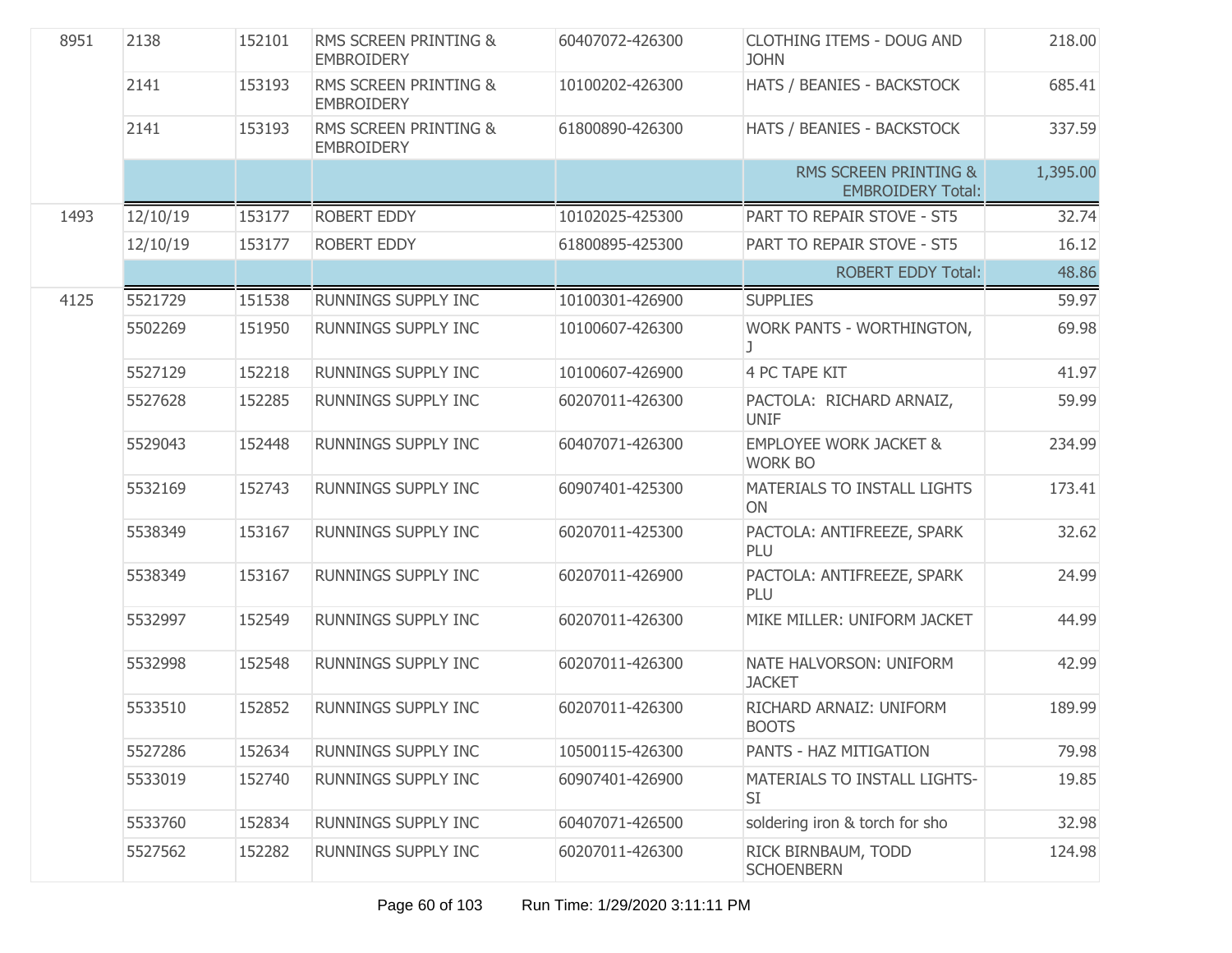| 4125 | 5527631            | 152284 | <b>RUNNINGS SUPPLY INC</b>                   | 60207011-425100 | PACTOLA: HAMMER, BATTERY<br><b>CHARG</b>            | 9.99     |
|------|--------------------|--------|----------------------------------------------|-----------------|-----------------------------------------------------|----------|
|      | 5527631            | 152284 | <b>RUNNINGS SUPPLY INC</b>                   | 60207011-426500 | PACTOLA: HAMMER, BATTERY<br><b>CHARG</b>            | 73.57    |
|      | 5527631            | 152284 | RUNNINGS SUPPLY INC                          | 60207011-426900 | PACTOLA: HAMMER, BATTERY<br><b>CHARG</b>            | 22.04    |
|      | 5527577            | 152292 | RUNNINGS SUPPLY INC                          | 60207011-426300 | <b>JEREMY KUIPERS &amp; ZACARY</b><br><b>STEFAN</b> | 129.98   |
|      | 5531396            | 152401 | <b>RUNNINGS SUPPLY INC</b>                   | 60207011-426300 | WES CARR: UNIFORM JACKET,<br>HI-V                   | 42.99    |
|      | 5532999            | 152547 | RUNNINGS SUPPLY INC                          | 60207011-426300 | DAVID HANSON: UNIFORM<br><b>JACKET</b>              | 42.99    |
|      | 5532650            | 152649 | RUNNINGS SUPPLY INC                          | 60207011-426300 | STEVE MATHENY: UNIFORM<br><b>JACKET</b>             | 179.98   |
|      |                    |        |                                              |                 | <b>RUNNINGS SUPPLY INC Total:</b>                   | 1,735.22 |
| 4141 | 74296              | 152261 | RUSHMORE SAFETY SUPPLIES                     | 60207012-426310 | SAFETY, EYE WASH STATION<br><b>SALIN</b>            | 11.00    |
|      | 74296              | 152261 | <b>RUSHMORE SAFETY SUPPLIES</b>              | 60407071-426310 | SAFETY, EYE WASH STATION<br><b>SALIN</b>            | 6.60     |
|      | 74296              | 152261 | RUSHMORE SAFETY SUPPLIES                     | 60907401-426310 | SAFETY, EYE WASH STATION<br><b>SALIN</b>            | 4.40     |
|      |                    |        |                                              |                 | <b>RUSHMORE SAFETY SUPPLIES</b><br>Total:           | 22.00    |
| 4161 | 0056163-IN         | 150635 | SAFETY AND CONSTRUCTION<br><b>SUPPLY INC</b> | 10100201-426900 | <b>TRAFFIC CONES</b>                                | 1,253.10 |
|      | 0056194-IN         | 150635 | SAFETY AND CONSTRUCTION<br><b>SUPPLY INC</b> | 10100201-426900 | <b>TRAFFIC CONES</b>                                | 1,583.30 |
|      |                    |        |                                              |                 | SAFETY AND CONSTRUCTION<br><b>SUPPLY INC Total:</b> | 2,836.40 |
| 4163 | 81423213           | 152220 | <b>SAFETY KLEEN CORP</b>                     | 10100607-422500 | PARTS CLEANER SERVICE                               | 375.07   |
|      |                    |        |                                              |                 | <b>SAFETY KLEEN CORP Total:</b>                     | 375.07   |
| 4182 | 000000<br>12/11/19 | 153044 | <b>SAM'S CLUB</b>                            | 10100612-452000 | <b>CONCESSION FOODS</b>                             | 1,189.06 |
|      | 000000<br>12/21/19 | 153050 | <b>SAM'S CLUB</b>                            | 10100603-426900 | <b>CHAIRS</b>                                       | 1,734.96 |
|      | 006992             | 150889 | <b>SAM'S CLUB</b>                            | 10100607-426900 | MISC. SUPPLIES                                      | 69.62    |
|      | 009489             | 152358 | <b>SAM'S CLUB</b>                            | 10100603-452000 | <b>CONCESSION FOODS</b>                             | 134.02   |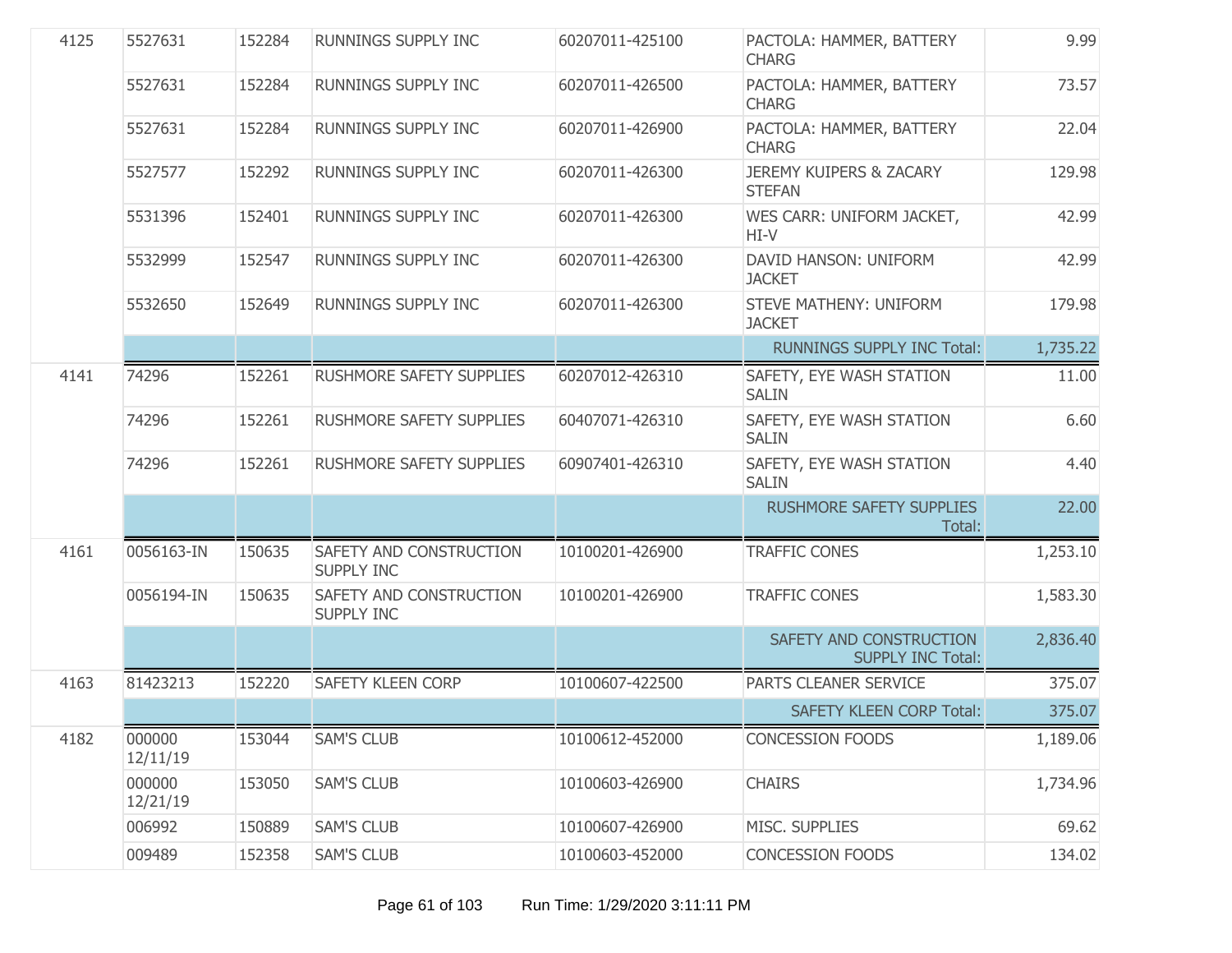| 4182 | 003000             | 151719 | <b>SAM'S CLUB</b>                      | 10100618-426400 | <b>CHEMICAL &amp; JANITORIAL</b><br><b>SUPPLIES</b> | 173.28   |
|------|--------------------|--------|----------------------------------------|-----------------|-----------------------------------------------------|----------|
|      | 006750             | 152233 | <b>SAM'S CLUB</b>                      | 10100202-426400 | <b>DEPT SUPPLIES</b>                                | 442.11   |
|      | 006750             | 152233 | <b>SAM'S CLUB</b>                      | 61800890-426400 | <b>DEPT SUPPLIES</b>                                | 217.75   |
|      | 004301<br>01/02/20 | 151540 | <b>SAM'S CLUB</b>                      | 10100108-426300 | <b>SAMS CLUB/COFFEE</b>                             | 287.68   |
|      | 004557<br>01/03/20 | 151539 | <b>SAM'S CLUB</b>                      | 10100108-426300 | <b>SAMS CLUB/COFFEE</b>                             | 287.68   |
|      | 009497             |        | <b>SAM'S CLUB</b>                      | 10100108-426300 | CREDIT RETURNED SBUX PIKE<br>400Z X16               | (287.68) |
|      | 003808             | 152715 | <b>SAM'S CLUB</b>                      | 10100204-426100 | <b>OFFICE SUPPLIES</b>                              | 62.12    |
|      | 003808             | 152715 | <b>SAM'S CLUB</b>                      | 10100204-426300 | <b>OFFICE SUPPLIES</b>                              | 43.90    |
|      | 006764             | 152216 | <b>SAM'S CLUB</b>                      | 10100607-426400 | <b>CUSTODIAL SUPPLIES - PAPER</b><br><b>TOW</b>     | 1,043.89 |
|      | 004090             | 152349 | <b>SAM'S CLUB</b>                      | 10100603-452000 | <b>CONCESSION FOODS</b>                             | 144.36   |
|      |                    |        |                                        |                 | <b>SAM'S CLUB Total:</b>                            | 5,542.75 |
| 4215 | 16658              | 152550 | <b>SCHEELS ALL SPORTS</b>              | 61000870-426300 | <b>CLOTHING</b>                                     | 110.00   |
|      |                    |        |                                        |                 | <b>SCHEELS ALL SPORTS Total:</b>                    | 110.00   |
| 9530 | 46960              | 150508 | <b>SELECT TECH</b>                     | 61800895-425100 | STANDARD HEAD,<br>HEATED/REMOTE,                    | 229.65   |
|      | 47315              | 153195 | <b>SELECT TECH</b>                     | 61800894-425100 | DOOR GRABBER - MED4                                 | 51.15    |
|      |                    |        |                                        |                 | <b>SELECT TECH Total:</b>                           | 280.80   |
| 4330 | 0293468            | 152556 | SERVALL UNIFORM/LINEN CO<br><b>INC</b> | 60800840-422500 | PROFESSIONAL SERVICES                               | 39.79    |
|      | 0294308            | 153179 | SERVALL UNIFORM/LINEN CO<br><b>INC</b> | 10100202-426400 | <b>LINEN SERVICE</b>                                | 56.01    |
|      | 0294308            | 153179 | SERVALL UNIFORM/LINEN CO<br><b>INC</b> | 61800890-426400 | <b>LINEN SERVICE</b>                                | 113.72   |
|      | 0295965            | 153036 | SERVALL UNIFORM/LINEN CO<br>INC.       | 60207011-426400 | 1/20/2020: MATS, MOPS                               | 39.03    |
|      | 0284342            | 150958 | SERVALL UNIFORM/LINEN CO<br><b>INC</b> | 60407072-424600 | FLOOR MATS, MOPS, SHOP<br><b>TOWELS</b>             | 65.91    |
|      | 0289857            | 152017 | SERVALL UNIFORM/LINEN CO<br><b>INC</b> | 61507103-426310 | <b>COVERALLS</b>                                    | 30.18    |
|      | 0291457            | 152270 | SERVALL UNIFORM/LINEN CO<br><b>INC</b> | 10100618-422500 | PROFESSIONAL SERVICES                               | 50.01    |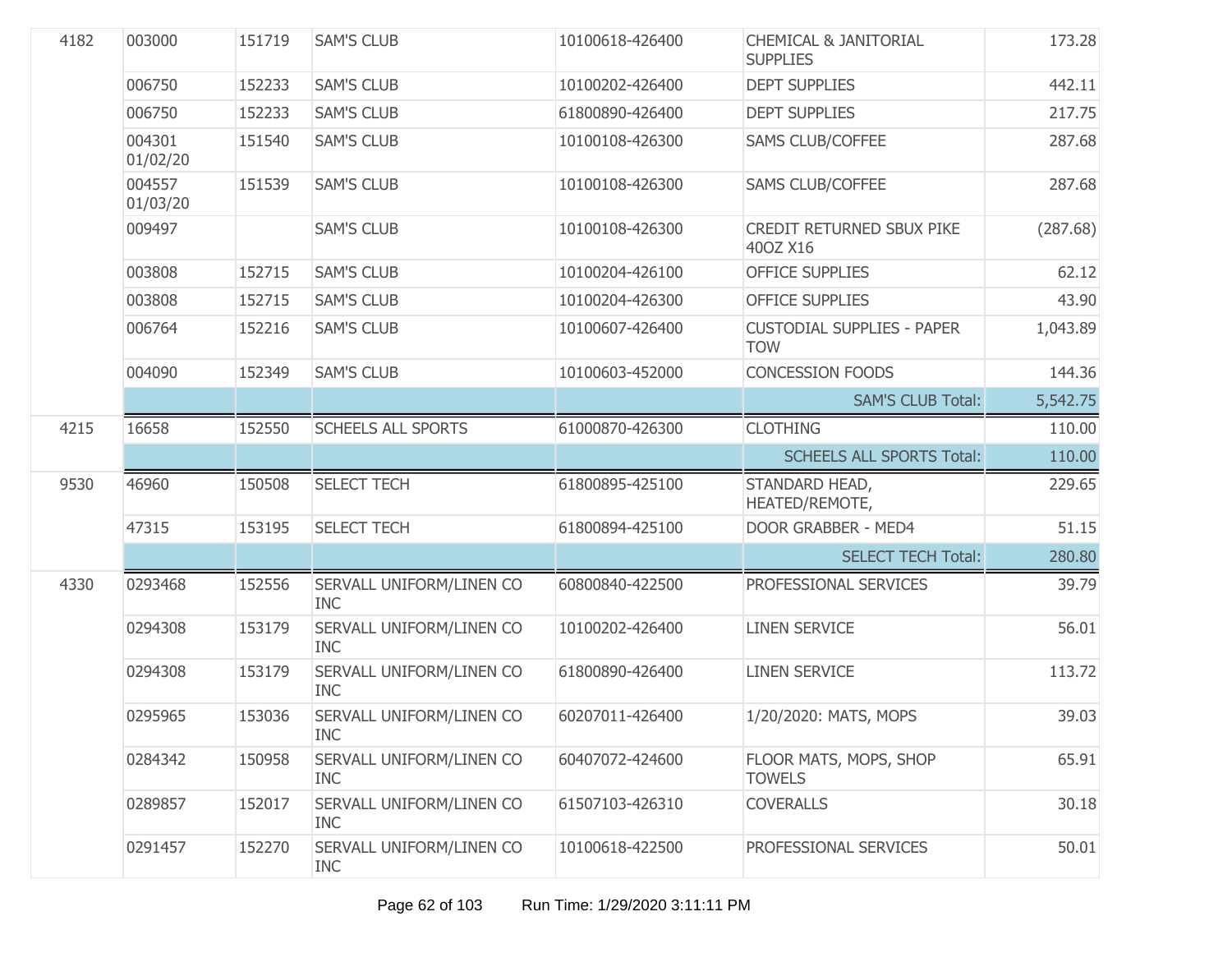| 4330 | 0289893   | 152578 | SERVALL UNIFORM/LINEN CO<br><b>INC</b> | 60407072-426400 | MOPS, SHOP TOWELS, MATS 1-3-<br>20            | 65.91  |
|------|-----------|--------|----------------------------------------|-----------------|-----------------------------------------------|--------|
|      | 0290894   | 152455 | SERVALL UNIFORM/LINEN CO<br><b>INC</b> | 60207012-426400 | RUG RENTAL FOR SHOP                           | 27.91  |
|      | 0290894   | 152455 | SERVALL UNIFORM/LINEN CO<br><b>INC</b> | 60407071-426400 | RUG RENTAL FOR SHOP                           | 23.68  |
|      | 0290894   | 152455 | SERVALL UNIFORM/LINEN CO<br><b>INC</b> | 60907401-426400 | RUG RENTAL FOR SHOP                           | 16.84  |
|      | 0293469   | 152726 | SERVALL UNIFORM/LINEN CO<br><b>INC</b> | 10100711-426400 | RUG FOR OFFICE 1/14/2020                      | 23.79  |
|      | 0293469   | 152726 | SERVALL UNIFORM/LINEN CO<br><b>INC</b> | 10100714-426400 | RUG FOR OFFICE 1/14/2020                      | 23.78  |
|      | 0290615   | 152160 | SERVALL UNIFORM/LINEN CO<br><b>INC</b> | 10106062-426400 | <b>JANITORIAL SUPPLIES</b>                    | 30.00  |
|      | 0287862   | 152160 | SERVALL UNIFORM/LINEN CO<br><b>INC</b> | 10106062-426400 | <b>JANITORIAL SUPPLIES</b>                    | 34.95  |
|      | 0291444   | 152226 | SERVALL UNIFORM/LINEN CO<br><b>INC</b> | 10100202-426400 | <b>LINEN SERVICE</b>                          | 18.40  |
|      | 0291444   | 152226 | SERVALL UNIFORM/LINEN CO<br><b>INC</b> | 61800890-426400 | <b>LINEN SERVICE</b>                          | 37.37  |
|      | 0287848   | 151740 | SERVALL UNIFORM/LINEN CO<br><b>INC</b> | 60800840-422500 | PROFESSIONAL SERVICES                         | 39.79  |
|      | 0292648   | 152464 | SERVALL UNIFORM/LINEN CO<br><b>INC</b> | 61507103-426310 | <b>COVERALLS</b>                              | 32.42  |
|      | 0292681   | 152579 | SERVALL UNIFORM/LINEN CO<br><b>INC</b> | 60407072-426400 | MOPS, SHOP TOWELS, MATS 01-<br>$10 -$         | 65.91  |
|      |           |        |                                        |                 | SERVALL UNIFORM/LINEN CO<br><b>INC Total:</b> | 835.40 |
| 4360 | B11107212 | 151084 | SHI INTERNATIONAL CORP                 | 10100101-429501 | MICROSOFT 2019 SOFTWARE<br><b>LICENS</b>      | 266.17 |
|      | B11148511 | 150141 | SHI INTERNATIONAL CORP                 | 10100706-429502 | OFFICE PROFESSIONAL<br>SOFTWARE 2             | 362.89 |
|      | B11108650 | 149993 | SHI INTERNATIONAL CORP                 | 60207013-429500 | MICROSOFT OFFICE PRO/TWO<br><b>LICEN</b>      | 241.92 |
|      | B11108650 | 149993 | SHI INTERNATIONAL CORP                 | 60407072-429500 | MICROSOFT OFFICE PRO/TWO<br><b>LICEN</b>      | 120.97 |
|      | B11108650 | 149993 | SHI INTERNATIONAL CORP                 | 60407073-429500 | MICROSOFT OFFICE PRO/TWO<br><b>LICEN</b>      | 120.97 |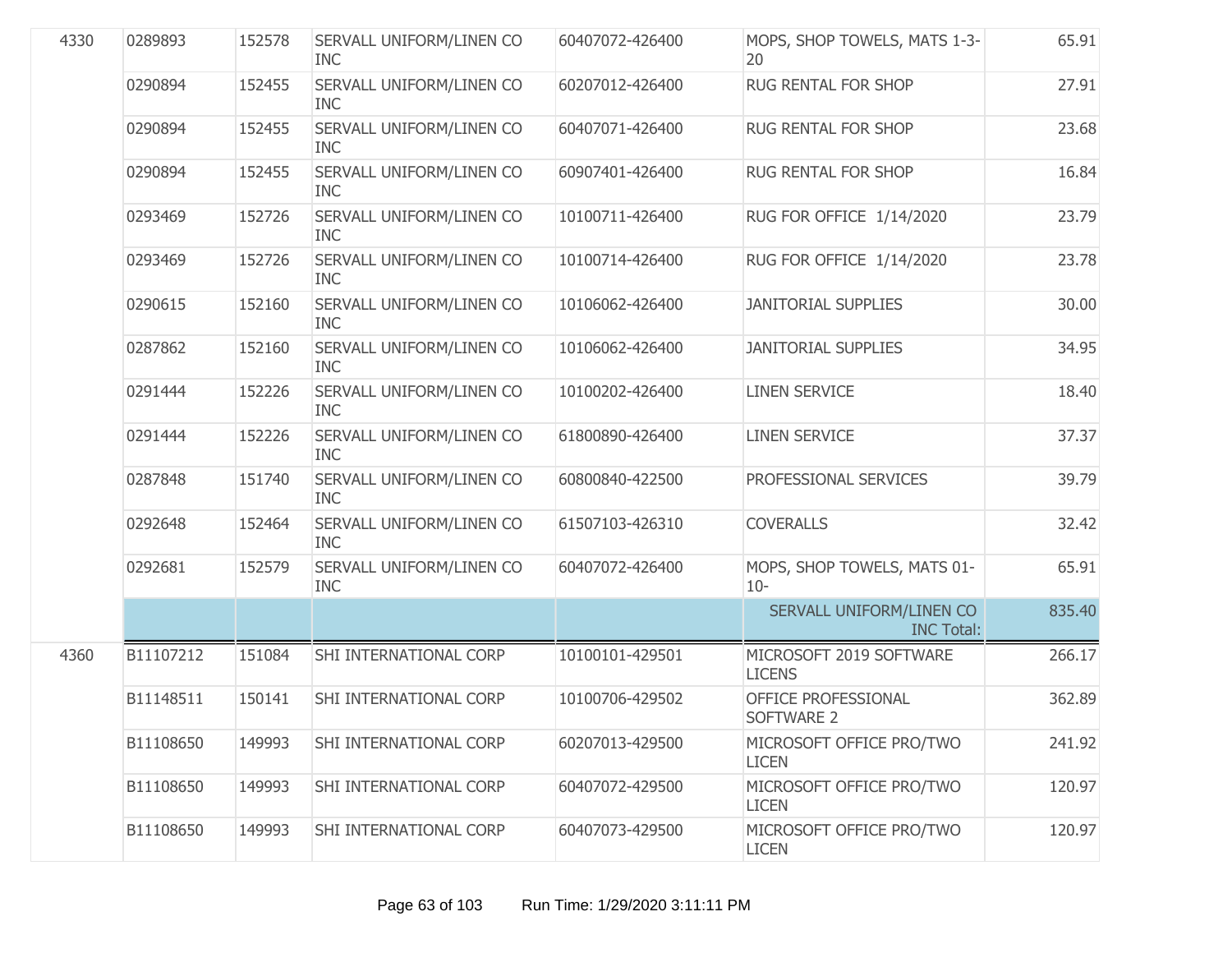| 4360  | B11108650 | 149993 | SHI INTERNATIONAL CORP                                         | 61507103-429500 | MICROSOFT OFFICE PRO/TWO<br><b>LICEN</b>                                 | 241.92    |
|-------|-----------|--------|----------------------------------------------------------------|-----------------|--------------------------------------------------------------------------|-----------|
|       |           |        |                                                                |                 | <b>SHI INTERNATIONAL CORP Total:</b>                                     | 1,354.84  |
| 4388  | 81779     | 151724 | <b>SIGN EXPRESS</b>                                            | 10100618-422500 | PROFESSIONAL SERVICES                                                    | 45.36     |
|       |           |        |                                                                |                 | <b>SIGN EXPRESS Total:</b>                                               | 45.36     |
| 10772 | 1749296   | 152923 | SIMON NORTH REGION SD                                          | 10100301-425400 | <b>LIMESTONE</b>                                                         | 341.88    |
|       | 1750290   | 152911 | SIMON NORTH REGION SD                                          | 10100301-425400 | <b>LIMESTONE</b>                                                         | 239.47    |
|       | 1747983   | 152885 | SIMON NORTH REGION SD                                          | 61507103-426600 | <b>CONCRETE SAND</b>                                                     | 506.88    |
|       | 1747982   | 152457 | SIMON NORTH REGION SD                                          | 60907401-425500 | LIMESTONE FOR KREBS DRIVE<br><b>DRAI</b>                                 | 116.71    |
|       | 1747416   | 152325 | SIMON NORTH REGION SD                                          | 60207012-425500 | <b>LIMESTONE</b>                                                         | 118.69    |
|       | 1744279   | 151951 | SIMON NORTH REGION SD                                          | 10100607-425400 | <b>SAND - BOLLARDS</b>                                                   | 57.58     |
|       | 1750741   | 152924 | SIMON NORTH REGION SD                                          | 10100301-425400 | <b>LIMESTONE</b>                                                         | 348.59    |
|       |           |        |                                                                |                 | SIMON NORTH REGION SD Total:                                             | 1,729.80  |
| 4402  | 12/30/19  | 152168 | <b>SIMPSON &amp; ASSOCIATES</b><br>APPRAISAL & CONSULTING SVCS | 60400834-422500 | 14-2121 JOLLY LANE TO<br><b>RESERVOI</b>                                 | 13,750.00 |
|       |           |        |                                                                |                 | <b>SIMPSON &amp; ASSOCIATES</b><br>APPRAISAL & CONSULTING SVCS<br>Total: | 13,750.00 |
| 4405  | 113111    | 152998 | <b>SIMPSON'S PRINTING</b>                                      | 10100201-426100 | <b>CARDS RANDAZZO</b>                                                    | 53.00     |
|       | 112825    | 152048 | <b>SIMPSON'S PRINTING</b>                                      | 10106022-426100 | 500 TRAVEL AND TRAINING<br><b>REQUES</b>                                 | 364.00    |
|       | 112824    | 152047 | <b>SIMPSON'S PRINTING</b>                                      | 10106026-426100 | PETTY CASH VOUCHERS                                                      | 280.00    |
|       | 112990    | 152337 | <b>SIMPSON'S PRINTING</b>                                      | 10100201-426100 | <b>CARDS</b>                                                             | 106.00    |
|       |           |        |                                                                |                 | <b>SIMPSON'S PRINTING Total:</b>                                         | 803.00    |
| 4431  | 7408      | 152910 | <b>SKYLINE ENGINEERING</b>                                     | 10700132-422300 | 19-2500 DOWNTOWN LIGHTING<br><b>PROJ</b>                                 | 2,827.50  |
|       |           |        |                                                                |                 | <b>SKYLINE ENGINEERING Total:</b>                                        | 2,827.50  |
| 6758  | 216       | 152536 | <b>SKYLINE SIGNS &amp; LIGHTING</b>                            | 10100304-422500 | Knockdown repair: CR 19-216664                                           | 308.67    |
|       | 217       | 152537 | <b>SKYLINE SIGNS &amp; LIGHTING</b>                            | 10100304-422500 | Knockdown Repair: CR#19-<br>216673                                       | 308.67    |
|       |           |        |                                                                |                 | <b>SKYLINE SIGNS &amp; LIGHTING</b><br>Total:                            | 617.34    |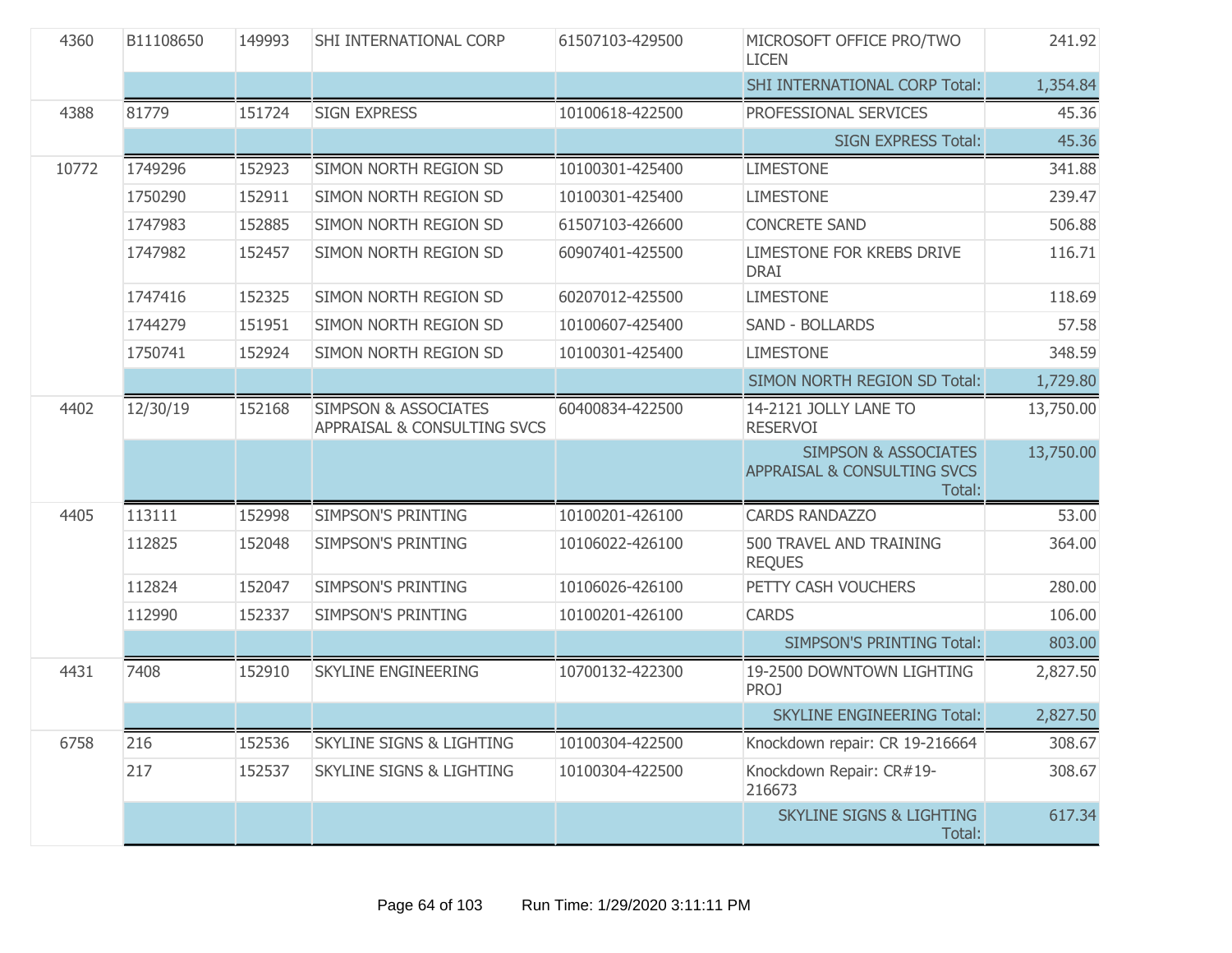| 4465  | 01152082549          | 153004 | <b>SNAP ON TOOLS</b>                                    | 10100607-426500             | <b>SOCKETS</b>                                                 | 116.25   |
|-------|----------------------|--------|---------------------------------------------------------|-----------------------------|----------------------------------------------------------------|----------|
|       |                      |        |                                                         | <b>SNAP ON TOOLS Total:</b> | 116.25                                                         |          |
| 4483  | 8940                 | 152521 | SONNEL TECHNOLOGIES LLC                                 | 10100201-425100             | HARDWARE INSTALLS                                              | 499.00   |
|       | 8939                 | 152521 | SONNEL TECHNOLOGIES LLC                                 | 10100201-425100             | HARDWARE INSTALLS                                              | 979.00   |
|       | 8938                 | 152521 | SONNEL TECHNOLOGIES LLC                                 | 10100201-425100             | HARDWARE INSTALLS                                              | 952.96   |
|       |                      |        |                                                         |                             | SONNEL TECHNOLOGIES LLC<br>Total:                              | 2,430.96 |
| 4500  | 02/05-06/20          | 152544 | SOUTH DAKOTA CHAPTER APWA                               | 10100108-427000             | <b>APWA WINTER MEET</b>                                        | 150.00   |
|       | 02/05-06/2020 152771 |        | SOUTH DAKOTA CHAPTER APWA                               | 10100108-427000             | APWA WINTER MEET/T JOHNSON                                     | 50.00    |
|       |                      |        |                                                         |                             | SOUTH DAKOTA CHAPTER APWA<br>Total:                            | 200.00   |
| 4518  | 1178485007           | 152082 | SOUTH DAKOTA MUNICIPAL<br><b>LEAGUE</b>                 | 10100201-427000             | 2020 LEGISLATIVE RIB DINNER<br>F <sub>O</sub>                  | 90.00    |
|       |                      |        |                                                         |                             | SOUTH DAKOTA MUNICIPAL<br><b>LEAGUE Total:</b>                 | 90.00    |
| 4519  | SD19-3700            | 152694 | SOUTH DAKOTA ONE CALL                                   | 10100205-422500             | 474 LOCATES                                                    | 121.24   |
|       | SD19-3700            | 152694 | <b>SOUTH DAKOTA ONE CALL</b>                            | 10100607-422500             | 474 LOCATES                                                    | 121.24   |
|       | SD19-3700            | 152694 | <b>SOUTH DAKOTA ONE CALL</b>                            | 60207012-422500             | 474 LOCATES                                                    | 121.24   |
|       | SD19-3700            | 152694 | SOUTH DAKOTA ONE CALL                                   | 60907401-422500             | 474 LOCATES                                                    | 121.24   |
|       |                      |        |                                                         |                             | SOUTH DAKOTA ONE CALL Total:                                   | 484.96   |
| 4525  | 03576                | 152543 | SOUTH DAKOTA READY MIXED<br>CONCRETE ASSOCIATION        | 10100108-427000             | SDRMCA CONCRETE CONF REG/G<br><b>SCH</b>                       | 165.00   |
|       | 03593                | 152542 | SOUTH DAKOTA READY MIXED<br><b>CONCRETE ASSOCIATION</b> | 10100108-427000             | <b>SDRMCA Concrete Conf Reg S</b><br>Odd                       | 165.00   |
|       |                      |        |                                                         |                             | SOUTH DAKOTA READY MIXED<br><b>CONCRETE ASSOCIATION Total:</b> | 330.00   |
| 4532  | BO 7715              | 152355 | SOUTH DAKOTA SCHOOL OF<br>MINES & TECHNOLOGY            | 10100201-416000             | <b>WORK STUDY HAIRE</b>                                        | 50.40    |
|       | AG-102319            | 153002 | SOUTH DAKOTA SCHOOL OF<br><b>MINES &amp; TECHNOLOGY</b> | 10100201-426100             | <b>LAB SUPPLIES</b>                                            | 115.00   |
|       |                      |        |                                                         |                             | SOUTH DAKOTA SCHOOL OF<br>MINES & TECHNOLOGY Total:            | 165.40   |
| 10486 | 5858999 SO           | 153035 | SRIXON/CLEVELAND GOLF/XXIO                              | 61300604-452000             | <b>RESALE GOLF BALLS</b>                                       | 2,034.00 |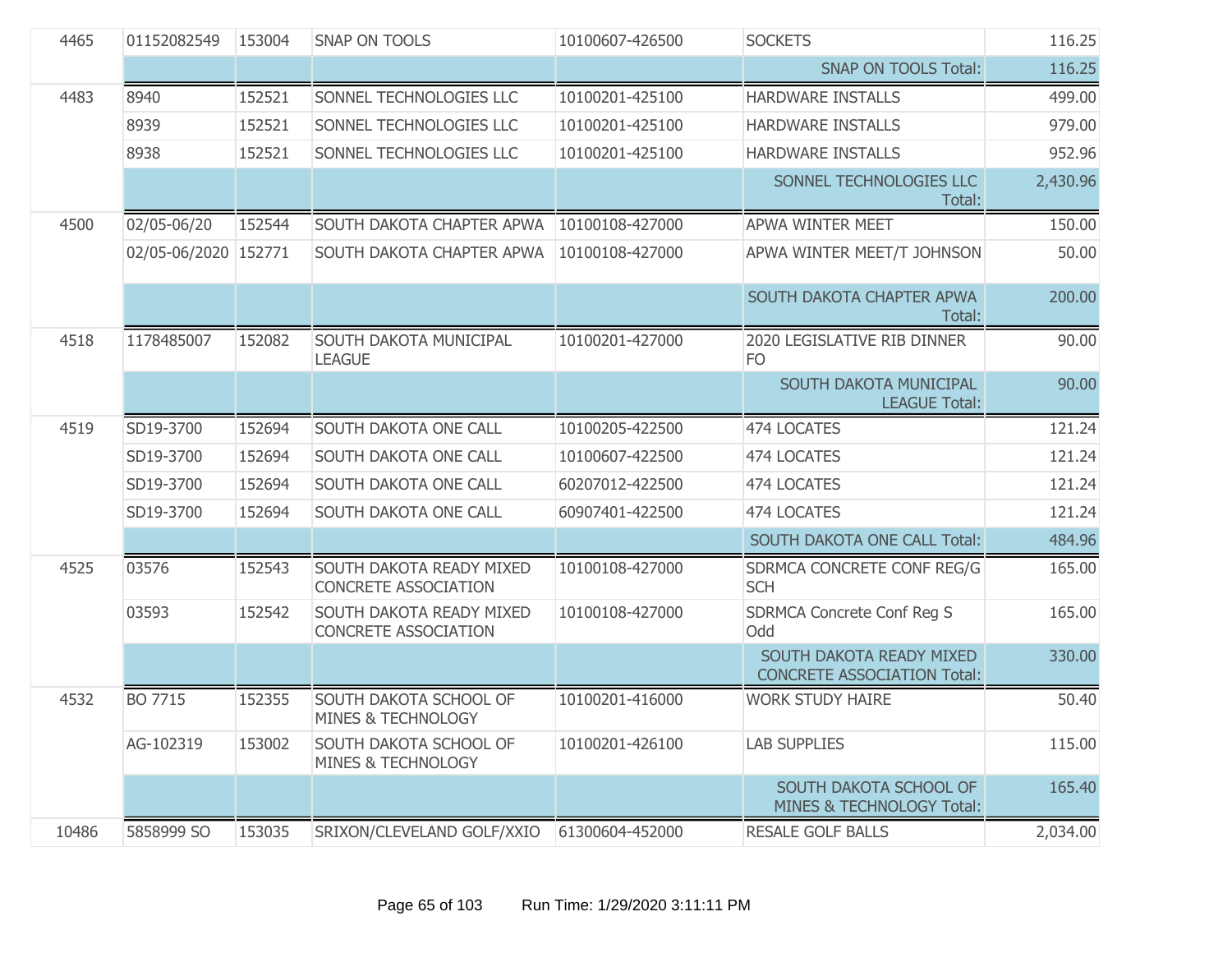| 10486 | 5859664 SO             | 153035 | SRIXON/CLEVELAND GOLF/XXIO | 61300604-452000 | <b>RESALE GOLF BALLS</b>                        | 991.45   |
|-------|------------------------|--------|----------------------------|-----------------|-------------------------------------------------|----------|
|       | 5858110 SO             | 153035 | SRIXON/CLEVELAND GOLF/XXIO | 61300604-452000 | <b>RESALE GOLF BALLS</b>                        | 1,047.97 |
|       | 5866492 NO             |        | SRIXON/CLEVELAND GOLF/XXIO | 61300604-452000 | <b>CREDIT RETURNED GOLF BALLS</b>               | (90.00)  |
|       |                        |        |                            |                 | SRIXON/CLEVELAND GOLF/XXIO<br>Total:            | 3,983.42 |
| 2332  | 02 842305              | 152812 | STAN HOUSTON EQUIP CO INC  | 10100612-426900 | <b>LED FLASHLIGHT</b>                           | 57.04    |
|       | 02 846823              | 152580 | STAN HOUSTON EQUIP CO INC  | 60407072-426500 | DEWALT SDS HIGH IMPACT<br><b>ROTARY</b>         | 194.99   |
|       |                        |        |                            |                 | STAN HOUSTON EQUIP CO INC<br>Total:             | 252.03   |
| 6761  | 331586                 | 152197 | STANLEY STEEMER INC        | 10100607-422500 | <b>CARPET CLEANING AT</b><br><b>MAINTENANCE</b> | 115.00   |
|       |                        |        |                            |                 | <b>STANLEY STEEMER INC Total:</b>               | 115.00   |
| 4599  | 3436081020             | 152348 | <b>STAPLES ADVANTAGE</b>   | 10100201-426100 | <b>OFFICE SUPPLIES</b>                          | 123.92   |
|       | 3436081017             | 152348 | <b>STAPLES ADVANTAGE</b>   | 10100201-426100 | <b>OFFICE SUPPLIES</b>                          | 65.67    |
|       | 3436081018             | 152161 | <b>STAPLES ADVANTAGE</b>   | 10106022-426100 | <b>OFFICE SUPPLIES</b>                          | 132.30   |
|       | 3436081018             | 152161 | <b>STAPLES ADVANTAGE</b>   | 10106023-426100 | <b>OFFICE SUPPLIES</b>                          | 1.80     |
|       | 3436081023             | 152323 | <b>STAPLES ADVANTAGE</b>   | 10106021-426100 | <b>OFFICE SUPPLIES</b>                          | 35.13    |
|       | 3435485706             | 151797 | <b>STAPLES ADVANTAGE</b>   | 10100201-426100 | <b>OFFICE SUPPLIES</b>                          | 36.16    |
|       | 3435485704             | 151797 | <b>STAPLES ADVANTAGE</b>   | 10100201-426100 | <b>OFFICE SUPPLIES</b>                          | 57.99    |
|       |                        |        |                            |                 | <b>STAPLES ADVANTAGE Total:</b>                 | 452.97   |
| 4504  | 04/17-18/20            | 152730 | STATE OF SOUTH DAKOTA      | 10100204-427000 | <b>CONFERENCE REGISTRATION</b>                  | 170.00   |
|       | <b>DECEMER</b><br>2019 | 152114 | STATE OF SOUTH DAKOTA      | 61507102-454000 | SOLID WASTE FEE DECEMBER<br>2019                | 7,834.15 |
|       | TL012204               | 152329 | STATE OF SOUTH DAKOTA      | 10100201-428100 | <b>DEC19 PHONE</b>                              | 18.00    |
|       | TL012204               | 152329 | STATE OF SOUTH DAKOTA      | 60207014-428100 | <b>DEC19 PHONE</b>                              | 2.00     |
|       | C18D0308               | 152900 | STATE OF SOUTH DAKOTA      | 61207101-422500 | COMMUNITY SERVICE WORK BY<br><b>INMA</b>        | 255.00   |
|       | C18D0308               | 152900 | STATE OF SOUTH DAKOTA      | 61507103-422500 | <b>COMMUNITY SERVICE WORK BY</b><br><b>INMA</b> | 591.75   |
|       |                        |        |                            |                 | <b>STATE OF SOUTH DAKOTA Total:</b>             | 8,870.90 |
| 12841 | 0309067-IN             | 152869 | STERN OIL CO               | 61207101-425100 | POLAR COMPLETE DSL                              | 187.50   |
|       | 0309068-IN             | 152870 | STERN OIL CO               | 61207101-425100 | <b>MOBIL CENTAUR</b>                            | 294.72   |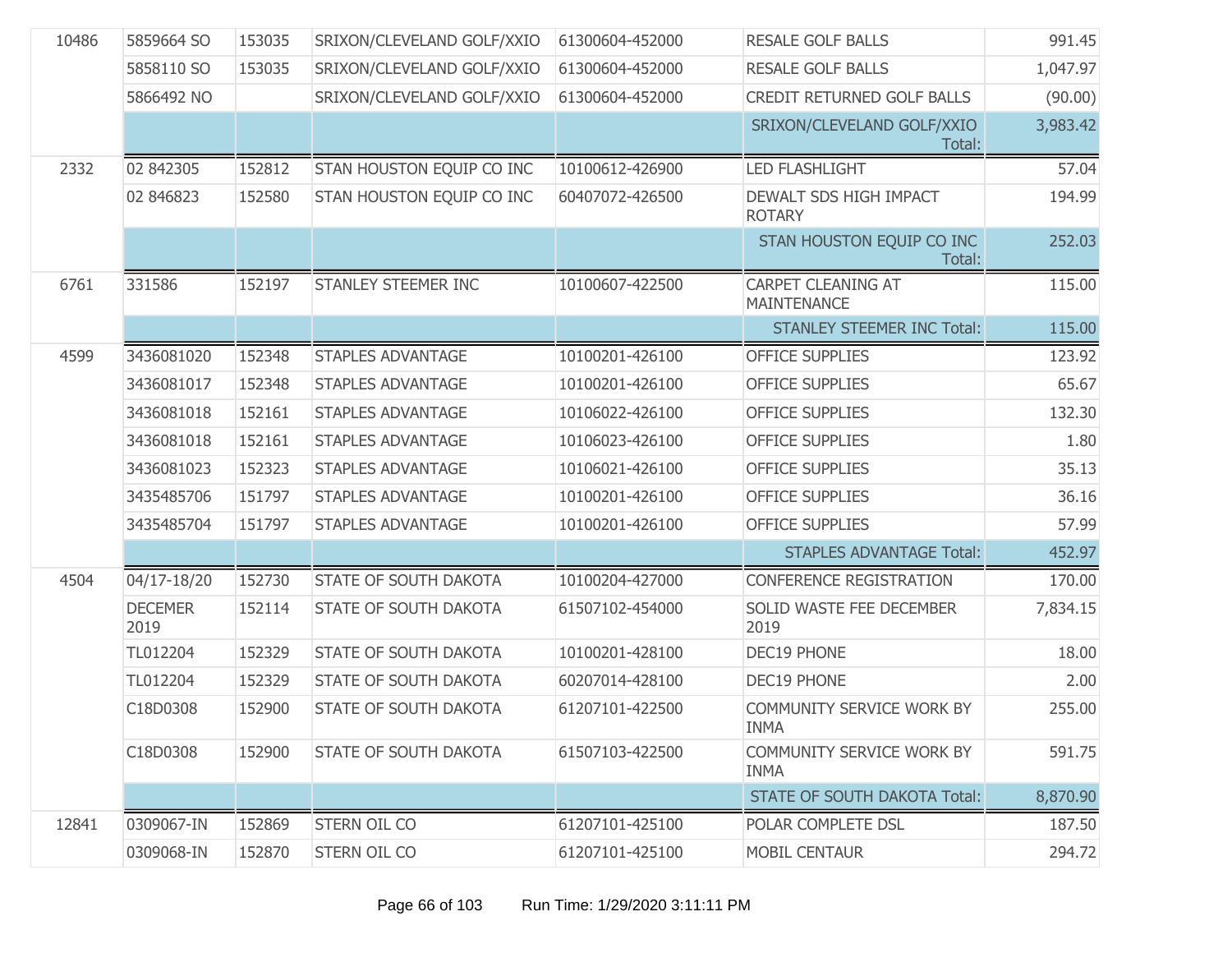| 12841 |                             |        |                                                |                 | <b>STERN OIL CO Total:</b>                      | 482.22   |
|-------|-----------------------------|--------|------------------------------------------------|-----------------|-------------------------------------------------|----------|
| 2649  | 01/10/20                    | 153191 | <b>STEVEN KELLER</b>                           | 61800890-427000 | PER DIEM: KELLER 1.10 SIOUX<br>FA               | 46.00    |
|       |                             |        |                                                |                 | <b>STEVEN KELLER Total:</b>                     | 46.00    |
| 4668  | A300467                     | 152987 | <b>STREET IMAGE</b>                            | 60407071-426900 | W895, TOOLBOX & HEADACHE<br><b>RACK</b>         | 1,270.62 |
|       |                             |        |                                                |                 | <b>STREET IMAGE Total:</b>                      | 1,270.62 |
| 4684  | 33-206476                   | 152650 | STURDEVANT'S AUTO PARTS                        | 10100305-425100 | <b>UNITS</b>                                    | 79.24    |
|       | 33-207387                   | 152650 | STURDEVANT'S AUTO PARTS                        | 10100302-425100 | <b>UNITS</b>                                    | 6.16     |
|       | 33-205919                   | 152650 | STURDEVANT'S AUTO PARTS                        | 10100302-425100 | <b>UNITS</b>                                    | 37.58    |
|       | 33-206544                   |        | STURDEVANT'S AUTO PARTS                        | 10100305-425100 | <b>CREDIT RETURNED RESONATOR</b>                | (79.24)  |
|       | 33-208592                   | 153194 | STURDEVANT'S AUTO PARTS                        | 61800893-425100 | <b>GENERATOR ASM / FLEET</b><br><b>RUNNER -</b> | 744.13   |
|       | 33-208670                   |        | STURDEVANT'S AUTO PARTS                        | 61800893-425100 | CREDIT RETURNED CORE                            | (84.00)  |
|       | 33-205029                   | 152050 | STURDEVANT'S AUTO PARTS                        | 10100305-425100 | <b>UNIT S117</b>                                | 19.99    |
|       | 33-203594                   | 151947 | STURDEVANT'S AUTO PARTS                        | 10100204-425100 | <b>VEHICLE MAINTENANCE</b>                      | 37.99    |
|       | 33-206965                   | 152219 | STURDEVANT'S AUTO PARTS                        | 10100607-425100 | <b>SHOP STOCK</b>                               | 171.33   |
|       | 33-206958                   | 152219 | STURDEVANT'S AUTO PARTS                        | 10100601-425100 | <b>SHOP STOCK</b>                               | 13.69    |
|       |                             |        |                                                |                 | STURDEVANT'S AUTO PARTS<br>Total:               | 946.87   |
| 4711  | 15443524                    | 151923 | SUPERIOR SIGNALS INC                           | 10100302-425300 | <b>STOCK</b>                                    | 403.26   |
|       | 15443523                    | 151922 | SUPERIOR SIGNALS INC                           | 10100302-425300 | <b>UNIT S161</b>                                | 431.68   |
|       |                             |        |                                                |                 | <b>SUPERIOR SIGNALS INC Total:</b>              | 834.94   |
| 9092  | 1216                        | 152338 | SUPERIOR TECHNOLOGY GROUP<br>LLC               | 10100201-429502 | DRAGON MAINT SOFTWARE<br><b>SUPPORT</b>         | 2,500.00 |
|       |                             |        |                                                |                 | SUPERIOR TECHNOLOGY GROUP<br><b>LLC Total:</b>  | 2,500.00 |
| 10670 | 0095893-IN                  | 152356 | SURVIVAL ARMOR, INC                            | 10100201-426300 | <b>BALLISTIC VEST RUDEBASCH</b>                 | 1,125.18 |
|       |                             |        |                                                |                 | SURVIVAL ARMOR, INC Total:                      | 1,125.18 |
| 10655 | 01/15/20 SC                 | 153045 | <b>SWEET TREATS</b>                            | 10100612-452000 | YOGURT CUPS                                     | 201.00   |
|       |                             |        |                                                |                 | <b>SWEET TREATS Total:</b>                      | 201.00   |
| 11694 | TSINV0000003 153181<br>3160 |        | <b>TARGET SOLUTIONS LEARNING</b><br><b>LLC</b> | 10100202-422500 | <b>TRAINING PLATFORM</b>                        | 9,723.16 |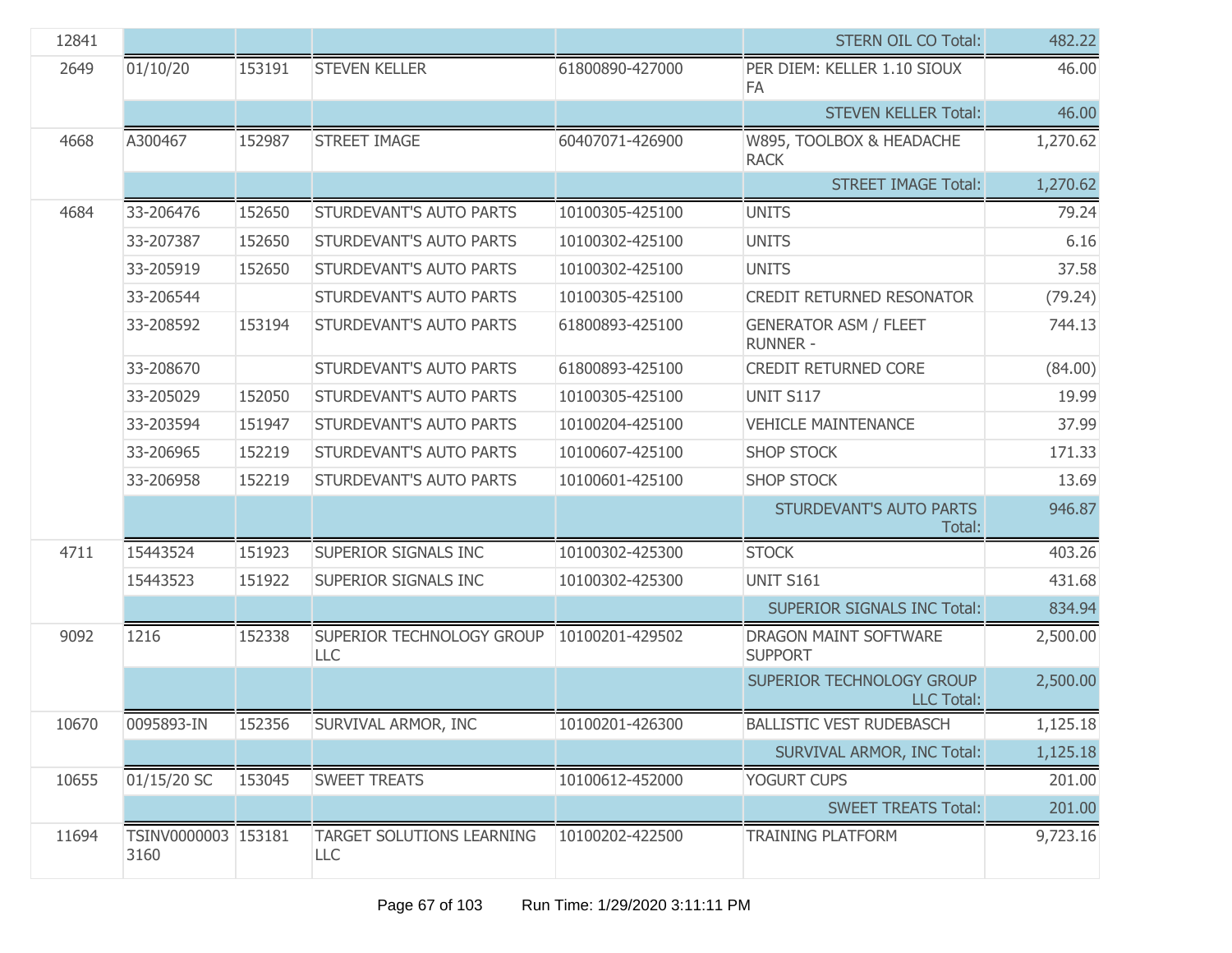| 11694 | TSINV0000003 153181<br>3160 |        | <b>TARGET SOLUTIONS LEARNING</b><br>LLC. | 61800890-422500 | <b>TRAINING PLATFORM</b>                        | 4,789.02   |
|-------|-----------------------------|--------|------------------------------------------|-----------------|-------------------------------------------------|------------|
|       |                             |        |                                          |                 | TARGET SOLUTIONS LEARNING<br><b>LLC Total:</b>  | 14,512.18  |
| 4765  | 15434                       | 151942 | TDG COMMUNICATIONS INC                   | 10100707-422500 | <b>WEBSITE HOSTING</b>                          | 55.00      |
|       |                             |        |                                          |                 | TDG COMMUNICATIONS INC<br>Total:                | 55.00      |
| 10587 | 388.0120                    | 152407 | <b>TEGRA GROUP INC</b>                   | 10700134-422300 | 18-2452 CIVIC CENTER<br><b>EXPANSION</b>        | 64,386.66  |
|       |                             |        |                                          |                 | <b>TEGRA GROUP INC Total:</b>                   | 64,386.66  |
| 12772 | 9502103540                  | 152603 | <b>TELEFLEX LLC</b>                      | 61800890-429700 | <b>EMS DISPOSABLES</b>                          | 1,165.50   |
|       |                             |        |                                          |                 | <b>TELEFLEX LLC Total:</b>                      | 1,165.50   |
| 9769  | 020857                      | 152286 | <b>TELEIRA</b>                           | 10106024-422500 | MONTHLY CHARGE                                  | 165.00     |
|       |                             |        |                                          |                 | <b>TELEIRA Total:</b>                           | 165.00     |
| 8820  | 01-5972                     |        | THECO INC                                | 61507102-425300 | CREDIT RETURNED UPPER AND<br>LOWER 4X6 STRAIGHT | (3,706.84) |
|       | 01-10187                    | 152881 | THECO INC                                | 61507102-425300 | <b>CONVEYOR BELT</b>                            | 4,777.80   |
|       | 01-10241                    | 152892 | THECO INC                                | 61507102-425300 | TEN-PIN, BELT SPLICE ARMORED                    | 105.80     |
|       | 01-10191                    | 152889 | THECO INC                                | 61507102-425300 | RETURN IDLER 63"                                | 266.05     |
|       | 01-10242                    | 152893 | THECO INC                                | 61507102-425300 | FILTER, HYDRAULIC CBI<br><b>GRINDER</b>         | 311.31     |
|       | 01-10190                    | 152891 | THECO INC                                | 61507102-425300 | LOWER ROLLER HARDWARE                           | 494.01     |
|       | 01-10193                    | 152890 | THECO INC                                | 61507102-425300 | <b>TEET FOR CBI GRINDER</b>                     | 1,183.96   |
|       | 01-5971                     | 152963 | <b>THECO INC</b>                         | 61507102-425300 | CBI 6800BT GRINDER                              | 3,855.05   |
|       | 01-10189                    | 152880 | <b>THECO INC</b>                         | 61507102-425300 | <b>FASTNERS</b>                                 | 793.65     |
|       | 01-10186                    | 152882 | THECO INC                                | 61507102-425300 | <b>BRACKET CBI GRINDER</b>                      | 139.74     |
|       |                             |        |                                          |                 | <b>THECO INC Total:</b>                         | 8,220.53   |
| 4817  | 841576343                   | 152727 | THOMSON REUTERS - WEST                   | 10100106-429300 | Monthly database charges                        | 1,505.04   |
|       |                             |        |                                          |                 | THOMSON REUTERS - WEST<br>Total:                | 1,505.04   |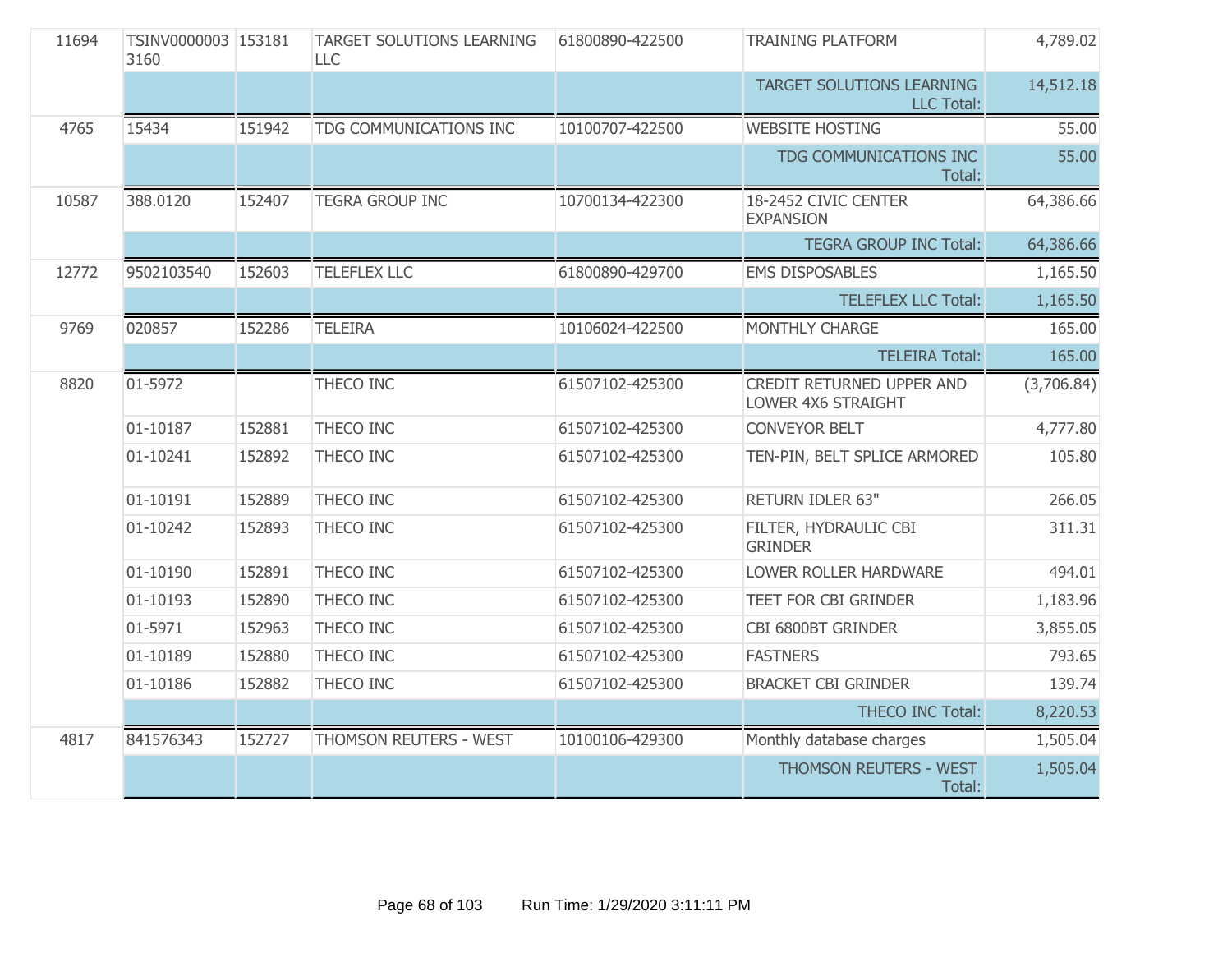| 4852  | 13471177-GS          | 151952<br><b>TITAN MACHINERY</b><br>10100607-425300<br><b>REPAIRS TO LEFT FRONT WHEEL</b><br>#5 |                                                       | 5,777.83        |                                                              |             |
|-------|----------------------|-------------------------------------------------------------------------------------------------|-------------------------------------------------------|-----------------|--------------------------------------------------------------|-------------|
|       |                      |                                                                                                 |                                                       |                 | <b>TITAN MACHINERY Total:</b>                                | 5,777.83    |
| 4870  | 120253               | 152739                                                                                          | <b>TOW PROS</b>                                       | 10100201-422500 | <b>TOW DODGE CHARGER</b>                                     | 85.00       |
|       |                      |                                                                                                 |                                                       |                 | <b>TOW PROS Total:</b>                                       | 85.00       |
| 1295  | 04/26-29/20          | 152173                                                                                          | <b>TRACY DAVIS</b>                                    | 10106021-427000 | REG, AIRFARE REIMB                                           | 975.00      |
|       | 04/26-29/2020 152173 |                                                                                                 | <b>TRACY DAVIS</b>                                    | 10106021-427000 | REG, AIRFARE REIMB                                           | 679.90      |
|       |                      |                                                                                                 |                                                       |                 | <b>TRACY DAVIS Total:</b>                                    | 1,654.90    |
| 10249 | C92953               | 152783                                                                                          | <b>TRANSOURCE TRUCK &amp;</b><br>EQUIPMENT INC        | 10100301-425100 | <b>UNITS</b>                                                 | 390.86      |
|       | C93150               | 152868                                                                                          | <b>TRANSOURCE TRUCK &amp;</b><br>EQUIPMENT INC        | 61207101-425100 | MA 7244-S9383901                                             | 37.47       |
|       | C93066               | 152979                                                                                          | <b>TRANSOURCE TRUCK &amp;</b><br>EQUIPMENT INC        | 61207101-425100 | <b>SWITCH</b>                                                | 66.76       |
|       | C92485               | 152978                                                                                          | <b>TRANSOURCE TRUCK &amp;</b><br>EQUIPMENT INC        | 61207101-425100 | <b>ABA KIT</b>                                               | 189.78      |
|       | C92527               | 152894                                                                                          | <b>TRANSOURCE TRUCK &amp;</b><br>EQUIPMENT INC        | 61507102-426200 | ENGINE, TRANSMISION                                          | 2,183.92    |
|       | C93452               |                                                                                                 | <b>TRANSOURCE TRUCK &amp;</b><br>EQUIPMENT INC        | 61507102-426200 | <b>CREDIT RETURNED</b><br><b>TRANSMISSION</b>                | (1, 275.23) |
|       | C92975               | 152783                                                                                          | <b>TRANSOURCE TRUCK &amp;</b><br>EQUIPMENT INC        | 10100301-425100 | <b>UNITS</b>                                                 | 353.08      |
|       | C93102               | 152482                                                                                          | <b>TRANSOURCE TRUCK &amp;</b><br>EQUIPMENT INC        | 61207101-425100 | MA 82733415                                                  | 42.44       |
|       | c92634               | 151907                                                                                          | <b>TRANSOURCE TRUCK &amp;</b><br>EQUIPMENT INC        | 10100301-425100 | <b>UNITS</b>                                                 | 329.53      |
|       | C92615               | 151907                                                                                          | <b>TRANSOURCE TRUCK &amp;</b><br>EQUIPMENT INC        | 10100301-425100 | <b>UNITS</b>                                                 | 39.83       |
|       | C92433               | 151907                                                                                          | <b>TRANSOURCE TRUCK &amp;</b><br><b>EQUIPMENT INC</b> | 10100302-425100 | <b>UNITS</b>                                                 | 110.66      |
|       | C92882               | 152027                                                                                          | <b>TRANSOURCE TRUCK &amp;</b><br>EQUIPMENT INC        | 61207101-425100 | <b>FOOT BRA</b>                                              | 148.49      |
|       | C92851               | 152134                                                                                          | <b>TRANSOURCE TRUCK &amp;</b><br>EOUIPMENT INC        | 61507102-425300 | <b>CABLE</b>                                                 | 234.95      |
|       |                      |                                                                                                 |                                                       |                 | <b>TRANSOURCE TRUCK &amp;</b><br><b>EQUIPMENT INC Total:</b> | 2,852.54    |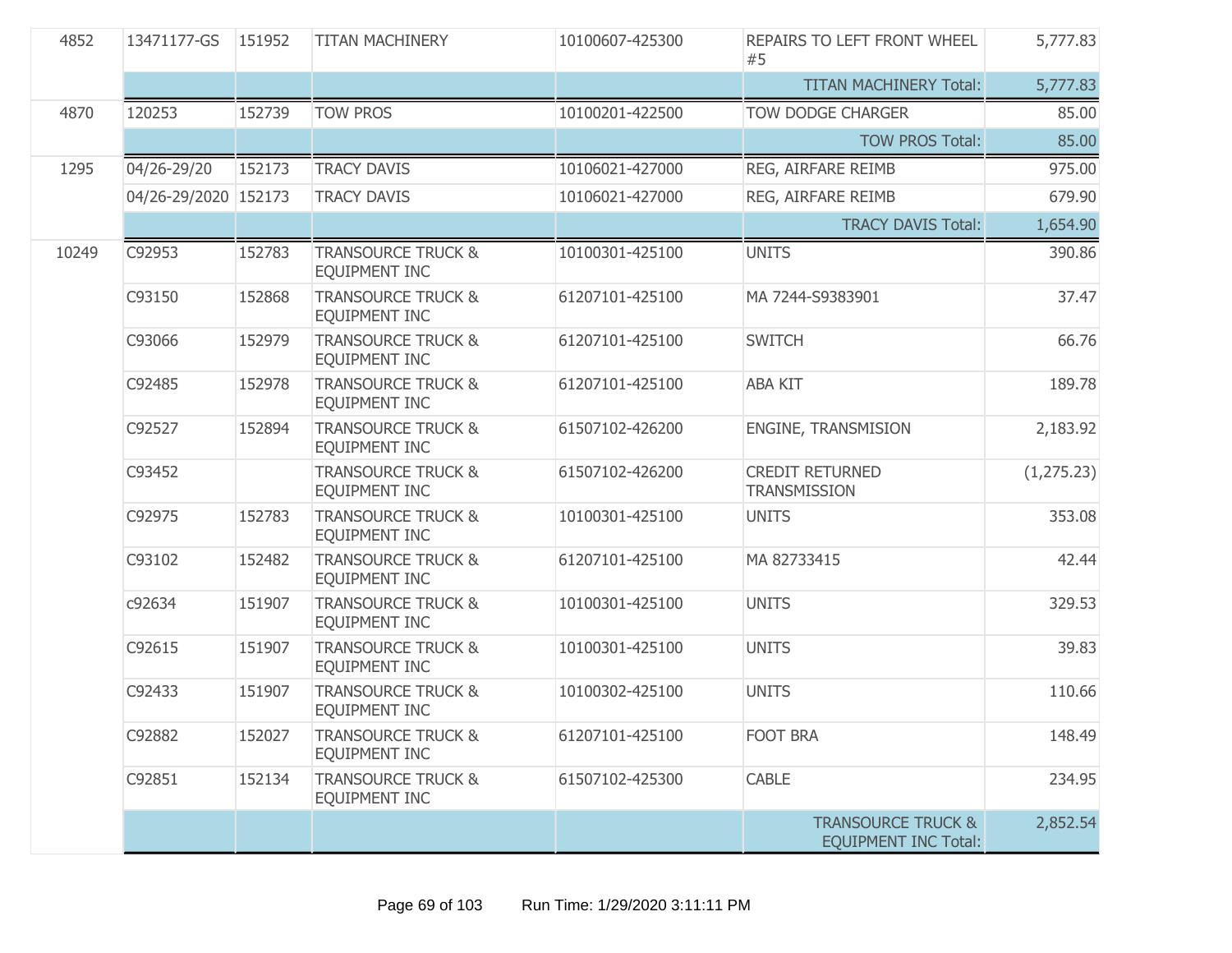| 4907  | 217272             | <b>LAB BLOOD TUBES</b><br>152333<br>TRI-TECH FORENSICS INC<br>10100201-426100 |                                                         |                 | 1,678.98                                                       |          |
|-------|--------------------|-------------------------------------------------------------------------------|---------------------------------------------------------|-----------------|----------------------------------------------------------------|----------|
|       |                    |                                                                               |                                                         |                 | TRI-TECH FORENSICS INC Total:                                  | 1,678.98 |
| 4916  | 2019-SR12          | 152289                                                                        | TRU-FORM CONSTRUCTION INC                               | 10100302-424300 | <b>SNOW HELP</b>                                               | 4,437.50 |
|       |                    |                                                                               |                                                         |                 | TRU-FORM CONSTRUCTION INC<br>Total:                            | 4,437.50 |
| 4925  | 0055422            | 152538                                                                        | <b>TSP INC</b>                                          | 10700132-422300 | 19-2491 RAPID CITY<br>ADMINISTRAT                              | 7,011.30 |
|       |                    |                                                                               |                                                         |                 | <b>TSP INC Total:</b>                                          | 7,011.30 |
| 4944  | 27372              | 152334                                                                        | <b>TWILIGHT FIRST AID &amp; SAFETY</b><br><b>SUPPLY</b> | 10100201-426900 | AED PADS AND BATTERIES                                         | 1,293.95 |
|       |                    |                                                                               |                                                         |                 | <b>TWILIGHT FIRST AID &amp; SAFETY</b><br><b>SUPPLY Total:</b> | 1,293.95 |
| 13079 | 12/30/19           | 151953                                                                        | <b>TYLER HOFLAND</b>                                    | 61507102-453000 | REFUND FOR OVERCHARGE                                          | 63.00    |
|       |                    |                                                                               |                                                         |                 | <b>TYLER HOFLAND Total:</b>                                    | 63.00    |
| 7650  | 54140              | 152316                                                                        | <b>TYRRELL TIRES INC</b>                                | 60207012-426900 | W19-303                                                        | 103.60   |
|       |                    |                                                                               |                                                         |                 | <b>TYRRELL TIRES INC</b><br>Total:                             | 103.60   |
| 4957  | 115789377          | 152735                                                                        | <b>ULINE INC</b>                                        | 10100201-426100 | <b>EVD SUPPLIES</b>                                            | 1,456.75 |
|       |                    |                                                                               |                                                         |                 | <b>ULINE INC Total:</b>                                        | 1,456.75 |
| 4979  | 130-0013753-<br>01 | 152810                                                                        | UNIVERSAL ATHLETIC                                      | 10100601-426300 | <b>FALL VOLLEYBALL SHIRTS</b>                                  | 1,673.00 |
|       |                    |                                                                               |                                                         |                 | <b>UNIVERSAL ATHLETIC Total:</b>                               | 1,673.00 |
| 12207 | 401421722          | 152487                                                                        | US BANK EQUIPMENT FINANCE                               | 60207014-429600 | COPIER CONTRACT                                                | 92.50    |
|       | 404405656          | 152163                                                                        | US BANK EQUIPMENT FINANCE                               | 10106021-425300 | <b>COPIER MAINT</b>                                            | 33.50    |
|       | 404405656          | 152163                                                                        | US BANK EQUIPMENT FINANCE                               | 10106022-425300 | <b>COPIER MAINT</b>                                            | 107.33   |
|       | 404405656          | 152163                                                                        | US BANK EQUIPMENT FINANCE                               | 10106023-425300 | <b>COPIER MAINT</b>                                            | 119.90   |
|       | 404405656          | 152163                                                                        | US BANK EQUIPMENT FINANCE                               | 10106026-425300 | <b>COPIER MAINT</b>                                            | 0.06     |
|       | 152501             | 152501                                                                        | US BANK EQUIPMENT FINANCE                               | 60207014-429600 | 01/27/2020: COPIER CONTRACT                                    | 92.50    |
|       |                    |                                                                               |                                                         |                 | US BANK EQUIPMENT FINANCE<br>Total:                            | 445.79   |
| 12684 | 5598611            | 152176                                                                        | <b>US BANK NATIONAL</b><br><b>ASSOCIATION</b>           | 10700124-449000 | 2018 SALES TAX REV BOND<br><b>TRUSTE</b>                       | 3,750.00 |
|       | 5598586            | 152175                                                                        | <b>US BANK NATIONAL</b><br><b>ASSOCIATION</b>           | 50500120-449000 | 2013 SALES TAX REV BOND<br><b>TRUSTE</b>                       | 2,607.50 |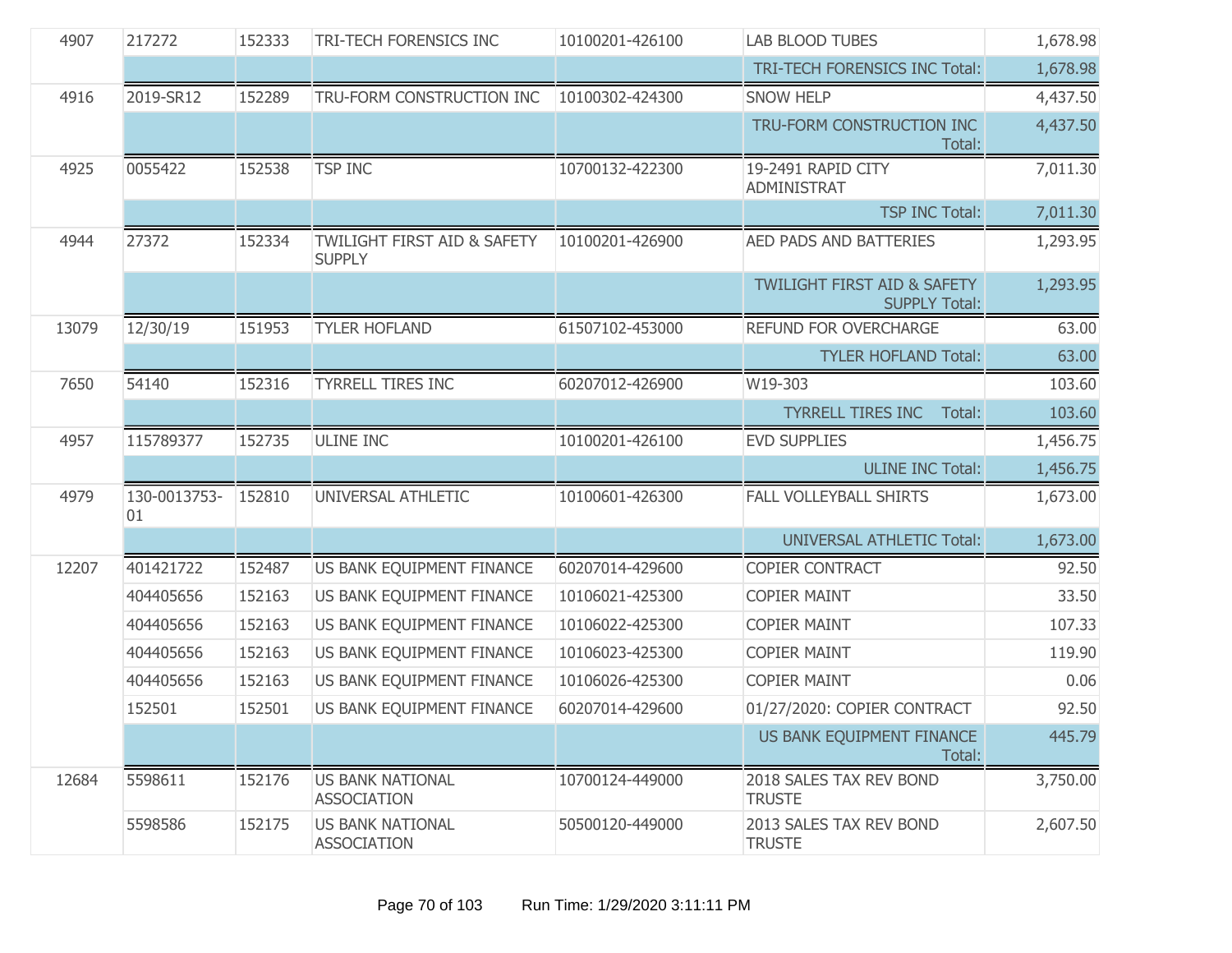| 12684 | 5598614            | 152179 | <b>US BANK NATIONAL</b><br><b>ASSOCIATION</b> | 60200932-449000 | 2009 WTR REV RFD BOND<br><b>TRUSTEE</b>              | 6,088.13   |
|-------|--------------------|--------|-----------------------------------------------|-----------------|------------------------------------------------------|------------|
|       | 5598615            | 152178 | <b>US BANK NATIONAL</b><br><b>ASSOCIATION</b> | 60200932-449000 | 2015 WTR REV RFD BOND<br><b>TRUSTEE</b>              | 6,253.75   |
|       | 5598584            | 152180 | <b>US BANK NATIONAL</b><br><b>ASSOCIATION</b> | 60400833-449000 | 2011B WASTEWATER REF BOND<br><b>TRUS</b>             | 750.00     |
|       | 5598616            | 152362 | <b>US BANK NATIONAL</b><br><b>ASSOCIATION</b> | 78100942-449000 | 2010B CFC BOND TRUSTEE FEE                           | 750.00     |
|       | 02/20/20           |        | <b>US BANK NATIONAL</b><br><b>ASSOCIATION</b> | 78100942-442000 | 2010 CFC BOND PYMT                                   | 48,375.00  |
|       | 02/20/2020         |        | <b>US BANK NATIONAL</b><br><b>ASSOCIATION</b> | 78200939-442000 | 2019A AIRPORT BOND PYMT                              | 60,340.67  |
|       |                    |        |                                               |                 | <b>US BANK NATIONAL</b><br><b>ASSOCIATION Total:</b> | 128,915.05 |
| 5014  | 28992              | 151731 | <b>VALLEY SWEEPING</b>                        | 61000870-422500 | PROFESSIONAL SERVICES                                | 90.00      |
|       |                    |        |                                               |                 | <b>VALLEY SWEEPING Total:</b>                        | 90.00      |
| 5039  | 99910              | 152070 | <b>VANWAY TROPHY &amp; AWARD</b>              | 10100101-426100 | NAME TAGS AND PLATES FOR<br><b>NEW S</b>             | 34.85      |
|       | 101501             | 152001 | <b>VANWAY TROPHY &amp; AWARD</b>              | 61507103-426100 | <b>HARTSHORN NAMETAG</b>                             | 13.25      |
|       | 101578             | 152733 | <b>VANWAY TROPHY &amp; AWARD</b>              | 10100201-426100 | <b>CID NAME PLATES</b>                               | 14.75      |
|       | 100024             | 152645 | <b>VANWAY TROPHY &amp; AWARD</b>              | 10100202-426300 | <b>NAMETAGS</b>                                      | 7.50       |
|       | 100024             | 152645 | <b>VANWAY TROPHY &amp; AWARD</b>              | 10102025-426300 | <b>NAMETAGS</b>                                      | 7.50       |
|       | 101483             | 152331 | <b>VANWAY TROPHY &amp; AWARD</b>              | 10100201-426100 | <b>ANNUAL AWARDS</b>                                 | 372.30     |
|       | 100012             | 152331 | <b>VANWAY TROPHY &amp; AWARD</b>              | 10100201-426100 | <b>ANNUAL AWARDS</b>                                 | 15.00      |
|       | 101600             | 152532 | <b>VANWAY TROPHY &amp; AWARD</b>              | 10101010-426100 | YOUTH COUNCIL NAME PLATES                            | 435.45     |
|       | 99941              | 152529 | <b>VANWAY TROPHY &amp; AWARD</b>              | 10100101-426100 | Nametag                                              | 13.25      |
|       |                    |        |                                               |                 | <b>VANWAY TROPHY &amp; AWARD</b><br>Total:           | 913.85     |
| 6415  | 012864101<br>01/16 |        | <b>VAST BUSINESS</b>                          | 10100202-428100 |                                                      | 167.49     |
|       | 012864101<br>01/16 |        | <b>VAST BUSINESS</b>                          | 10100202-428100 |                                                      | 44.45      |
|       | 012864101<br>01/16 |        | <b>VAST BUSINESS</b>                          | 10100202-428100 |                                                      | 44.39      |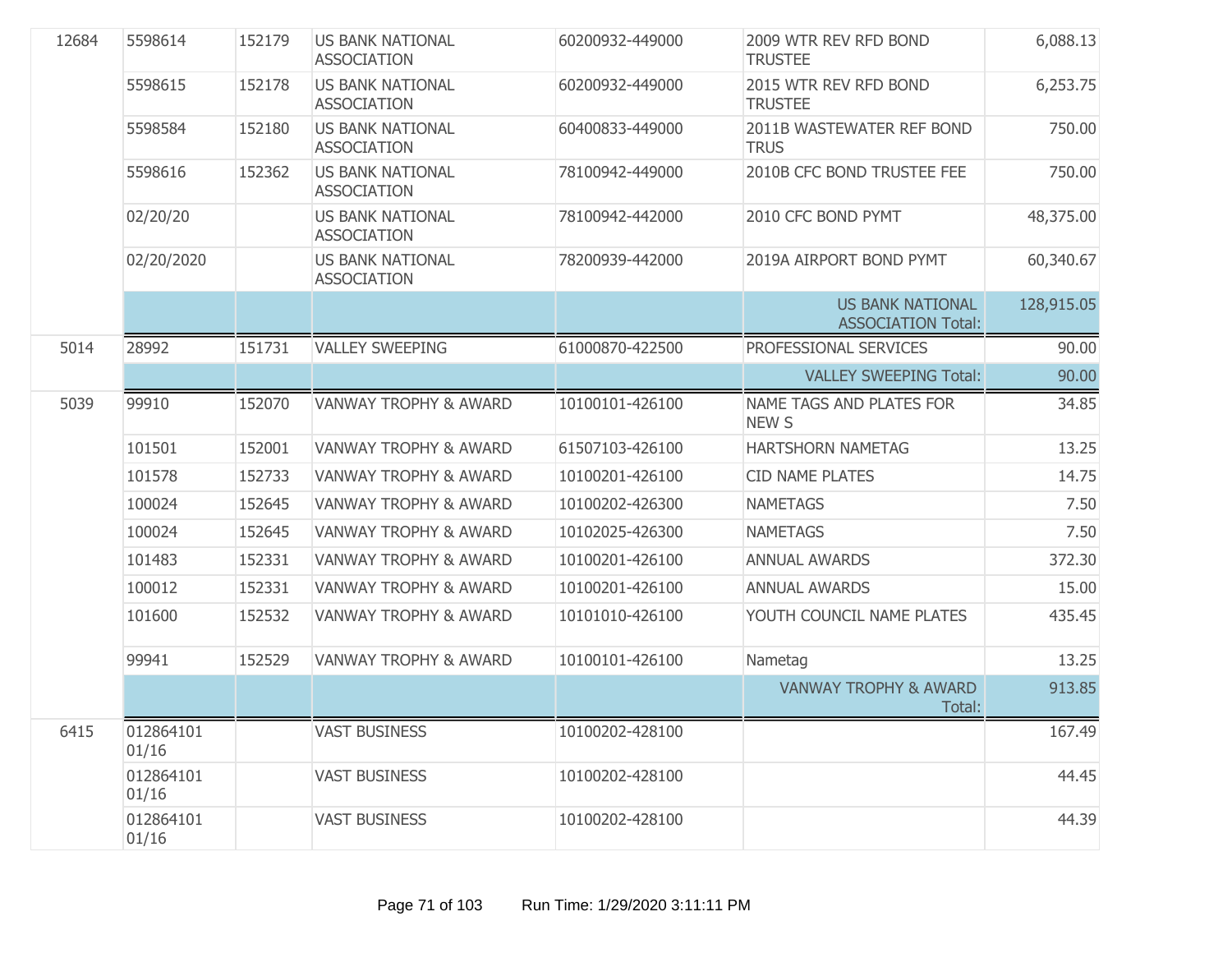| 6415 | 012864101<br>01/16 | <b>VAST BUSINESS</b> | 10100202-428100 | 44.39  |
|------|--------------------|----------------------|-----------------|--------|
|      | 006674901<br>01/06 | <b>VAST BUSINESS</b> | 10100609-428100 | 556.06 |
|      | 015099701<br>01/12 | <b>VAST BUSINESS</b> | 60207013-428100 | 17.37  |
|      | 015146801<br>01/12 | <b>VAST BUSINESS</b> | 10106024-428100 | 17.42  |
|      | 015146801<br>01/12 | <b>VAST BUSINESS</b> | 10106024-428100 | 17.42  |
|      | 015146801<br>01/12 | <b>VAST BUSINESS</b> | 10106024-428100 | 17.42  |
|      | 015099701<br>01/12 | <b>VAST BUSINESS</b> | 60207011-428100 | 19.38  |
|      | 015099701<br>01/12 | <b>VAST BUSINESS</b> | 60207011-428100 | 19.53  |
|      | 015099701<br>01/12 | <b>VAST BUSINESS</b> | 60207011-428100 | 19.38  |
|      | 015368201<br>01/06 | <b>VAST BUSINESS</b> | 60407071-428100 | 17.14  |
|      | 015368201<br>01/06 | <b>VAST BUSINESS</b> | 60207012-428100 | 34.26  |
|      | 009280401<br>01/04 | <b>VAST BUSINESS</b> | 60207012-428100 | 26.53  |
|      | 009280401<br>01/04 | <b>VAST BUSINESS</b> | 60207012-428100 | 19.58  |
|      | 009280401<br>01/04 | <b>VAST BUSINESS</b> | 60207012-428100 | 19.58  |
|      | 009280401<br>01/04 | <b>VAST BUSINESS</b> | 60407071-428100 | 16.59  |
|      | 008463201<br>01/04 | <b>VAST BUSINESS</b> | 10100202-428100 | 15.58  |
|      | 008463201<br>01/04 | <b>VAST BUSINESS</b> | 10100202-428100 | 15.58  |
|      | 010851301<br>01/04 | <b>VAST BUSINESS</b> | 10100860-428100 | 23.42  |
|      | 010851301<br>01/04 | <b>VAST BUSINESS</b> | 10100860-428100 | 20.42  |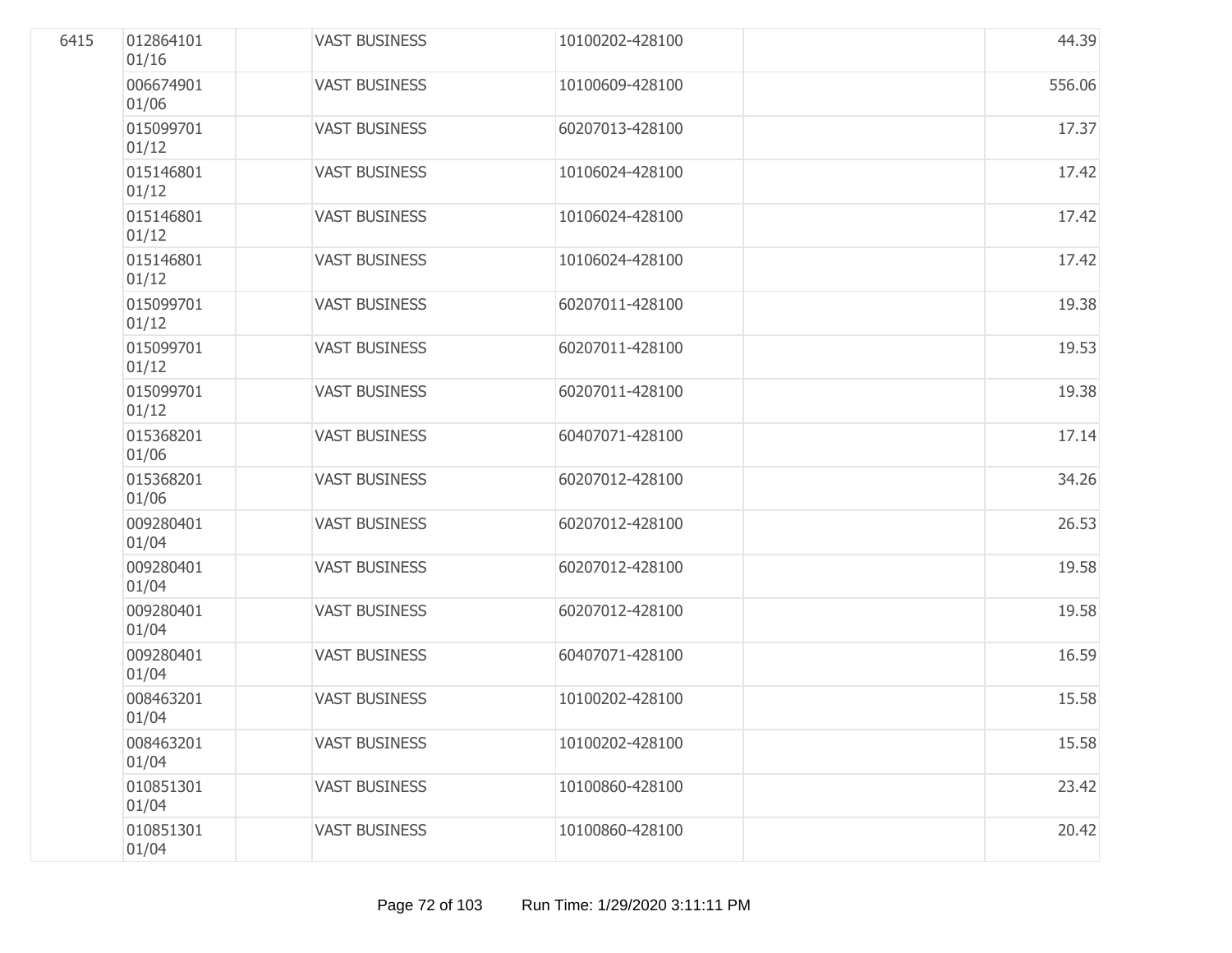| 6415 | 015146402<br>01/08 |        | <b>VAST BUSINESS</b>        | 10106061-428100 |                                          | 38.81     |
|------|--------------------|--------|-----------------------------|-----------------|------------------------------------------|-----------|
|      | 015368201<br>01/06 |        | <b>VAST BUSINESS</b>        | 60907401-428100 |                                          | 17.14     |
|      | 008463201<br>01/04 |        | <b>VAST BUSINESS</b>        | 10100205-428100 |                                          | 3.90      |
|      | 008463201<br>01/04 |        | <b>VAST BUSINESS</b>        | 10100201-428100 |                                          | 3.90      |
|      | 008463201<br>01/04 |        | <b>VAST BUSINESS</b>        | 10100618-428100 |                                          | 7.79      |
|      | 008463201<br>01/04 |        | <b>VAST BUSINESS</b>        | 10100205-428100 |                                          | 3.90      |
|      | 008463201<br>01/04 |        | <b>VAST BUSINESS</b>        | 10100201-428100 |                                          | 3.90      |
|      | 008463201<br>01/04 |        | <b>VAST BUSINESS</b>        | 10100618-428100 |                                          | 7.79      |
|      |                    |        |                             |                 | <b>VAST BUSINESS Total:</b>              | 1,280.51  |
| 5052 | 2463 2F            | 152872 | <b>VEOLIA NORTH AMERICA</b> | 61207101-422500 | 18-2463 2019 HAZARDOUS<br><b>HOUSEHO</b> | 3,840.11  |
|      | 2463 2F            | 152872 | <b>VEOLIA NORTH AMERICA</b> | 61507102-422500 | 18-2463 2019 HAZARDOUS<br><b>HOUSEHO</b> | 3,891.14  |
|      | 2463 2F            | 152872 | <b>VEOLIA NORTH AMERICA</b> | 61507103-422500 | 18-2463 2019 HAZARDOUS<br><b>HOUSEHO</b> | 3,848.68  |
|      |                    |        |                             |                 | <b>VEOLIA NORTH AMERICA Total:</b>       | 11,579.93 |
| 5053 | 9846027513         |        | <b>VERIZON WIRELESS</b>     | 60602079-428100 |                                          | 44.36     |
|      | 9846027513         |        | <b>VERIZON WIRELESS</b>     | 60602073-428100 |                                          | 26.55     |
|      | 9846027513         |        | <b>VERIZON WIRELESS</b>     | 60602073-428100 |                                          | 43.11     |
|      | 9846027513         |        | <b>VERIZON WIRELESS</b>     | 60602073-428100 |                                          | 48.11     |
|      | 9846027513         |        | <b>VERIZON WIRELESS</b>     | 60602073-428100 |                                          | 43.11     |
|      | 9846027513         |        | <b>VERIZON WIRELESS</b>     | 60602073-428100 |                                          | 25.30     |
|      | 9846007288         |        | <b>VERIZON WIRELESS</b>     | 60207014-428100 |                                          | 38.52     |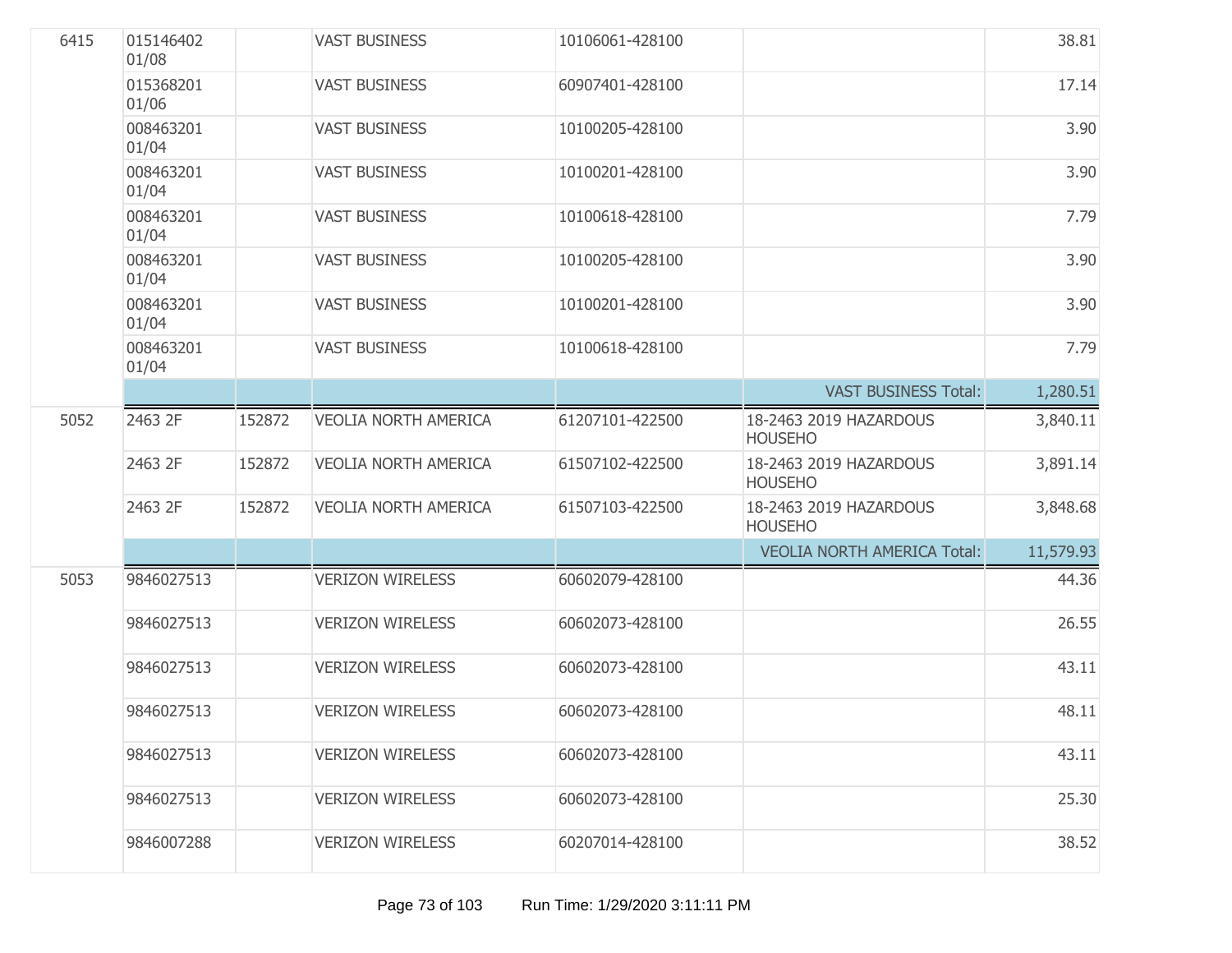| 5053 | 9846007288   | <b>VERIZON WIRELESS</b> | 60407071-428100 |                                          | 60.01  |
|------|--------------|-------------------------|-----------------|------------------------------------------|--------|
|      | 9846007288   | <b>VERIZON WIRELESS</b> | 60207014-428100 |                                          | 38.52  |
|      | 9846007288   | <b>VERIZON WIRELESS</b> | 60407072-428100 |                                          | 60.01  |
|      | 9846007288   | <b>VERIZON WIRELESS</b> | 60207014-428100 |                                          | 38.52  |
|      | 9846007288   | <b>VERIZON WIRELESS</b> | 60207014-428100 |                                          | 38.52  |
|      | 9846007288   | <b>VERIZON WIRELESS</b> | 60207014-428100 |                                          | 38.52  |
|      | 9846007288   | <b>VERIZON WIRELESS</b> | 60207014-428100 |                                          | 38.52  |
|      | 007758468001 | <b>VERIZON WIRELESS</b> | 10100201-426900 | 6059396636 PHONE AND<br><b>EQUIPMENT</b> | 79.98  |
|      | 007758443001 | <b>VERIZON WIRELESS</b> | 10100201-426900 | 6059396626 PHONE AND<br><b>EQUIPMENT</b> | 49.99  |
|      | 007790323001 | <b>VERIZON WIRELESS</b> | 60207014-426900 | 6058720225 PHONE AND<br><b>EQUIPMENT</b> | 167.47 |
|      | 007790323001 | <b>VERIZON WIRELESS</b> | 60207014-426900 | 6058720225 SCREEN<br><b>PROTECTORS</b>   | 37.48  |
|      | 9846007288   | <b>VERIZON WIRELESS</b> | 61800890-428100 |                                          | 100.01 |
|      | 9846007288   | <b>VERIZON WIRELESS</b> | 61800890-428100 |                                          | 60.01  |
|      | 9846027513   | <b>VERIZON WIRELESS</b> | 10100302-422500 |                                          | 13.48  |
|      | 9846027513   | <b>VERIZON WIRELESS</b> | 10100302-422500 |                                          | 13.48  |
|      | 007773060001 | <b>VERIZON WIRELESS</b> | 61800890-426900 | 6058630062 PHONE AND<br><b>EQUIPMENT</b> | 49.99  |
|      | 007773049001 | <b>VERIZON WIRELESS</b> | 61800890-426900 | 6058630067 PHONE AND<br><b>EQUIPMENT</b> | 49.99  |
|      | 007752702001 | <b>VERIZON WIRELESS</b> | 10100201-426900 | 6053906009 PHONE AND<br><b>EQUIPMENT</b> | 99.99  |
|      | 007758389001 | <b>VERIZON WIRELESS</b> | 10100201-426900 | 6054847418 PHONE AND<br><b>EQUIPMENT</b> | 249.99 |
|      |              |                         |                 |                                          |        |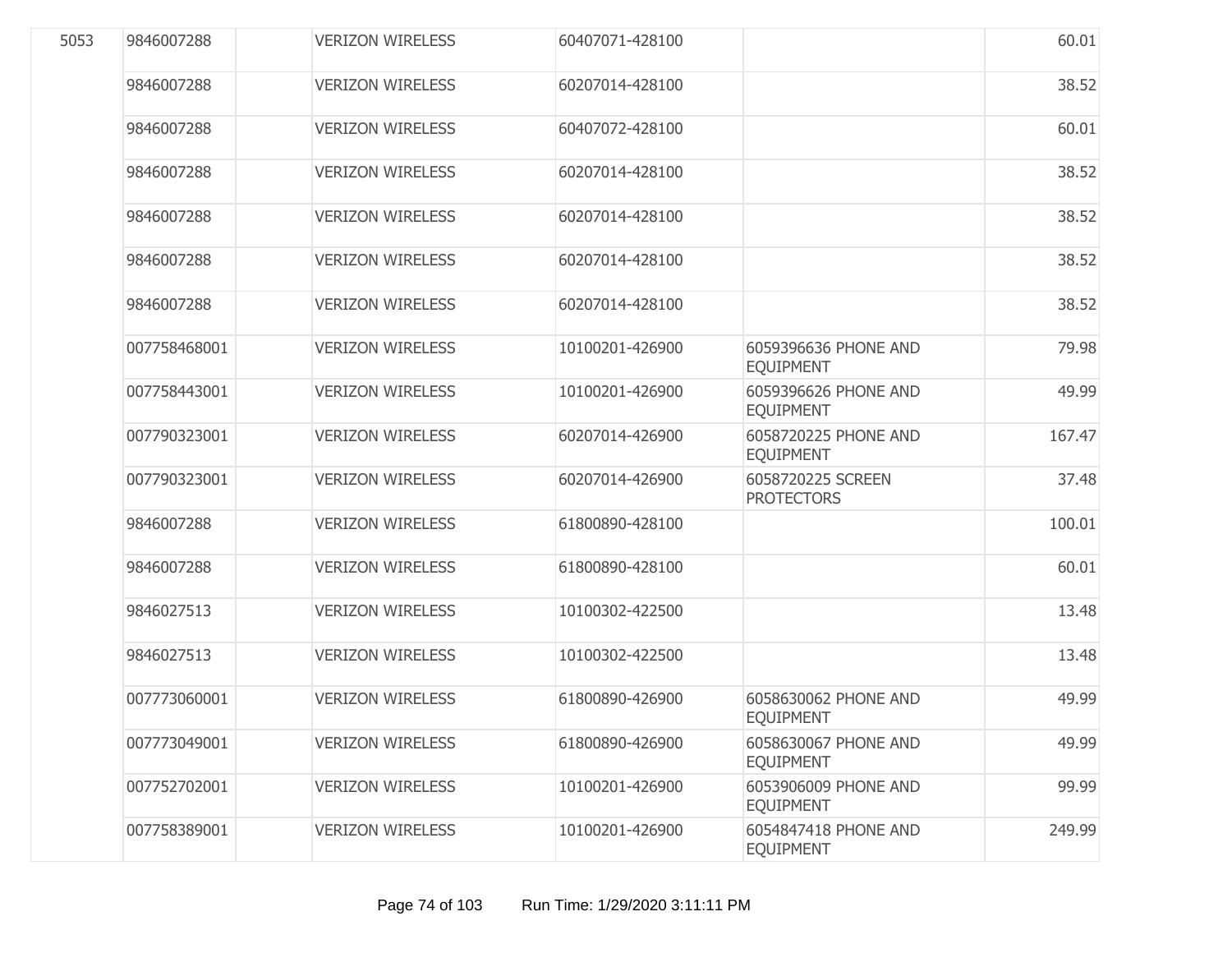| 5053 | 9846027513 | <b>VERIZON WIRELESS</b> | 10100302-422500 | 19.00 |
|------|------------|-------------------------|-----------------|-------|
|      | 9846027513 | <b>VERIZON WIRELESS</b> | 61207101-422500 | 19.00 |
|      | 9846027513 | <b>VERIZON WIRELESS</b> | 10100302-422500 | 13.48 |
|      | 9846027513 | <b>VERIZON WIRELESS</b> | 61207101-422500 | 19.00 |
|      | 9846027513 | <b>VERIZON WIRELESS</b> | 10100302-422500 | 13.48 |
|      | 9846027513 | <b>VERIZON WIRELESS</b> | 10100302-422500 | 19.00 |
|      | 9846027513 | <b>VERIZON WIRELESS</b> | 61207101-422500 | 19.00 |
|      | 9846027513 | <b>VERIZON WIRELESS</b> | 61207101-422500 | 19.00 |
|      | 9846027513 | <b>VERIZON WIRELESS</b> | 61207101-422500 | 19.00 |
|      | 9846027513 | <b>VERIZON WIRELESS</b> | 61207101-422500 | 19.00 |
|      | 9846027513 | <b>VERIZON WIRELESS</b> | 61207101-422500 | 19.00 |
|      | 9846027513 | <b>VERIZON WIRELESS</b> | 10100302-422500 | 19.00 |
|      | 9846027513 | <b>VERIZON WIRELESS</b> | 10100302-422500 | 13.48 |
|      | 9846027513 | <b>VERIZON WIRELESS</b> | 61207101-422500 | 19.00 |
|      | 9846027513 | <b>VERIZON WIRELESS</b> | 10100302-422500 | 13.48 |
|      | 9846027513 | <b>VERIZON WIRELESS</b> | 10100302-422500 | 13.48 |
|      | 9846027513 | <b>VERIZON WIRELESS</b> | 10100302-422500 | 13.48 |
|      | 9846027513 | <b>VERIZON WIRELESS</b> | 10100302-422500 | 19.00 |
|      | 9846027513 | <b>VERIZON WIRELESS</b> | 10100302-422500 | 19.00 |
|      |            |                         |                 |       |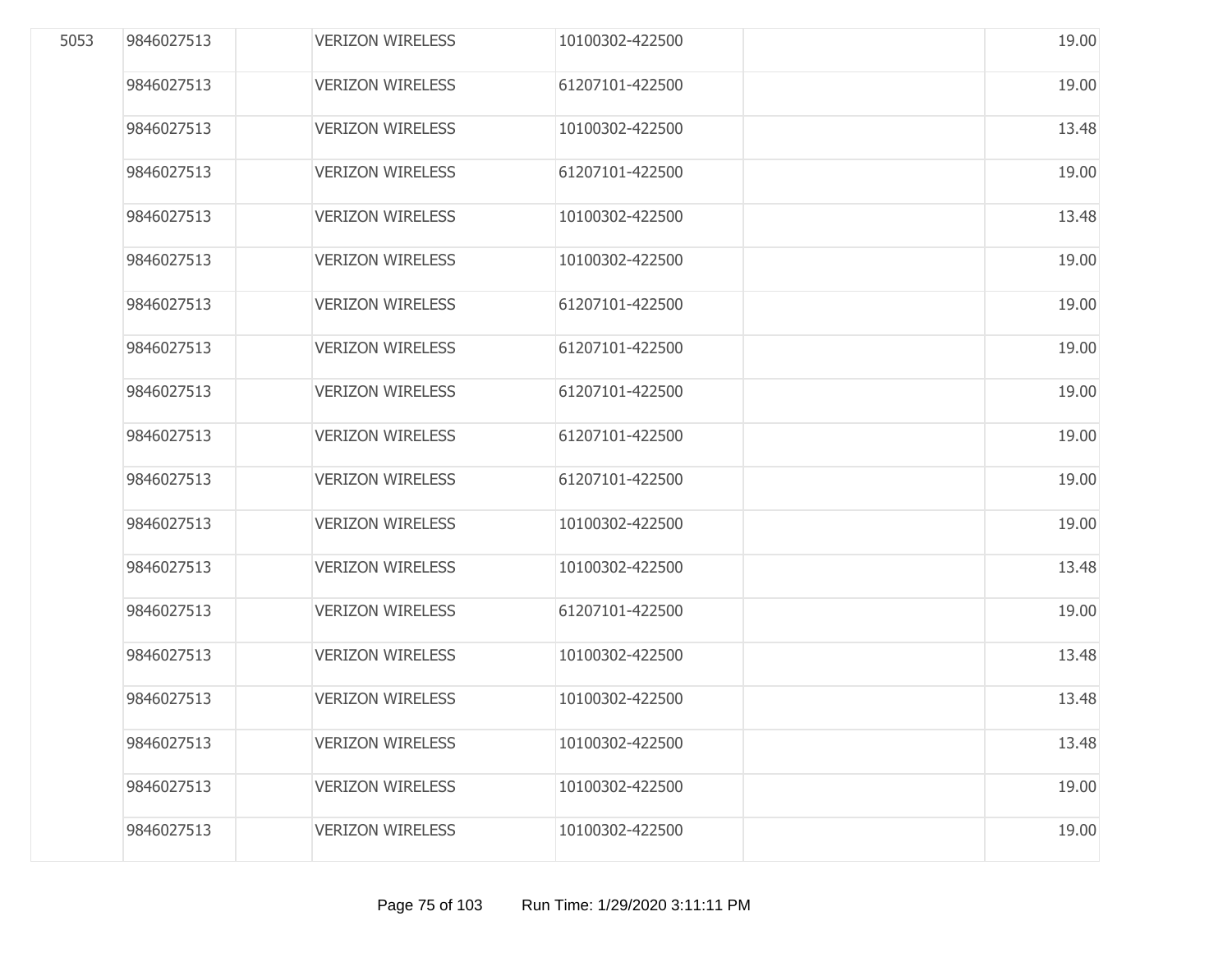| 5053 | 9846027513 | <b>VERIZON WIRELESS</b> | 10100302-422500 | 19.00 |
|------|------------|-------------------------|-----------------|-------|
|      | 9846027513 | <b>VERIZON WIRELESS</b> | 10100302-422500 | 19.00 |
|      | 9846027513 | <b>VERIZON WIRELESS</b> | 10100302-422500 | 19.00 |
|      | 9846027513 | <b>VERIZON WIRELESS</b> | 10100302-422500 | 19.00 |
|      | 9846027513 | <b>VERIZON WIRELESS</b> | 10100302-422500 | 13.48 |
|      | 9846027513 | <b>VERIZON WIRELESS</b> | 61207101-422500 | 19.00 |
|      | 9846027513 | <b>VERIZON WIRELESS</b> | 10100302-422500 | 19.00 |
|      | 9846027513 | <b>VERIZON WIRELESS</b> | 10100302-422500 | 13.48 |
|      | 9846027513 | <b>VERIZON WIRELESS</b> | 10100302-422500 | 19.00 |
|      | 9846027513 | <b>VERIZON WIRELESS</b> | 61207101-422500 | 19.00 |
|      | 9846027513 | <b>VERIZON WIRELESS</b> | 10100302-422500 | 13.48 |
|      | 9846027513 | <b>VERIZON WIRELESS</b> | 10100302-422500 | 19.00 |
|      | 9846027513 | <b>VERIZON WIRELESS</b> | 61207101-422500 | 19.00 |
|      | 9846027513 | <b>VERIZON WIRELESS</b> | 10100302-422500 | 19.00 |
|      | 9846027513 | <b>VERIZON WIRELESS</b> | 10100302-422500 | 19.00 |
|      | 9846027513 | <b>VERIZON WIRELESS</b> | 61207101-422500 | 19.00 |
|      | 9846027513 | <b>VERIZON WIRELESS</b> | 61207101-422500 | 19.00 |
|      | 9846027513 | <b>VERIZON WIRELESS</b> | 10100302-422500 | 13.48 |
|      | 9846027513 | <b>VERIZON WIRELESS</b> | 10100302-422500 | 19.00 |
|      |            |                         |                 |       |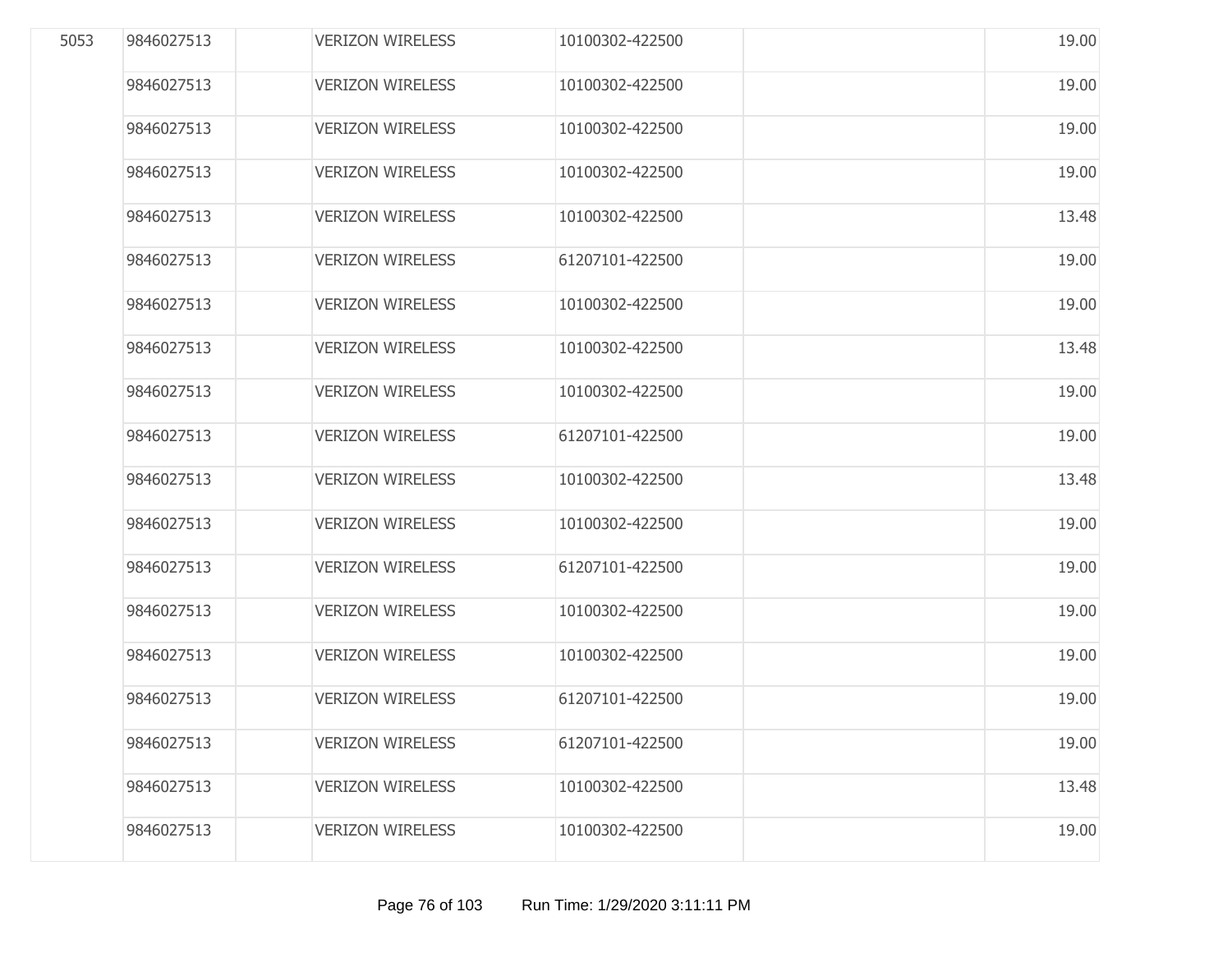| 5053 | 9846027513 | <b>VERIZON WIRELESS</b> | 10100302-422500 | 19.00 |
|------|------------|-------------------------|-----------------|-------|
|      | 9846027513 | <b>VERIZON WIRELESS</b> | 10100302-422500 | 19.00 |
|      | 9846027513 | <b>VERIZON WIRELESS</b> | 61207101-422500 | 19.00 |
|      | 9846027513 | <b>VERIZON WIRELESS</b> | 61207101-422500 | 19.00 |
|      | 9846027513 | <b>VERIZON WIRELESS</b> | 61207101-422500 | 19.00 |
|      | 9846027513 | <b>VERIZON WIRELESS</b> | 61207101-422500 | 19.00 |
|      | 9846027513 | <b>VERIZON WIRELESS</b> | 10100302-422500 | 19.00 |
|      | 9846027513 | <b>VERIZON WIRELESS</b> | 61207101-422500 | 19.00 |
|      | 9846027513 | <b>VERIZON WIRELESS</b> | 10100302-422500 | 19.00 |
|      | 9846027513 | <b>VERIZON WIRELESS</b> | 10100302-422500 | 19.00 |
|      | 9846027513 | <b>VERIZON WIRELESS</b> | 10100302-422500 | 13.48 |
|      | 9846027513 | <b>VERIZON WIRELESS</b> | 10100302-422500 | 19.00 |
|      | 9846027513 | <b>VERIZON WIRELESS</b> | 61207101-422500 | 19.00 |
|      | 9846027513 | <b>VERIZON WIRELESS</b> | 61207101-422500 | 19.00 |
|      | 9846027513 | <b>VERIZON WIRELESS</b> | 10100302-422500 | 19.00 |
|      | 9846027513 | <b>VERIZON WIRELESS</b> | 10100302-422500 | 13.48 |
|      | 9846027513 | <b>VERIZON WIRELESS</b> | 60907401-428100 | 43.11 |
|      | 9846027513 | <b>VERIZON WIRELESS</b> | 60407071-428100 | 43.11 |
|      | 9846027513 | <b>VERIZON WIRELESS</b> | 60407071-428100 | 40.09 |
|      |            |                         |                 |       |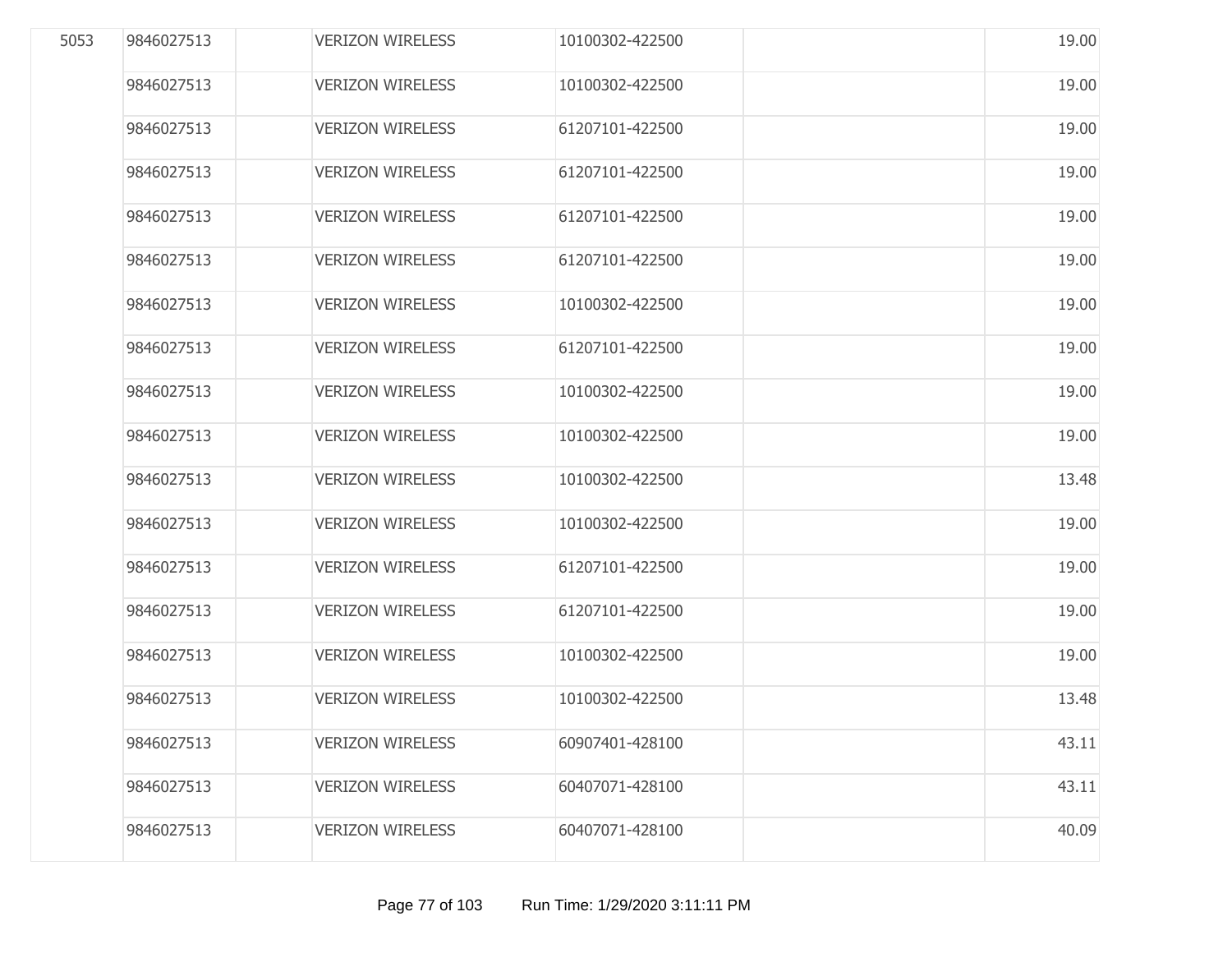| 5053 | 9846027513 | <b>VERIZON WIRELESS</b> | 60407071-428100 | 40.01 |
|------|------------|-------------------------|-----------------|-------|
|      | 9846027513 | <b>VERIZON WIRELESS</b> | 60407071-428100 | 40.01 |
|      | 9846027513 | <b>VERIZON WIRELESS</b> | 10100302-422500 | 13.48 |
|      | 9846027513 | <b>VERIZON WIRELESS</b> | 60907401-428100 | 40.01 |
|      | 9846027513 | <b>VERIZON WIRELESS</b> | 60207012-428100 | 21.56 |
|      | 9846027513 | <b>VERIZON WIRELESS</b> | 60407071-428100 | 21.55 |
|      | 9846027513 | <b>VERIZON WIRELESS</b> | 60407072-428100 | 40.01 |
|      | 9846027513 | <b>VERIZON WIRELESS</b> | 60407073-428100 | 43.11 |
|      | 9846027513 | <b>VERIZON WIRELESS</b> | 60407072-428100 | 40.01 |
|      | 9846027513 | <b>VERIZON WIRELESS</b> | 60407072-428100 | 49.36 |
|      | 9846027513 | <b>VERIZON WIRELESS</b> | 60407072-428100 | 44.36 |
|      | 9846027513 | <b>VERIZON WIRELESS</b> | 60407071-428100 | 44.36 |
|      | 9846027513 | <b>VERIZON WIRELESS</b> | 60407071-428100 | 40.01 |
|      | 9846027513 | <b>VERIZON WIRELESS</b> | 60407071-428100 | 26.97 |
|      | 9846027513 | <b>VERIZON WIRELESS</b> | 60407072-428100 | 40.01 |
|      | 9846027513 | <b>VERIZON WIRELESS</b> | 60407072-428100 | 44.36 |
|      | 9846027513 | <b>VERIZON WIRELESS</b> | 60407072-428100 | 40.01 |
|      | 9846027513 | <b>VERIZON WIRELESS</b> | 60407072-428100 | 49.36 |
|      | 9846027513 | <b>VERIZON WIRELESS</b> | 60407071-428100 | 49.36 |
|      |            |                         |                 |       |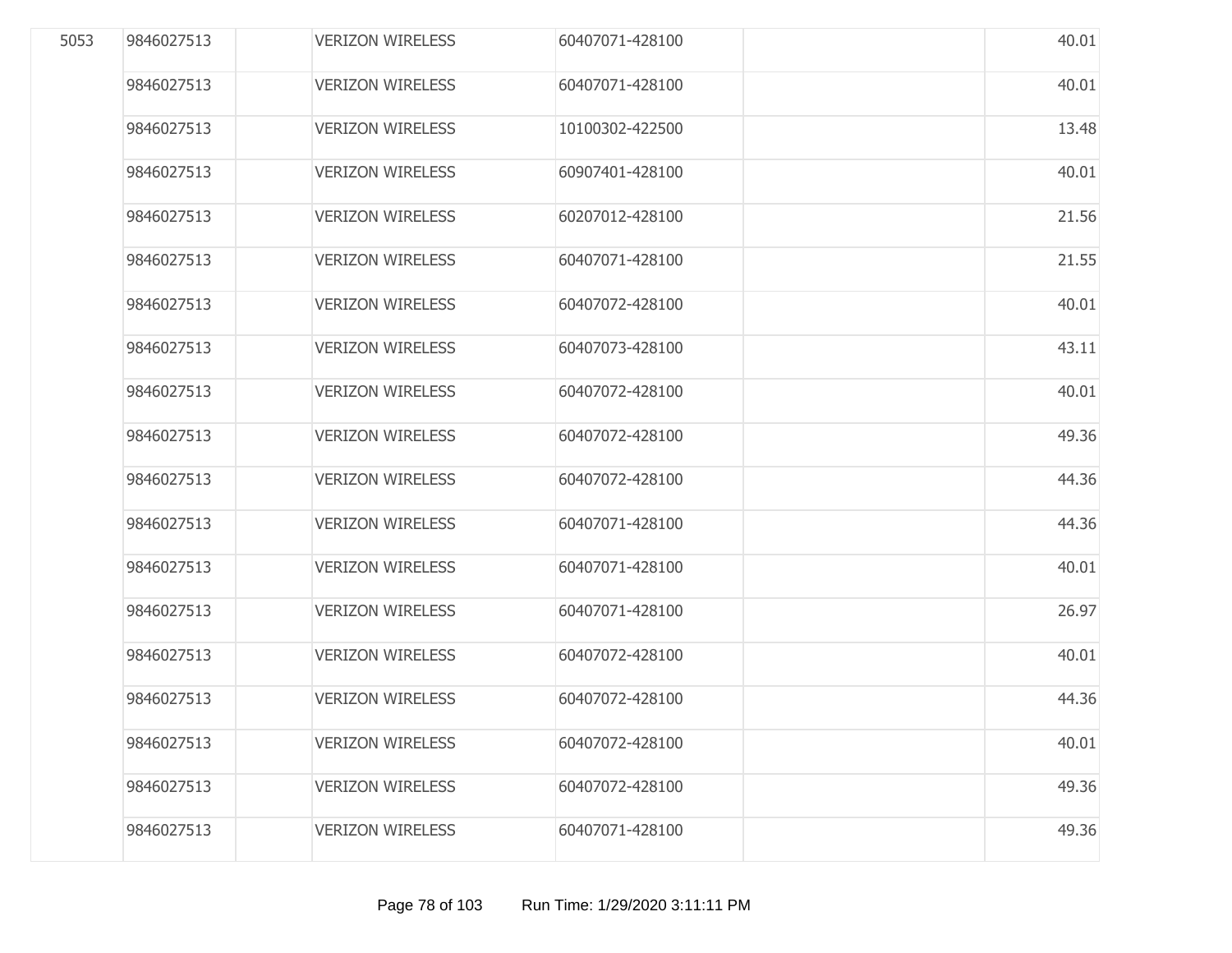| 5053 | 9846027513 | <b>VERIZON WIRELESS</b> | 60407071-428100 | 26.55 |
|------|------------|-------------------------|-----------------|-------|
|      | 9846027513 | <b>VERIZON WIRELESS</b> | 60407073-428100 | 44.36 |
|      | 9846027513 | <b>VERIZON WIRELESS</b> | 60207011-428100 | 43.11 |
|      | 9846027513 | <b>VERIZON WIRELESS</b> | 60207014-428100 | 43.69 |
|      | 9846027513 | <b>VERIZON WIRELESS</b> | 60207013-428100 | 40.01 |
|      | 9846027513 | <b>VERIZON WIRELESS</b> | 60207011-428100 | 43.11 |
|      | 9846027513 | <b>VERIZON WIRELESS</b> | 60207011-428100 | 48.11 |
|      | 9846027513 | <b>VERIZON WIRELESS</b> | 60407072-428100 | 49.36 |
|      | 9846027513 | <b>VERIZON WIRELESS</b> | 60207012-428100 | 40.01 |
|      | 9846027513 | <b>VERIZON WIRELESS</b> | 60207012-428100 | 40.01 |
|      | 9846027513 | <b>VERIZON WIRELESS</b> | 60207012-428100 | 40.01 |
|      | 9846027513 | <b>VERIZON WIRELESS</b> | 60207012-428100 | 40.01 |
|      | 9846027513 | <b>VERIZON WIRELESS</b> | 60207014-428100 | 43.11 |
|      | 9846027513 | <b>VERIZON WIRELESS</b> | 60207014-428100 | 40.05 |
|      | 9846027513 | <b>VERIZON WIRELESS</b> | 60207012-428100 | 26.97 |
|      | 9846027513 | <b>VERIZON WIRELESS</b> | 60207012-428100 | 40.01 |
|      | 9846027513 | <b>VERIZON WIRELESS</b> | 60207011-428100 | 43.11 |
|      | 9846027513 | <b>VERIZON WIRELESS</b> | 60207012-428100 | 40.01 |
|      | 9846027513 | <b>VERIZON WIRELESS</b> | 60207012-428100 | 40.01 |
|      |            |                         |                 |       |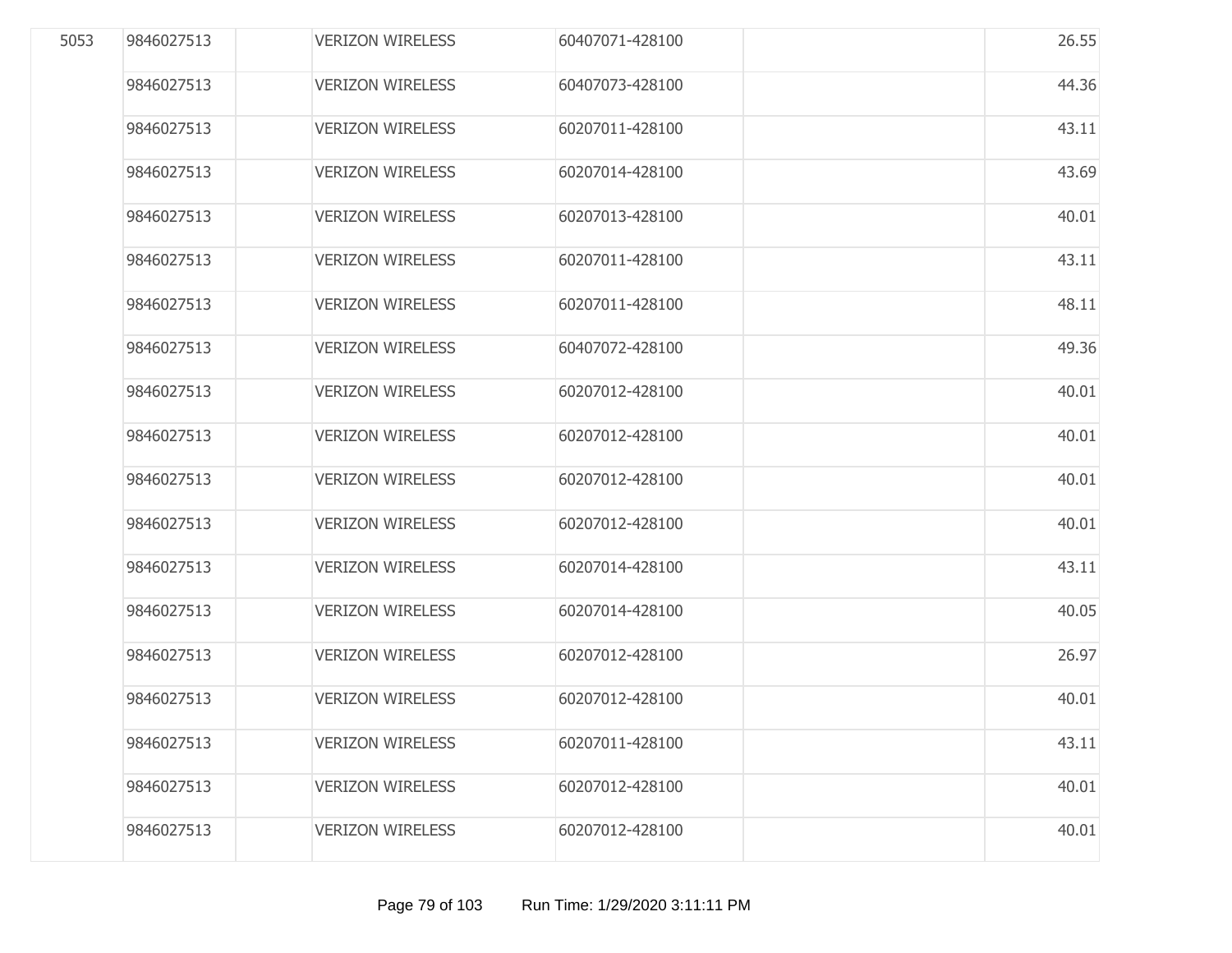| 5053 | 9846027513 | <b>VERIZON WIRELESS</b> | 60207012-428100 | 40.01   |
|------|------------|-------------------------|-----------------|---------|
|      | 9846027513 | <b>VERIZON WIRELESS</b> | 60207012-428100 | 25.30   |
|      | 9846027513 | <b>VERIZON WIRELESS</b> | 60207012-428100 | 25.30   |
|      | 9846027513 | <b>VERIZON WIRELESS</b> | 60207012-428100 | 25.30   |
|      | 9846027513 | <b>VERIZON WIRELESS</b> | 60207011-428100 | 43.11   |
|      | 9846027513 | <b>VERIZON WIRELESS</b> | 60207011-428100 | 43.11   |
|      | 9846027513 | <b>VERIZON WIRELESS</b> | 60207012-428100 | 26.97   |
|      | 9846027513 | <b>VERIZON WIRELESS</b> | 60207012-428100 | 44.36   |
|      | 9846027513 | <b>VERIZON WIRELESS</b> | 60207011-428100 | 48.90   |
|      | 9846027513 | <b>VERIZON WIRELESS</b> | 60207011-428100 | 40.01   |
|      | 9846027513 | <b>VERIZON WIRELESS</b> | 60207011-428100 | (37.93) |
|      | 9846027513 | <b>VERIZON WIRELESS</b> | 60207012-428100 | 25.30   |
|      | 9846027513 | <b>VERIZON WIRELESS</b> | 60207012-428100 | 25.30   |
|      | 9846027513 | <b>VERIZON WIRELESS</b> | 10100612-428100 | 43.11   |
|      | 9846027513 | <b>VERIZON WIRELESS</b> | 60207014-428100 | 44.36   |
|      | 9846027513 | <b>VERIZON WIRELESS</b> | 60207013-428100 | 44.36   |
|      | 9846027513 | <b>VERIZON WIRELESS</b> | 60207011-428100 | 40.01   |
|      | 9846027513 | <b>VERIZON WIRELESS</b> | 60207011-428100 | 44.36   |
|      | 9846027513 | <b>VERIZON WIRELESS</b> | 60207012-428100 | 44.36   |
|      |            |                         |                 |         |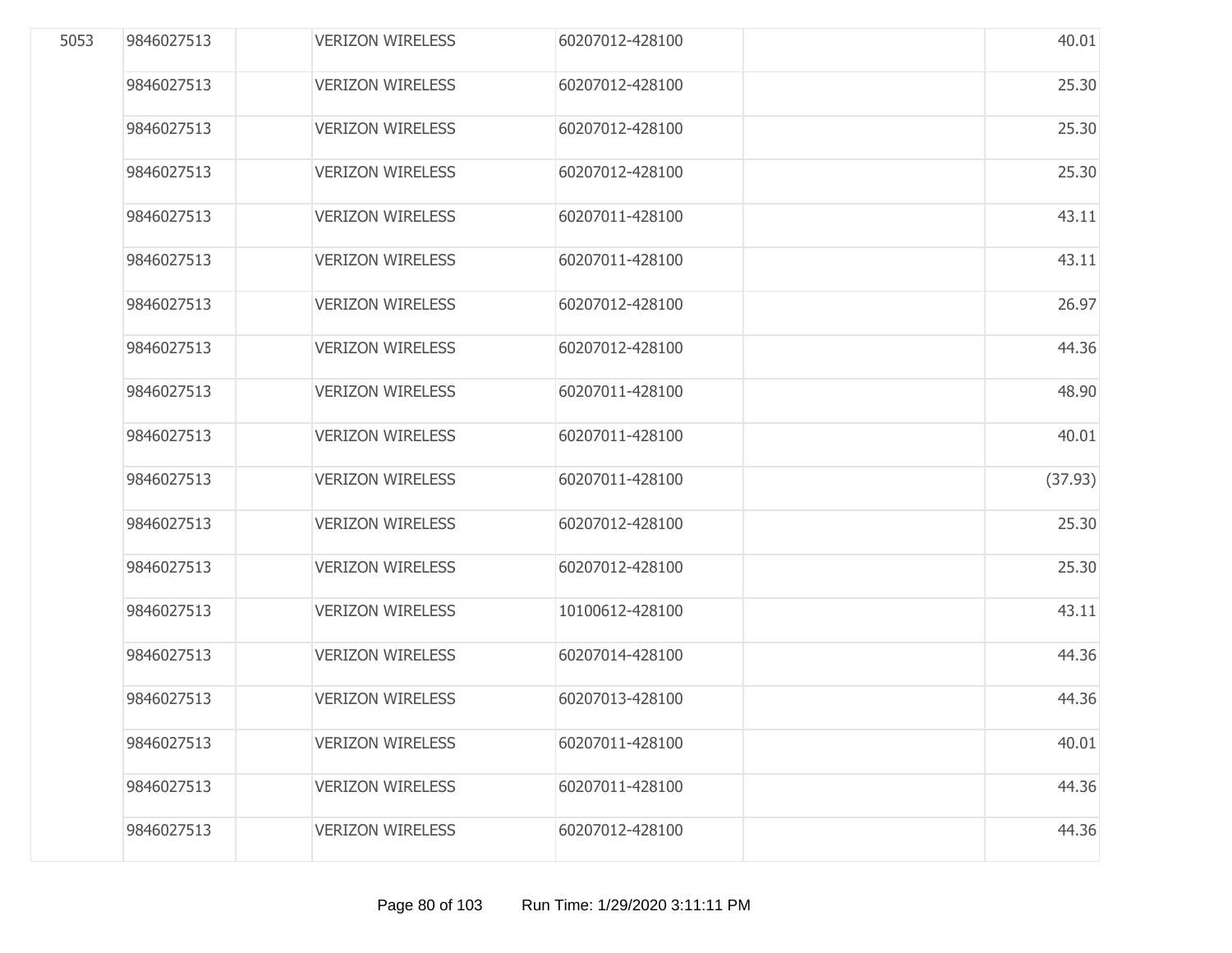| 5053 | 9846027513 | <b>VERIZON WIRELESS</b> | 10100612-428100 | 44.36 |
|------|------------|-------------------------|-----------------|-------|
|      | 9846027513 | <b>VERIZON WIRELESS</b> | 10100612-428100 | 43.11 |
|      | 9846027513 | <b>VERIZON WIRELESS</b> | 10100612-428100 | 43.11 |
|      | 9846027513 | <b>VERIZON WIRELESS</b> | 10100612-428100 | 40.01 |
|      | 9846027513 | <b>VERIZON WIRELESS</b> | 10100612-428100 | 43.11 |
|      | 9846027513 | <b>VERIZON WIRELESS</b> | 10100612-428100 | 40.01 |
|      | 9846027513 | <b>VERIZON WIRELESS</b> | 10100305-428100 | 26.55 |
|      | 9846027513 | <b>VERIZON WIRELESS</b> | 10100302-428100 | 25.30 |
|      | 9846027513 | <b>VERIZON WIRELESS</b> | 10100302-428100 | 25.30 |
|      | 9846027513 | <b>VERIZON WIRELESS</b> | 10100301-428100 | 44.14 |
|      | 9846027513 | <b>VERIZON WIRELESS</b> | 10100401-428100 | 25.30 |
|      | 9846027513 | <b>VERIZON WIRELESS</b> | 10100603-428100 | 44.36 |
|      | 9846027513 | <b>VERIZON WIRELESS</b> | 10100601-428100 | 43.11 |
|      | 9846027513 | <b>VERIZON WIRELESS</b> | 10100603-428100 | 43.11 |
|      | 9846027513 | <b>VERIZON WIRELESS</b> | 79300968-428100 | 43.11 |
|      | 9846027513 | <b>VERIZON WIRELESS</b> | 10100301-428100 | 26.55 |
|      | 9846027513 | <b>VERIZON WIRELESS</b> | 10100305-428100 | 44.36 |
|      | 9846027513 | <b>VERIZON WIRELESS</b> | 10100302-428100 | 52.68 |
|      | 9846027513 | <b>VERIZON WIRELESS</b> | 10100618-428100 | 10.02 |
|      |            |                         |                 |       |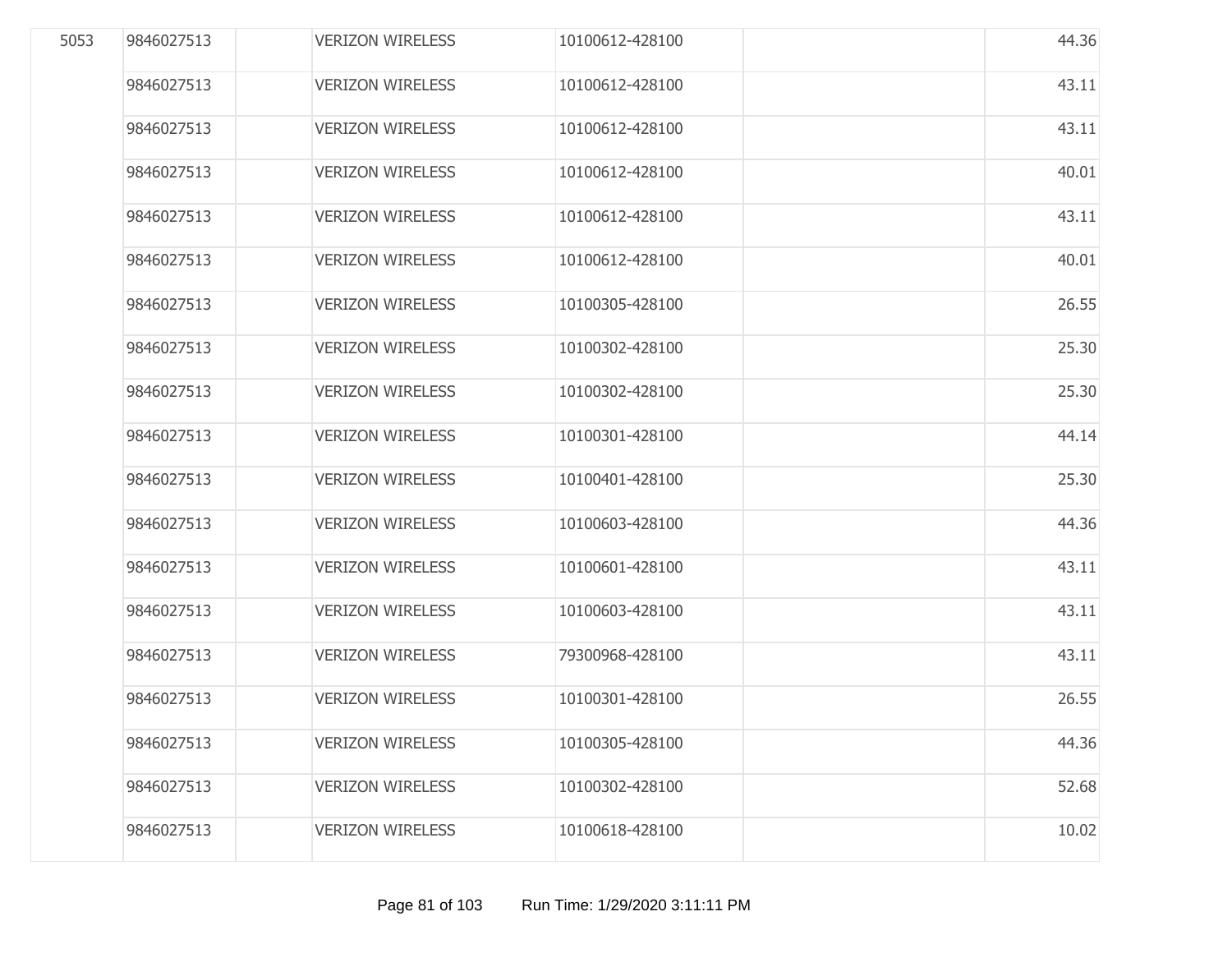| 5053 | 9846027513 | <b>VERIZON WIRELESS</b> | 10100618-428100 | 40.01 |
|------|------------|-------------------------|-----------------|-------|
|      | 9846027513 | <b>VERIZON WIRELESS</b> | 10100601-428100 | 44.36 |
|      | 9846027513 | <b>VERIZON WIRELESS</b> | 10100601-428100 | 26.55 |
|      | 9846027513 | <b>VERIZON WIRELESS</b> | 10100603-428100 | 43.11 |
|      | 9846027513 | <b>VERIZON WIRELESS</b> | 10100601-428100 | 40.01 |
|      | 9846027513 | <b>VERIZON WIRELESS</b> | 10100618-428100 | 10.02 |
|      | 9846027513 | <b>VERIZON WIRELESS</b> | 10100618-428100 | 10.02 |
|      | 9846027513 | <b>VERIZON WIRELESS</b> | 10100618-428100 | 10.02 |
|      | 9846027513 | <b>VERIZON WIRELESS</b> | 10100618-428100 | 10.02 |
|      | 9846027513 | <b>VERIZON WIRELESS</b> | 10100618-428100 | 25.30 |
|      | 9846027513 | <b>VERIZON WIRELESS</b> | 10100618-428100 | 43.11 |
|      | 9846027513 | <b>VERIZON WIRELESS</b> | 10100618-428100 | 10.02 |
|      | 9846027513 | <b>VERIZON WIRELESS</b> | 10100618-428100 | 10.02 |
|      | 9846027513 | <b>VERIZON WIRELESS</b> | 10100618-428100 | 10.02 |
|      | 9846027513 | <b>VERIZON WIRELESS</b> | 10100618-428100 | 10.02 |
|      | 9846027513 | <b>VERIZON WIRELESS</b> | 10100618-428100 | 10.02 |
|      | 9846027513 | <b>VERIZON WIRELESS</b> | 10100618-428100 | 10.02 |
|      | 9846027513 | <b>VERIZON WIRELESS</b> | 10100201-428100 | 40.05 |
|      | 9846027513 | <b>VERIZON WIRELESS</b> | 10100618-428100 | 44.36 |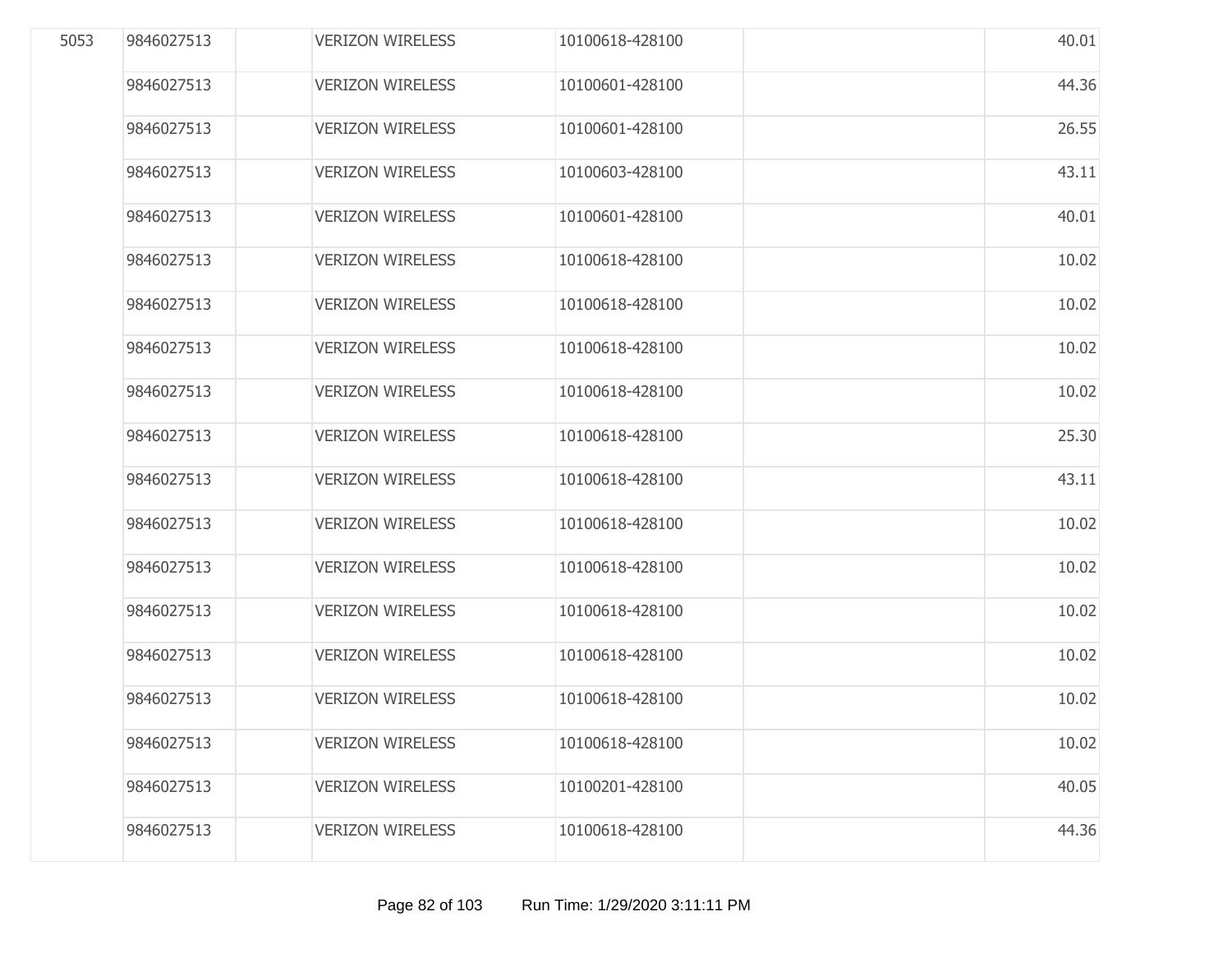| 9846027513 | <b>VERIZON WIRELESS</b> | 10100618-428100 | 26.97 |
|------------|-------------------------|-----------------|-------|
| 9846027513 | <b>VERIZON WIRELESS</b> | 10100618-428100 | 43.11 |
| 9846027513 | <b>VERIZON WIRELESS</b> | 10100618-428100 | 43.11 |
| 9846027513 | <b>VERIZON WIRELESS</b> | 10100618-428100 | 43.11 |
| 9846027513 | <b>VERIZON WIRELESS</b> | 10100201-428100 | 25.30 |
| 9846027513 | <b>VERIZON WIRELESS</b> | 10100201-428100 | 43.11 |
| 9846027513 | <b>VERIZON WIRELESS</b> | 10100201-428100 | 75.19 |
| 9846027513 | <b>VERIZON WIRELESS</b> | 10100201-428100 | 75.19 |
| 9846027513 | <b>VERIZON WIRELESS</b> | 10100201-428100 | 75.19 |
| 9846027513 | <b>VERIZON WIRELESS</b> | 10100201-428100 | 43.11 |
| 9846027513 | <b>VERIZON WIRELESS</b> | 10100201-428100 | 43.11 |
| 9846027513 | <b>VERIZON WIRELESS</b> | 10100201-428100 | 48.11 |
| 9846027513 | <b>VERIZON WIRELESS</b> | 10100201-428100 | 43.11 |
| 9846027513 | <b>VERIZON WIRELESS</b> | 10100201-428100 | 48.11 |
| 9846027513 | <b>VERIZON WIRELESS</b> | 10100201-428100 | 48.11 |
| 9846027513 | <b>VERIZON WIRELESS</b> | 10100201-428100 | 40.01 |
| 9846027513 | <b>VERIZON WIRELESS</b> | 10100201-428100 | 25.30 |
| 9846027513 | <b>VERIZON WIRELESS</b> | 10100201-428100 | 43.11 |
| 9846027513 | <b>VERIZON WIRELESS</b> | 10100201-428100 | 40.01 |
|            |                         |                 |       |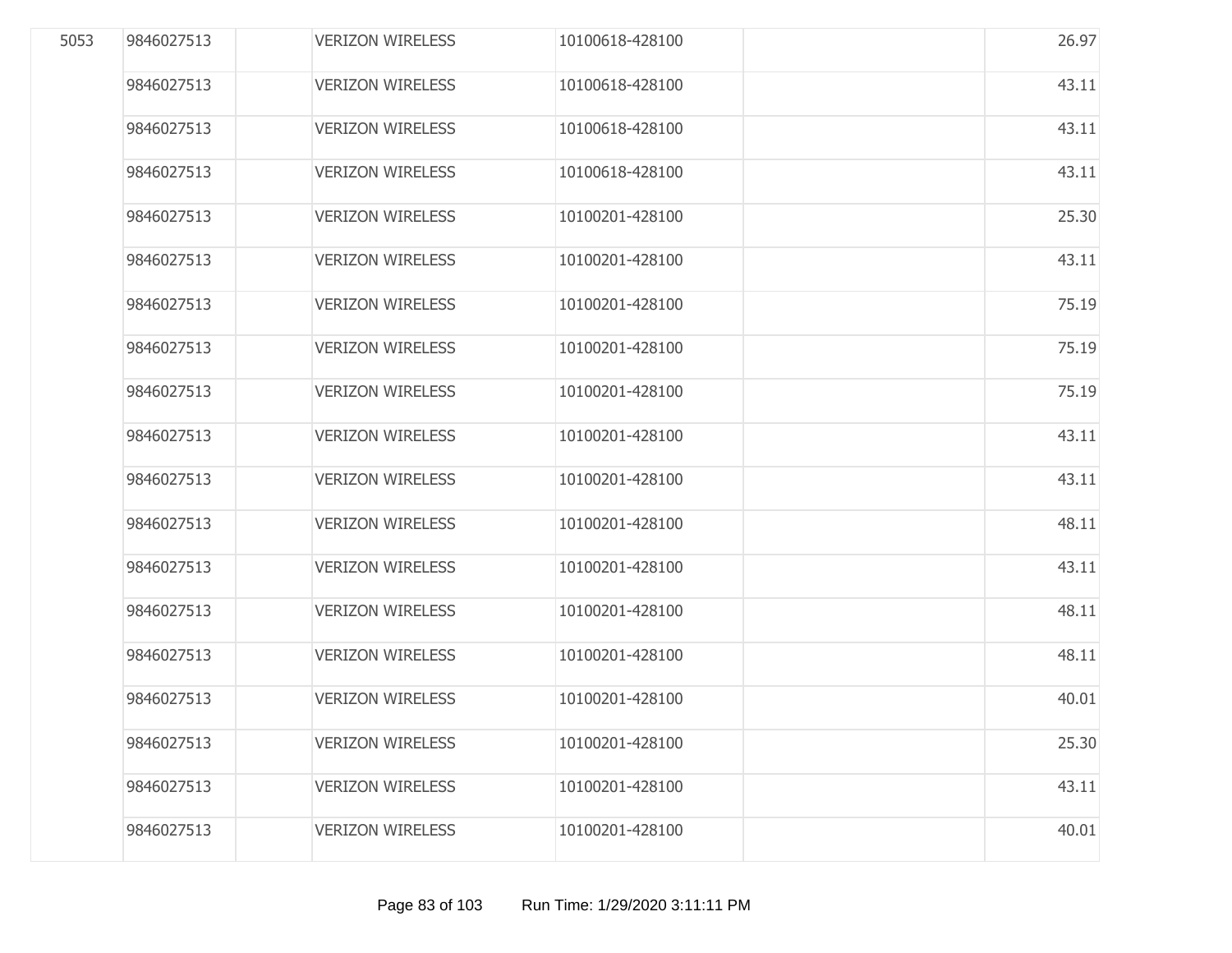| 5053 | 9846027513 | <b>VERIZON WIRELESS</b> | 10100201-428100 | 43.11 |
|------|------------|-------------------------|-----------------|-------|
|      | 9846027513 | <b>VERIZON WIRELESS</b> | 10100201-428100 | 43.11 |
|      | 9846027513 | <b>VERIZON WIRELESS</b> | 10100201-428100 | 43.11 |
|      | 9846027513 | <b>VERIZON WIRELESS</b> | 10100201-428100 | 43.11 |
|      | 9846027513 | <b>VERIZON WIRELESS</b> | 10100201-428100 | 43.11 |
|      | 9846027513 | <b>VERIZON WIRELESS</b> | 10100201-428100 | 25.30 |
|      | 9846027513 | <b>VERIZON WIRELESS</b> | 10100201-428100 | 43.11 |
|      | 9846027513 | <b>VERIZON WIRELESS</b> | 10100201-428100 | 43.11 |
|      | 9846027513 | <b>VERIZON WIRELESS</b> | 10100201-428100 | 43.11 |
|      | 9846027513 | <b>VERIZON WIRELESS</b> | 10100201-428100 | 25.30 |
|      | 9846027513 | <b>VERIZON WIRELESS</b> | 10100201-428100 | 25.30 |
|      | 9846027513 | <b>VERIZON WIRELESS</b> | 10100201-428100 | 25.30 |
|      | 9846027513 | <b>VERIZON WIRELESS</b> | 10100201-428100 | 25.30 |
|      | 9846027513 | <b>VERIZON WIRELESS</b> | 10100201-428100 | 40.01 |
|      | 9846027513 | <b>VERIZON WIRELESS</b> | 10100201-428100 | 48.11 |
|      | 9846027513 | <b>VERIZON WIRELESS</b> | 10100201-428100 | 25.30 |
|      | 9846027513 | <b>VERIZON WIRELESS</b> | 10100201-428100 | 48.11 |
|      | 9846027513 | <b>VERIZON WIRELESS</b> | 10100201-428100 | 43.11 |
|      | 9846027513 | <b>VERIZON WIRELESS</b> | 10100201-428100 | 25.30 |
|      |            |                         |                 |       |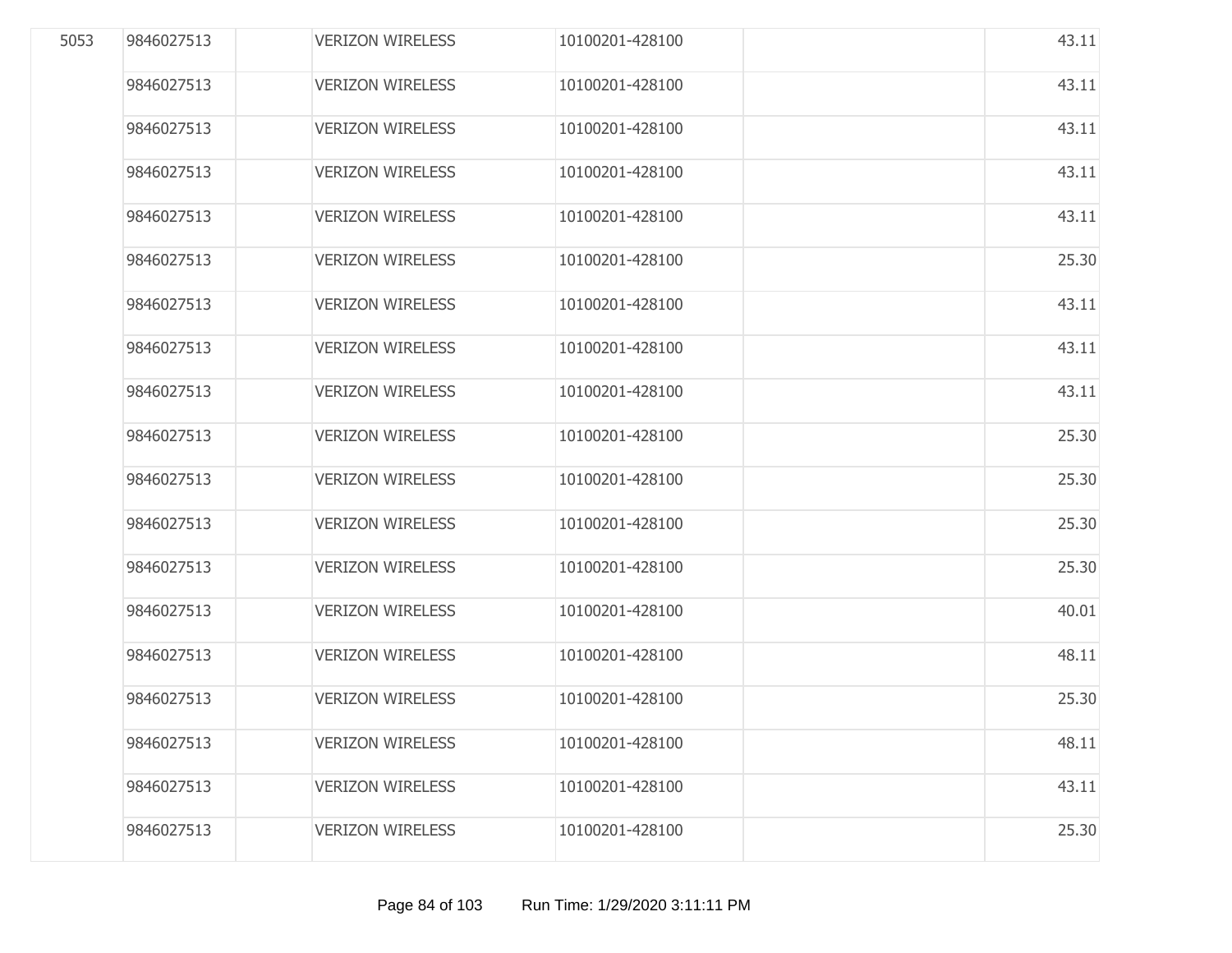| 5053 | 9846027513 | <b>VERIZON WIRELESS</b> | 10100201-428100 | 43.11 |
|------|------------|-------------------------|-----------------|-------|
|      | 9846027513 | <b>VERIZON WIRELESS</b> | 10100201-428100 | 43.11 |
|      | 9846027513 | <b>VERIZON WIRELESS</b> | 10100201-428100 | 40.01 |
|      | 9846027513 | <b>VERIZON WIRELESS</b> | 10100201-428100 | 40.01 |
|      | 9846027513 | <b>VERIZON WIRELESS</b> | 10100201-428100 | 40.01 |
|      | 9846027513 | <b>VERIZON WIRELESS</b> | 10100201-428100 | 43.11 |
|      | 9846027513 | <b>VERIZON WIRELESS</b> | 10100201-428100 | 40.01 |
|      | 9846027513 | <b>VERIZON WIRELESS</b> | 10100201-428100 | 43.11 |
|      | 9846027513 | <b>VERIZON WIRELESS</b> | 10100201-428100 | 40.01 |
|      | 9846027513 | <b>VERIZON WIRELESS</b> | 10100201-428100 | 40.01 |
|      | 9846027513 | <b>VERIZON WIRELESS</b> | 10100201-428100 | 40.01 |
|      | 9846027513 | <b>VERIZON WIRELESS</b> | 10100201-428100 | 40.01 |
|      | 9846027513 | <b>VERIZON WIRELESS</b> | 10100201-428100 | 40.01 |
|      | 9846027513 | <b>VERIZON WIRELESS</b> | 10100201-428100 | 40.01 |
|      | 9846027513 | <b>VERIZON WIRELESS</b> | 10100201-428100 | 40.01 |
|      | 9846027513 | <b>VERIZON WIRELESS</b> | 10100201-428100 | 40.01 |
|      | 9846027513 | <b>VERIZON WIRELESS</b> | 10100201-428100 | 40.01 |
|      | 9846027513 | <b>VERIZON WIRELESS</b> | 10100201-428100 | 40.01 |
|      | 9846027513 | <b>VERIZON WIRELESS</b> | 10100201-428100 | 40.01 |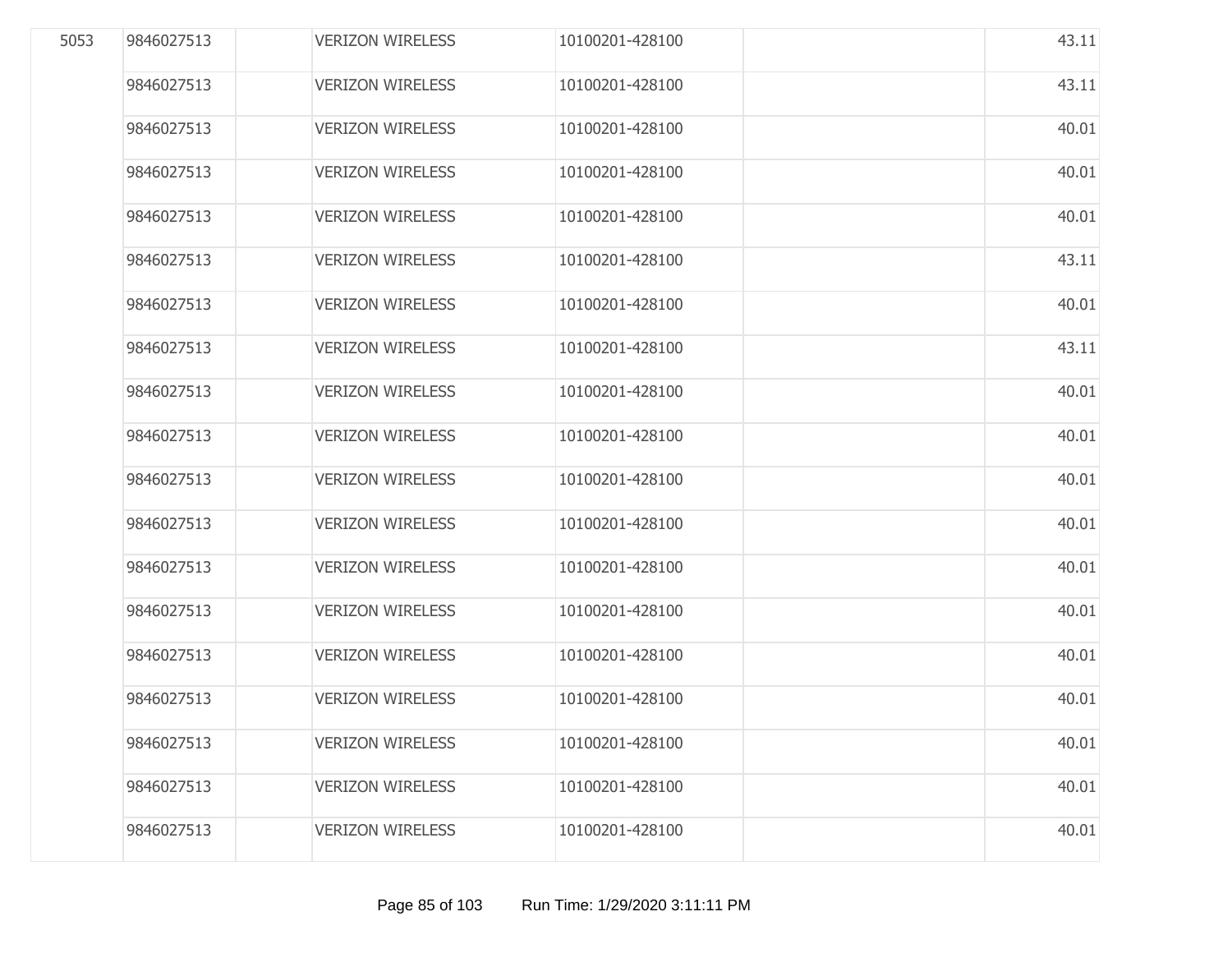| 5053 | 9846027513 | <b>VERIZON WIRELESS</b> | 10100201-428100 | 43.11 |
|------|------------|-------------------------|-----------------|-------|
|      | 9846027513 | <b>VERIZON WIRELESS</b> | 10100201-428100 | 40.01 |
|      | 9846027513 | <b>VERIZON WIRELESS</b> | 10100201-428100 | 40.01 |
|      | 9846027513 | <b>VERIZON WIRELESS</b> | 10100201-428100 | 40.01 |
|      | 9846027513 | <b>VERIZON WIRELESS</b> | 10100201-428100 | 40.01 |
|      | 9846027513 | <b>VERIZON WIRELESS</b> | 10100201-428100 | 40.01 |
|      | 9846027513 | <b>VERIZON WIRELESS</b> | 10100201-428100 | 40.01 |
|      | 9846027513 | <b>VERIZON WIRELESS</b> | 10100201-428100 | 40.01 |
|      | 9846027513 | <b>VERIZON WIRELESS</b> | 10100201-428100 | 43.11 |
|      | 9846027513 | <b>VERIZON WIRELESS</b> | 10100201-428100 | 40.01 |
|      | 9846027513 | <b>VERIZON WIRELESS</b> | 10100201-428100 | 40.01 |
|      | 9846027513 | <b>VERIZON WIRELESS</b> | 10100201-428100 | 40.01 |
|      | 9846027513 | <b>VERIZON WIRELESS</b> | 10100201-428100 | 40.01 |
|      | 9846027513 | <b>VERIZON WIRELESS</b> | 10100201-428100 | 40.01 |
|      | 9846027513 | <b>VERIZON WIRELESS</b> | 10100201-428100 | 40.01 |
|      | 9846027513 | <b>VERIZON WIRELESS</b> | 10100201-428100 | 40.01 |
|      | 9846027513 | <b>VERIZON WIRELESS</b> | 10100201-428100 | 40.01 |
|      | 9846027513 | <b>VERIZON WIRELESS</b> | 10100201-428100 | 40.01 |
|      | 9846027513 | <b>VERIZON WIRELESS</b> | 10100201-428100 | 40.01 |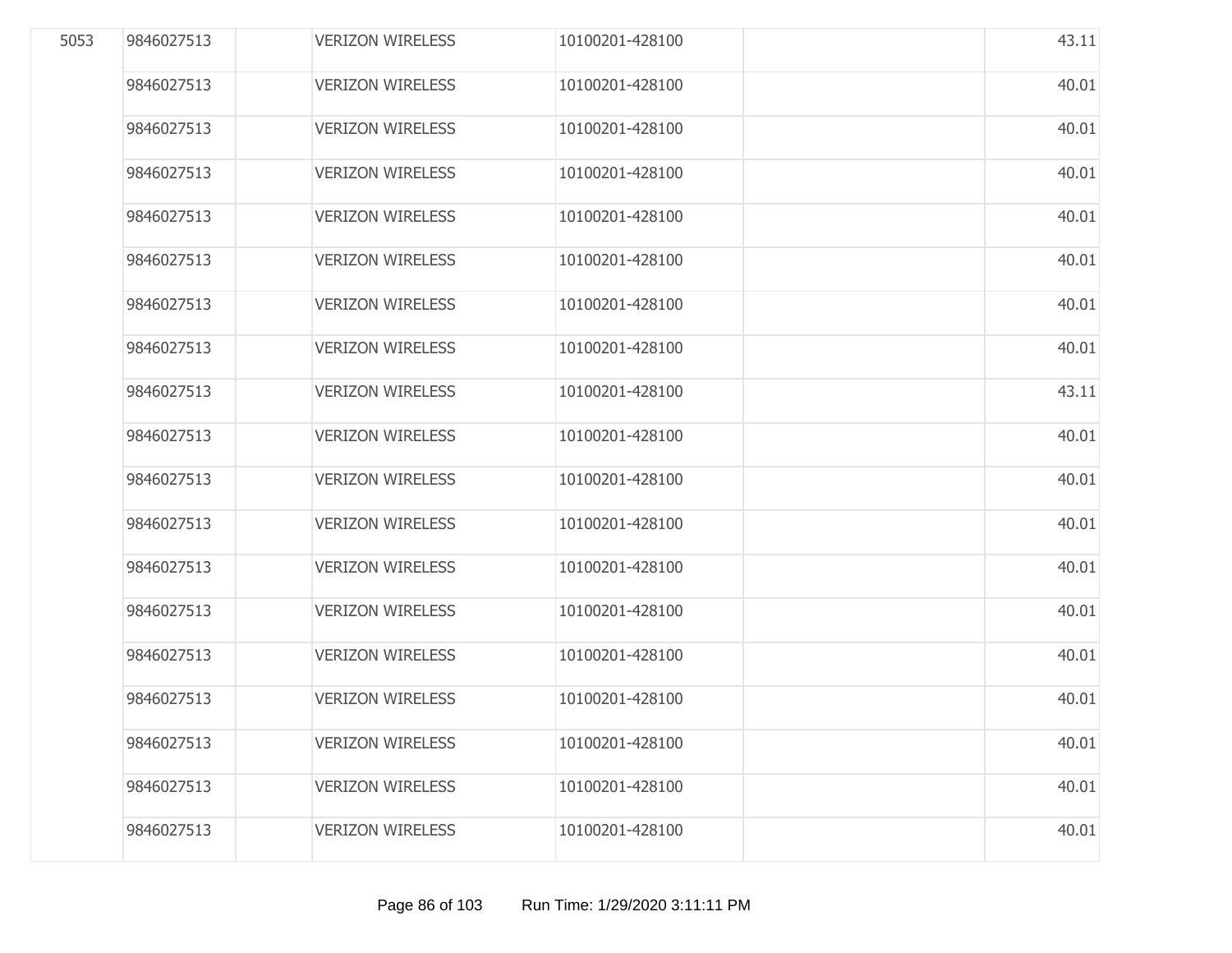| 5053 | 9846027513 | <b>VERIZON WIRELESS</b> | 10100201-428100 | 43.11 |
|------|------------|-------------------------|-----------------|-------|
|      | 9846027513 | <b>VERIZON WIRELESS</b> | 10100201-428100 | 25.30 |
|      | 9846027513 | <b>VERIZON WIRELESS</b> | 10100201-428100 | 25.30 |
|      | 9846027513 | <b>VERIZON WIRELESS</b> | 10100201-428100 | 44.15 |
|      | 9846027513 | <b>VERIZON WIRELESS</b> | 10100201-428100 | 40.01 |
|      | 9846027513 | <b>VERIZON WIRELESS</b> | 10100201-428100 | 44.15 |
|      | 9846027513 | <b>VERIZON WIRELESS</b> | 10100201-428100 | 25.30 |
|      | 9846027513 | <b>VERIZON WIRELESS</b> | 10100201-428100 | 43.11 |
|      | 9846027513 | <b>VERIZON WIRELESS</b> | 10100201-428100 | 40.01 |
|      | 9846027513 | <b>VERIZON WIRELESS</b> | 10100201-428100 | 40.01 |
|      | 9846027513 | <b>VERIZON WIRELESS</b> | 10100201-428100 | 40.01 |
|      | 9846027513 | <b>VERIZON WIRELESS</b> | 10100201-428100 | 48.11 |
|      | 9846027513 | <b>VERIZON WIRELESS</b> | 10100201-428100 | 25.30 |
|      | 9846027513 | <b>VERIZON WIRELESS</b> | 10100201-428100 | 43.11 |
|      | 9846027513 | <b>VERIZON WIRELESS</b> | 10100201-428100 | 48.11 |
|      | 9846027513 | <b>VERIZON WIRELESS</b> | 10100201-428100 | 43.11 |
|      | 9846027513 | <b>VERIZON WIRELESS</b> | 10100201-428100 | 25.30 |
|      | 9846027513 | <b>VERIZON WIRELESS</b> | 10100201-428100 | 43.11 |
|      | 9846027513 | <b>VERIZON WIRELESS</b> | 10100201-428100 | 43.11 |
|      |            |                         |                 |       |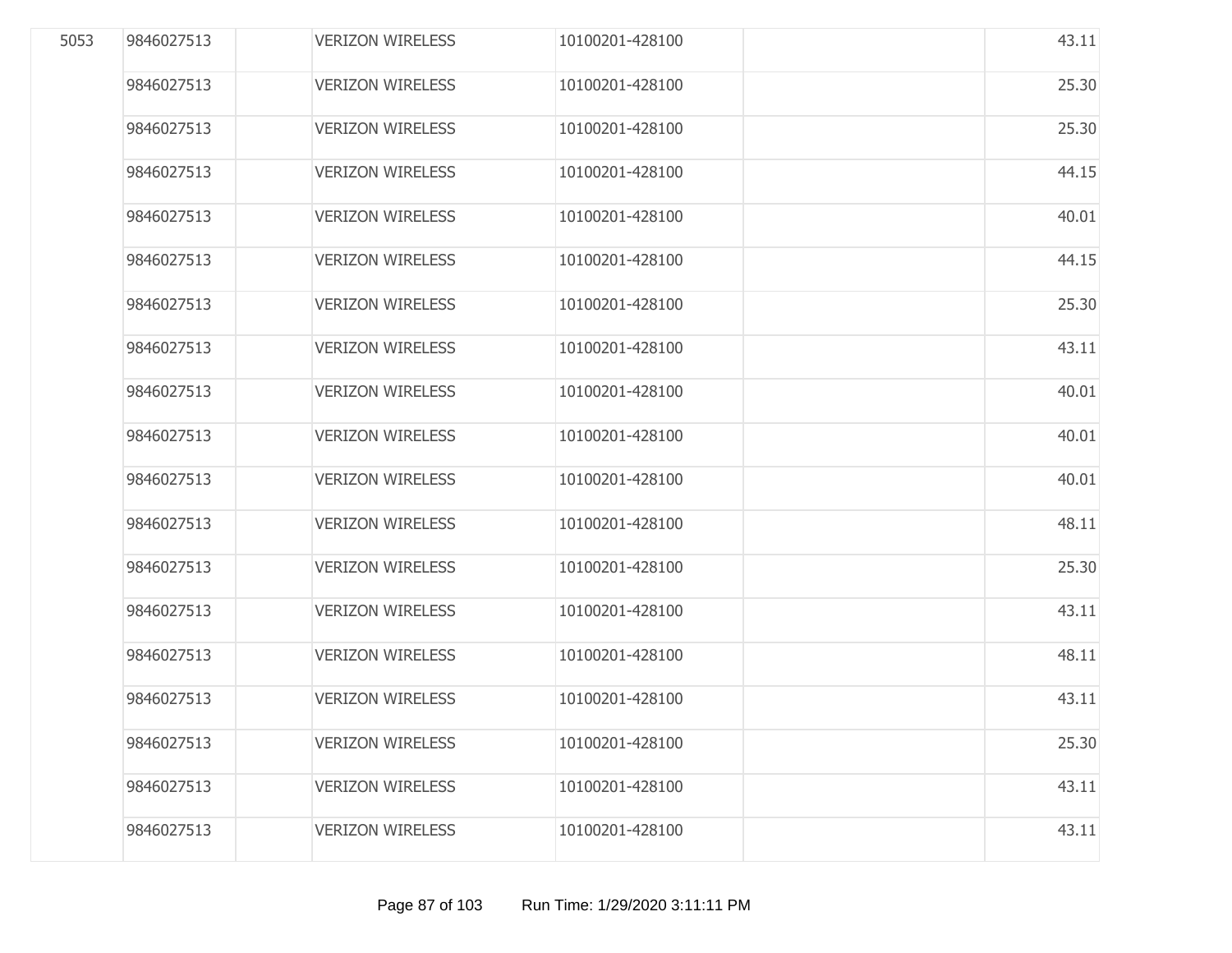| 5053 | 9846027513 | <b>VERIZON WIRELESS</b> | 10100201-428100 | 25.30 |
|------|------------|-------------------------|-----------------|-------|
|      | 9846027513 | <b>VERIZON WIRELESS</b> | 10100201-428100 | 25.30 |
|      | 9846027513 | <b>VERIZON WIRELESS</b> | 10100201-428100 | 25.30 |
|      | 9846027513 | <b>VERIZON WIRELESS</b> | 10100201-428100 | 25.30 |
|      | 9846027513 | <b>VERIZON WIRELESS</b> | 10100201-428100 | 43.11 |
|      | 9846027513 | <b>VERIZON WIRELESS</b> | 10100201-428100 | 25.30 |
|      | 9846027513 | <b>VERIZON WIRELESS</b> | 10100201-428100 | 25.30 |
|      | 9846027513 | <b>VERIZON WIRELESS</b> | 10100201-428100 | 25.30 |
|      | 9846027513 | <b>VERIZON WIRELESS</b> | 10100201-428100 | 43.11 |
|      | 9846027513 | <b>VERIZON WIRELESS</b> | 10100201-428100 | 25.30 |
|      | 9846027513 | <b>VERIZON WIRELESS</b> | 10100201-428100 | 25.30 |
|      | 9846027513 | <b>VERIZON WIRELESS</b> | 10100201-428100 | 43.11 |
|      | 9846027513 | <b>VERIZON WIRELESS</b> | 10100201-428100 | 48.11 |
|      | 9846027513 | <b>VERIZON WIRELESS</b> | 10100201-428100 | 25.30 |
|      | 9846027513 | <b>VERIZON WIRELESS</b> | 10100201-428100 | 25.30 |
|      | 9846027513 | <b>VERIZON WIRELESS</b> | 10100201-428100 | 25.30 |
|      | 9846027513 | <b>VERIZON WIRELESS</b> | 10100201-428100 | 25.30 |
|      | 9846027513 | <b>VERIZON WIRELESS</b> | 10100201-428100 | 43.11 |
|      | 9846027513 | <b>VERIZON WIRELESS</b> | 10100201-428100 | 43.11 |
|      |            |                         |                 |       |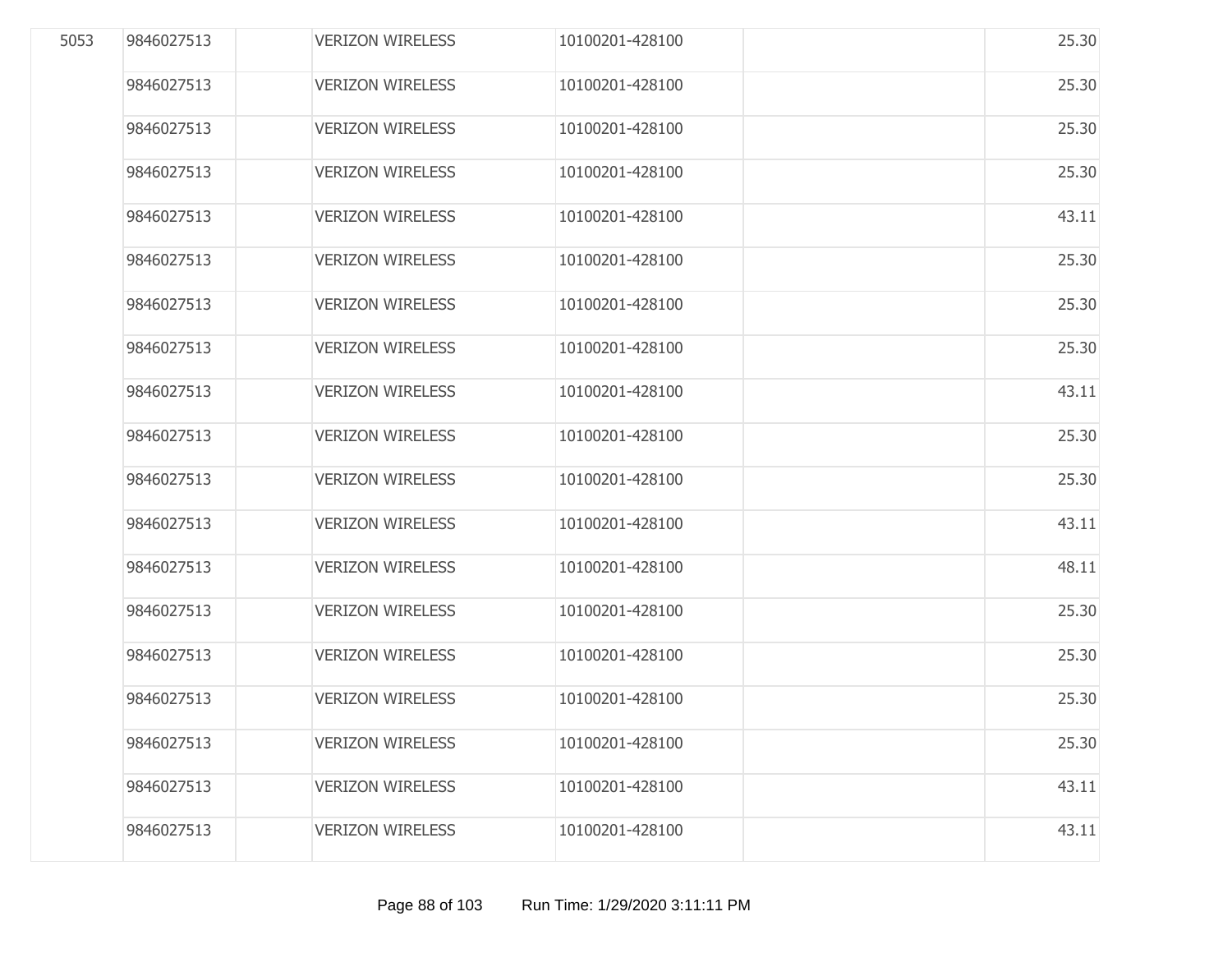| 5053 | 9846027513 | <b>VERIZON WIRELESS</b> | 10100201-428100 | 43.11 |
|------|------------|-------------------------|-----------------|-------|
|      | 9846027513 | <b>VERIZON WIRELESS</b> | 10100201-428100 | 43.11 |
|      | 9846027513 | <b>VERIZON WIRELESS</b> | 10100201-428100 | 43.11 |
|      | 9846027513 | <b>VERIZON WIRELESS</b> | 10100201-428100 | 43.11 |
|      | 9846027513 | <b>VERIZON WIRELESS</b> | 10100201-428100 | 43.11 |
|      | 9846027513 | <b>VERIZON WIRELESS</b> | 10100201-428100 | 43.11 |
|      | 9846027513 | <b>VERIZON WIRELESS</b> | 10100201-428100 | 43.11 |
|      | 9846027513 | <b>VERIZON WIRELESS</b> | 10100201-428100 | 43.11 |
|      | 9846027513 | <b>VERIZON WIRELESS</b> | 10100201-428100 | 43.11 |
|      | 9846027513 | <b>VERIZON WIRELESS</b> | 10100201-428100 | 43.11 |
|      | 9846027513 | <b>VERIZON WIRELESS</b> | 10100201-428100 | 44.36 |
|      | 9846027513 | <b>VERIZON WIRELESS</b> | 10100201-428100 | 44.41 |
|      | 9846027513 | <b>VERIZON WIRELESS</b> | 10100201-428100 | 44.36 |
|      | 9846027513 | <b>VERIZON WIRELESS</b> | 10100201-428100 | 25.30 |
|      | 9846027513 | <b>VERIZON WIRELESS</b> | 10100201-428100 | 43.11 |
|      | 9846027513 | <b>VERIZON WIRELESS</b> | 10100201-428100 | 43.11 |
|      | 9846027513 | <b>VERIZON WIRELESS</b> | 10100201-428100 | 44.36 |
|      | 9846027513 | <b>VERIZON WIRELESS</b> | 10100201-428100 | 49.36 |
|      | 9846027513 | <b>VERIZON WIRELESS</b> | 10100201-428100 | 44.36 |
|      |            |                         |                 |       |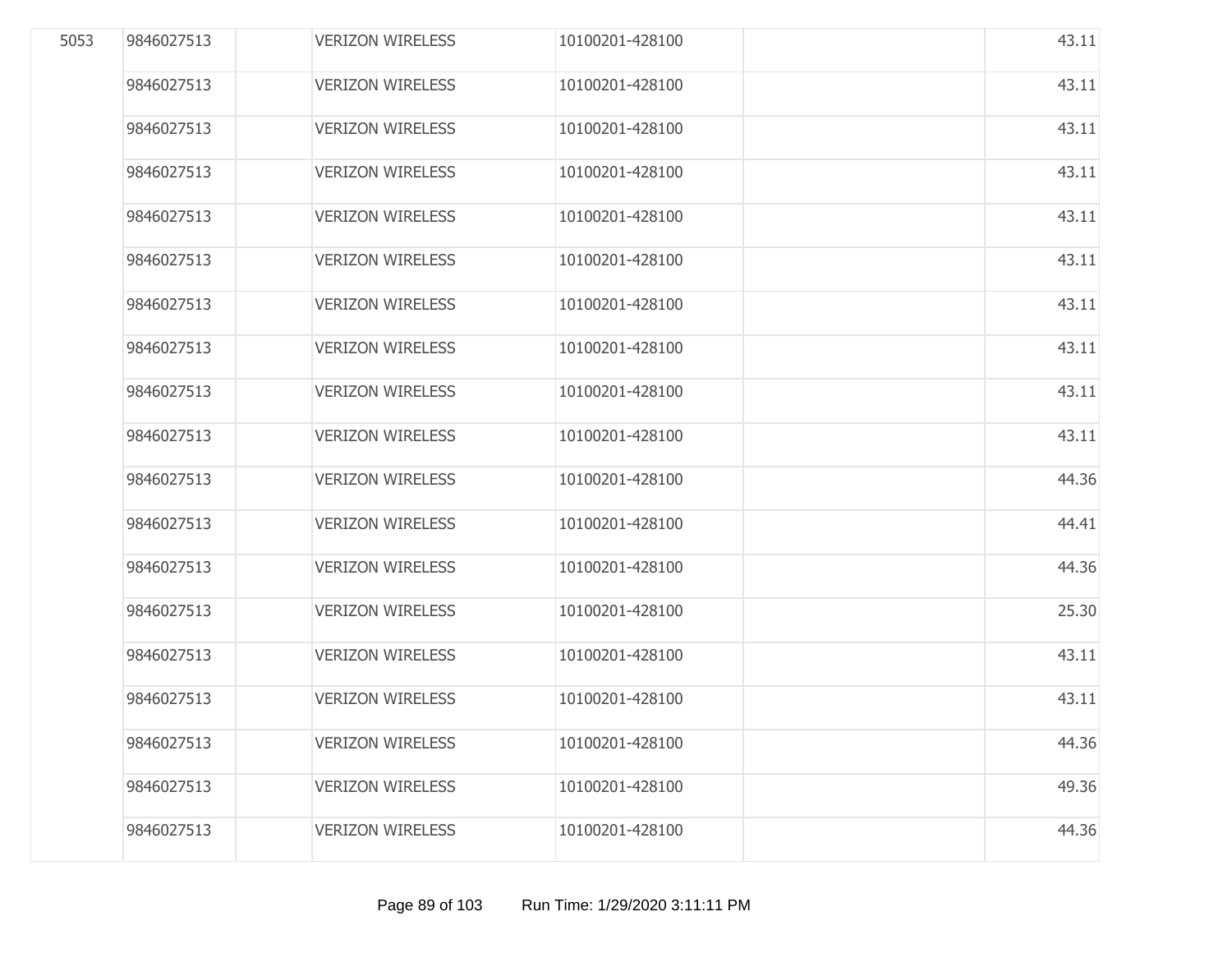| 5053 | 9846027513 | <b>VERIZON WIRELESS</b> | 10100201-428100 | 44.36 |
|------|------------|-------------------------|-----------------|-------|
|      | 9846027513 | <b>VERIZON WIRELESS</b> | 10100201-428100 | 40.01 |
|      | 9846027513 | <b>VERIZON WIRELESS</b> | 10100201-428100 | 49.36 |
|      | 9846027513 | <b>VERIZON WIRELESS</b> | 10100201-428100 | 44.36 |
|      | 9846027513 | <b>VERIZON WIRELESS</b> | 10100201-428100 | 44.36 |
|      | 9846027513 | <b>VERIZON WIRELESS</b> | 10100201-428100 | 40.01 |
|      | 9846027513 | <b>VERIZON WIRELESS</b> | 10100201-428100 | 49.36 |
|      | 9846027513 | <b>VERIZON WIRELESS</b> | 10100201-428100 | 26.55 |
|      | 9846027513 | <b>VERIZON WIRELESS</b> | 10100201-428100 | 68.30 |
|      | 9846027513 | <b>VERIZON WIRELESS</b> | 10100201-428100 | 26.55 |
|      | 9846027513 | <b>VERIZON WIRELESS</b> | 10100201-428100 | 44.36 |
|      | 9846027513 | <b>VERIZON WIRELESS</b> | 10100201-428100 | 44.36 |
|      | 9846027513 | <b>VERIZON WIRELESS</b> | 10100201-428100 | 26.55 |
|      | 9846027513 | <b>VERIZON WIRELESS</b> | 10100201-428100 | 26.55 |
|      | 9846027513 | <b>VERIZON WIRELESS</b> | 10100201-428100 | 44.36 |
|      | 9846027513 | <b>VERIZON WIRELESS</b> | 10100860-428100 | 43.11 |
|      | 9846027513 | <b>VERIZON WIRELESS</b> | 10100607-428100 | 43.11 |
|      | 9846027513 | <b>VERIZON WIRELESS</b> | 10100607-428100 | 43.11 |
|      | 9846027513 | <b>VERIZON WIRELESS</b> | 10100607-428100 | 43.11 |
|      |            |                         |                 |       |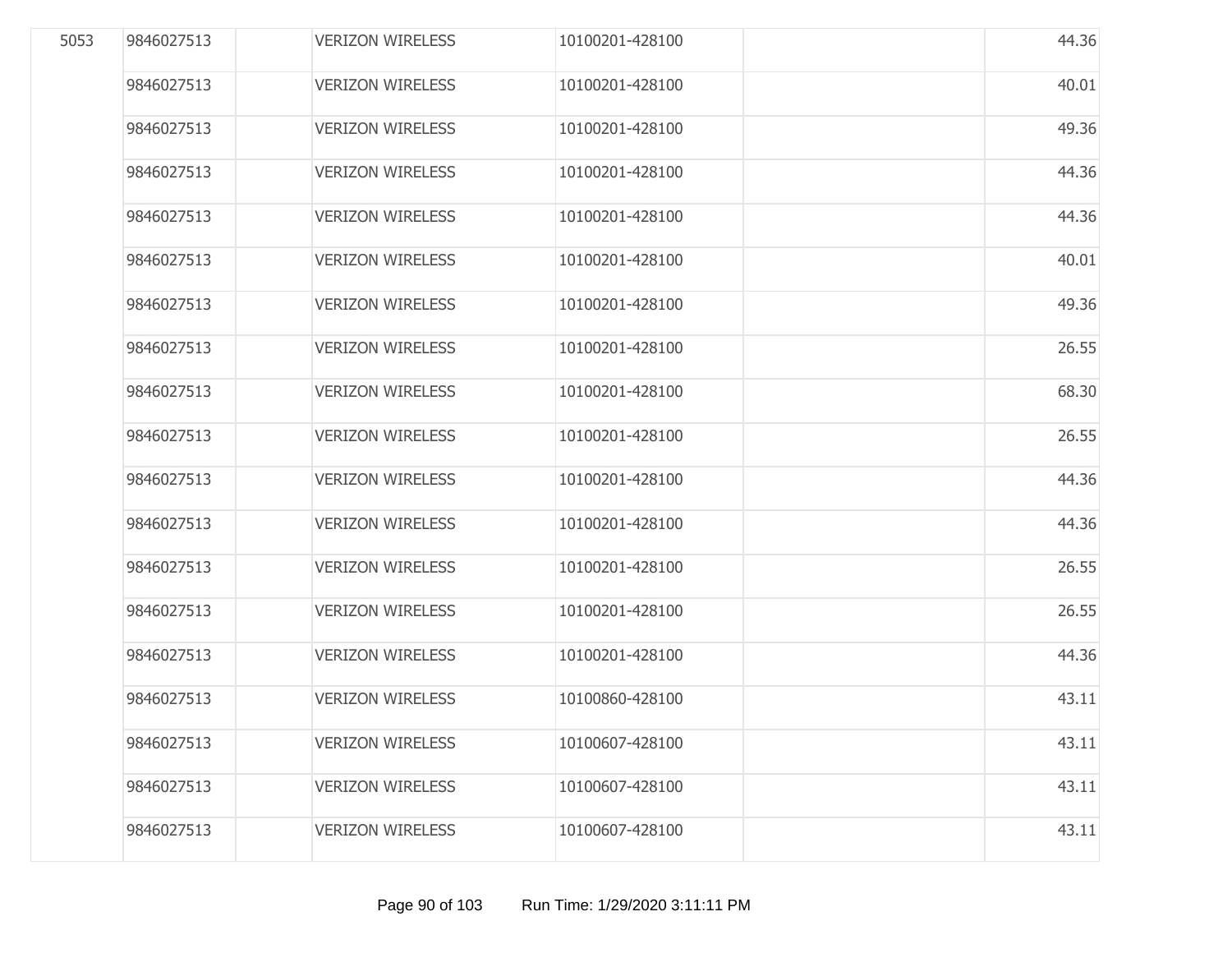| 5053 | 9846027513 | <b>VERIZON WIRELESS</b> | 10100607-428100 | 43.11 |
|------|------------|-------------------------|-----------------|-------|
|      | 9846027513 | <b>VERIZON WIRELESS</b> | 10100201-428100 | 44.36 |
|      | 9846027513 | <b>VERIZON WIRELESS</b> | 10100607-428100 | 43.11 |
|      | 9846027513 | <b>VERIZON WIRELESS</b> | 10100607-428100 | 43.11 |
|      | 9846027513 | <b>VERIZON WIRELESS</b> | 10100607-428100 | 43.11 |
|      | 9846027513 | <b>VERIZON WIRELESS</b> | 10100607-428100 | 43.11 |
|      | 9846027513 | <b>VERIZON WIRELESS</b> | 10100607-428100 | 40.01 |
|      | 9846027513 | <b>VERIZON WIRELESS</b> | 10100607-428100 | 43.11 |
|      | 9846027513 | <b>VERIZON WIRELESS</b> | 61400665-428100 | 43.11 |
|      | 9846027513 | <b>VERIZON WIRELESS</b> | 10100607-428100 | 48.11 |
|      | 9846027513 | <b>VERIZON WIRELESS</b> | 10100607-428100 | 43.11 |
|      | 9846027513 | <b>VERIZON WIRELESS</b> | 10100607-428100 | 48.11 |
|      | 9846027513 | <b>VERIZON WIRELESS</b> | 10100860-428100 | 43.11 |
|      | 9846027513 | <b>VERIZON WIRELESS</b> | 10100607-428100 | 43.11 |
|      | 9846027513 | <b>VERIZON WIRELESS</b> | 10100607-428100 | 43.11 |
|      | 9846027513 | <b>VERIZON WIRELESS</b> | 10100607-428100 | 43.11 |
|      | 9846027513 | <b>VERIZON WIRELESS</b> | 10100607-428100 | 43.11 |
|      | 9846027513 | <b>VERIZON WIRELESS</b> | 10100607-428100 | 43.11 |
|      | 9846027513 | <b>VERIZON WIRELESS</b> | 10100607-428100 | 43.11 |
|      |            |                         |                 |       |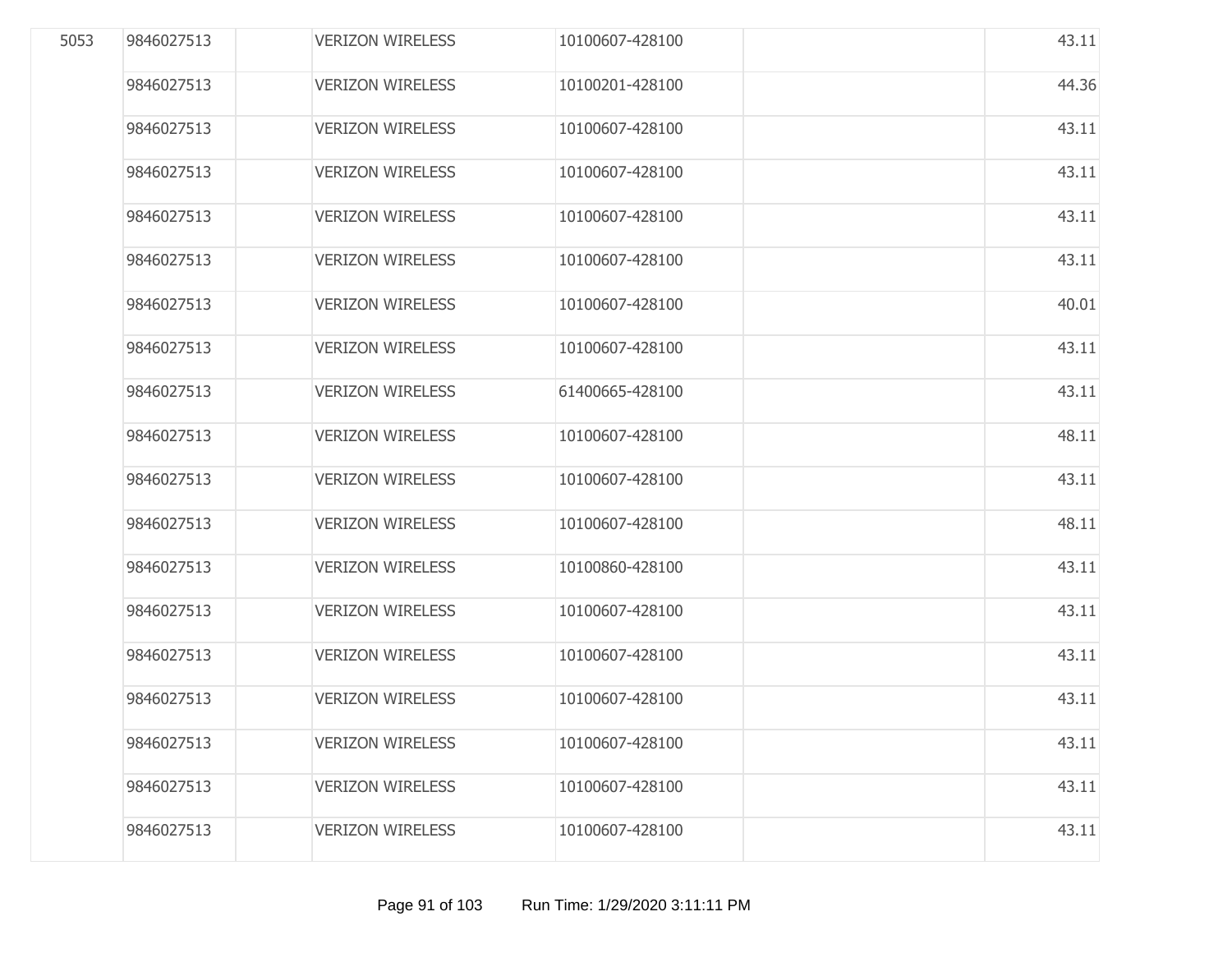| 5053 | 9846027513 | <b>VERIZON WIRELESS</b> | 10100607-428100 | 43.11 |
|------|------------|-------------------------|-----------------|-------|
|      | 9846027513 | <b>VERIZON WIRELESS</b> | 10100607-428100 | 44.36 |
|      | 9846027513 | <b>VERIZON WIRELESS</b> | 10100607-428100 | 44.36 |
|      | 9846027513 | <b>VERIZON WIRELESS</b> | 10100607-428100 | 43.11 |
|      | 9846027513 | <b>VERIZON WIRELESS</b> | 10100607-428100 | 43.11 |
|      | 9846027513 | <b>VERIZON WIRELESS</b> | 10100620-428100 | 48.11 |
|      | 9846027513 | <b>VERIZON WIRELESS</b> | 10100860-428100 | 25.30 |
|      | 9846027513 | <b>VERIZON WIRELESS</b> | 61000870-428100 | 40.01 |
|      | 9846027513 | <b>VERIZON WIRELESS</b> | 10100607-428100 | 44.36 |
|      | 9846027513 | <b>VERIZON WIRELESS</b> | 10100607-428100 | 44.36 |
|      | 9846027513 | <b>VERIZON WIRELESS</b> | 10100603-428100 | 44.36 |
|      | 9846027513 | <b>VERIZON WIRELESS</b> | 10100607-428100 | 44.36 |
|      | 9846027513 | <b>VERIZON WIRELESS</b> | 10100607-428100 | 44.36 |
|      | 9846027513 | <b>VERIZON WIRELESS</b> | 10106061-428100 | 43.11 |
|      | 9846027513 | <b>VERIZON WIRELESS</b> | 61000870-428100 | 44.36 |
|      | 9846027513 | <b>VERIZON WIRELESS</b> | 61000870-428100 | 44.36 |
|      | 9846027513 | <b>VERIZON WIRELESS</b> | 61000870-428100 | 44.36 |
|      | 9846027513 | <b>VERIZON WIRELESS</b> | 61000870-428100 | 43.11 |
|      | 9846027513 | <b>VERIZON WIRELESS</b> | 61000870-428100 | 40.01 |
|      |            |                         |                 |       |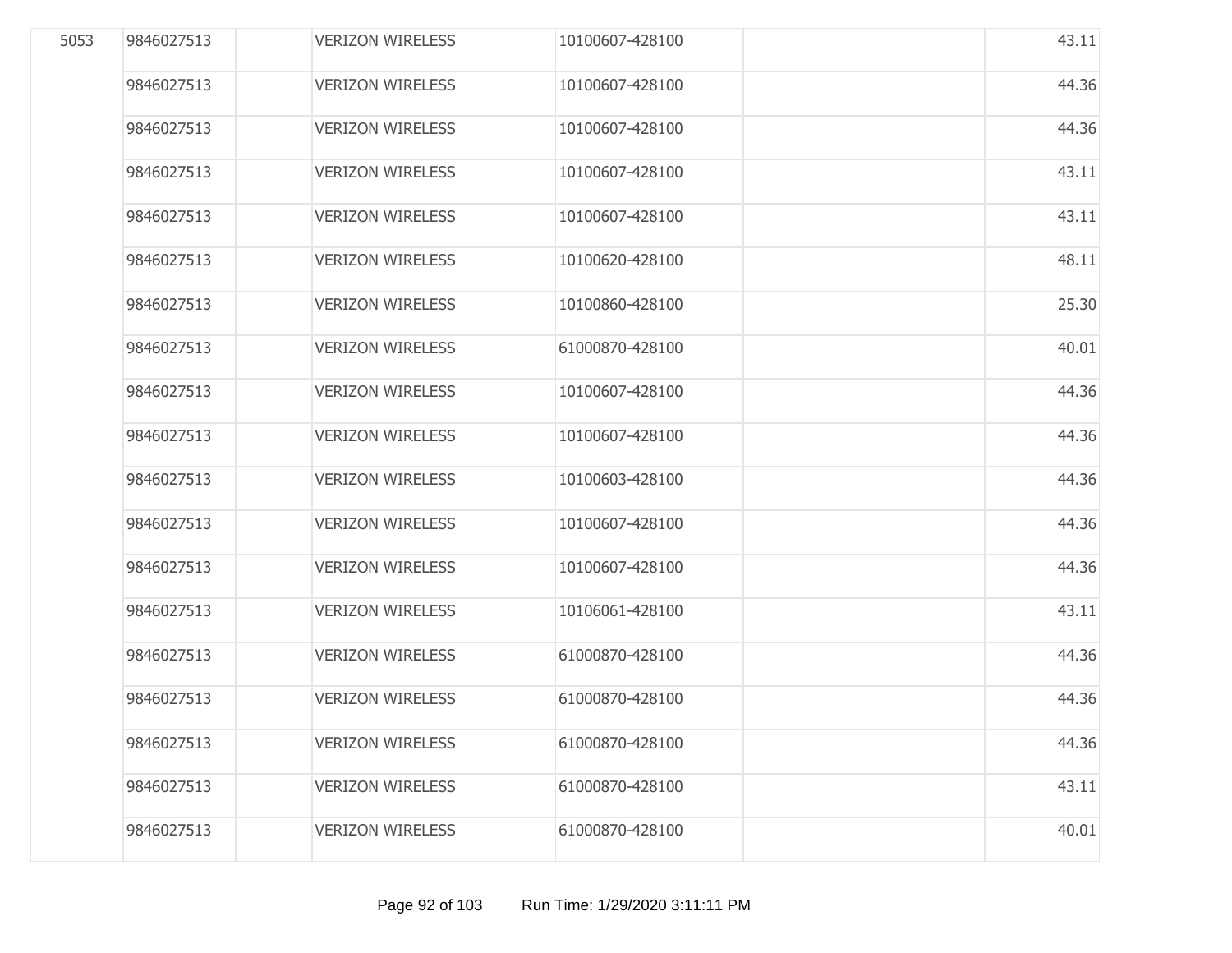| 5053 | 9846027513 | <b>VERIZON WIRELESS</b> | 61507102-428100 | 48.11 |
|------|------------|-------------------------|-----------------|-------|
|      | 9846027513 | <b>VERIZON WIRELESS</b> | 10100609-428100 | 40.01 |
|      | 9846027513 | <b>VERIZON WIRELESS</b> | 10100609-428100 | 43.11 |
|      | 9846027513 | <b>VERIZON WIRELESS</b> | 10100609-428100 | 48.11 |
|      | 9846027513 | <b>VERIZON WIRELESS</b> | 10100101-428100 | 49.36 |
|      | 9846027513 | <b>VERIZON WIRELESS</b> | 10100101-428100 | 48.11 |
|      | 9846027513 | <b>VERIZON WIRELESS</b> | 61507102-428100 | 40.01 |
|      | 9846027513 | <b>VERIZON WIRELESS</b> | 61507102-428100 | 43.11 |
|      | 9846027513 | <b>VERIZON WIRELESS</b> | 61207101-428100 | 48.11 |
|      | 9846027513 | <b>VERIZON WIRELESS</b> | 61207101-428100 | 15.37 |
|      | 9846027513 | <b>VERIZON WIRELESS</b> | 61507102-428100 | 15.37 |
|      | 9846027513 | <b>VERIZON WIRELESS</b> | 61507103-428100 | 15.37 |
|      | 9846027513 | <b>VERIZON WIRELESS</b> | 61207101-428100 | 44.36 |
|      | 9846027513 | <b>VERIZON WIRELESS</b> | 61507102-428100 | 49.36 |
|      | 9846027513 | <b>VERIZON WIRELESS</b> | 61207101-428100 | 44.36 |
|      | 9846027513 | <b>VERIZON WIRELESS</b> | 61507103-428100 | 48.11 |
|      | 9846027513 | <b>VERIZON WIRELESS</b> | 61507102-428100 | 25.30 |
|      | 9846027513 | <b>VERIZON WIRELESS</b> | 61207101-428100 | 43.11 |
|      | 9846027513 | <b>VERIZON WIRELESS</b> | 10100204-428100 | 49.36 |
|      |            |                         |                 |       |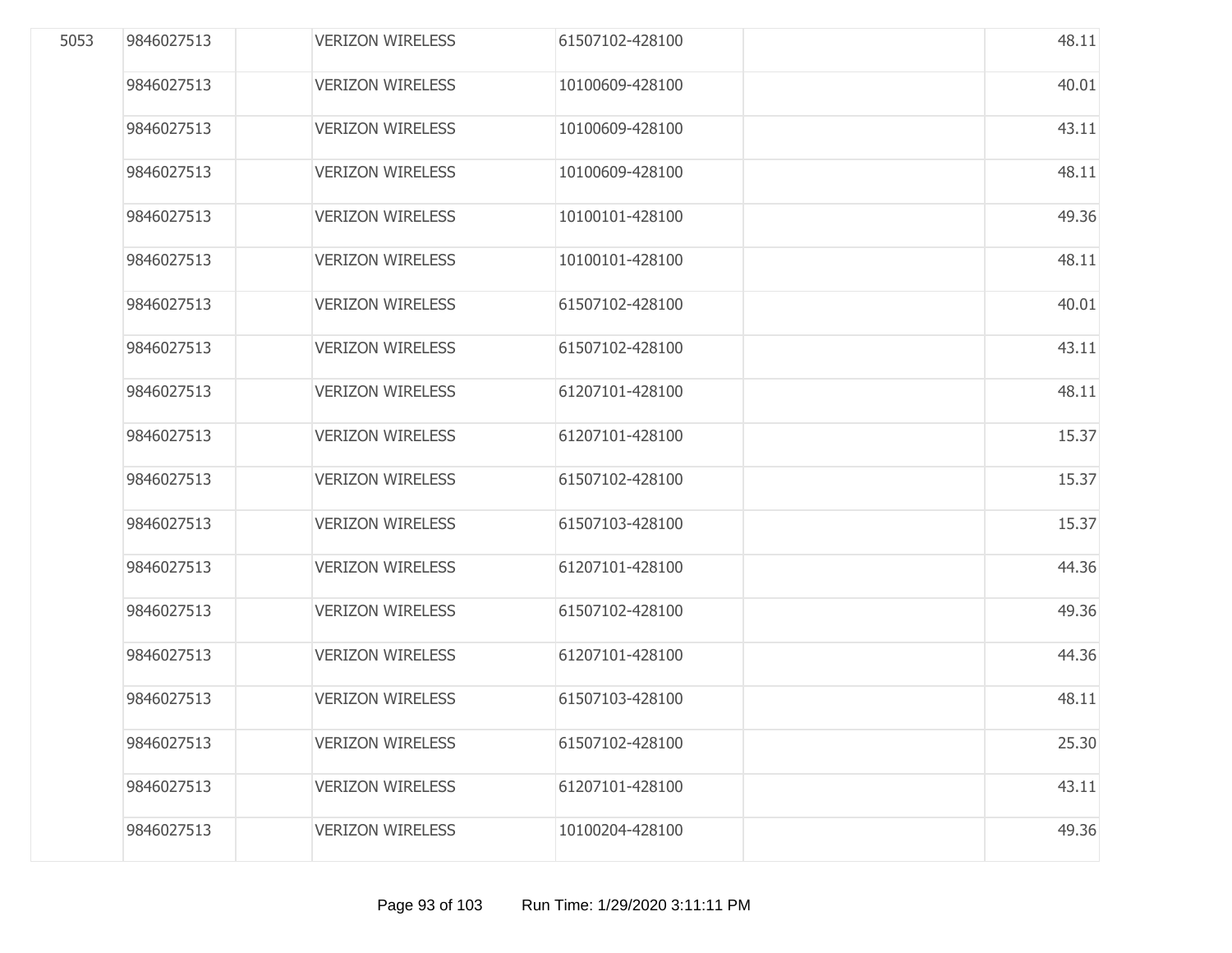| 5053 | 9846027513 | <b>VERIZON WIRELESS</b> | 10100204-428100 | 43.11 |
|------|------------|-------------------------|-----------------|-------|
|      | 9846027513 | <b>VERIZON WIRELESS</b> | 10100204-428100 | 48.11 |
|      | 9846027513 | <b>VERIZON WIRELESS</b> | 10100111-428100 | 44.36 |
|      | 9846027513 | <b>VERIZON WIRELESS</b> | 10100111-428100 | 43.11 |
|      | 9846027513 | <b>VERIZON WIRELESS</b> | 61507102-428100 | 26.55 |
|      | 9846027513 | <b>VERIZON WIRELESS</b> | 10100105-428100 | 40.01 |
|      | 9846027513 | <b>VERIZON WIRELESS</b> | 61400665-428100 | 25.30 |
|      | 9846027513 | <b>VERIZON WIRELESS</b> | 10100204-428100 | 44.36 |
|      | 9846027513 | <b>VERIZON WIRELESS</b> | 10100204-428100 | 49.36 |
|      | 9846027513 | <b>VERIZON WIRELESS</b> | 10100204-428100 | 49.36 |
|      | 9846027513 | <b>VERIZON WIRELESS</b> | 10100204-428100 | 44.36 |
|      | 9846027513 | <b>VERIZON WIRELESS</b> | 10102027-428100 | 25.30 |
|      | 9846027513 | <b>VERIZON WIRELESS</b> | 10102026-428100 | 25.30 |
|      | 9846027513 | <b>VERIZON WIRELESS</b> | 10100202-428100 | 43.11 |
|      | 9846027513 | <b>VERIZON WIRELESS</b> | 10102020-428100 | 48.11 |
|      | 9846027513 | <b>VERIZON WIRELESS</b> | 10100202-428100 | 40.01 |
|      | 9846027513 | <b>VERIZON WIRELESS</b> | 10100105-428100 | 40.01 |
|      | 9846027513 | <b>VERIZON WIRELESS</b> | 10102021-428100 | 25.30 |
|      | 9846027513 | <b>VERIZON WIRELESS</b> | 10102023-428100 | 25.30 |
|      |            |                         |                 |       |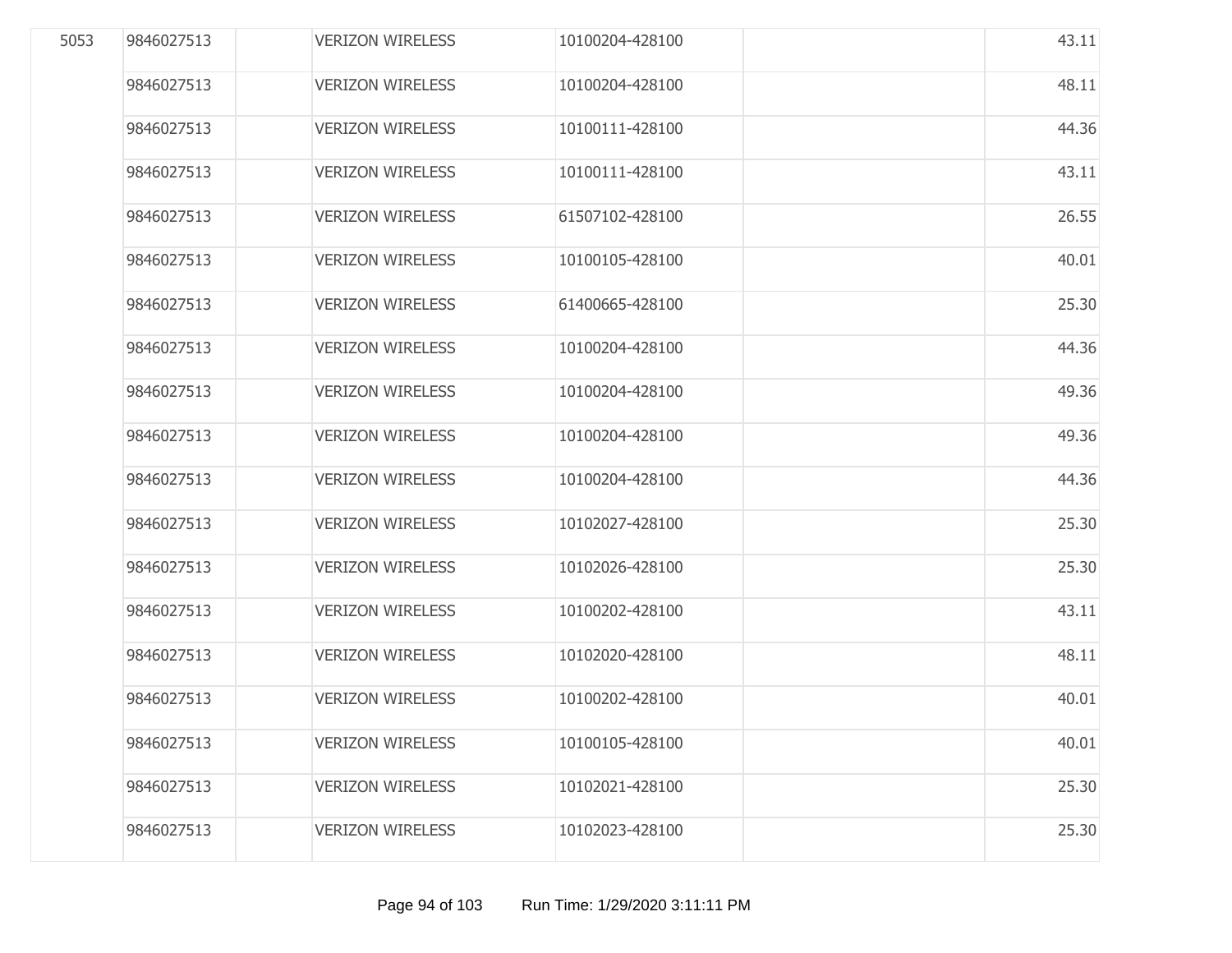| 5053 | 9846027513 | <b>VERIZON WIRELESS</b> | 10102024-428100 | 25.30 |
|------|------------|-------------------------|-----------------|-------|
|      | 9846027513 | <b>VERIZON WIRELESS</b> | 10102025-428100 | 25.30 |
|      | 9846027513 | <b>VERIZON WIRELESS</b> | 10102023-428100 | 25.30 |
|      | 9846027513 | <b>VERIZON WIRELESS</b> | 10102026-428100 | 25.30 |
|      | 9846027513 | <b>VERIZON WIRELESS</b> | 10100202-428100 | 48.11 |
|      | 9846027513 | <b>VERIZON WIRELESS</b> | 10102021-428100 | 40.01 |
|      | 9846027513 | <b>VERIZON WIRELESS</b> | 10102027-428100 | 40.01 |
|      | 9846027513 | <b>VERIZON WIRELESS</b> | 10100202-428100 | 48.11 |
|      | 9846027513 | <b>VERIZON WIRELESS</b> | 10102021-428100 | 40.03 |
|      | 9846027513 | <b>VERIZON WIRELESS</b> | 10102026-428100 | 40.01 |
|      | 9846027513 | <b>VERIZON WIRELESS</b> | 10102021-428100 | 40.01 |
|      | 9846027513 | <b>VERIZON WIRELESS</b> | 10102023-428100 | 40.01 |
|      | 9846027513 | <b>VERIZON WIRELESS</b> | 10102021-428100 | 40.03 |
|      | 9846027513 | <b>VERIZON WIRELESS</b> | 10102021-428100 | 40.01 |
|      | 9846027513 | <b>VERIZON WIRELESS</b> | 10102024-428100 | 40.01 |
|      | 9846027513 | <b>VERIZON WIRELESS</b> | 10102023-428100 | 40.01 |
|      | 9846027513 | <b>VERIZON WIRELESS</b> | 10100202-428100 | 47.68 |
|      | 9846027513 | <b>VERIZON WIRELESS</b> | 10102030-428100 | 44.36 |
|      | 9846027513 | <b>VERIZON WIRELESS</b> | 10102030-428100 | 49.36 |
|      |            |                         |                 |       |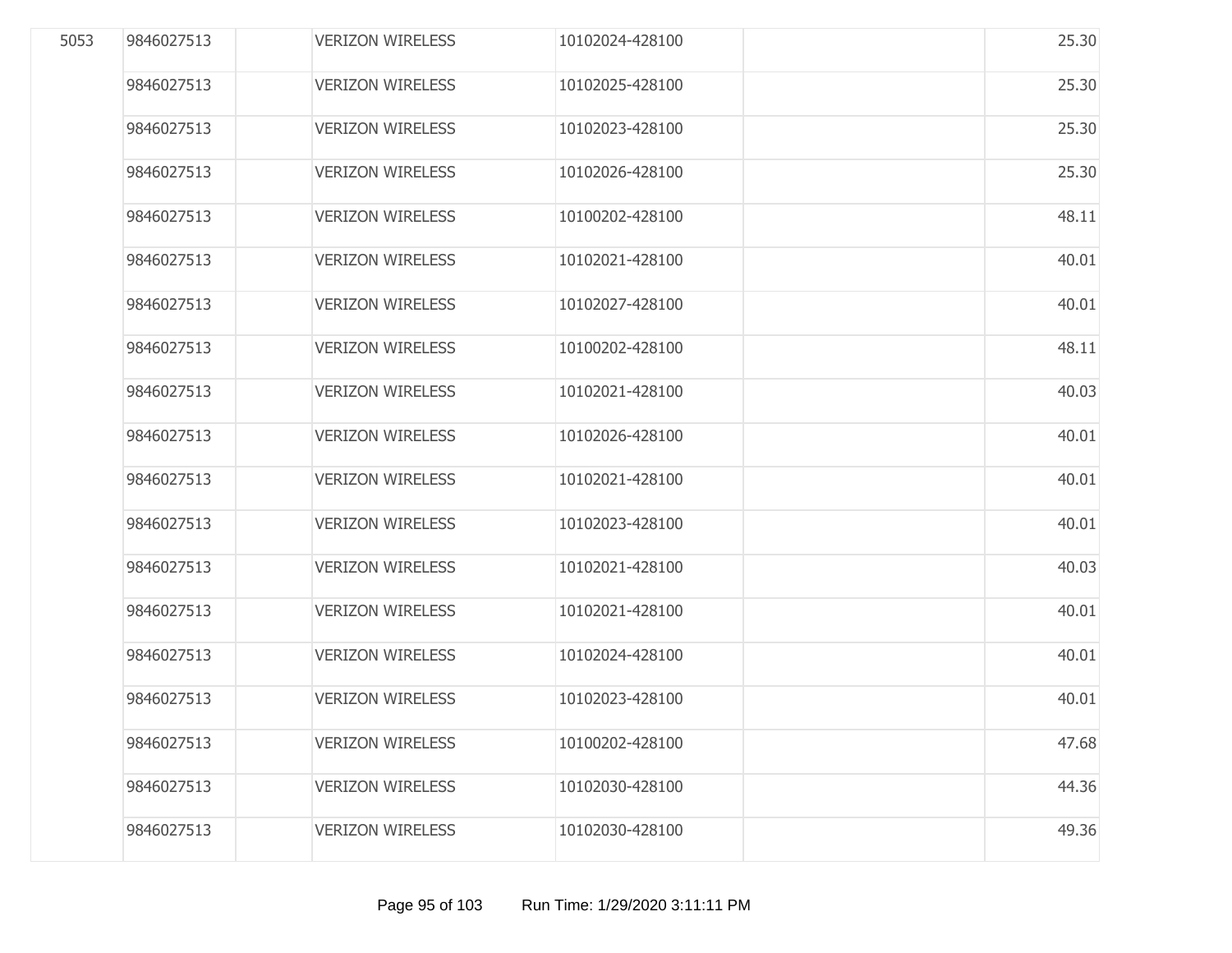| 5053 | 9846027513 | <b>VERIZON WIRELESS</b> | 10102021-428100 | 26.55 |
|------|------------|-------------------------|-----------------|-------|
|      | 9846027513 | <b>VERIZON WIRELESS</b> | 10102030-428100 | 48.11 |
|      | 9846027513 | <b>VERIZON WIRELESS</b> | 10102021-428100 | 40.03 |
|      | 9846027513 | <b>VERIZON WIRELESS</b> | 10100108-428100 | 40.01 |
|      | 9846027513 | <b>VERIZON WIRELESS</b> | 10400112-428100 | 49.36 |
|      | 9846027513 | <b>VERIZON WIRELESS</b> | 10100202-428100 | 49.36 |
|      | 9846027513 | <b>VERIZON WIRELESS</b> | 10102030-428100 | 49.36 |
|      | 9846027513 | <b>VERIZON WIRELESS</b> | 10102030-428100 | 49.36 |
|      | 9846027513 | <b>VERIZON WIRELESS</b> | 10102021-428100 | 44.36 |
|      | 9846027513 | <b>VERIZON WIRELESS</b> | 10100108-428100 | 43.11 |
|      | 9846027513 | <b>VERIZON WIRELESS</b> | 10100205-428100 | 40.01 |
|      | 9846027513 | <b>VERIZON WIRELESS</b> | 10100108-428100 | 43.11 |
|      | 9846027513 | <b>VERIZON WIRELESS</b> | 10100108-428100 | 43.11 |
|      | 9846027513 | <b>VERIZON WIRELESS</b> | 10100108-428100 | 43.11 |
|      | 9846027513 | <b>VERIZON WIRELESS</b> | 10100205-428100 | 25.30 |
|      | 9846027513 | <b>VERIZON WIRELESS</b> | 10100108-428100 | 43.11 |
|      | 9846027513 | <b>VERIZON WIRELESS</b> | 10100108-428100 | 43.11 |
|      | 9846027513 | <b>VERIZON WIRELESS</b> | 10100108-428100 | 43.11 |
|      | 9846027513 | <b>VERIZON WIRELESS</b> | 10100108-428100 | 43.11 |
|      |            |                         |                 |       |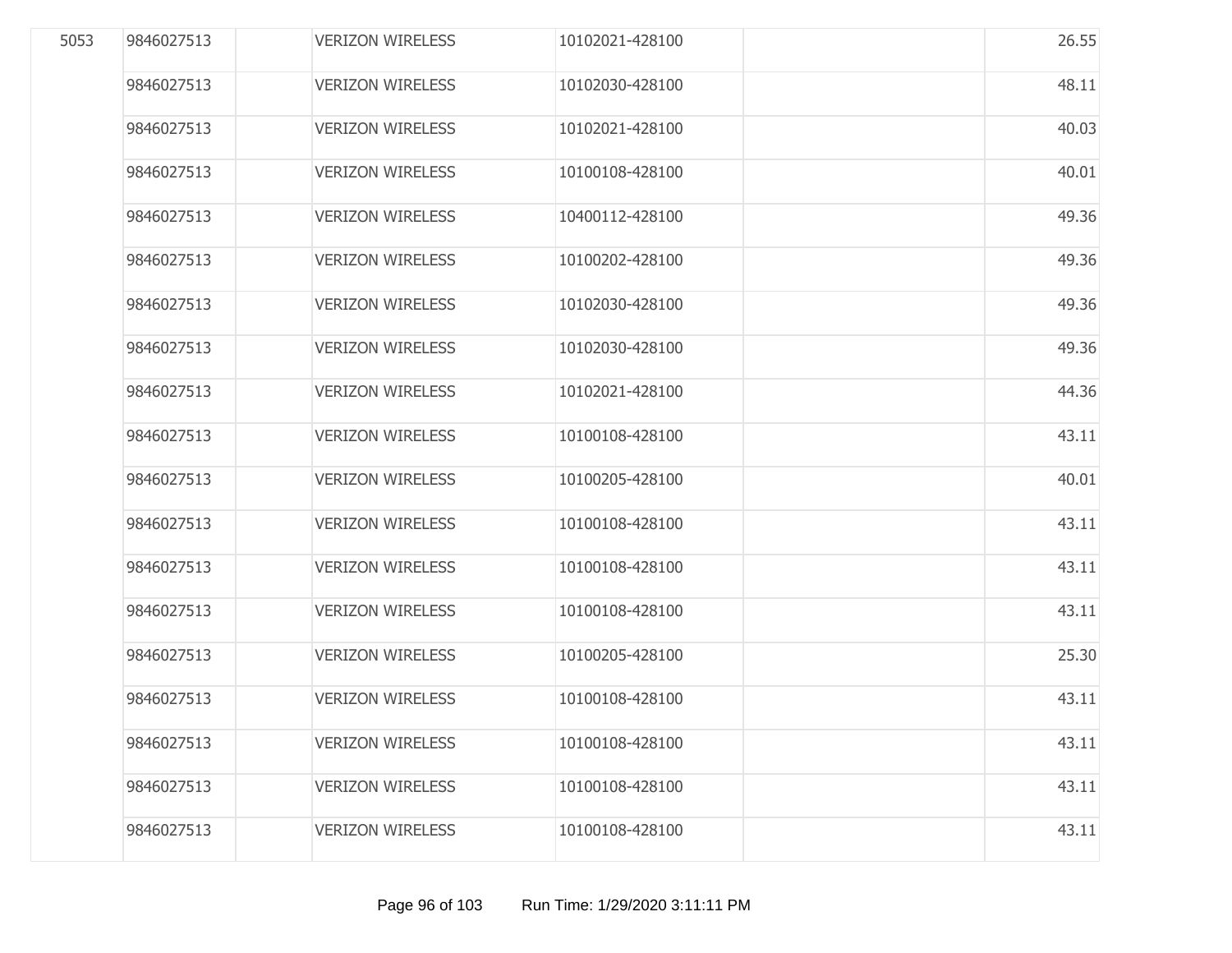|            | <b>VERIZON WIRELESS</b> | 10100108-428100 | 48.11 |
|------------|-------------------------|-----------------|-------|
| 9846027513 | <b>VERIZON WIRELESS</b> | 10100108-428100 | 43.11 |
| 9846027513 | <b>VERIZON WIRELESS</b> | 10100108-428100 | 44.36 |
| 9846027513 | <b>VERIZON WIRELESS</b> | 10100108-428100 | 44.36 |
| 9846027513 | <b>VERIZON WIRELESS</b> | 27000270-428100 | 44.36 |
| 9846027513 | <b>VERIZON WIRELESS</b> | 10100108-428100 | 44.36 |
| 9846027513 | <b>VERIZON WIRELESS</b> | 10100108-428100 | 26.55 |
| 9846027513 | <b>VERIZON WIRELESS</b> | 10100108-428100 | 43.11 |
| 9846027513 | <b>VERIZON WIRELESS</b> | 10100108-428100 | 44.36 |
| 9846027513 | <b>VERIZON WIRELESS</b> | 10100108-428100 | 44.36 |
| 9846027513 | <b>VERIZON WIRELESS</b> | 10100108-428100 | 44.36 |
| 9846027513 | <b>VERIZON WIRELESS</b> | 10100108-428100 | 44.36 |
| 9846027513 | <b>VERIZON WIRELESS</b> | 10100108-428100 | 44.36 |
| 9846027513 | <b>VERIZON WIRELESS</b> | 10100108-428100 | 44.36 |
| 9846027513 | <b>VERIZON WIRELESS</b> | 10100205-428100 | 26.55 |
| 9846027513 | <b>VERIZON WIRELESS</b> | 10100108-428100 | 49.36 |
| 9846027513 | <b>VERIZON WIRELESS</b> | 10100108-428100 | 44.36 |
| 9846027513 | <b>VERIZON WIRELESS</b> | 10100108-428100 | 44.36 |
| 9846027513 | <b>VERIZON WIRELESS</b> | 10100108-428100 | 49.36 |
|            |                         |                 |       |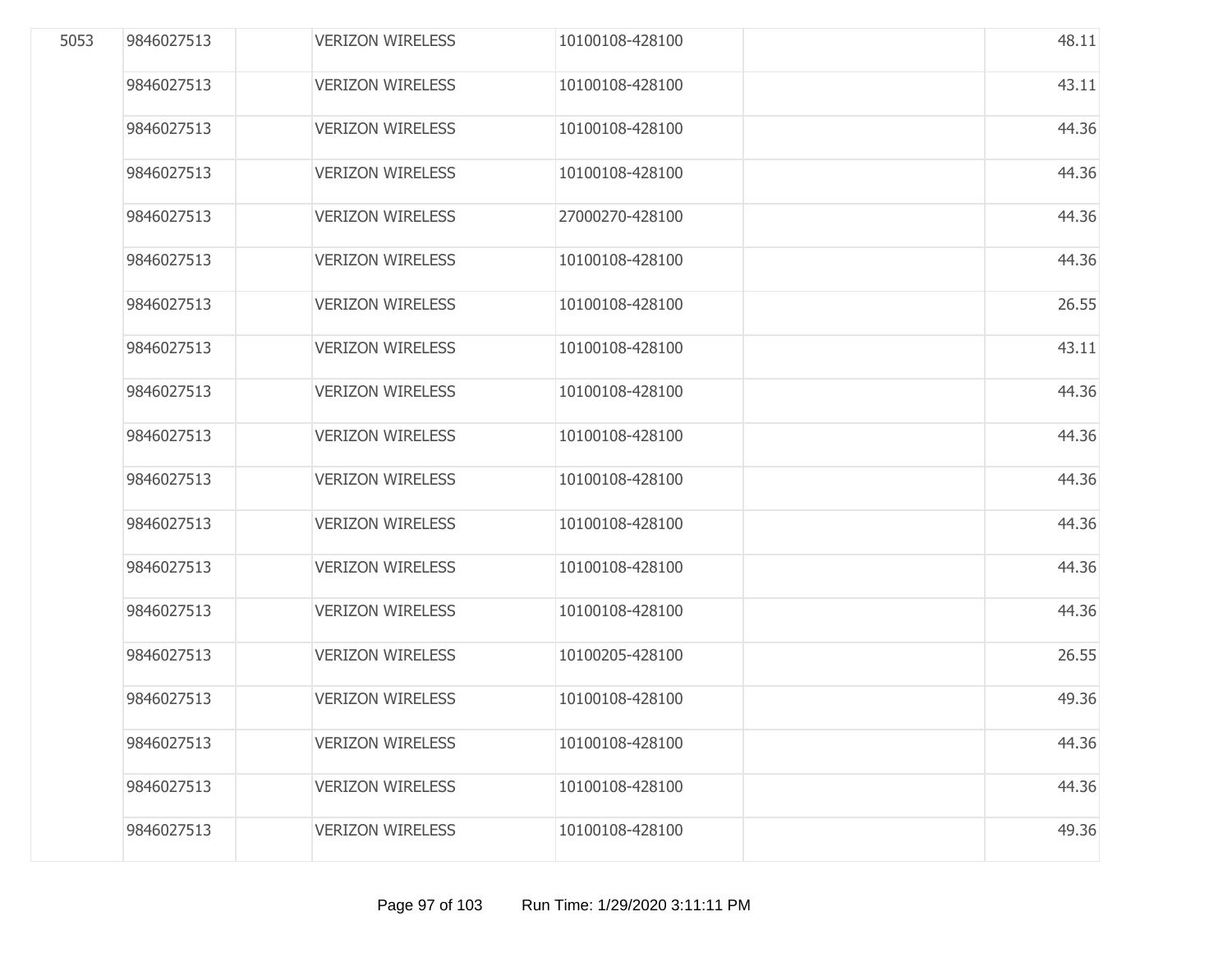| 5053 | 9846027513 | <b>VERIZON WIRELESS</b> | 10100108-428100 | 44.36 |
|------|------------|-------------------------|-----------------|-------|
|      | 9846027513 | <b>VERIZON WIRELESS</b> | 10106024-428100 | 40.01 |
|      | 9846027513 | <b>VERIZON WIRELESS</b> | 10106024-428100 | 53.42 |
|      | 9846027513 | <b>VERIZON WIRELESS</b> | 10106024-428100 | 43.11 |
|      | 9846027513 | <b>VERIZON WIRELESS</b> | 10106024-428100 | 43.11 |
|      | 9846027513 | <b>VERIZON WIRELESS</b> | 10106024-428100 | 48.11 |
|      | 9846027513 | <b>VERIZON WIRELESS</b> | 10106024-428100 | 48.11 |
|      | 9846027513 | <b>VERIZON WIRELESS</b> | 10106024-428100 | 49.36 |
|      | 9846027513 | <b>VERIZON WIRELESS</b> | 10106024-428100 | 49.36 |
|      | 9846027513 | <b>VERIZON WIRELESS</b> | 10106024-428100 | 49.36 |
|      | 9846027513 | <b>VERIZON WIRELESS</b> | 10106024-428100 | 49.36 |
|      | 9846027513 | <b>VERIZON WIRELESS</b> | 10106024-428100 | 43.11 |
|      | 9846027513 | <b>VERIZON WIRELESS</b> | 10106024-428100 | 43.11 |
|      | 9846027513 | <b>VERIZON WIRELESS</b> | 10100711-428100 | 43.11 |
|      | 9846027513 | <b>VERIZON WIRELESS</b> | 10100711-428100 | 40.01 |
|      | 9846027513 | <b>VERIZON WIRELESS</b> | 10100711-428100 | 40.01 |
|      | 9846027513 | <b>VERIZON WIRELESS</b> | 10100711-428100 | 40.01 |
|      | 9846027513 | <b>VERIZON WIRELESS</b> | 10100101-428100 | 43.11 |
|      | 9846027513 | <b>VERIZON WIRELESS</b> | 10106024-428100 | 26.55 |
|      |            |                         |                 |       |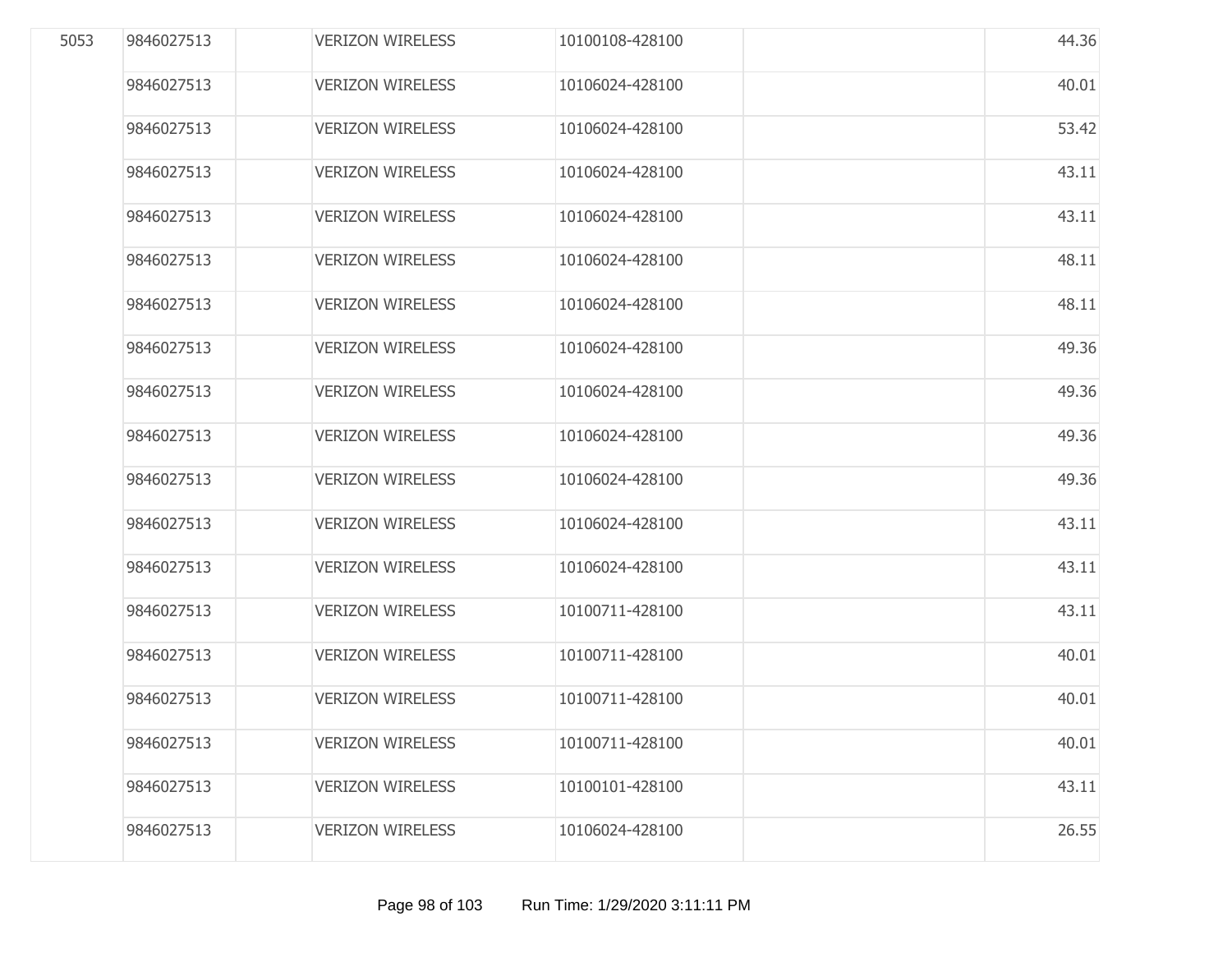| 9846027513 | <b>VERIZON WIRELESS</b> | 61800890-428100 | 43.11 |
|------------|-------------------------|-----------------|-------|
| 9846027513 | <b>VERIZON WIRELESS</b> | 61800891-428100 | 43.11 |
| 9846027513 | <b>VERIZON WIRELESS</b> | 61800890-428100 | 48.11 |
| 9846027513 | <b>VERIZON WIRELESS</b> | 10100711-428100 | 22.18 |
| 9846027513 | <b>VERIZON WIRELESS</b> | 10100713-428100 | 22.18 |
| 9846027513 | <b>VERIZON WIRELESS</b> | 10100711-428100 | 44.36 |
| 9846027513 | <b>VERIZON WIRELESS</b> | 61800896-428100 | 43.11 |
| 9846027513 | <b>VERIZON WIRELESS</b> | 61800894-428100 | 43.11 |
| 9846027513 | <b>VERIZON WIRELESS</b> | 61800897-428100 | 43.11 |
| 9846027513 | <b>VERIZON WIRELESS</b> | 61800895-428100 | 43.11 |
| 9846027513 | <b>VERIZON WIRELESS</b> | 61800891-428100 | 48.11 |
| 9846027513 | <b>VERIZON WIRELESS</b> | 61800890-428100 | 43.11 |
| 9846027513 | <b>VERIZON WIRELESS</b> | 61800895-428100 | 40.01 |
| 9846027513 | <b>VERIZON WIRELESS</b> | 61800893-428100 | 40.01 |
| 9846027513 | <b>VERIZON WIRELESS</b> | 61800890-428100 | 40.01 |
| 9846027513 | <b>VERIZON WIRELESS</b> | 61800891-428100 | 43.11 |
| 9846027513 | <b>VERIZON WIRELESS</b> | 61800893-428100 | 43.11 |
| 9846027513 | <b>VERIZON WIRELESS</b> | 61800894-428100 | 43.11 |
| 9846027513 | <b>VERIZON WIRELESS</b> | 61800894-428100 | 40.01 |
|            |                         |                 |       |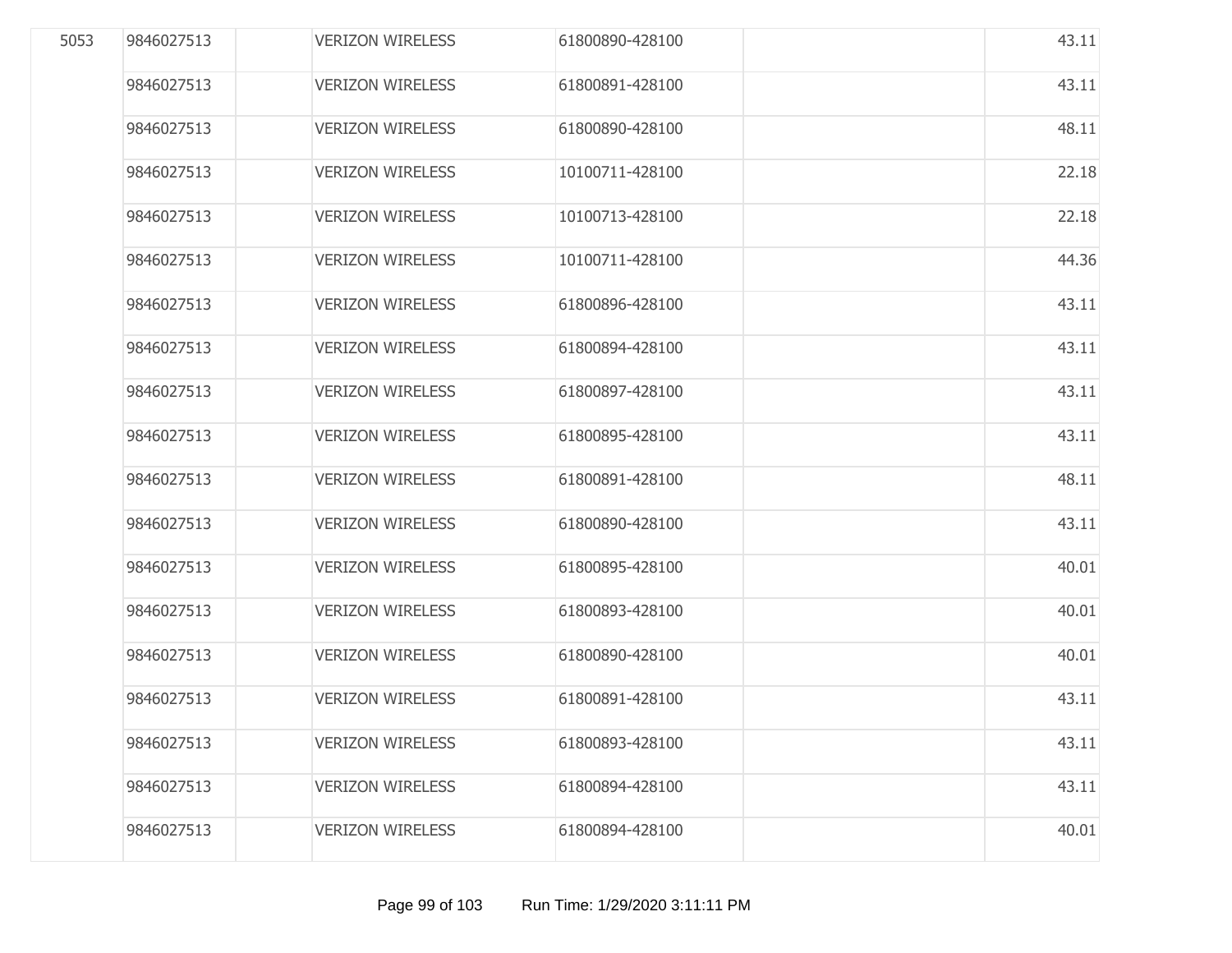| 5053  | 9846027513  |        | <b>VERIZON WIRELESS</b>  | 61800891-428100 |                                | 40.01      |
|-------|-------------|--------|--------------------------|-----------------|--------------------------------|------------|
|       | 9846027513  |        | <b>VERIZON WIRELESS</b>  | 61800891-428100 |                                | 40.01      |
|       | 9846027513  |        | <b>VERIZON WIRELESS</b>  | 61800896-428100 |                                | 40.01      |
|       | 9846027513  |        | <b>VERIZON WIRELESS</b>  | 61800897-428100 |                                | 40.01      |
|       | 9846027513  |        | <b>VERIZON WIRELESS</b>  | 61800890-428100 |                                | 40.03      |
|       | 9846027513  |        | <b>VERIZON WIRELESS</b>  | 60602074-428100 |                                | 25.30      |
|       | 9846027513  |        | <b>VERIZON WIRELESS</b>  | 60602074-428100 |                                | 40.01      |
|       | 9846027513  |        | <b>VERIZON WIRELESS</b>  | 60602079-428100 |                                | 48.11      |
|       | 9846027513  |        | <b>VERIZON WIRELESS</b>  | 60602073-428100 |                                | 43.11      |
|       | 9846027513  |        | <b>VERIZON WIRELESS</b>  | 60602073-428100 |                                | 40.01      |
|       | 9846027513  |        | <b>VERIZON WIRELESS</b>  | 61800896-428100 |                                | 40.20      |
|       |             |        |                          |                 | <b>VERIZON WIRELESS Total:</b> | 19,512.07  |
| 10261 | SH1701      | 152731 | <b>VINYL-PRO</b>         | 10100201-425100 | REPAIR DOOR UNIT 161           | 95.00      |
|       |             |        |                          |                 | <b>VINYL-PRO Total:</b>        | 95.00      |
| 9536  | 01/03/20    | 152174 | <b>VISIT RAPID CITY</b>  | 77500919-422500 | <b>25% GROSS RECEIPTS TAX</b>  | 22,528.66  |
|       | 11/01-30/19 | 152166 | <b>VISIT RAPID CITY</b>  | 25300761-422500 | <b>NOV19 OCCUPANCY TAX</b>     | 78,598.38  |
|       |             |        |                          |                 | <b>VISIT RAPID CITY Total:</b> | 101,127.04 |
| 5118  | 006281      | 152169 | <b>WALMART COMMUNITY</b> | 10100620-426900 | plates                         | 13.86      |
|       | 009582      | 151778 | <b>WALMART COMMUNITY</b> | 60407071-426100 | PRINTER FOR TELEVISING VAN     | 59.50      |
|       | 009582      | 151778 | <b>WALMART COMMUNITY</b> | 60907401-426100 | PRINTER FOR TELEVISING VAN     | 59.50      |
|       | 007719      | 150694 | WALMART COMMUNITY        | 61300604-426900 | <b>TRASH CANS</b>              | 36.72      |
|       | 003276      | 150819 | <b>WALMART COMMUNITY</b> | 10100302-426300 | <b>SUPPLIES</b>                | 113.17     |
|       | 009330      | 151346 | <b>WALMART COMMUNITY</b> | 10100205-425100 | DEF, battery water, trash bags | 31.52      |
|       | 009330      | 151346 | <b>WALMART COMMUNITY</b> | 10100205-425300 | DEF, battery water, trash bags | 9.40       |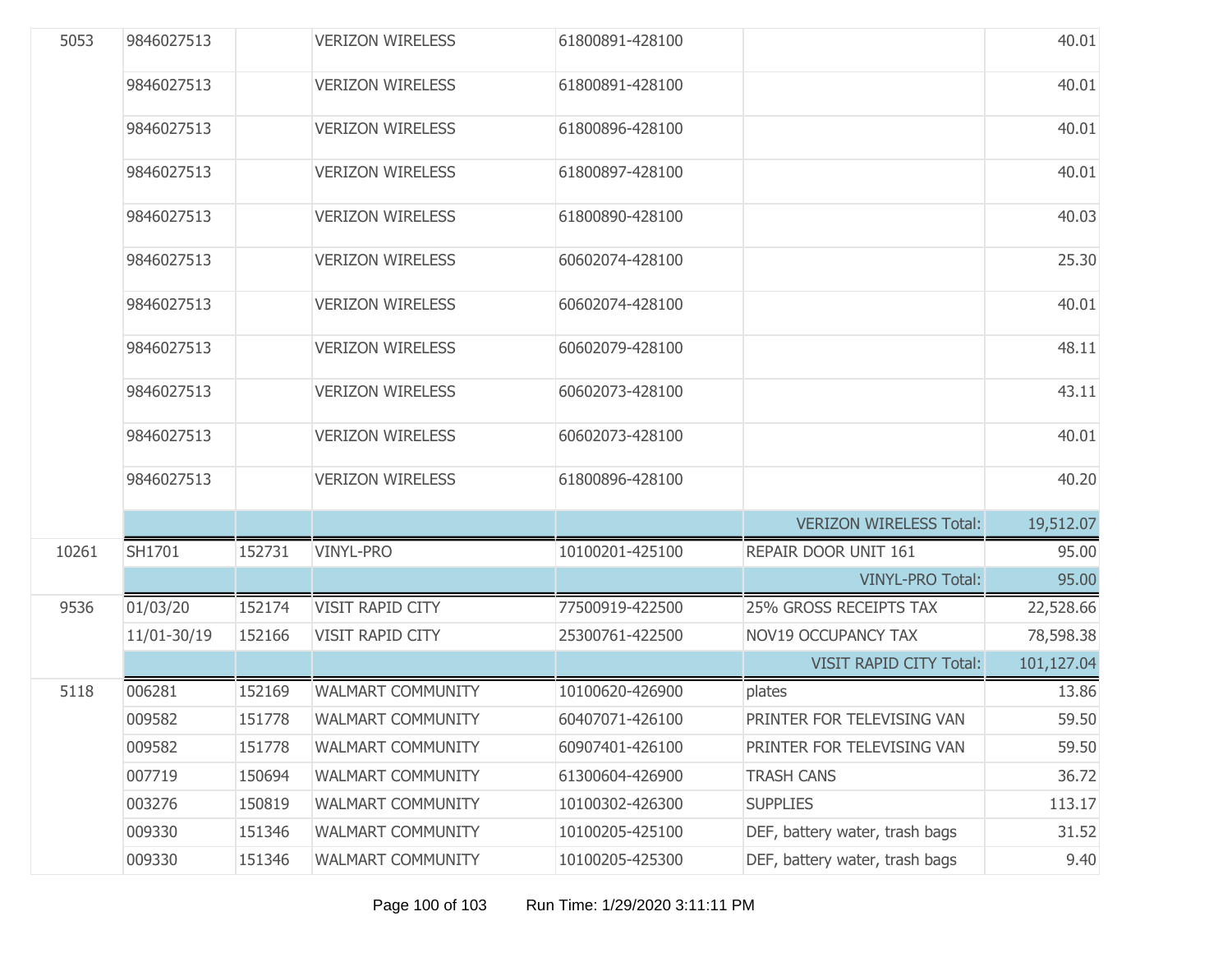| 5118 | 009330             | 151346 | <b>WALMART COMMUNITY</b>                          | 10100205-426400 | DEF, battery water, trash bags           | 22.24   |
|------|--------------------|--------|---------------------------------------------------|-----------------|------------------------------------------|---------|
|      | 006174<br>01/07/20 | 152595 | <b>WALMART COMMUNITY</b>                          | 10100202-426300 | ITEMS FOR OFFICER'S MEETING              | 29.49   |
|      | 006174<br>01/07/20 | 152595 | WALMART COMMUNITY                                 | 61800890-426300 | ITEMS FOR OFFICER'S MEETING              | 14.52   |
|      | 006396             | 152627 | <b>WALMART COMMUNITY</b>                          | 10100202-426300 | FOOD - OFFICER'S MEETING                 | 33.49   |
|      | 006396             | 152627 | WALMART COMMUNITY                                 | 10100202-426900 | FOOD - OFFICER'S MEETING                 | 4.69    |
|      | 006396             | 152627 | WALMART COMMUNITY                                 | 61800890-426100 | FOOD - OFFICER'S MEETING                 | 54.44   |
|      | 006396             | 152627 | WALMART COMMUNITY                                 | 61800890-426300 | FOOD - OFFICER'S MEETING                 | 16.49   |
|      | 006396             | 152627 | WALMART COMMUNITY                                 | 61800890-426900 | FOOD - OFFICER'S MEETING                 | 2.31    |
|      | 009417<br>01/10/20 |        | WALMART COMMUNITY                                 | 10100202-426300 | <b>CREDIT RETURNED CAKE</b>              | (33.49) |
|      | 009417<br>01/10/20 |        | <b>WALMART COMMUNITY</b>                          | 61800890-426300 | <b>CREDIT RETURNED CAKE</b>              | (16.49) |
|      | 009321             | 152324 | <b>WALMART COMMUNITY</b>                          | 61300604-426100 | BOXES/TISSUE/WATER                       | 37.96   |
|      | 000043             | 150662 | WALMART COMMUNITY                                 | 10100201-425100 | <b>BLANKETS</b>                          | 22.88   |
|      | 001694             | 151592 | <b>WALMART COMMUNITY</b>                          | 10100201-426100 | <b>BLANKETS</b>                          | 17.72   |
|      | 008188             | 151895 | <b>WALMART COMMUNITY</b>                          | 61800890-426100 | OFFICE SUPPLIES: PARAMEDIC<br><b>SCH</b> | 21.83   |
|      | 006349             | 152083 | <b>WALMART COMMUNITY</b>                          | 10100201-425100 | <b>BLANKETS</b>                          | 41.56   |
|      | 004230             | 150649 | <b>WALMART COMMUNITY</b>                          | 60207014-426900 | CUTLERY, CUPS, PLATES,<br>HEATER,        | 22.30   |
|      | 000577             | 150649 | <b>WALMART COMMUNITY</b>                          | 60207013-426900 | CUTLERY, CUPS, PLATES,<br>HEATER,        | 36.22   |
|      | 000577             | 150649 | WALMART COMMUNITY                                 | 60207014-426300 | CUTLERY, CUPS, PLATES,<br>HEATER,        | 21.70   |
|      | 000577             | 150649 | WALMART COMMUNITY                                 | 60207014-426900 | CUTLERY, CUPS, PLATES,<br>HEATER,        | 51.12   |
|      |                    |        |                                                   |                 | <b>WALMART COMMUNITY Total:</b>          | 724.65  |
| 5201 | <b>WR2208</b>      | 152138 | <b>WEST RIVER SCALE</b>                           | 61507102-425300 | RAPID CITY ZONE                          | 145.00  |
|      |                    |        |                                                   |                 | <b>WEST RIVER SCALE Total:</b>           | 145.00  |
| 5202 | 650533             | 152031 | <b>WEST RIVER WELDING &amp;</b><br><b>MACHINE</b> | 61207101-425100 | REBUILD HALF GEAR                        | 305.00  |
|      | 650547             | 152965 | <b>WEST RIVER WELDING &amp;</b><br><b>MACHINE</b> | 61207101-425100 | <b>FABRICATE</b>                         | 990.00  |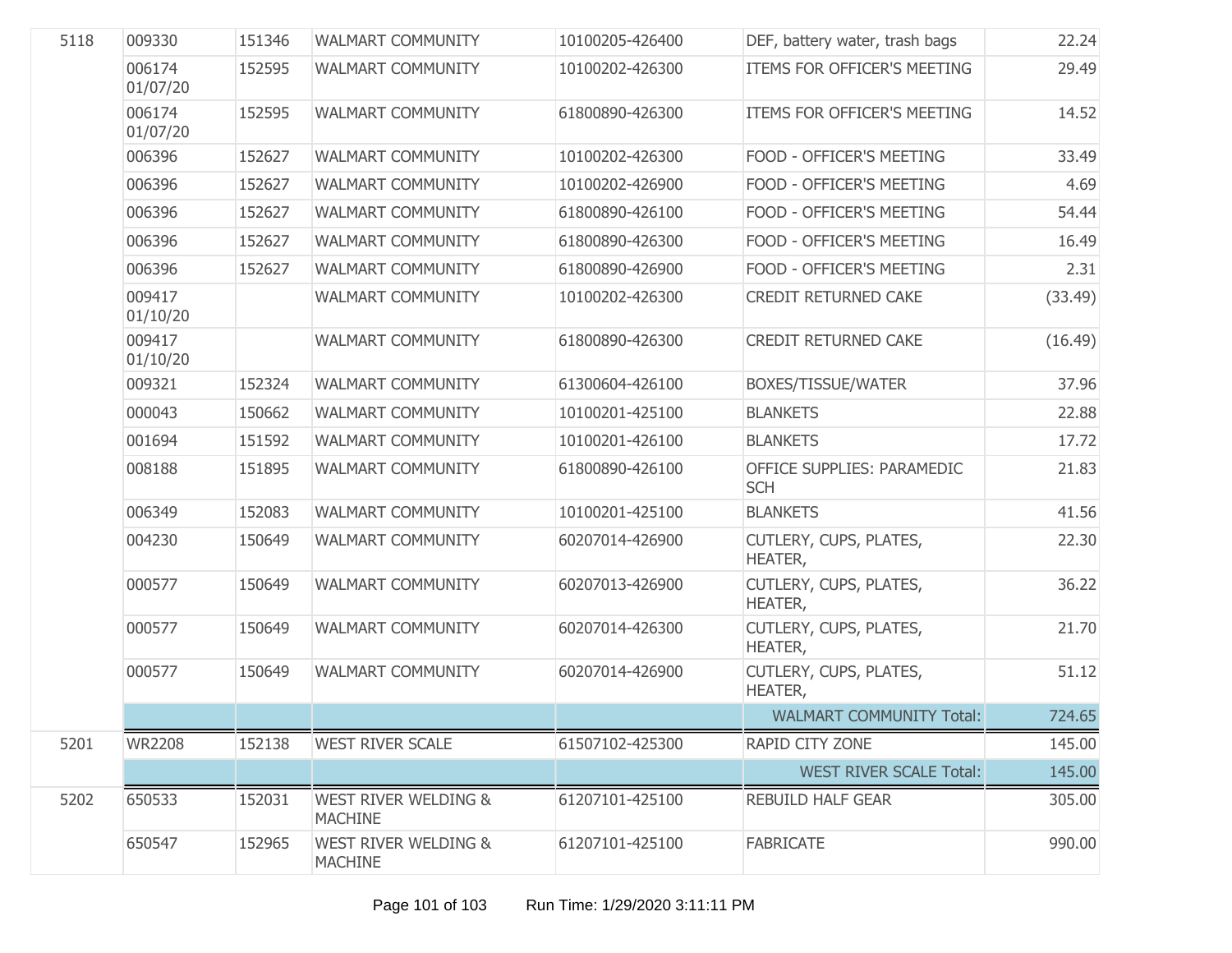| 5202 |            |        |                                             |                 | <b>WEST RIVER WELDING &amp;</b><br><b>MACHINE Total:</b> | 1,295.00  |
|------|------------|--------|---------------------------------------------|-----------------|----------------------------------------------------------|-----------|
| 5208 | 13002      | 152867 | <b>WESTERN COMMUNICATIONS</b><br><b>INC</b> | 61207101-422500 | <b>MOBILE XPR</b>                                        | 1,181.48  |
|      | 10017008   | 152469 | <b>WESTERN COMMUNICATIONS</b><br><b>INC</b> | 61207101-422500 | MOTHLY DISPATCH                                          | 250.00    |
|      |            |        |                                             |                 | <b>WESTERN COMMUNICATIONS</b><br><b>INC Total:</b>       | 1,431.48  |
| 5211 | 68581      | 152931 | <b>WESTERN MAILERS</b>                      | 60207014-426100 | 1/14/2020: BILLING POSTAGE                               | 2,628.00  |
|      | 68537      | 152274 | <b>WESTERN MAILERS</b>                      | 60207014-426100 | 1/7/2020: BILLING POSTAGE                                | 2,812.02  |
|      | 68584      | 152906 | <b>WESTERN MAILERS</b>                      | 61207101-422900 | <b>HOLIDAY POSTCARDS</b>                                 | 5,636.27  |
|      |            |        |                                             |                 | <b>WESTERN MAILERS Total:</b>                            | 11,076.29 |
| 5220 | 745553-0   | 152765 | <b>WESTERN STATIONERS</b>                   | 10100620-426100 | STAPLE REMOVER, TONER                                    | 107.35    |
|      | 745424-0   | 152765 | <b>WESTERN STATIONERS</b>                   | 10100607-426100 | STAPLE REMOVER, TONER                                    | 35.98     |
|      | 745553-2   | 152765 | <b>WESTERN STATIONERS</b>                   | 10100620-426100 | STAPLE REMOVER, TONER                                    | 1,072.44  |
|      | 745553-1   | 152765 | <b>WESTERN STATIONERS</b>                   | 10100620-426100 | STAPLE REMOVER, TONER                                    | 10.78     |
|      | 746058-0   | 152327 | <b>WESTERN STATIONERS</b>                   | 10106022-426100 | <b>OFFICE SUPPLIES</b>                                   | 165.29    |
|      | 746059-0   | 152721 | <b>WESTERN STATIONERS</b>                   | 10100204-426100 | <b>OFFICE SUPPLIES</b>                                   | 46.04     |
|      | 745628-1   | 152912 | <b>WESTERN STATIONERS</b>                   | 10100301-426100 | <b>SUPPLIES</b>                                          | 28.07     |
|      | 745431-0   | 153174 | <b>WESTERN STATIONERS</b>                   | 10100202-426100 | <b>OFFICE SUPPLIES: DESK</b><br><b>CALENDAR</b>          | 7.19      |
|      | 745431-0   | 153174 | <b>WESTERN STATIONERS</b>                   | 61800890-426100 | OFFICE SUPPLIES: DESK<br><b>CALENDAR</b>                 | 3.54      |
|      | 745825-0   | 152823 | <b>WESTERN STATIONERS</b>                   | 61300664-426100 | TIME CARDS/CALENDAR                                      | 32.89     |
|      | 745178-2   | 152782 | <b>WESTERN STATIONERS</b>                   | 10100301-426100 | <b>SUPPLIES</b>                                          | 23.77     |
|      | 745668-0   | 152770 | <b>WESTERN STATIONERS</b>                   | 10100108-426100 | WSTRN/TAPE, CALENDARS                                    | 85.31     |
|      | 744795-0   | 151537 | <b>WESTERN STATIONERS</b>                   | 10100301-426100 | <b>SUPPLIES</b>                                          | 28.07     |
|      | 745178-0   | 151537 | <b>WESTERN STATIONERS</b>                   | 10100301-426100 | <b>SUPPLIES</b>                                          | 10.80     |
|      | 745178-1   | 151537 | <b>WESTERN STATIONERS</b>                   | 10100301-426100 | <b>SUPPLIES</b>                                          | 30.85     |
|      | C 745380-0 |        | <b>WESTERN STATIONERS</b>                   | 10100106-426100 | <b>CREDIT RETURNED TAPE</b><br><b>DISPENSER</b>          | (15.29)   |
|      | 745838-0   | 153051 | <b>WESTERN STATIONERS</b>                   | 10100612-426100 | <b>BINDERS</b>                                           | 40.76     |
|      | 745177-1   | 153052 | <b>WESTERN STATIONERS</b>                   | 10100612-426100 | FILE BOXES                                               | 13.80     |